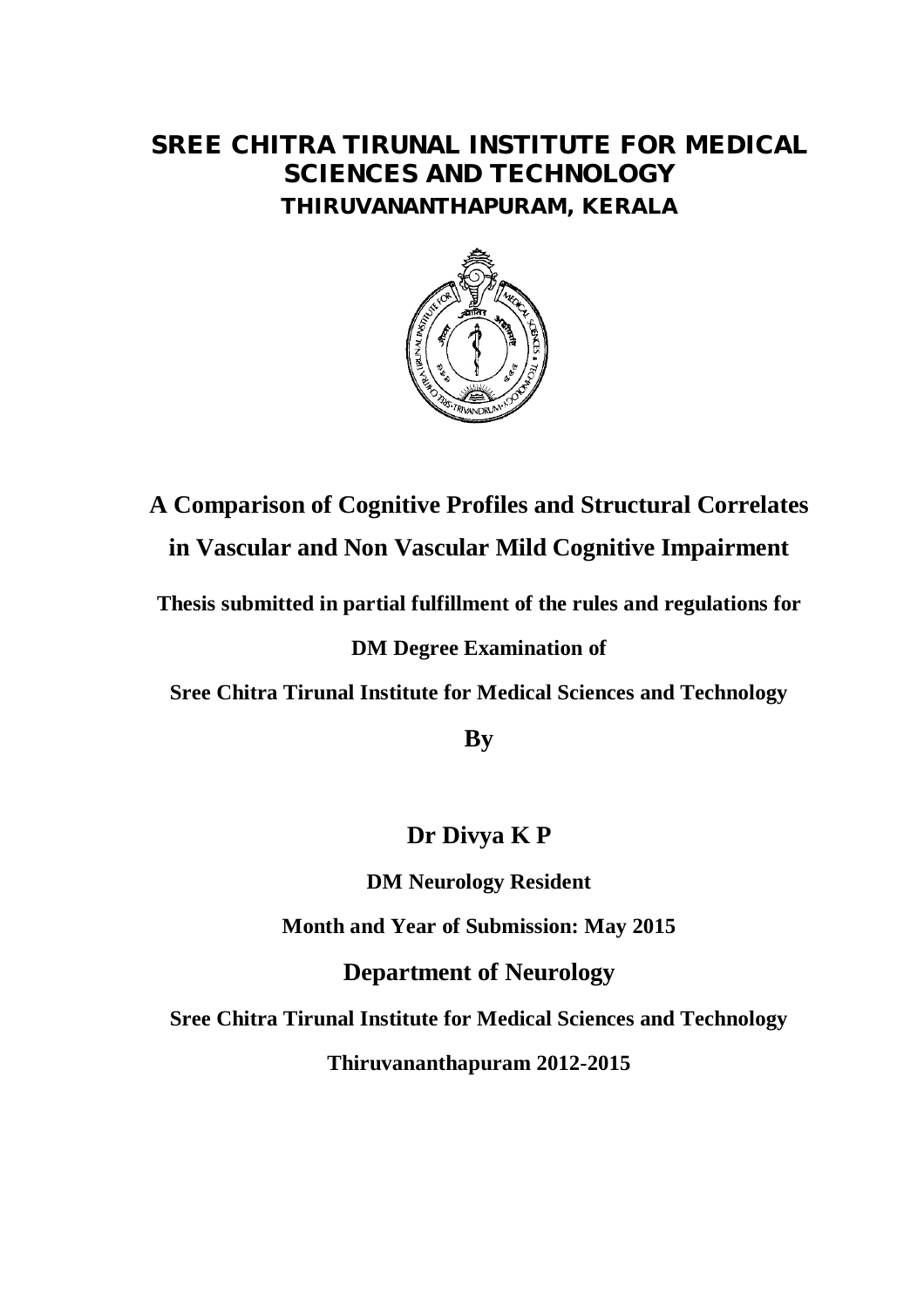### **CERTIFICATE**

I, **Dr Divya K P,** hereby declare that this project was undertaken by me under the supervision of the faculty, Department of Neurology, Sree ChitraTirunal Institute for Medical Sciences and Technology.

**Place: Thiruvananthapuram Dr. Divya K P** 

**Date: 01-05-2015 Resident in Neurology**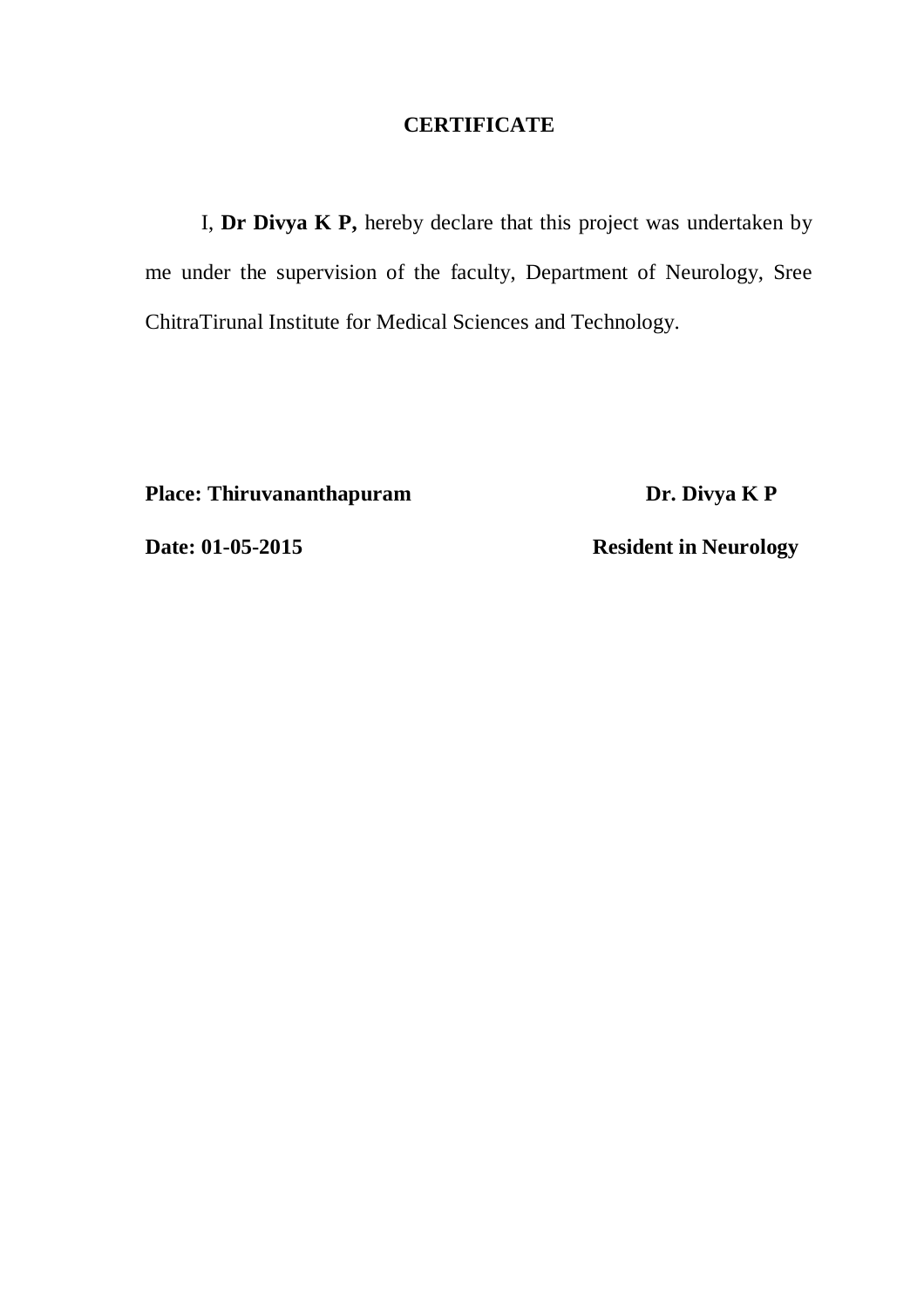# **Forwarded**

The candidate, Dr Divya K P, has completed the project under my guidance.

Date: Assistant Professor

# Place : Thiruvananthapuram **Dr. Ramshekhar N Menon**

 Department of Neurology SCTIMST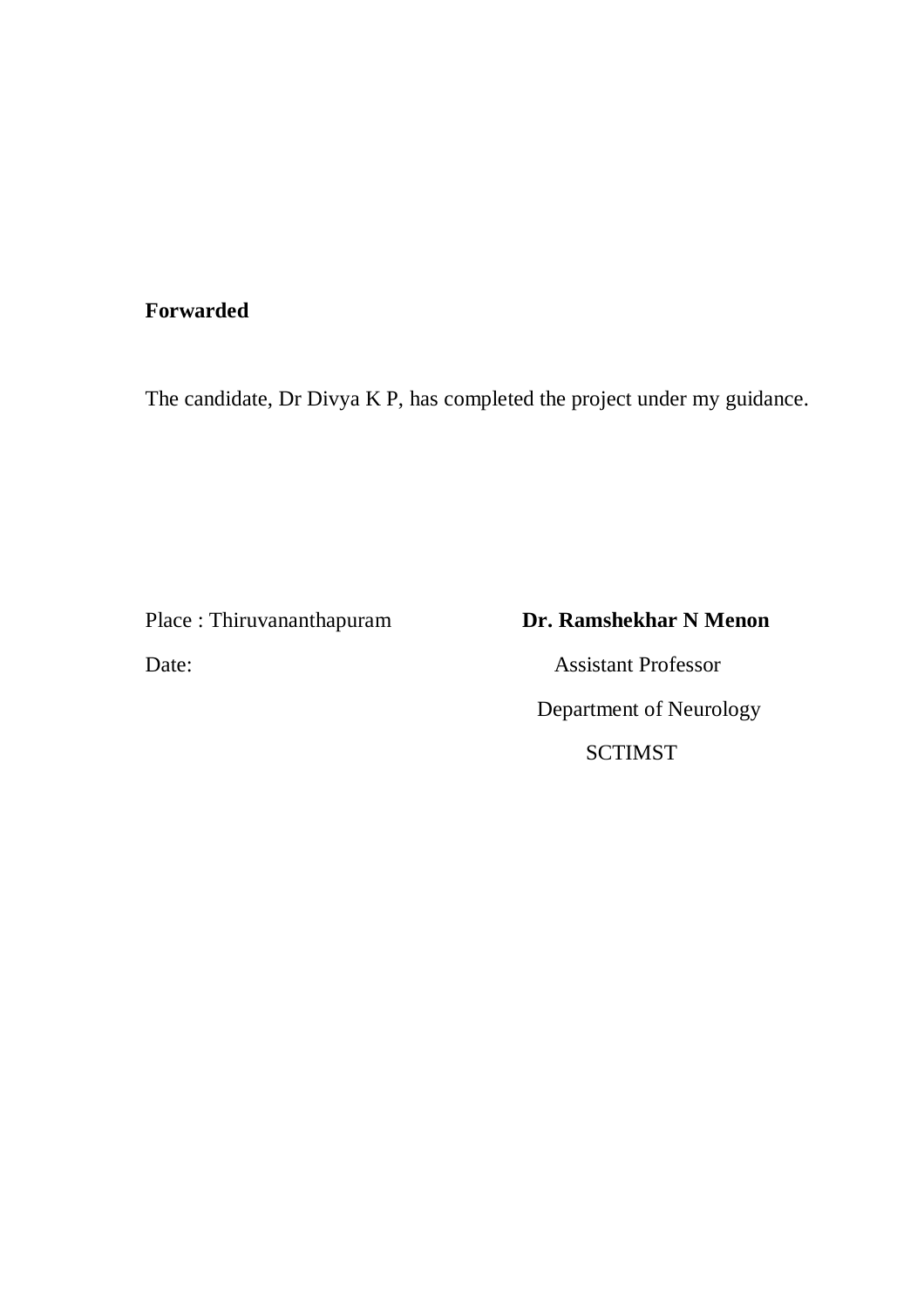# **Forwarded**

The candidate, Dr. Divya K P, has carried out the minimum required project.

Place : Thiruvananthapuram **Dr. Muralidharan Nair** 

Date: Professor and Head Department of Neurology SCTIMST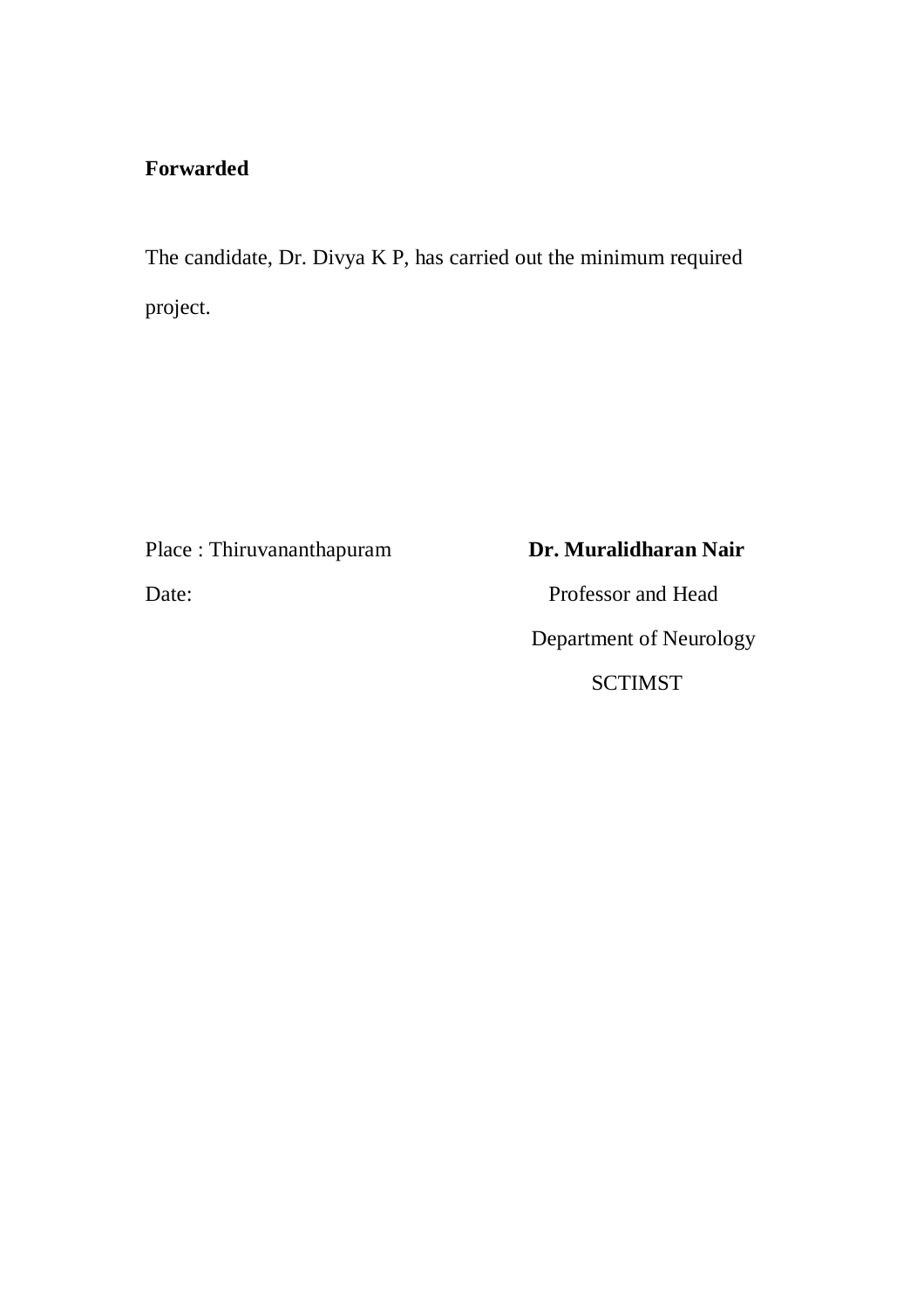## **ACKNOWLEDGEMENT**

I take this opportunity to express my sincere gratitude to **Dr. Ramshekhar N Menon**, Assistant Professor of Neurology , SCTIMST, my guide for the study, for his expert guidance, constant review, kind help and keen interest at each and every step of the study

I am thankful to **Dr.M.D.Nair**, Professor and Head, Department of Neurology for his guidance, encouragement and valuable suggestions during the period of the study.

I express my gratitude to **Dr Sylaja P N**, Additional Professor, Department of Neurology SCTIMST and **Dr Bejoy Thomas**, Additional Professor , Department of Imaging and Interventional Radiology for their guidance and help.

I express my sincere thanks to **Dr.Raviprasad Varma**, Professor, Achutha Menon Centre for Health Science Studies for helping me with the statistical analysis of this study.

I express my sincere thanks to **Ms Sunitha** and **Ms Lekha** for assisting me in the detailed neuropsychology evaluation of the cases and the controls . Last but not the least, I extend my gratitude to all my patients , their primary caregivers and healthy subjects who willingly participated in this study.

 **Dr Divya K P**

 Senior Resident Department of Neurology SCTIMST, Trivandrum, Kerala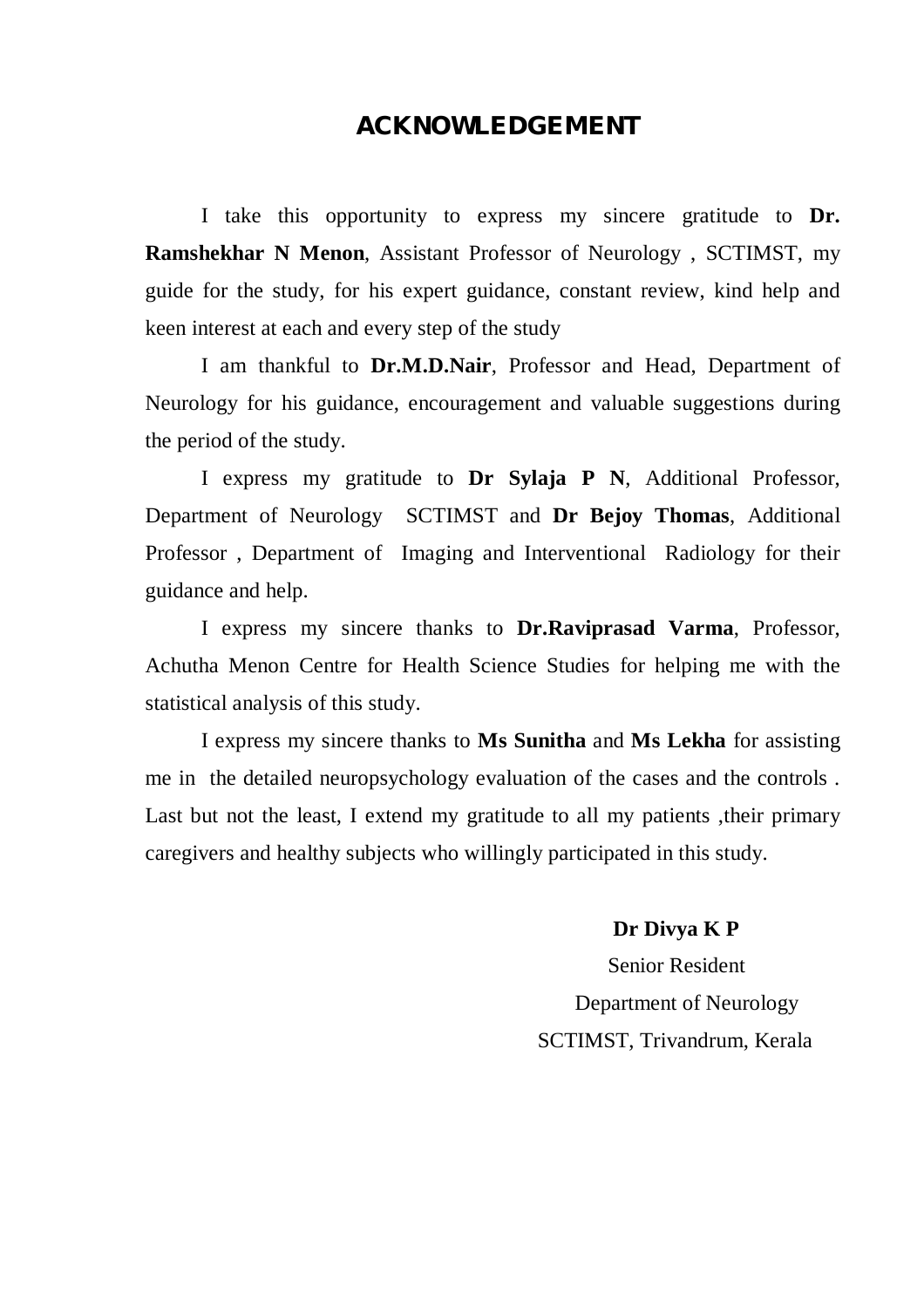# **CONTENTS**

| 1.               | Introduction                | $\mathbf{1}$ |
|------------------|-----------------------------|--------------|
| 2.               | <b>Review of Literature</b> | 3            |
| 3.               | Aims & Objectives           | 22           |
| $\overline{4}$ . | <b>Material and Methods</b> | 23           |
| 5.               | <b>Statistical Analysis</b> | 34           |
| 6.               | Results                     | 35           |
| 7.               | Discussion                  | 55           |
| 8.               | Conclusions                 | 62           |
| 9.               | References                  | 63           |
| 10.              | Appendix                    | 72           |
| 11.              | Abbreviations               | 80           |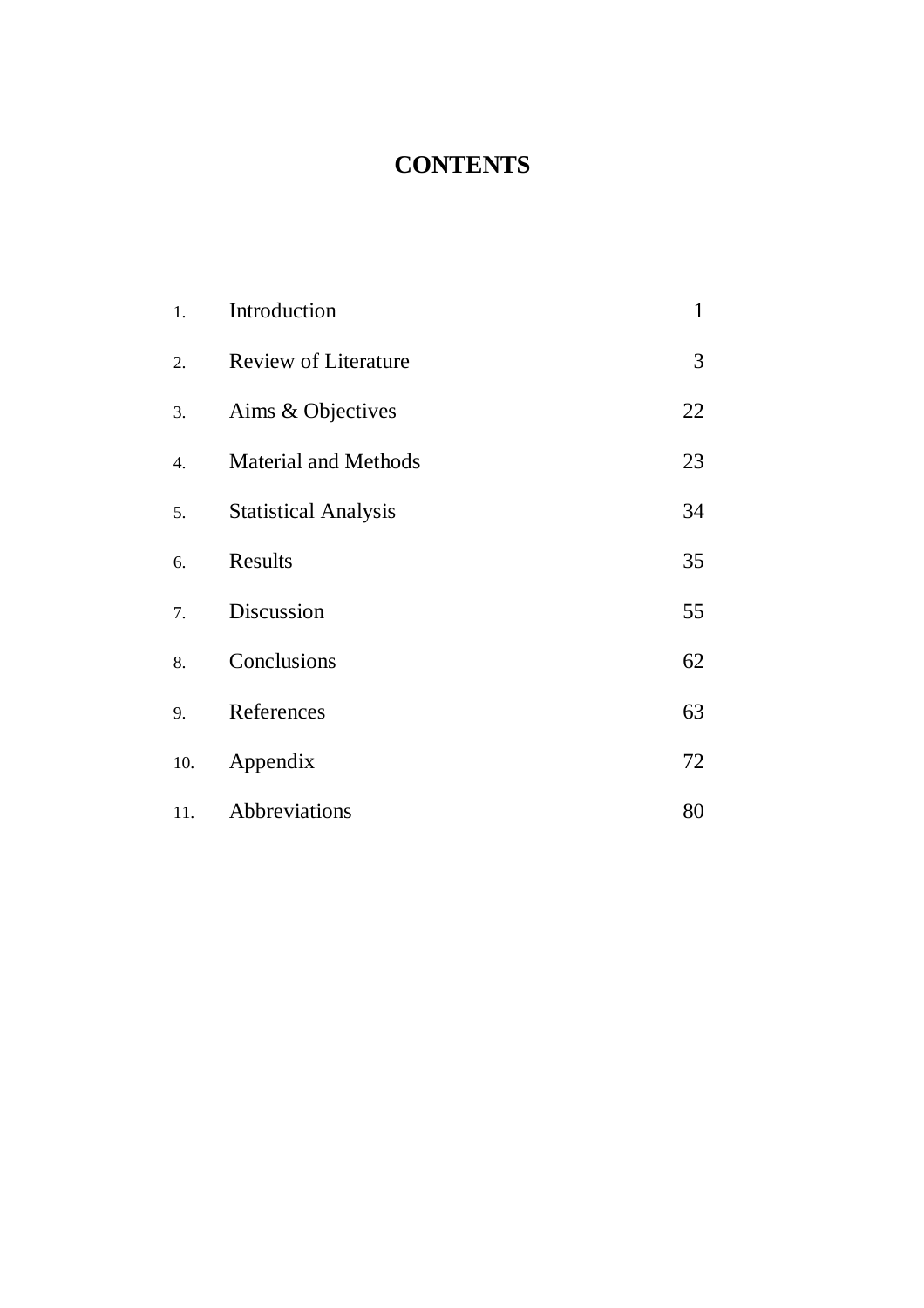### **Introduction**

As people live longer, the burden of cognitive impairment in society becomes increasingly important. Mild cognitive impairment (MCI) represents an intermediate state of cognitive function between the changes seen in aging and those fulfilling the criteria for dementia.<sup>1</sup> Most people undergo a gradual cognitive decline, typically with regard to memory, over their life span; the decline is usually minor, and does not compromise the ability to function. Known as "mild cognitive impairment," this entity has been receiving considerable attention in clinical practice and research settings.<sup>2,3,4</sup>

There are different aetiologies causing MCI including degenerative, vascular, psychiatric and traumatic causes  $5$  Although Alzheimer disease is the most commonly diagnosed cause of cognitive dysfunction among the aged, cognitive impairment caused by vascular disease, including subclinical brain injury, silent brain infarction, and clinically overt stroke are important as independent causes and contributors to cognitive dysfunction. There are challenges in interpreting the literature because of nosology, criteria, and measurement issues, but the construct of vascular contributions to cognitive impairment and dementia is sufficiently important. Most studies on MCI have focused on MCI as prodromal Alzheimer's Disease , but studies on MCI preceding other possible dementia disorders, such as vascular dementia (VaD), have been few.

The prodromal stage of VaD is called vascular mild cognitive impairment (VaMCI) . Vascular cognitive impairment (VCI) refers to cognitive impairment caused by cerebrovascular disease and covers a whole spectrum of disorders, from minimally objectively identifiable deficits to VaD<sup>6</sup>. And because vascular risk factors are treatable, it should be possible to prevent, postpone, or mitigate VCI.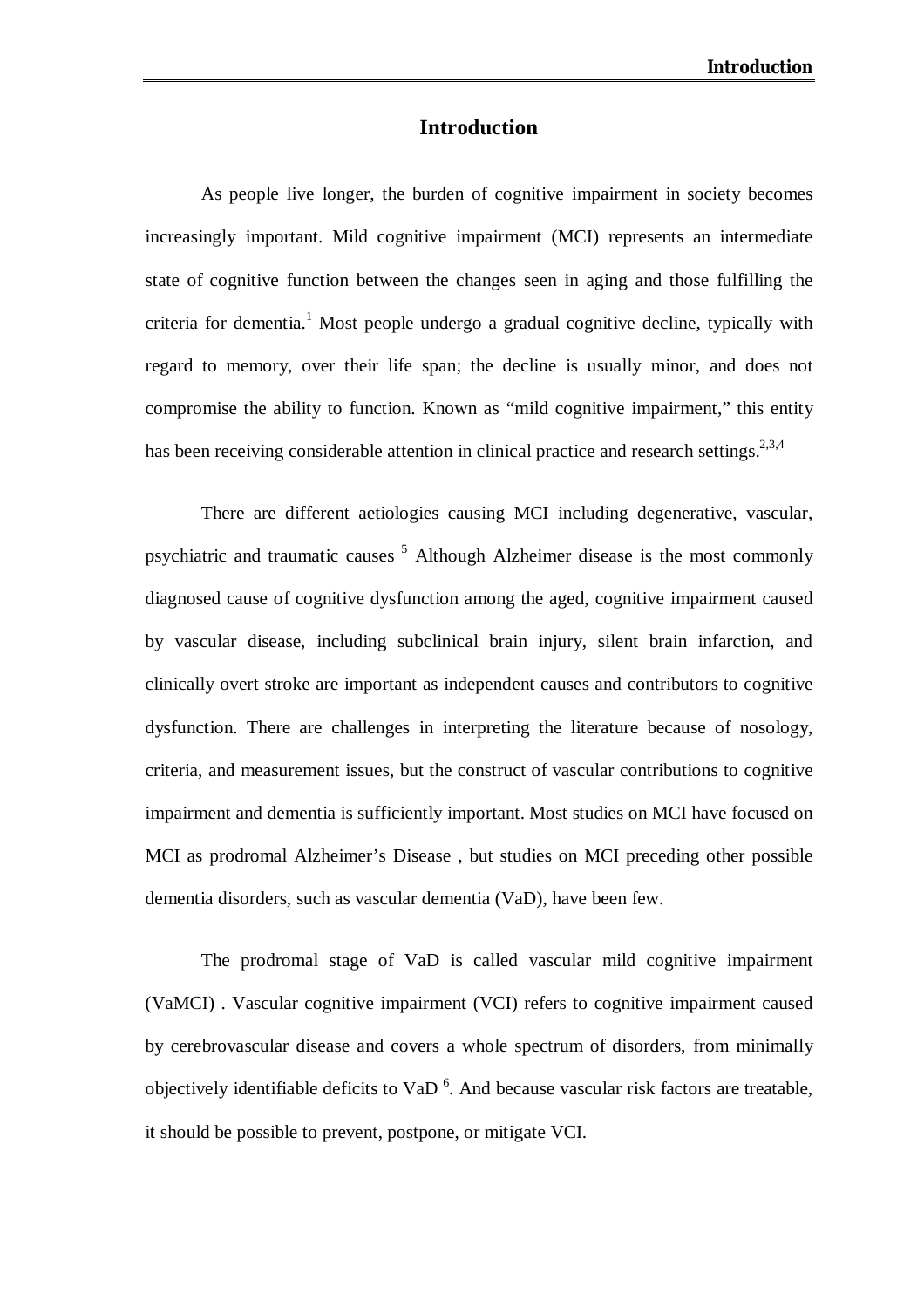There is very little agreement about the clinical picture of vascular mild cognitive impairment (VaMCI) and studies about the pattern of cognitive impairment in VaMCI from India are lacking. This prospective study was conceptualized to assess the pattern of cognitive profiles in patients with mild cognitive impairment due to a vascular etiology and to compare how it is different from that of the mild cognitive impairment of a non vascular etiology. The study also describes the neuroimaging findings in patients with MCI due to vascular etiology.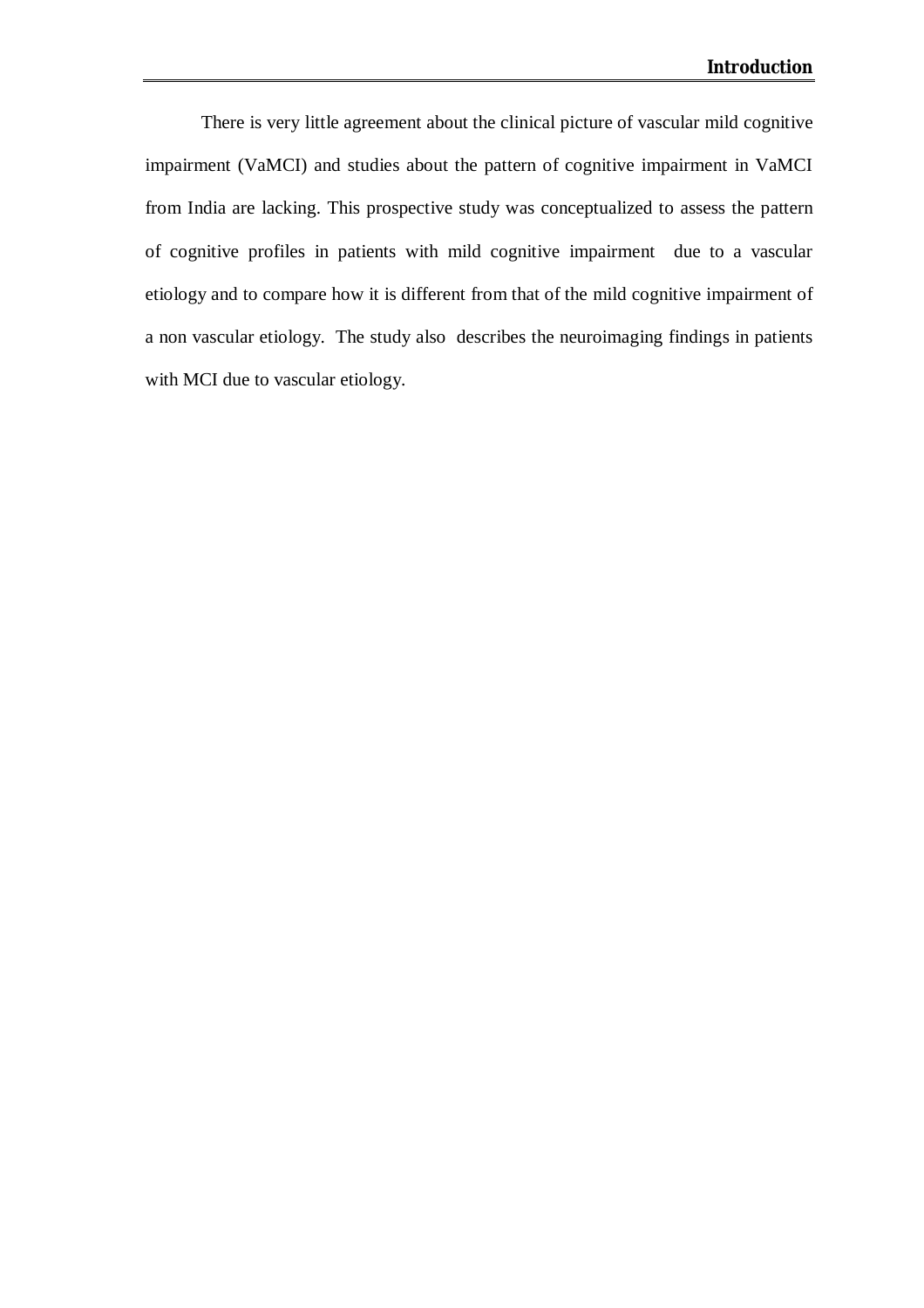## **Review of Literature**

#### **Mild Cognitive Impairment (MCI)**

Mild cognitive impairment is classified into two subtypes: amnestic and nonamnestic.<sup>3</sup> Amnestic mild cognitive impairment is clinically significant memory impairment that does not meet the criteria for dementia. Non-amnestic mild cognitive impairment is characterized by a subtle decline in functions not related to memory, affecting attention, use of language, or visuospatial skills . The estimated prevalence of mild cognitive impairment in population-based studies ranges from 10 to 20% in persons older than  $65$  years of age.<sup>5,7-10</sup> Several longitudinal studies have shown that most persons with mild cognitive impairment are at increased risk for the development of dementia.5,8-10 The patient's history typically raises the suspicion of a decline in cognition, usually memory, and neuropsychological testing may be necessary to corroborate the decline, especially for cases in which the deficits are particularly subtle. Neuropsychological testing may be helpful to distinguish particularly mild cases from normal aging, but testing is not routinely needed to make the clinical diagnosis.

In 2004 the International Working Group on Mild Cognitive Impairment published a consensus report in which the following criteria were proposed for MCI: (i) the person is neither normal nor demented; (ii) there is evidence of cognitive deterioration shown by either objectively measured decline over time and/or subjective report of decline by self and/or informant in conjunction with objective cognitive deficits; and (iii) activities of daily living are preserved and complex instrumental functions are either intact or minimally impaired  $11$  In accordance with the increasing heterogeneity of the concept, the MCI subgroups increased , subjects can now be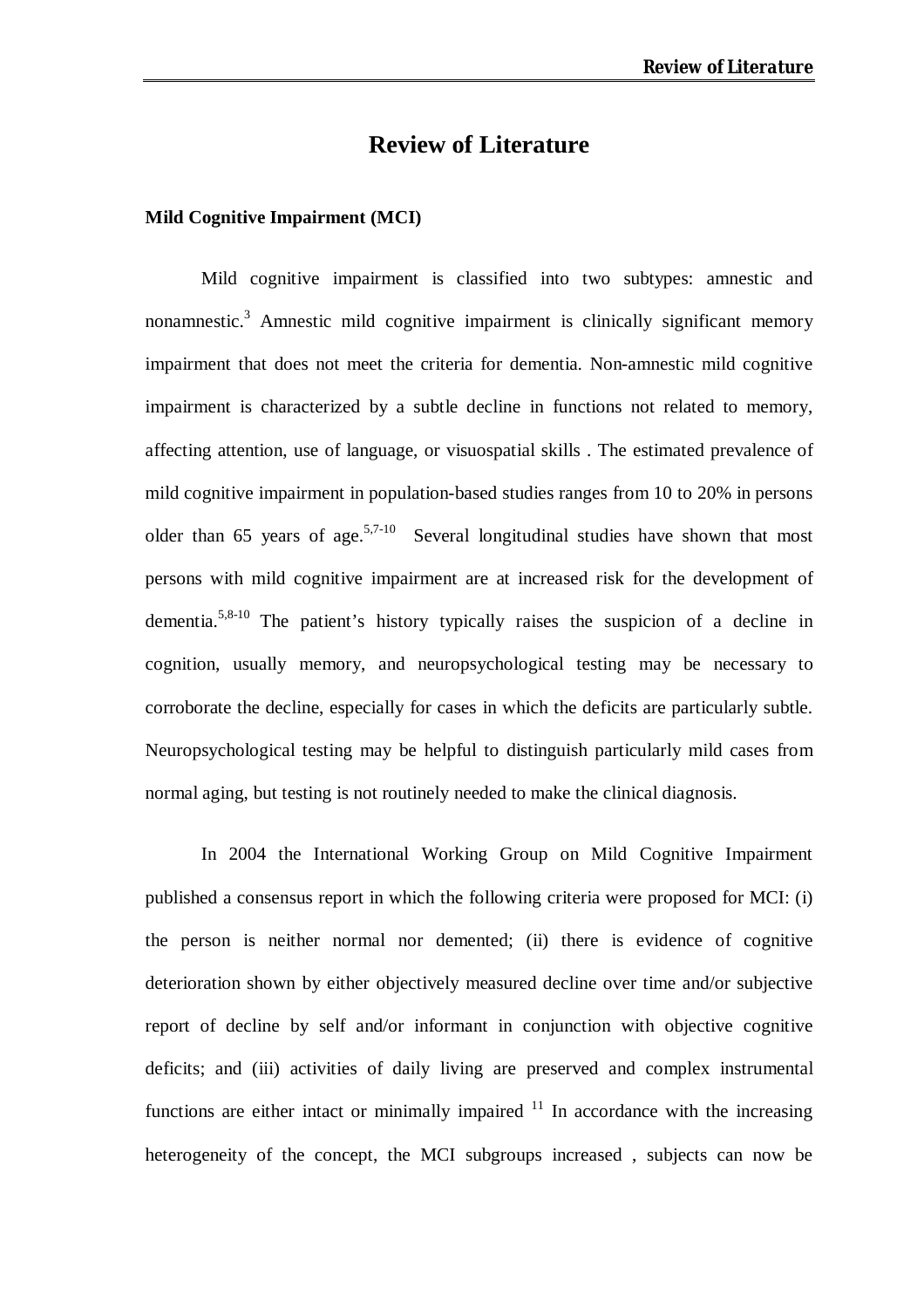designated to one of four subgroups: amnestic; amnestic with multiple domains impaired: non- amnestic multiple domains impaired; non-amnestic single domain impaired $12$ .

The concept of different aetiologies causing MCI was also introduced: degenerative, vascular, psychiatric and traumatic  $5$ . A model with MCI subtypes of different aetiologies representing different prodromal dementia disorders was put forward. Amnestic MCI (aMCI) of degenerative aetiology was suggested to represent prodromal AD; amnestic MCI with multiple domains impaired (maMCI) of degenerative aetiology would also represent prodromal AD; maMCI of vascular aetiology would represent vascular dementia (VaD); non- amnestic MCI with multiple domains impaired (mdMCI) of degenerative aetiology dementia was suggested to be prodromal dementia with Lewy bodies (DLB); mdMCI of vascular aetiology VaD; non-amnestic MCI with single domain impaired would be prodromal frontotemporal dementia (FTD) or DLB. Thus, it was suggested that a combination of clinical subtypes and aetiologies would be useful in predicting the specific dementia disorder that a person with MCI would progress to <sup>5</sup>.

#### **Vascular Cognitive Impairment**

Cognitive impairment due to cerebrovascular disease is termed "Vascular Cognitive Impairment" (VCI) and forms a spectrum that includes Vascular Dementia (VaD) and milder forms of cognitive impairment referred to as Vascular Mild Cognitive Impairment (VaMCI).<sup>13</sup> While VaD is the second most common cause of dementia, the milder form VaMCI is much more common. Nearly half of individuals with VaMCI convert to dementia after five years.<sup>14</sup> Vascular cognitive disorders are poised to become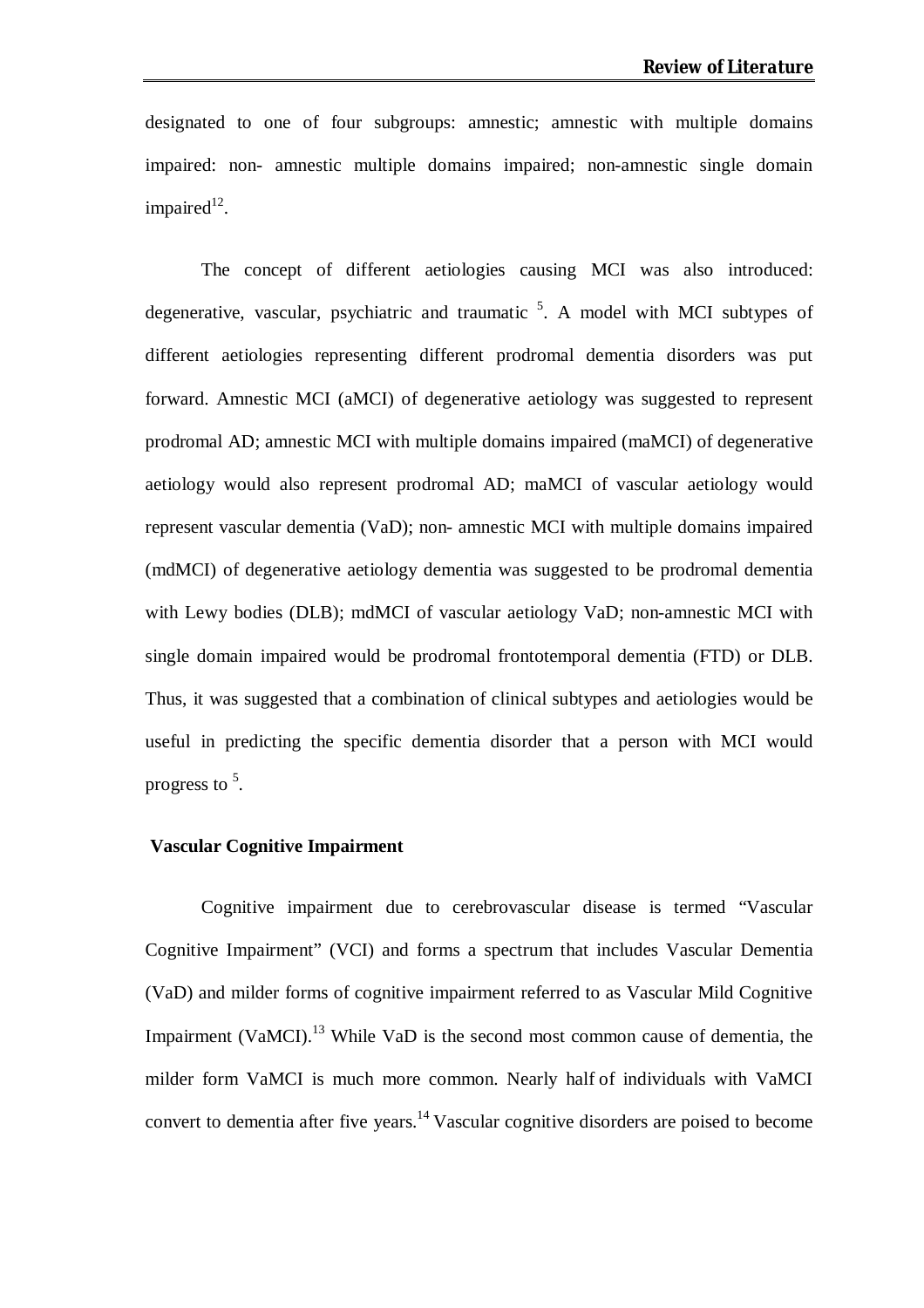the silent epidemic of the 21st century and contribute significantly to mortality, disability, and decreased quality of life.<sup>15</sup>

It is now clear that VCI is not a single entity, but represents a complex neurological disorder that occurs as a result of interaction between vascular risk factors such as hypertension, diabetes, obesity, dyslipidemia, and brain parenchymal changes such as macro and micro infarcts, haemorrhages, white matter changes, and brain atrophy occurring in an ageing brain. Factors that determine progression of milder form VaMCI to dementia are not well understood. Since VCI is amenable to prevention and treatment, there is a pressing need to identify factors that protect or predispose to it.<sup>16</sup>

#### **Vascular Dementia**

Vascular dementia (VaD) is the second most common cause of dementia after Alzheimer disease (AD), and in some Asian countries, it is the most common cause.<sup>17,18,19</sup> Definition of VaD has undergone many modifications in the past and several diagnostic criteria exist, but in its most constructive use, the term refers to "dementia due to cerebrovascular disease". While it is very heterogeneous in its causation, clinical course, imaging, and pathology–common factors operating are brain injury caused by vascular disease leading to cognitive impairment severe enough to cause functional impairment.

Three clinicoradiologic subtypes are recognizable in clinical practice: Multi infarct dementia is characterized by recurrent stroke, stepwise course, focal neurological symptoms and signs, and multiple cerebral infarcts on brain imaging. Strategic infarct dementia is characterized by an abrupt onset of memory impairment or behavioural change in association with a single, strategically placed infarct. Sites associated with dementia include basal forebrain, medial temporal, thalamic or parieto-occipital infarcts.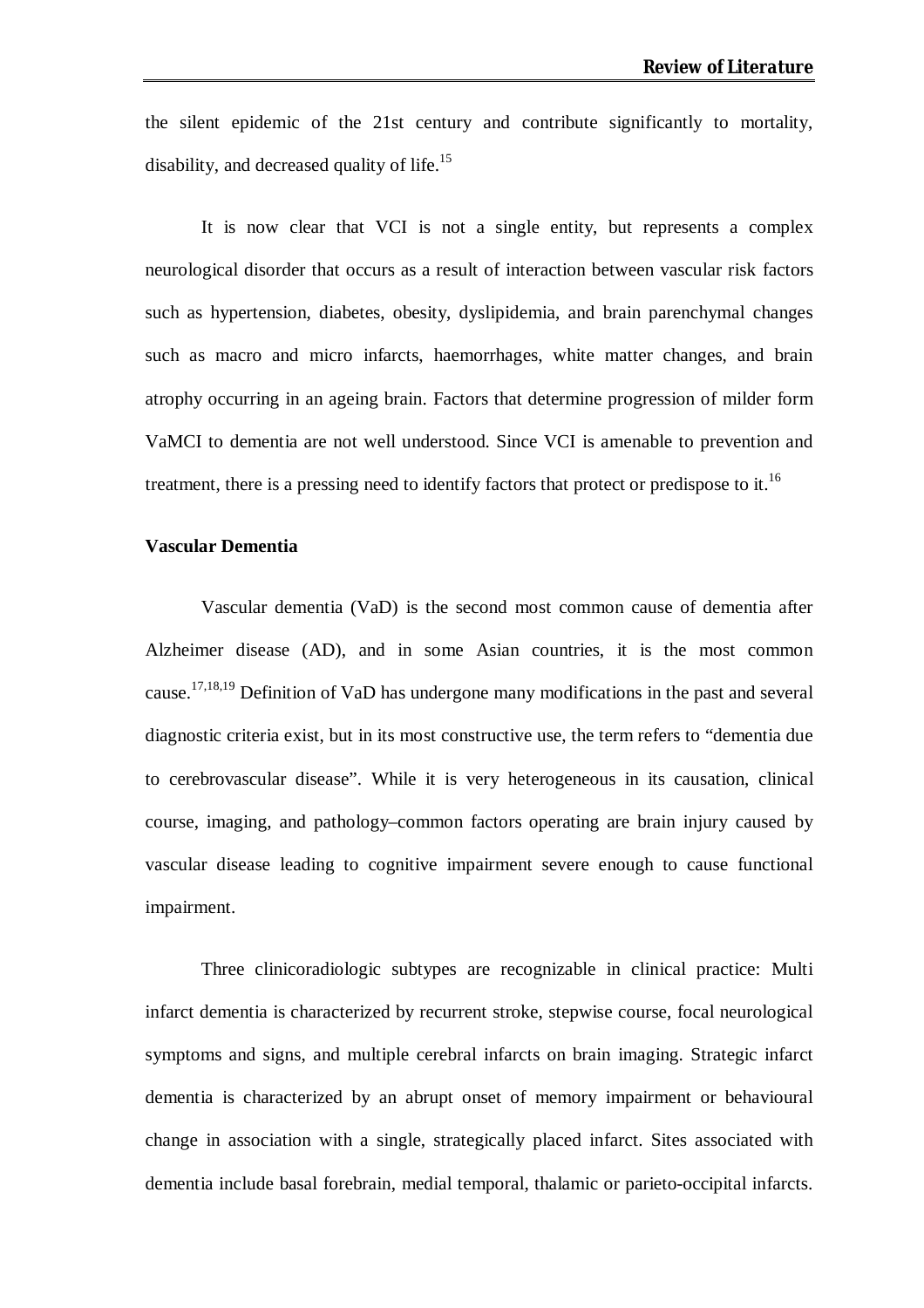Subcortical vascular dementia is increasingly recognized as a frequent cause of VaD. The condition is usually the consequence of hypertension and diabetes causing smallvessel disease, which leads to white matter and deep subcortical gray and white matter demyelination and lacunar infarcts.<sup>20</sup>

A uniform clear profile of cognitive syndrome typical of VaD has not been identified. The reasons are probably related to heterogeneity of patient groups in neuropsychological studies. In comparison to AD, there is a general consensus that episodic memory is more impaired in AD, and that executive/attentional processing is more impaired in vascular dementia, especially in patients with subcortical VaD.<sup>21</sup> Patients with VaD also showed greater impairment in both semantic memory and visuospatial/perceptual function than the patients with AD.<sup>22</sup>

#### **Concept of Vascular Cognitive Impairment**

There is increasing evidence that patients with clinically significant cognitive impairment in association with cerebrovascular disease frequently do not fulfil the traditional criteria of dementia.<sup>23</sup> This lead Hachinski *et al*. to propose the term "Vascular Cognitive Impairment" (VCI) to refer to the spectrum of cognitive impairment that is caused by or associated with vascular factors.<sup>13</sup> To corroborate this entity, there is also evidence that VaD is preceded by a state of mild cognitive impairment (MCI), similar to AD.<sup>24</sup> Nearly half of elderly with mild cognitive problems due to vascular disease converted to dementia after five years in the Canadian Study of Health and Aging.<sup>14</sup> Both Amnestic MCI characterized by memory loss and MCI with multiple cognitive deficits (mcd- MCI) appear to be prodromal for  $VaD$ <sup>25,26</sup> Independent of MCI subtype, a study demonstrated that risk of conversion to dementia was associated with presence of potentially treatable vascular risk factors.<sup>25</sup>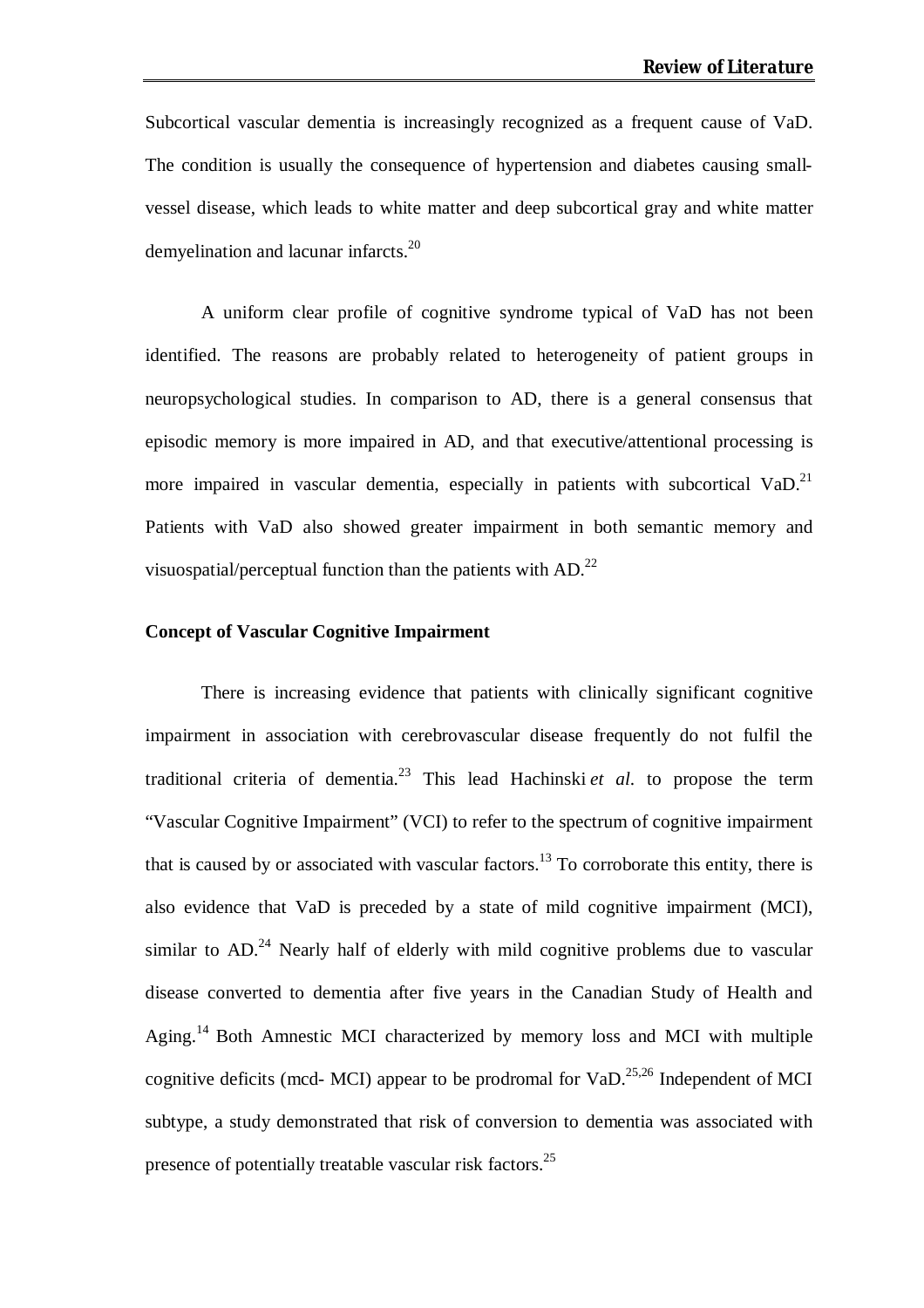VCI encompasses all cases of cognitive impairment of cerebrovascular origin without requirement for dementia and not requiring prominent memory  $loss^{13}$  VCI forms a spectrum that includes VaD, mixed AD with a vascular component, and VCI that does not meet dementia criteria (VaMCI). Vascular cognitive impairment without dementia was the most prevalent form of vascular cognitive impairment among those aged 65 to 84 years in the Canadian Study of Health and Aging.<sup>27</sup> Of 270 patients with TIA/ nondisabling stroke, 56% were found to be cognitively intact, 40% had cognitive impairment no dementia (CIND) and  $4%$  had dementia.<sup>28</sup> Poststroke cognitive impairment of varying severity was observed in half of patients with stroke associated with small artery disease 3 months later.<sup>29</sup> As the condition is preventable to a large extent, it is important to identify patients at early stages of cognitive impairment, to treat appropriately, and prevent progression to frank dementia.<sup>13</sup>

#### **Cerebrovascular Disease- Dementia Interface**

Postmortem pathological studies indicate that up to 34% of dementia cases show significant vascular pathology. Mixed degenerative and vascular pathologies are increasingly being recognised and hospital-based series from developed countries report mixed dementia in one-third of patients. $30,31$  Further, both small-vessel disease and AD pathology have been found to be linked to loss of neurons in the CA 1 area of the hippocampus.<sup>32</sup> An interaction between the two pathologies was demonstrated in the Nun study, where lacunar strokes were found to magnify the effects of any given load of AD pathology, and vice versa. The odds ratio for a clinically probable AD diagnosis was 4.7 in the presence of AD pathology alone, but it increased to 16.2 in the presence of a combination of AD pathology.<sup>33</sup> The two pathologies are also found to influence each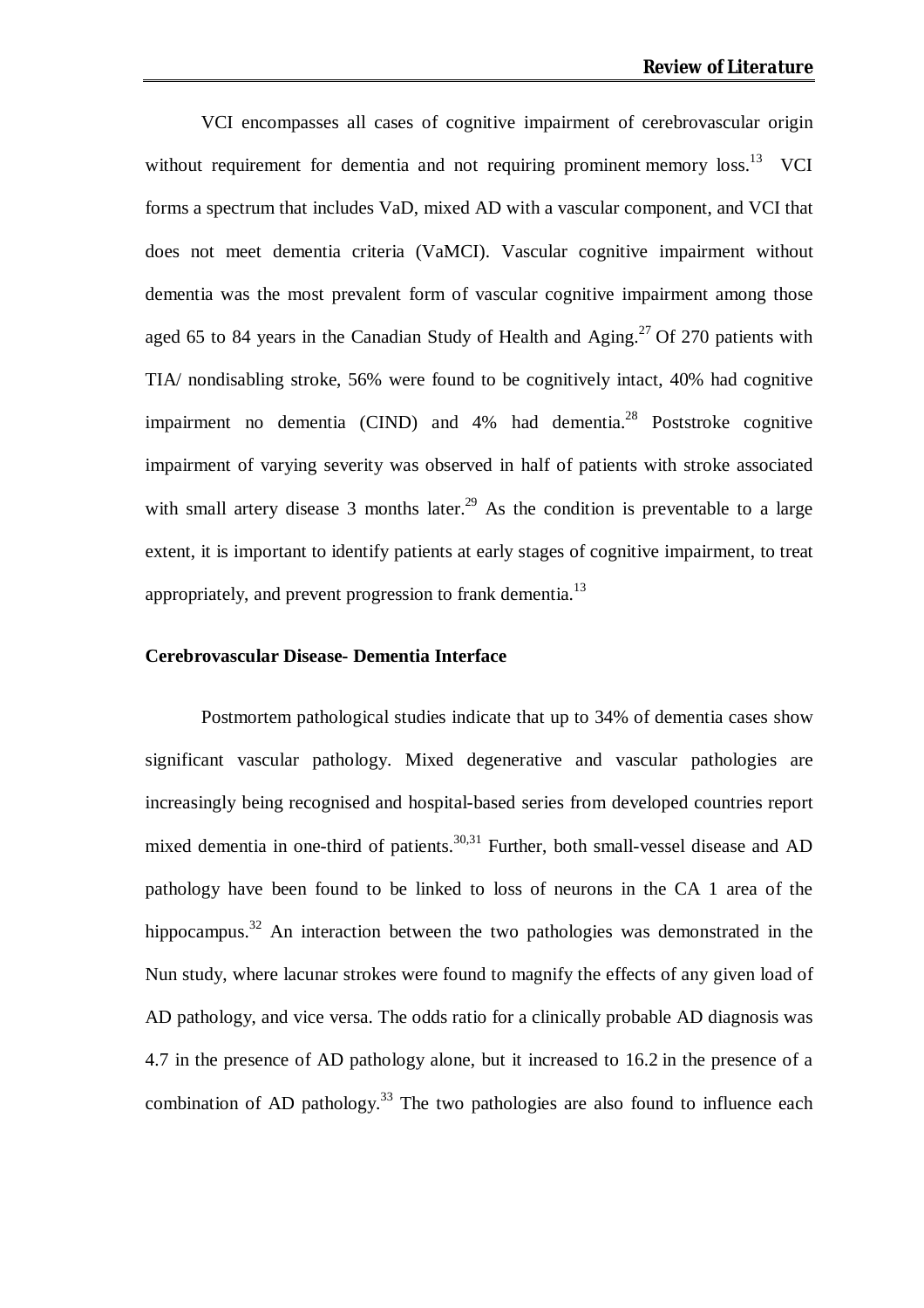other's outcome. Incident stroke was a risk factor significantly associated with increased rate of cognitive impairment in AD.<sup>34</sup>

#### **Vascular Risk Factors and the Brain**

There is also strong evidence that cardiovascular risk factors such as hypertension, diabetes, metabolic syndrome, midlife obesity, and hyperlipidemia are independently associated with an increased risk of cognitive decline and dementia.<sup>18,35</sup> The Cardiovascular Health Cognition Study developed a late-life dementia risk index that included older age, worse cognitive test performance, lower body mass index (BMI), APOE 4 allele, MRI findings of white matter disease or ventricular enlargement, internal carotid artery thickening on ultrasound, history of bypass surgery, slower physical performance, and lack of alcohol consumption. Dementia risk within 6 years was 4% in those with low scores and 56% in those with high scores.<sup>36</sup> In the elderly, the Rotterdam scan study demonstrated that higher age, small vessel disease, and cardiovascular risk factors are associated with smaller brain volume, especially white matter volume.<sup>37</sup>

Recently, studies have also revealed the importance of silent strokes as risk factors for dementia in the elderly. Silent brain infarcts, i.e., infarcts in individuals without clinical manifestation of stroke are detected in 20% of healthy elderly people and up to 50% of patients in selected series.<sup>38,39</sup> They are associated with subtle deficits in physical and cognitive function that commonly go unnoticed. Moreover, the presence of silent infarcts more than doubles the risk of subsequent stroke and dementia.<sup>40</sup>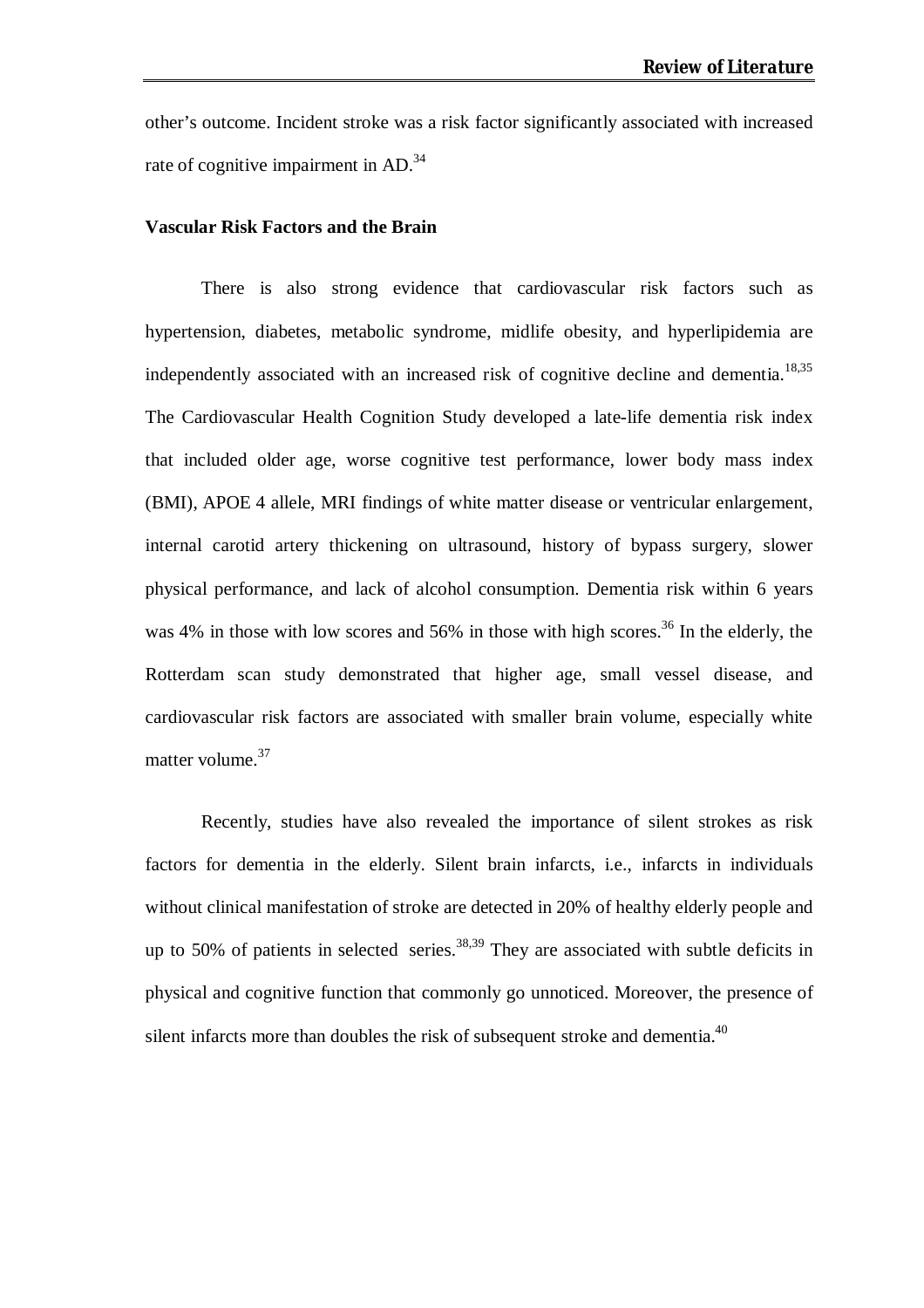#### **Indian Perspective**

Vascular cognitive impairment is a problem of special concern for developing countries including India. Developing countries have a rapidly ageing population and it is projected that 71% of dementia cases will be in the developing world. VaD is the second most common cause of dementia accounting for  $39\%$  of cases,  $41$  and hence, absolute numbers of VaD, is high in India. $^{42}$ 

Cardiovascular disease burden is high in developing countries including India and has been attributed to the increasing incidence of atherosclerotic diseases, perhaps due to urbanization, epidemiologic transition and higher risk factor levels, the relatively early age at which they manifest, the large sizes of the population, and the high proportion of individuals who are young adults or middle-aged in these countries.<sup>43</sup> Vascular risk factors has been demonstrated to be strongly associated with MCI in an epidemiologic study from Kolkata.<sup>35</sup> Higher prevalence of vascular risk factors in India is likely to increase burden of VaD and VaMCI.

Stroke, the overt manifestation of cerebrovascular disease is one of the most important risk factors for VaD. Stroke burden is increasing rapidly in developing countries. Studies have consistently shown that up to 64% of persons who have experienced a stroke have some degree of cognitive impairment<sup>44</sup> with up to a third developing frank dementia.<sup>45</sup> In a hospital-based study from Hyderabad, of 123 consecutive patients from the Stroke registry evaluated a minimum of 3 months after stroke, 91 (74%) were found to have cognitive impairment- 31% with VaD and 43% with VaMCI. A longitudinal follow-up of 50% of the group over a mean period of 13 months demonstrated that all patients with dementia at baseline continued to have dementia at follow-up and none of the cognitively normal patients worsened. Course of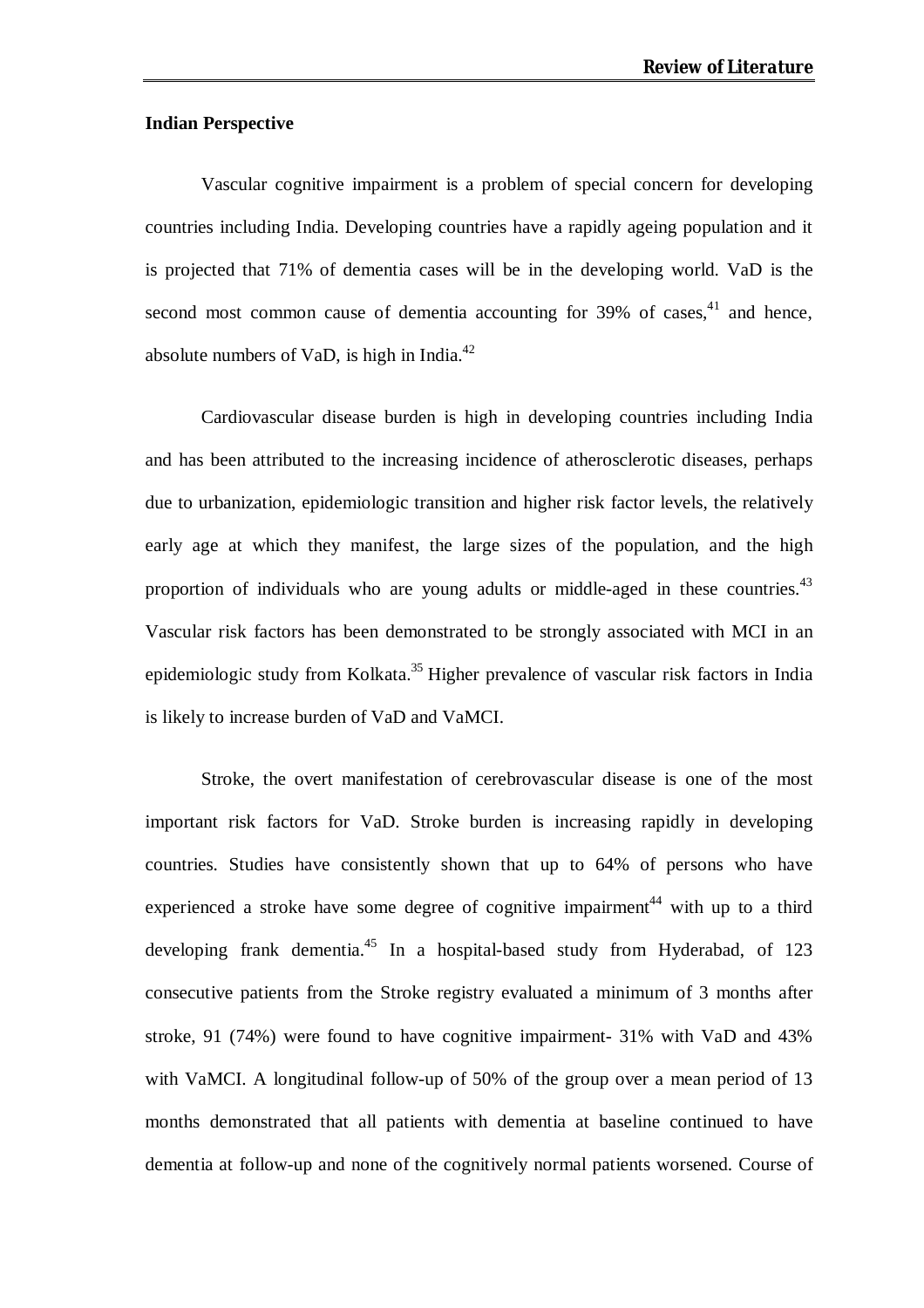VaMCI was variable-seven patients reverted to normal and one patient progressed to dementia.<sup>46</sup> Inadequate resources and low awareness coupled with growing numbers of patients with VaMCI make it a problem that needs urgent attention on a priority basis.

#### **Neuropathology of Vascular Cognitive Impairment**

A variety of vascular events may be responsible for VCI, but generally, its origin can be classified secondary to large vessel disease, small vessel disease, or a combination of the two. Large vessel disease, or stroke, is more likely to lead to significant cognitive impairment and dementia if it is progressive.<sup>47</sup> In contrast, cerebral small vessel disease may be the most common cause of vascular pathology leading to VaMCI.<sup>48,49</sup> Cerebral small vessel disease (CSVD) refers to a variety of pathological processes that affect small penetrating arteries, arterioles, capillaries, and even small veins in the brain, and is one of the most prevalent neurological conditions.<sup>50</sup>

Current brain imaging methods reveal resultant neuropathology in the form of white matter lesions (often termed leukoaraiosis or rarefaction of white matter), lacunar infarcts (small covert ischaemic lesions  $0.2-15$  mm<sup>3</sup> in size), and cerebral microbleeds (small covert haemorrhagic lesions). Despite possible differences in the origin of vascular abnormalities, the deterioration of these small vessels commonly leads to neuronal damage of subcortical brain structures and corresponding cognitive impairment.

A disruption to fronto-subcortical pathways is thought to be one of the main contributions to cognitive dysfunction in CSVD  $^{51}$ . Damage to the fronto-subcortical network can occur in the form of white matter lesions or microbleeds affecting long association fibres, or those pathways that connect cortical and subcortical regions. The network may also be damaged by lacunes or microbleeds at subcortical nodes of these networks, which are also dependent on small vessels for blood supply. They include such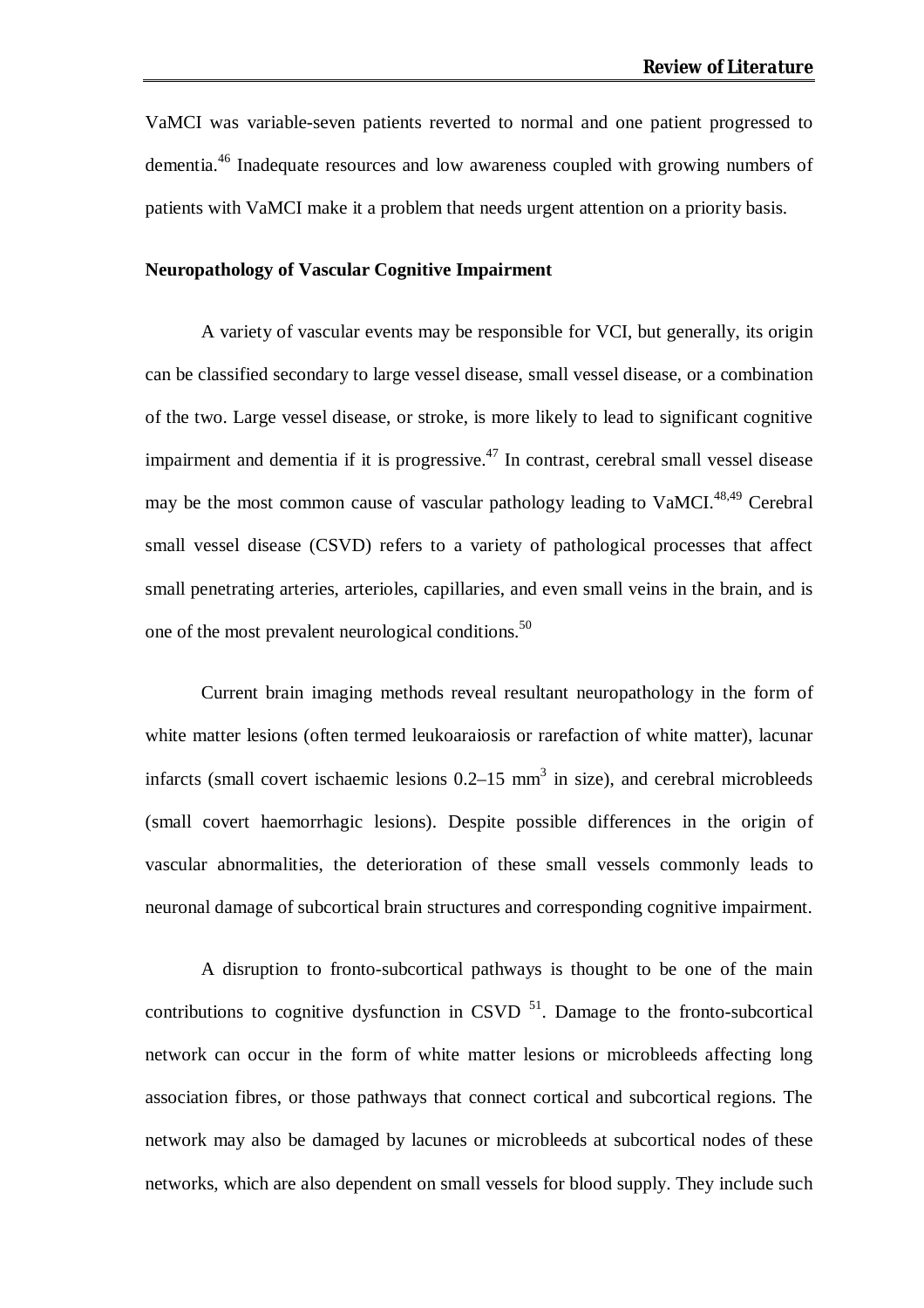structures as the pons, thalamus and basal ganglia. A localized disturbance to this network may cause differing effects, depending on the size and site of the lesion. However, the general cognitive presentation of CSVD is thought to be more consistent.<sup>58</sup>

#### **Diagnosis of Vascular Cognitive Impairment**

The diagnosis of vascular cognitive impairment requires establishing the presence of cognitive impairment and its association with cerebrovascular disease. Identifying the presence and impact of cognitive impairment involves the following steps: reporting of subjective symptoms, objective confirmation by neuropsychological and behavioural assessment, determination of severity of cognitive decline, and its functional impact on ADL. A practical approach for diagnosing and classifying Vascular cognitive impairment has been provided in a statement of the American Heart Association/ American Stroke Association<sup>54</sup>.

Cerebrovascular disease can be established by the clinical history of a stroke and the presence of focal neurological deficits corroborated by brain imaging. The mechanism underlying the stroke can be identified by the use of appropriate investigations, including ECG, 2D ECHO, extracranial and intracranial vascular imaging, and hematological investigations. The association between stroke and cognitive impairment is thought to be substantiated by a temporal relationship between the two and location of infarct in a region appropriate for cognitive impairment.

In an attempt to harmonise methodology to identify and describe individuals with VCI, particularly in the early stages, the National Institute for Neurological Disorders and Stroke (NINDS) and the Canadian Stroke Network (CSN) developed common standards in clinical diagnosis, epidemiology, brain imaging, neuropathology, experimental models, genetics, and clinical trials to recommend minimum, common,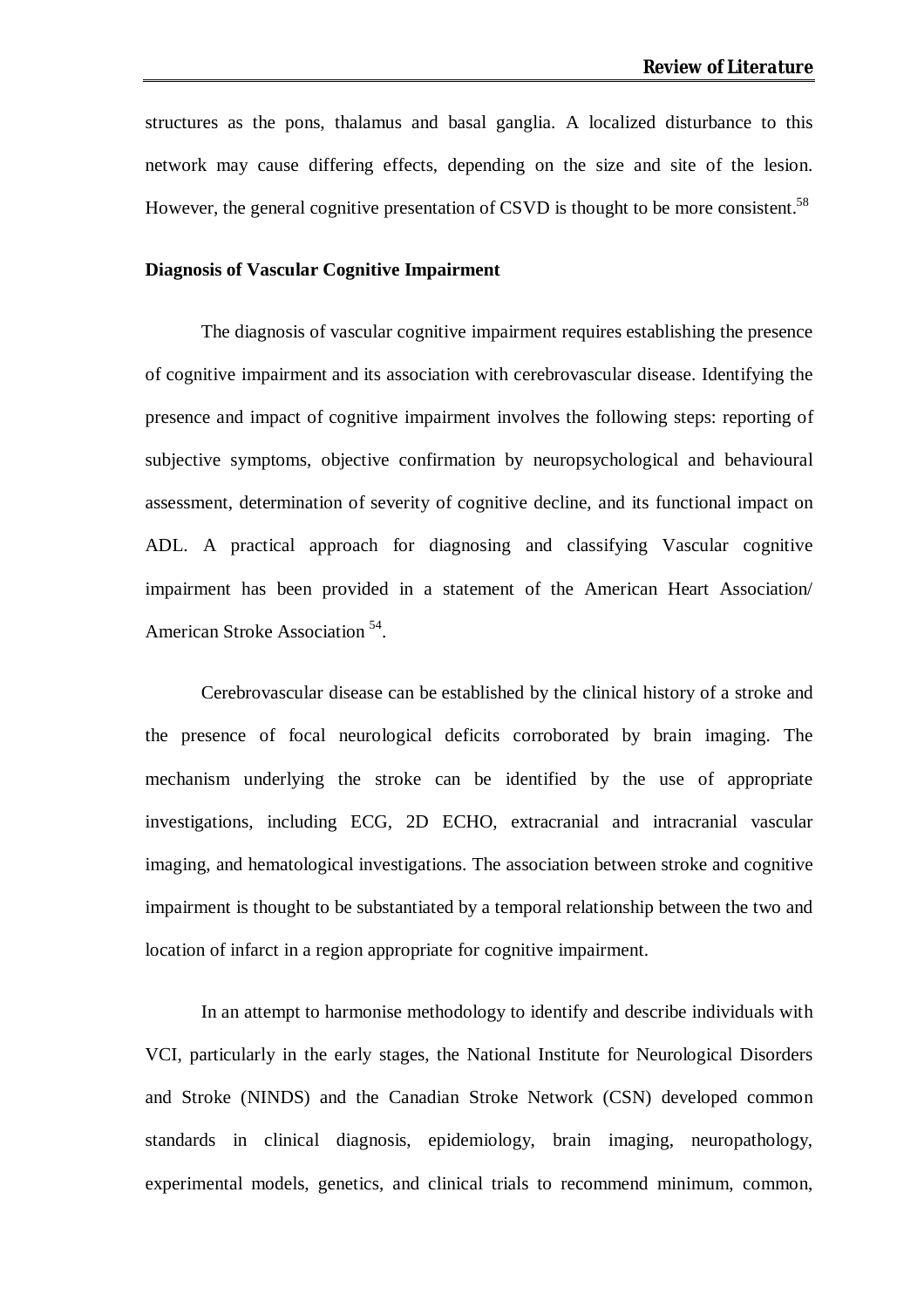clinical, and research standards for the description and study of vascular cognitive impairment.<sup>59</sup> Using the same standards was thought to help identify individuals in the early stages of cognitive impairment, make studies comparable, and integrate knowledge, thereby accelerating the pace of progress understanding, preventing and treating VCI.

# **A practical approach for diagnosing and classifying Vascular cognitive impairment<sup>54</sup> :**

- 1. The term VCI characterizes all forms of cognitive deficits from VaD to MCI of vascular origin.
- 2. These criteria cannot be used for subjects who have an active diagnosis of drug or alcohol abuse/dependence. Subjects must be free of any type of substance for at least 3 months.
- 3. These criteria cannot be used for subjects with delirium.

#### **Dementia**

- 1. The diagnosis of dementia should be based on a decline in cognitive function from a prior baseline and a deficit in performance in \_2 cognitive domains that are of sufficient severity to affect the subject's activities of daily living.
- 2. The diagnosis of dementia must be based on cognitive testing, and a minimum of 4 cognitive domains should be assessed: executive/attention, memory, language, and visuospatial functions.
- 3. The deficits in activities of daily living are independent of the motor/sensory sequelae of the vascular event.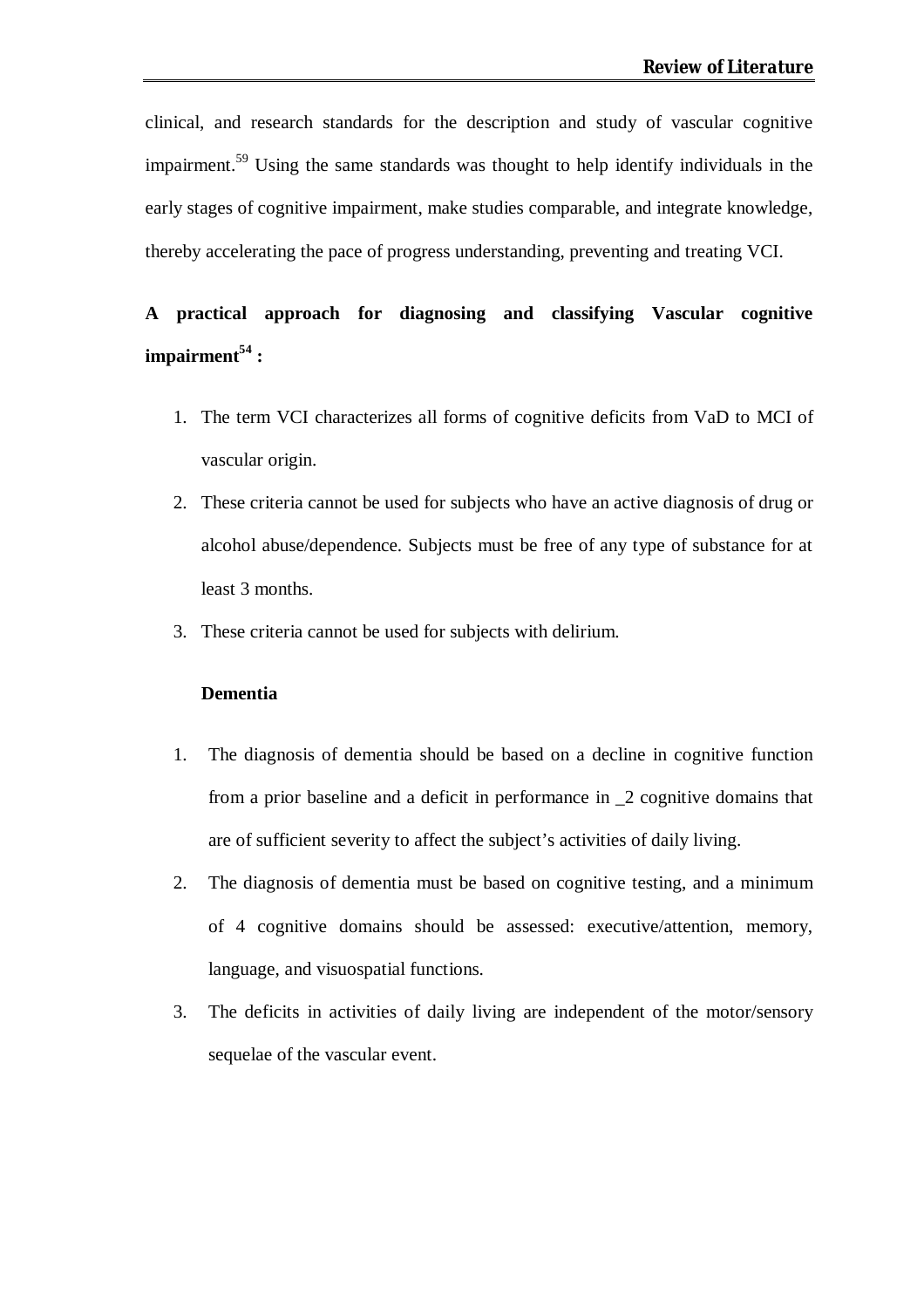#### **Probable VaD**

- 1. There is cognitive impairment and imaging evidence of cerebrovascular disease and
	- a. There is a clear temporal relationship between a vascular event (eg, clinical stroke) and onset of cognitive deficits, or
	- b. There is a clear relationship in the severity and pattern of cognitive impairment and the presence of diffuse, subcortical cerebrovascular disease pathology (eg, as in CADASIL).
- 2. There is no history of gradually progressive cognitive deficits before or after the stroke that suggests the presence of a nonvascular neurodegenerative disorder.

#### **Possible VaD**

but

There is cognitive impairment and imaging evidence of cerebrovascular disease

- 1. There is no clear relationship (temporal, severity, or cognitive pattern) between the vascular disease (eg, silent infarcts, subcortical small-vessel disease) and the cognitive impairment.
- 2. There is insufficient information for the diagnosis of VaD (eg, clinical symptoms suggest the presence of vascular disease, but no CT/MRI studies are available).
- 3. Severity of aphasia precludes proper cognitive assessment. However, patients with documented evidence of normal cognitive function (eg, annual cognitive evaluations) before the clinical event that caused aphasia could be classified as having probable VaD.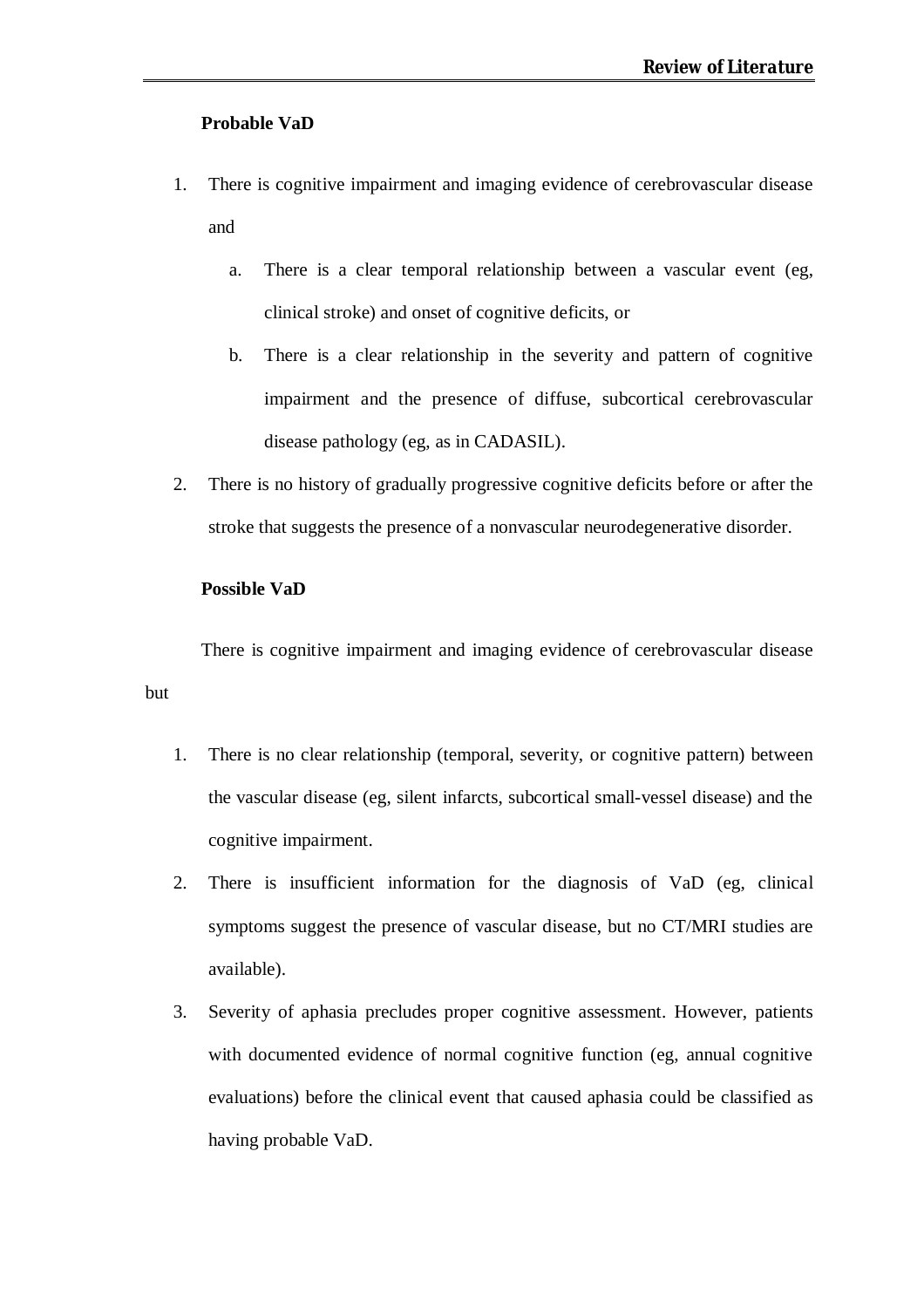- 4. There is evidence of other neurodegenerative diseases or conditions in addition to cerebrovascular disease that may affect cognition, such as
	- a. A history of other neurodegenerative disorders (eg, Parkinson disease, progressive supranuclear palsy, dementia with Lewy bodies);
	- b. The presence of Alzheimer disease biology is confirmed by biomarkers (eg, PET, CSF, amyloid ligands) or genetic studies (eg, PS1 mutation); or
	- c. A history of active cancer or psychiatric or metabolic disorders that may affect cognitive function.

#### **VaMCI**

- 1. VaMCI includes the 4 subtypes proposed for the classification of MCI: amnestic, amnestic plus other domains, nonamnestic single domain, and nonamnestic multiple domain.
- 2. The classification of VaMCI must be based on cognitive testing, and a minimum of 4 cognitive domains should be assessed: executive/attention, memory, language, and visuospatial functions. The classification should be based on an assumption of decline in cognitive function from a prior baseline and impairment in at least 1 cognitive domain.
- 3. Instrumental activities of daily living could be normal or mildly impaired, independent of the presence of motor/sensory symptoms.

#### **Probable VaMCI**

- 1. There is cognitive impairment and imaging evidence of cerebrovascular disease and
	- a. There is a clear temporal relationship between a vascular event (eg, clinical stroke) and onset of cognitive deficits, or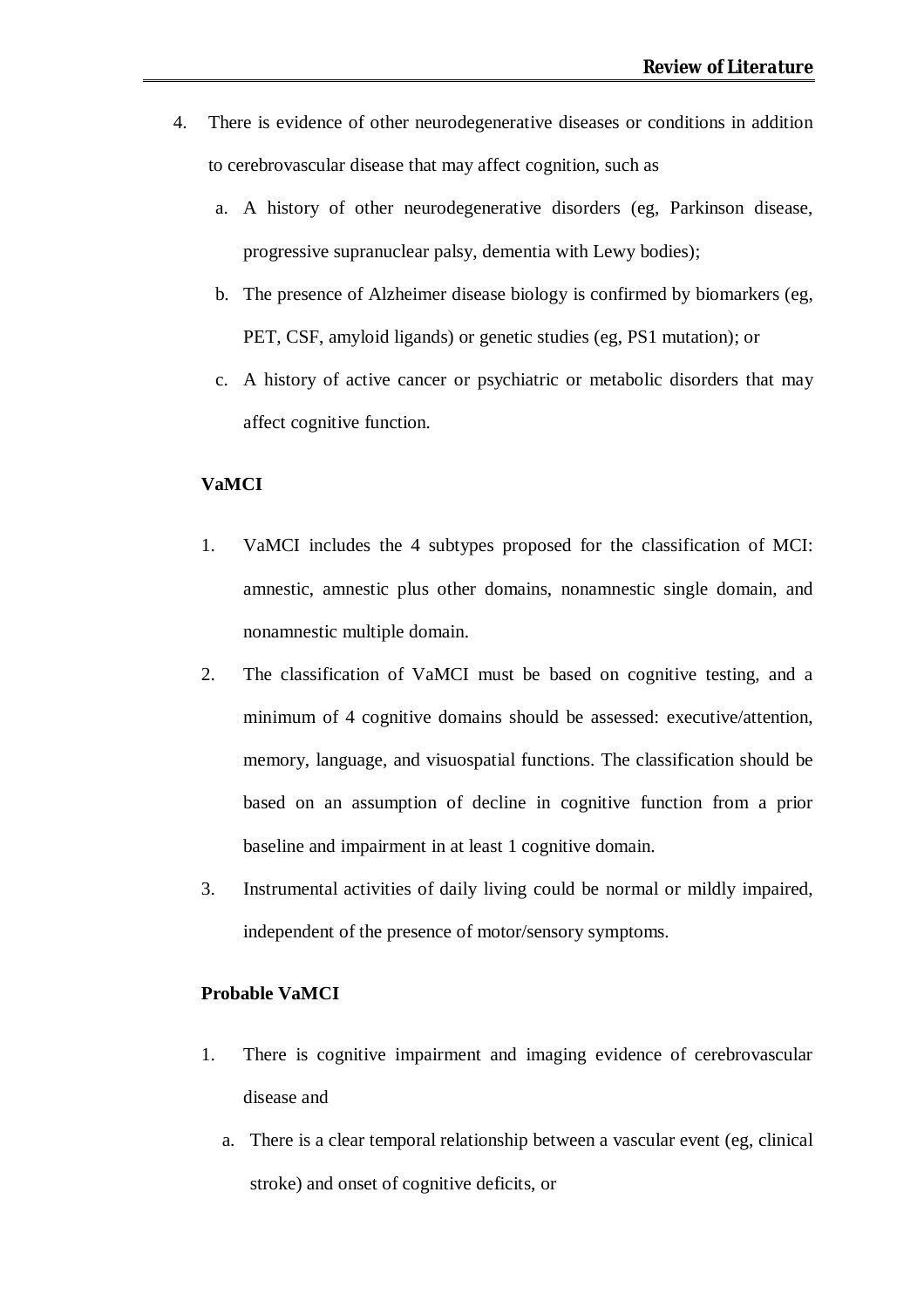- b. There is a clear relationship in the severity and pattern of cognitive impairment and the presence of diffuse, subcortical cerebrovascular disease pathology (eg, as in CADASIL).
- 2. There is no history of gradually progressive cognitive deficits before or after the stroke that suggests the presence of a nonvascular neurodegenerative disorder.

#### **Possible VaMCI**

but

There is cognitive impairment and imaging evidence of cerebrovascular disease

- 1. There is no clear relationship (temporal, severity, or cognitive pattern) between the vascular disease (eg, silent infarcts, subcortical small-vessel disease) and onset of cognitive deficits.
- 2. There is insufficient information for the diagnosis of VaMCI (eg, clinical symptoms suggest the presence of vascular disease, but no CT/MRI studies are available).
- 3. Severity of aphasia precludes proper cognitive assessment. However, patients with documented evidence of normal cognitive function (eg, annual cognitive evaluations) before the clinical event that caused aphasia could be classified as having probable VaMCI.
- 4. There is evidence of other neurodegenerative diseases or conditions in addition to cerebrovascular disease that may affect cognition, such as
	- a. A history of other neurodegenerative disorders (eg, Parkinson disease, progressive supranuclear palsy, dementia with Lewy bodies);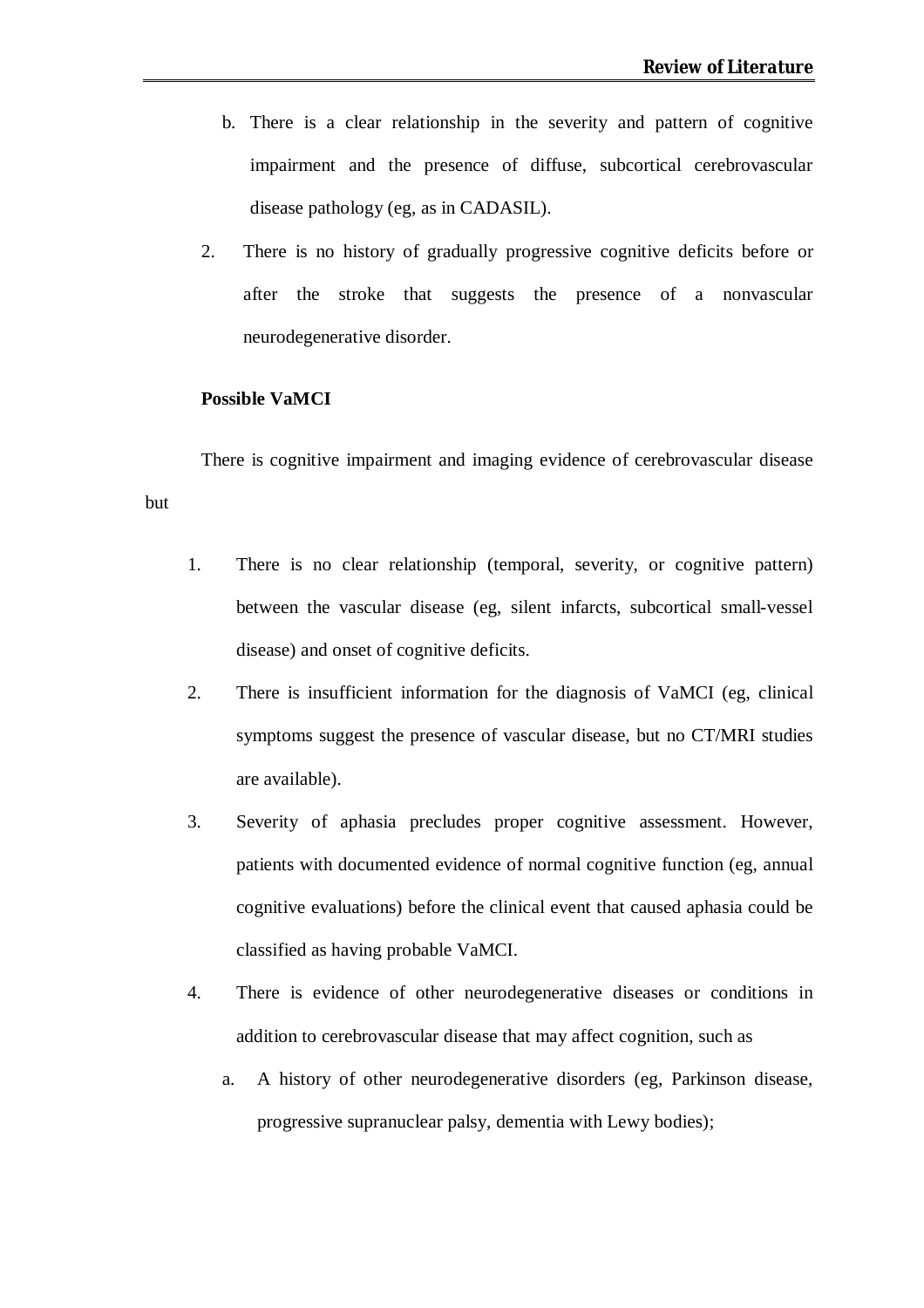- b. The presence of Alzheimer disease biology is confirmed by biomarkers (eg, PET, CSF, amyloid ligands) or genetic studies (eg, PS1 mutation); or
- c. A history of active cancer or psychiatric or metabolic disorders that may affect cognitive function.

#### **Unstable VaMCI**

- 1. Subjects with the diagnosis of probable or possible VaMCI whose symptoms revert to normal should be classified as having "unstable VaMCI."
- 2. VCI indicates vascular cognitive impairment; VaD, vascular dementia; MCI, mild cognitive impairment; CADASIL, cerebral autosomal dominant arteriopathy with subcortical infarcts and leukoencephalopathy; CT/MRI, computed tomography/magnetic resonance imaging; PET, positron emission tomography; CSF, cerebrospinal fluid; and VaMCI, vascular mild cognitive impairment.

#### **Definition of Vascular Mild Cognitive Impairment**

The operational definition for vascular mild cognitive impairment to be applied in research studies have been laid down in the AHA/ASA. Vascular MCI includes the 4 subtypes proposed for the classification of MCI: amnestic, amnestic plus other domains, nonamnestic single domain, and nonamnestic multiple domain. The classification of VaMCI must be based on cognitive testing, and a minimum of 4 cognitive domains should be assessed: executive/attention, memory, language, and visuospatial functions. The classification should be based on an assumption of decline in cognitive function from a prior baseline and impairment in at least 1 cognitive domain. Instrumental activities of daily living could be normal or mildly impaired, independent of the presence of motor/sensory symptoms.<sup>66</sup>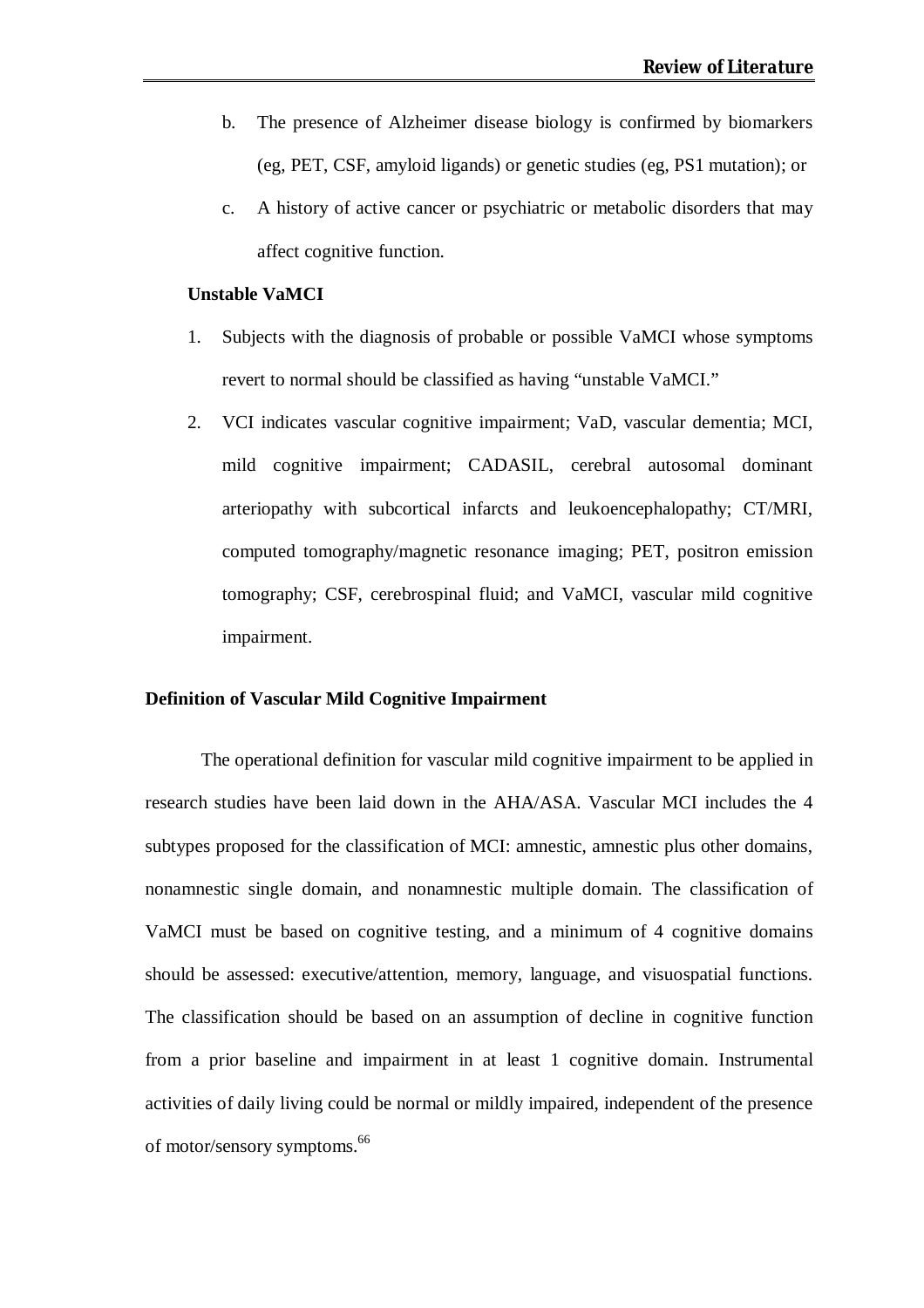#### **Neuropsychological Assessments of VCI**

The 2006 NINDS–Canadian Stroke Council VCI harmonization standards suggested different neuropsychological protocols for use in patients with suspected VCI<sup>59</sup>. The neuropsychological assessment of patients with suspected VCI requires a comprehensive cognitive battery.

The pattern of VCI cognitive deficits may include all cognitive domains, but there is likely to be a preponderance of so-called "executive" dysfunction, such as slowed information processing, impairments in the ability to shift from one task to another, and deficits in the ability to hold and manipulate information (ie, working memory). Neuropsychological protocols must therefore be both sensitive to a wide range of abilities and especially attuned to the assessment of executive function. Timed executive function tests may be especially sensitive to VCI-related impairment because of the slowed information processing noted in this patient sample. The protocol contains recommended tests in 4 domains: executive/ activation, language, visuospatial, and memory. In addition, tests were selected to examine neurobehavioral change and mood. High priority was given to executive control, activation state and processing speed, word retrieval and episodic memory, to help differentiate VCI from AD and to target the executive domain. Operational definitions of cognitive impairment is taken as 1.5 standard deviations below that of an appropriate comparison group are preferred over qualitative descriptions of cognitive symptoms.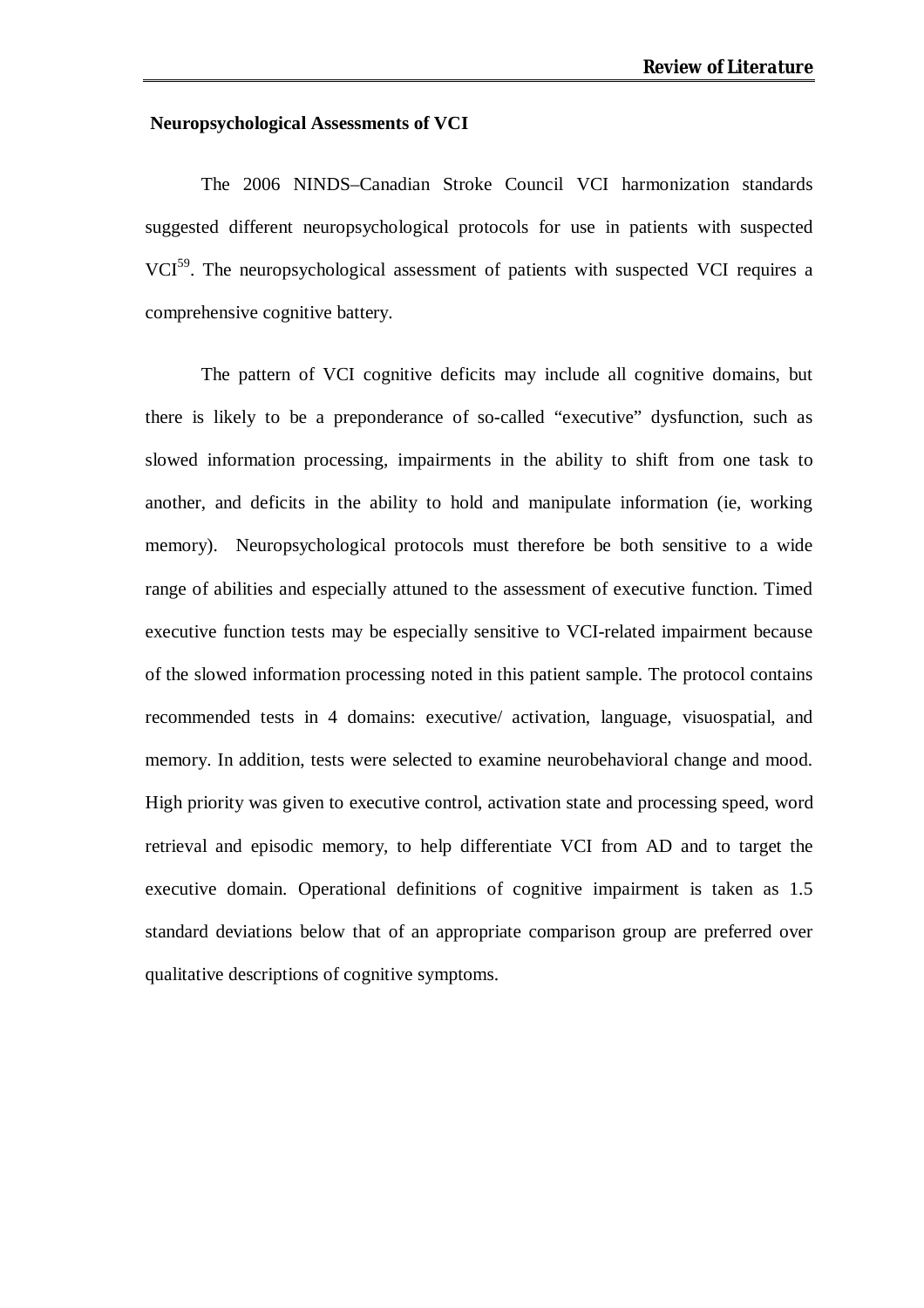The protocol<sup>59</sup> includes tests in the following domains :

#### **a. Executive /Activation**

The functional domains within the frontal lobes can be fractionated into a dorsal (executive-cognitive) and a ventral (emotional-self regulatory) trend. To assess these domains, category (semantic) and a letter (phonemic) fluency test <sup>61,62,63</sup> was proposed. Digit Symbol-Coding subtest from the Wechsler Adult Intelligence Scale <sup>58</sup> can be used ,in addition , as this task provides a direct measure of processing speed and activation.The Trail making Test was also chosen to provide an additional measure of information processing speed and set shifting. Additional scoring option of Verbal Learning Test (RAVLT) can provide measures of strategic learning reflecting dorsolateral frontal function.

#### **b. Visuospatial**

The working group selected the Rey-Osterreith Complex Figure copy condition as the primary visuospatial test. The memory condition of the test was selected as a supplemental measure. This well-known, untimed spatial task requires both organizational and visuo-perceptual skill. Multiple scoring systems are available, including a standard 36-point method of determining accuracy of the final product <sup>59</sup> and more qualitatively based systems that include a study of subject's organizational ability.

#### **c. Language/Lexical Retrieval**

The short Form (15 item) of the Boston Naming Test (BNT) animal fluency can serve as a less structured lexical retrieval task as well as that of a test of executive function. Verbal fluency tasks have been widely used for many decades with some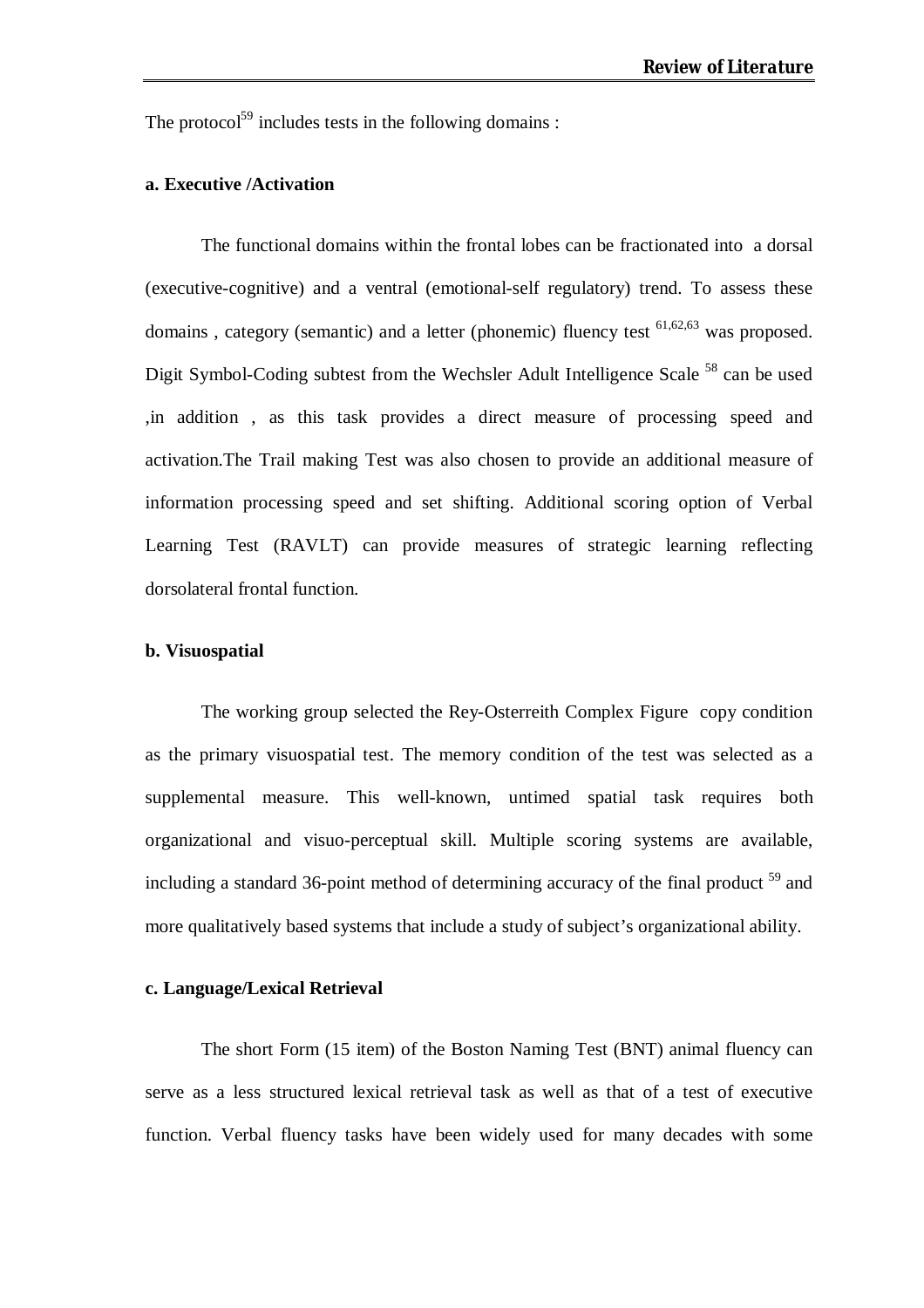discriminative value in differentiating cognitive impairment and dementia from normal aging as well as VCI from AD.

#### **d. Memory/Learning**

The working group preferred a list-learning test or a paired association–learning test because list-learning tests can generate acquisition scores initially and with repeated administration, as well as a short and long-delayed recall. RAVLT was chosen as the list learning test in the protocol

#### **e. Neuropsychiatric/Depressive Symptoms**

The working group recommended a Neuropsychiatric inventory <sup>60</sup> to be included in the protocol. This can be completed by a caregiver without the need for an interviewer The Mini-Mental State Examination  $(MMSE<sup>61</sup>)$  is widely used in all dementia studies and would be a sensible supplement to the above protocol.

#### **Neuroimaging in Vascular Mild cognitive Impairment**

The main role of neuroimaging in the study of VCI so far has been to describe the brain, not diagnose it. Thus, neuroimaging plays a fundamentally different role in the study of VCI than it does in other conditions.This focus on description rather than diagnosis results from the facts that (1) vascular and degenerative pathology frequently coexist, and (2) there are no pathognomonic radiological features of VCI. Prospective studies of VCI must include measures of ischemic brain injury as well as AD-type pathology, a prevalent confounder of brain-behavior relationships in VCI.

MRI is the ideal imaging tool for cognitive disorders because it is the most sensitive modality, and it offers the greatest amount of reliable data<sup>59</sup>. The minimally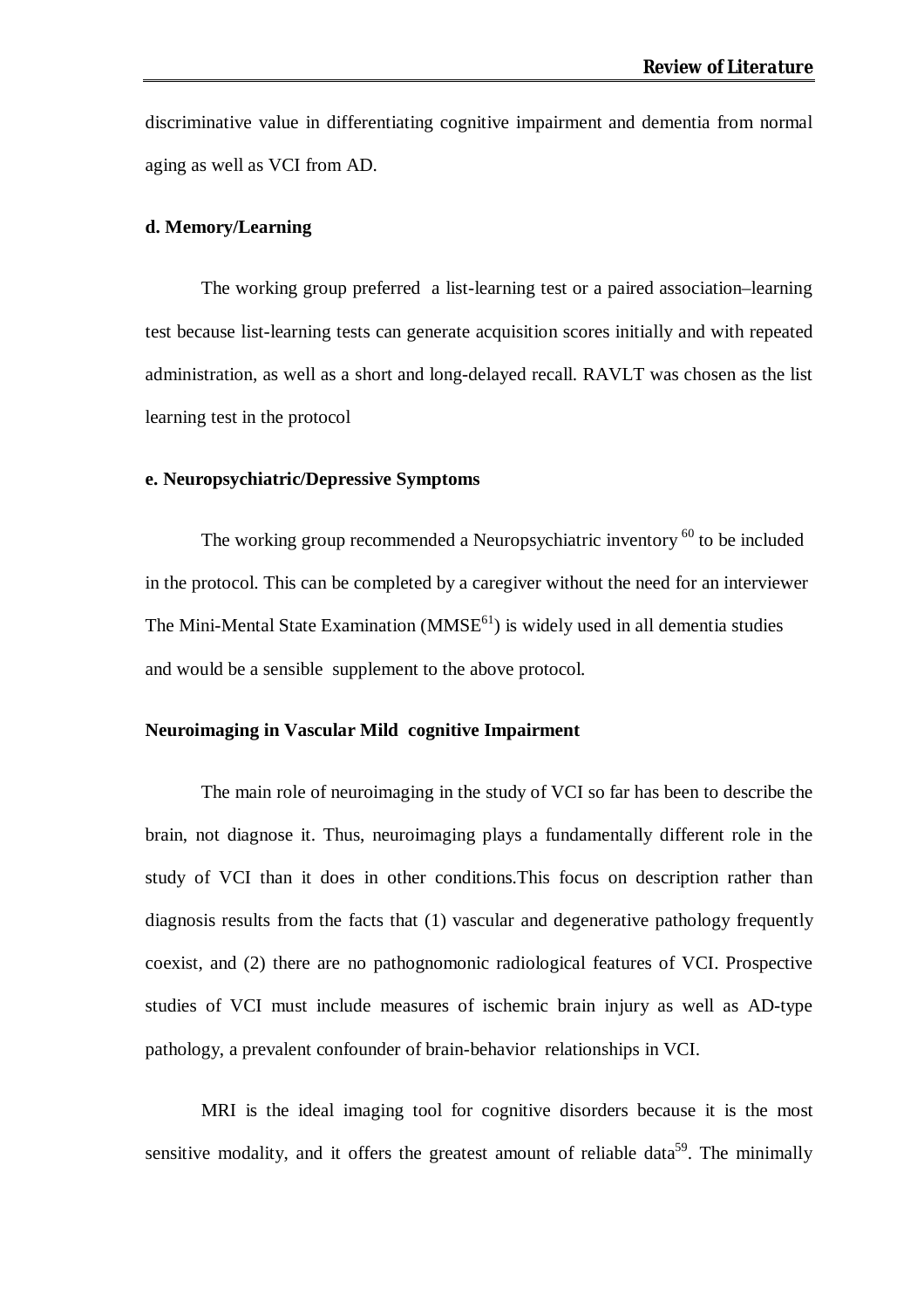acceptable field strength is 1.0 T, but 1.5 T or greater is preferred. The following sequences are required: 3D T1-weighted, T2-weighted, fluid-attenuated inversion recovery, and gradient echo.The first 3 sequences provide information on the anatomy and presence of infarction and other pathology, whereas the latter detects large and small, acute and chronic haemorrhages. In addition, diffusion-weighted images, and quantification of the apparent diffusion coefficient is encouraged because it gives information about acute strokes and integrity of the white matter fibers  $47$ .

White matter lesions (WMLs) have been associated with declining scores in the modified MMSE and the Digit Symbol Substitution Test as well as with incident MCI, dementia, and death <sup>60</sup>. White matter hyperintensities are graded according to Fazeka's scale $^{61}$  as follows:

Fazekas et al (Total Score Minimum, 0; Maximum, 6)

Periventricular and deep WMCs are rated separately. A total score is obtainable by summing the 2 partial scores.

#### *Periventricular Hyperintensities*

Scores are as follows: 0-absence, 1-"caps" or pencil-thin lining,2-smooth "halo," and 3 irregular periventricular hyperintensities extending into the deep white matter.

#### *Deep White Matter Hyperintense Signals*

Scores are as follows: 0-absence, 1-punctuate foci, 2-beginning confluence of foci, and 3-large confluent areas.

Cerebral microbleeds are a useful biomarker for pathologic damage to small vessels. CMBs, characterized by foci of signal loss on T2\*-weighted gradient-echo MRI, have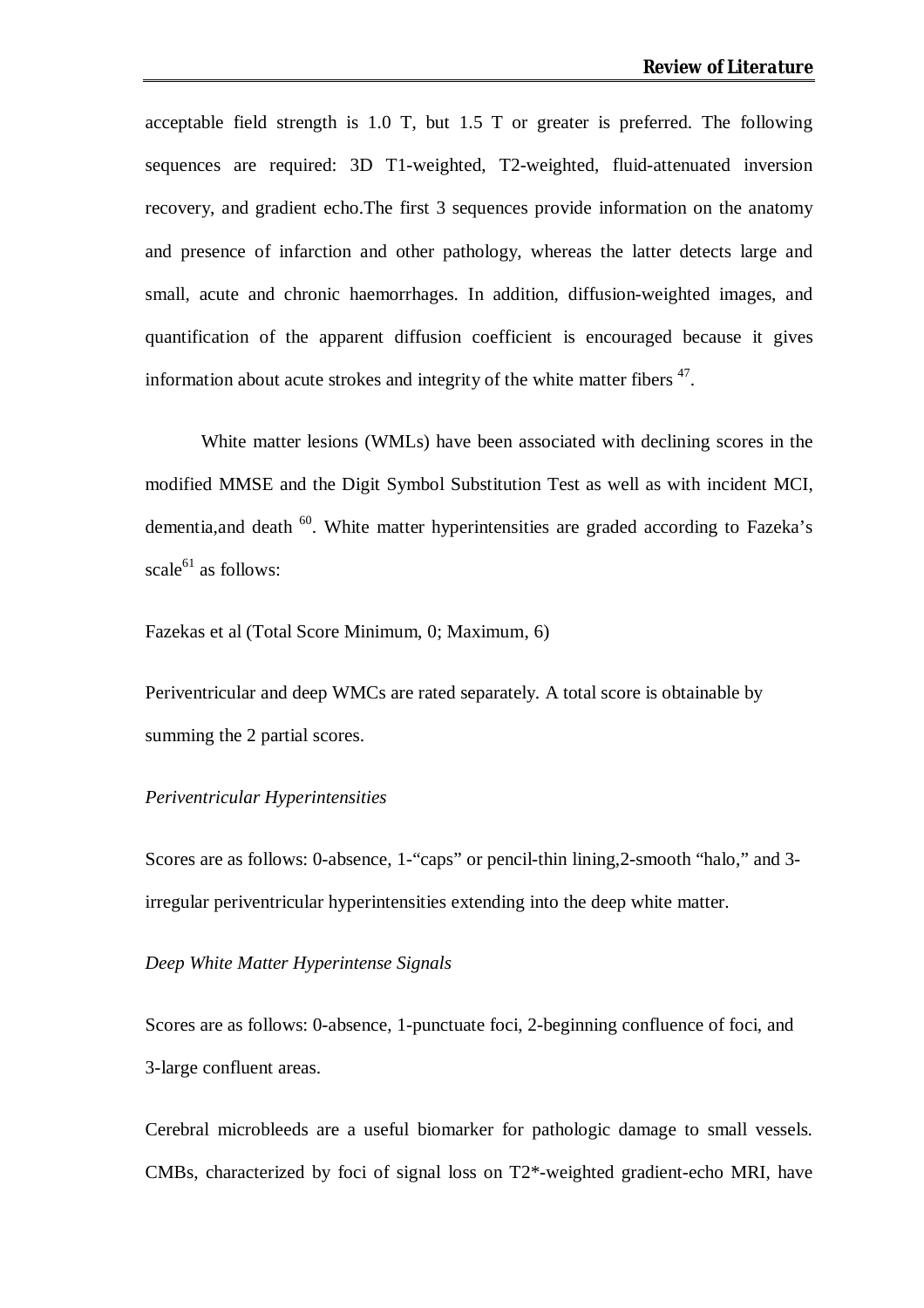been histopathologically confirmed as hemorrhagic microvascular lesions or microangiopathy in the brain. Their role in contribution to cognitive impairment remains uncertain , though few studies have shown a correlation of the presence of microbleeds with cognitive decline  $62$ .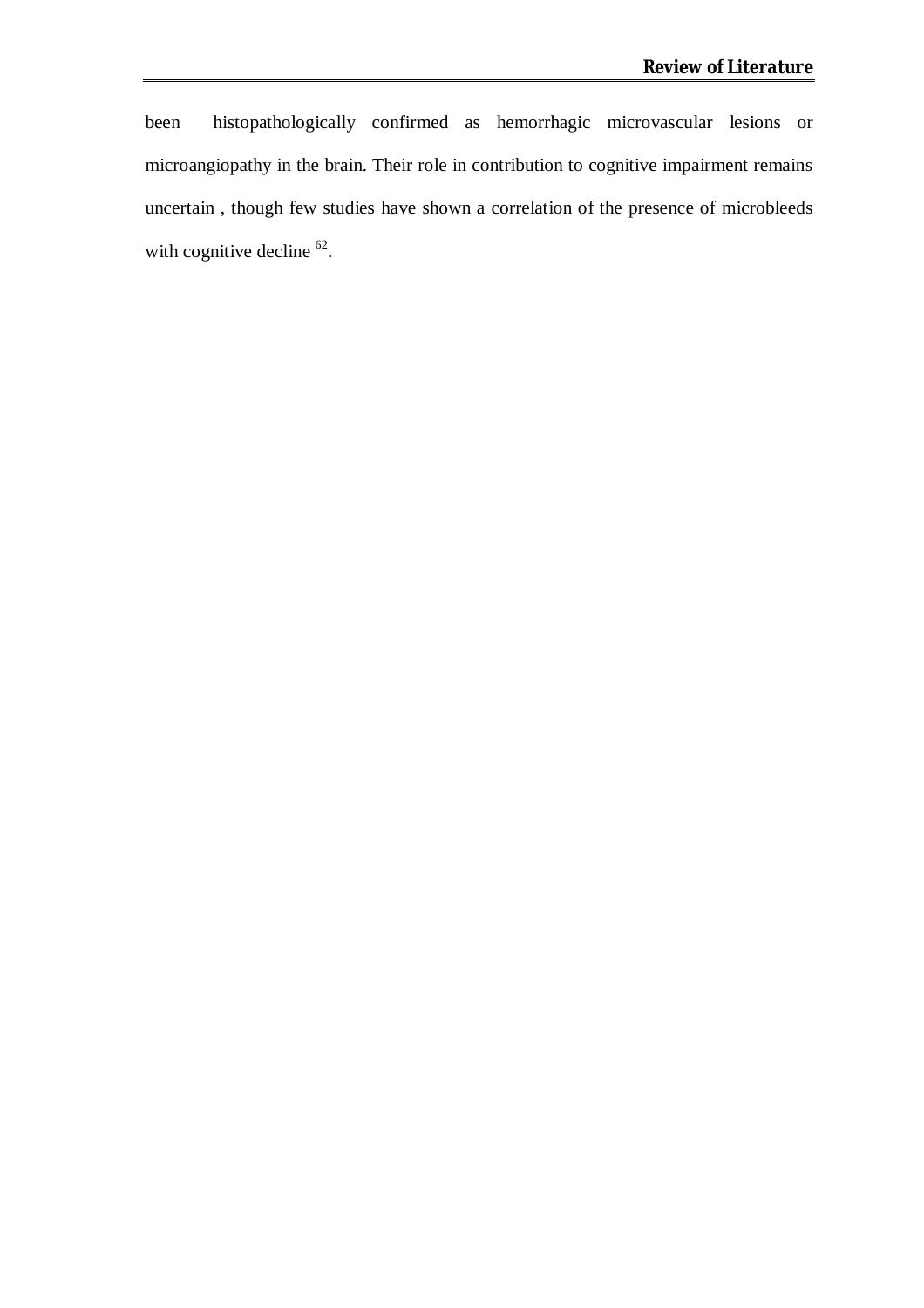# **Aims and Objectives**

- 1. To study the detailed cognitive profile in patients with mild cognitive impairment due to vascular etiology (VaMCI)
- 2. To compare the pattern of cognitive impairment in patients with Vascular mild cognitive impairment with those of a pre-existing cohort of mild cognitive impairment due to non vascular etiology
- 3. To study the MRI characteristics in patients with mild cognitive impairment due to vascular etiology (VaMCI) in correlation with neuropsychological profiles.
- 4. To compare the MRI characteristics of patients with VaMCI and with those of patients with mild cognitive impairment due to non vascular etiology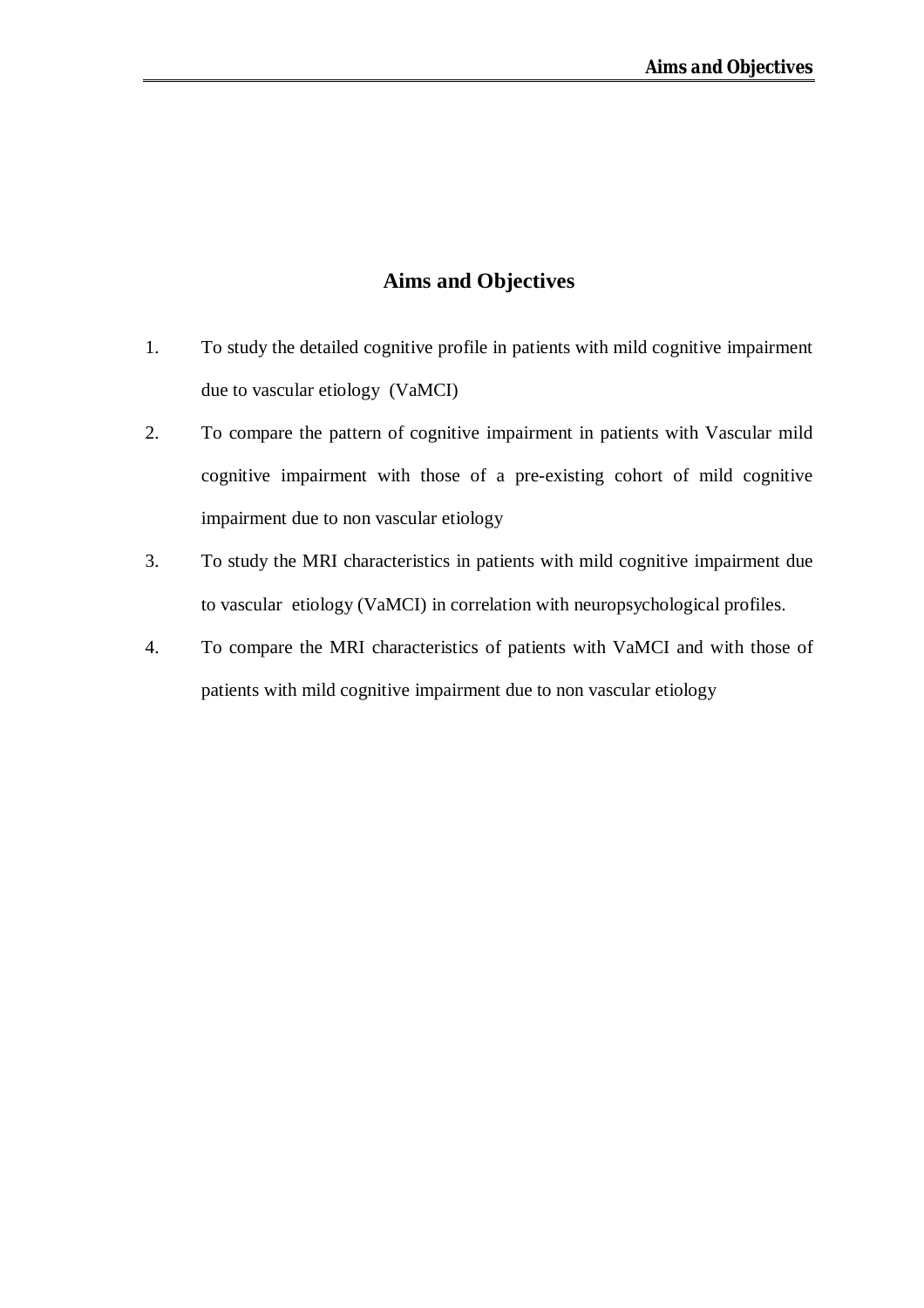#### **Materials and Methods**

#### *Study design:*

The study is a hospital based prospective case-control study to assess the profile of mild cognitive impairment in patients who complain of subjective cognitive symptoms after a minor stroke or transient ischemic attack (TIA) , i.e; vascular mild cognitive impairment (VaMCI) and to compare them with the pattern of cognitive dysfunction in patients with mild cognitive impairment (MCI) due to non vascular etiology who are taken from a previos study cohort. Also these patients are compared against a cognitively normal healthy control group. The MRI characteristics of the patients in the VaMCI and MCI are also compared.

#### *Study period:*

The study was conducted over a period of 24 months from January 2013 to December 2014.

#### *Methodology:*

The patients with VaMCI were identified from out-patients attending the Neurology/Stroke OPD or inpatients admitted in the Neurology / Stroke ward of Sree Chitra Tirunal Institute for Medical Sciences and Technology (SCTIMST), Thiruvananthapuram. This cohort was identified from about 150 patients with subjective memory complaints (SMC) after a minor stroke / TIA who were screened with Addenbrooke's Cognitive Examination –Malayalam (M-ACE). SMC were addressed using the Malayalam version of Instrumental Activities of Daily Living (ADL) scale (Appendix attached). The patients with a transient ischemic attack or minor stroke with a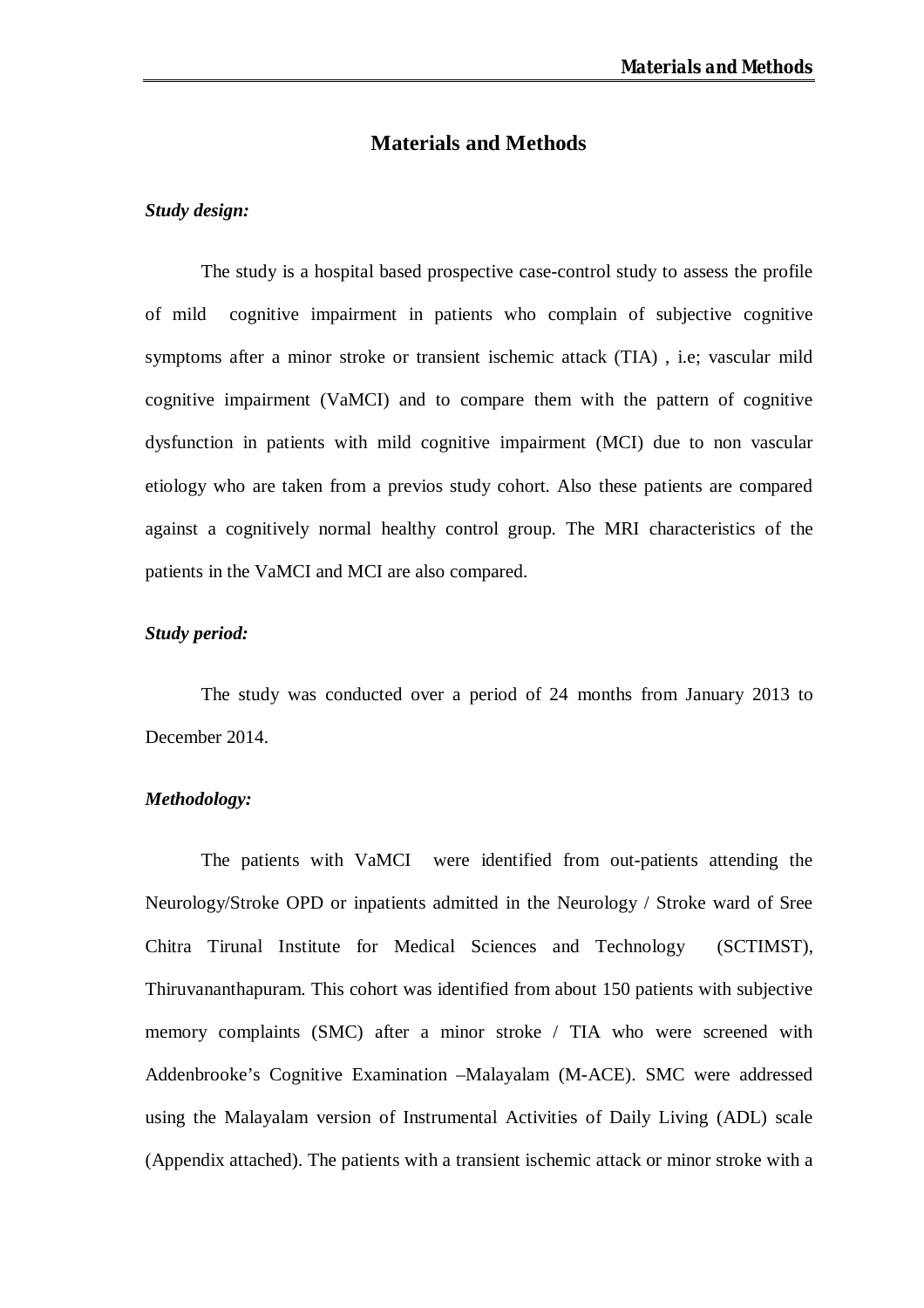National Institute of Health Stroke Scale (NIHSS) of  $\leq$  5 were taken for the ease of follow up and neuropsychological evaluation at review for cognitive dysfunction. Patients with major strokes and strategic infarcts involving the language domain were excluded as the deficits could potentially interfere with neuropsychology testing. Patients underwent neuropsychology evaluation at 3 month follow up after the index stroke.

Inclusion criteria is as under:

- a) History of transient ischemic attack or minor stroke with NIHSS of  $\leq$ 5
- b) Subjective cognitive impairment with CDR<1
- c) Objective evidence of cognitive impairment on neuropsychological testing defined based on test score <1.5SD from the mean value for a particular test (Addenbrooke's cognitive examination-malayalam) derived from normative control data 59,63
- d) Absence of clinically significant anxiety/ depression
- e) No prior history of subjective memory complaints (SMC) before the stroke.

Exclusion criteria: were

- a) CDR of  $\geq$  1
- b) Major stroke / prominent neuropsychiatric symptoms / gait disorder
- c) Patient with recurrent TIA or minor stroke

Thirty-six patients with MCI of non vascular etiology from a pre-existing study cohort were taken for comparison of the pattern of cognitive impairment. They were recruited from the memory clinic of Sree Chitra Tirunal Institute for Medical Science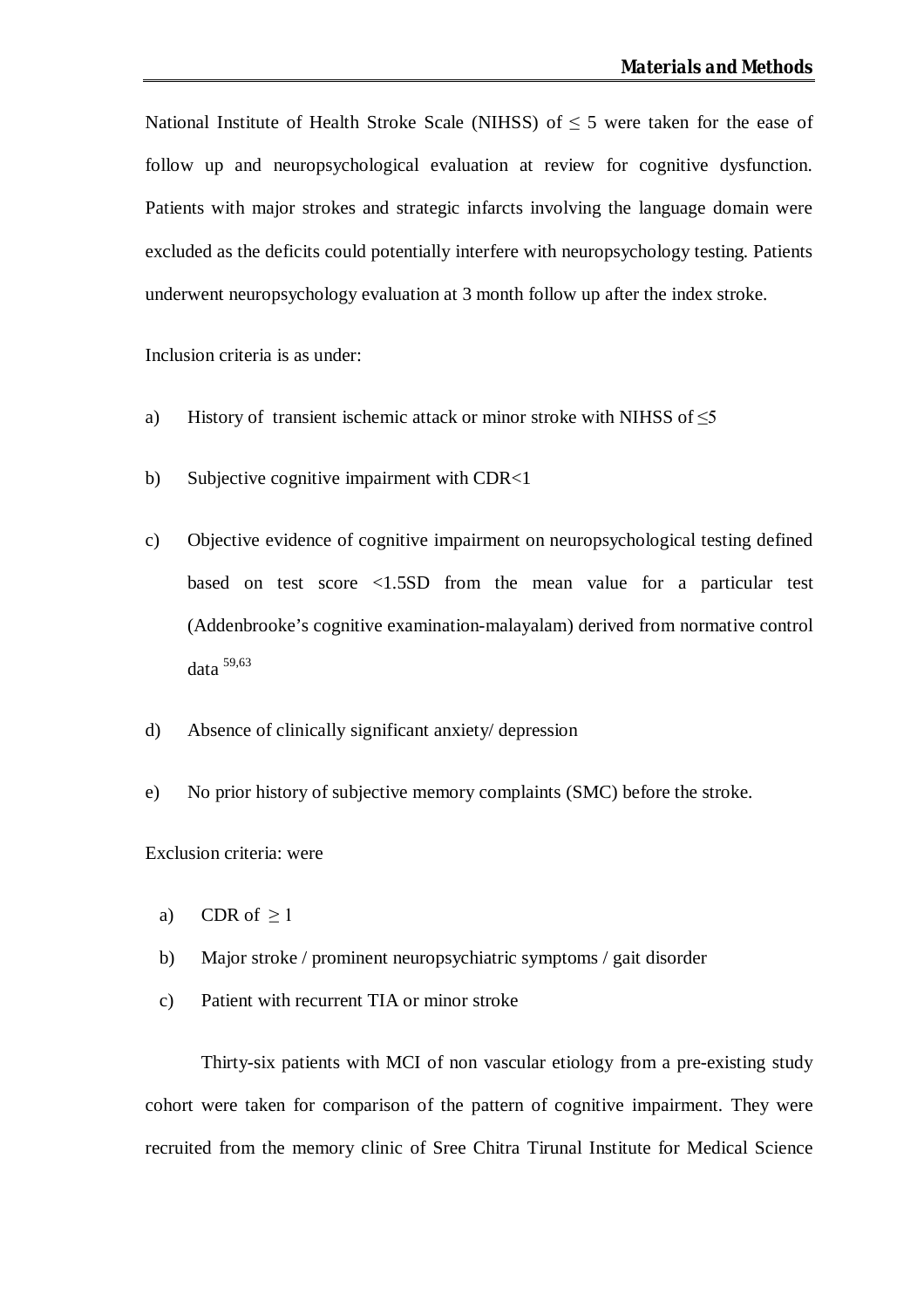and Technology and diagnosed based on Petersen's criteria<sup>3</sup> (which is similar to the NINDS criteria for VaMCI except that the latter includes the history of an antecedent stroke). The cognitively normal healthy controls (CNHC) were selected from the hospital staff, friends and relatives of hospital staff and visitors of the patients in the hospital who agreed to participate.

Inclusion criteria (for patients with MCI):

- 1. Age  $>55$  years
- 2. Diagnosis of MCI, as per standard diagnostic criteria (Petersen et al, 2001)
- 3. Ability to read, understand and write Malayalam well.
- 4. Ability to provide written informed consent.

Inclusion criteria (for Controls)

- 1. No known neurological or psychiatric disorders
- 2. Normal neurologic examination (except for assessment of higher functions)
- 3. Age, gender and level of education matched with patients.
- 4. Ability to read, understand and write Malayalam well.
- 5. Ability to provide written informed consent.

Exclusion criteria (for MCI patients and Controls)

- 1. Clinically significant anxiety/depression (based on HADS)
- 2. Patients on psychiatry medications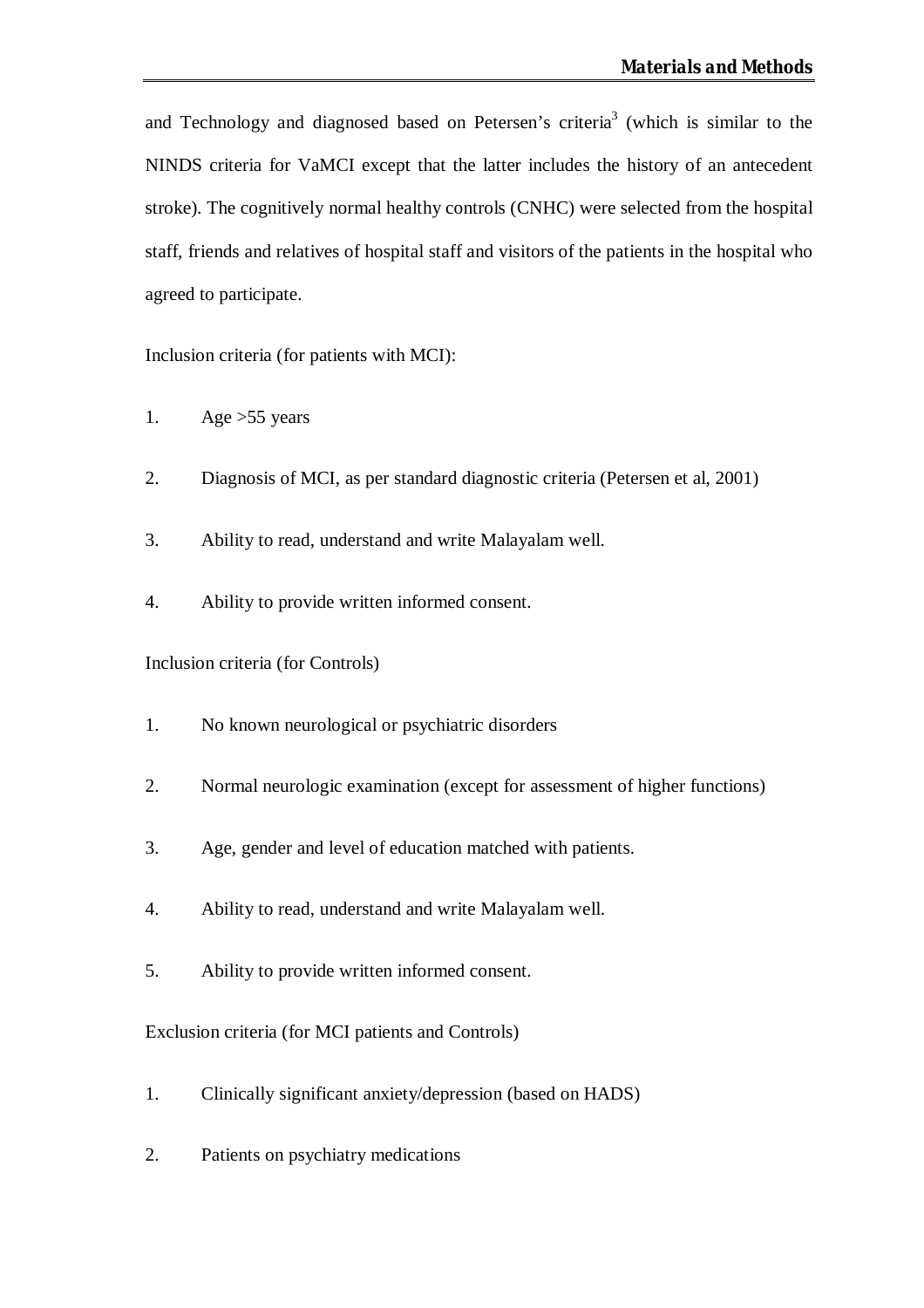3. Any significant neurological, psychiatric or medical co-morbidity interfering with cognitive testing or affecting cognitive functions in the judgement of the investigators.

Voluntary informed consent was obtained from each subject prior to enrollment in the study. Each subject ,was given both verbal and written information describing the nature of the study, need for participating in the study and potential benefits and risks of the study. The informed consent process took place under conditions where the subject had sufficient time to consider the risks and benefits associated with participation in the study. He/she was also informed that the participation in the study was voluntary and that he/she may refuse to participate or withdraw from the trial, at any time, without affecting their care.

#### **Assessment of cases:**

All the subjects selected were interviewed based on a structured proforma. The details included the following:

#### **History**

The demographic profile of the person ; name, age, sex, occupation, educational status. Details of the stroke / TIA , risk factors , duration of risk factors , TOAST classification for stroke aetiology, infarct location were collected.

#### **Physical examination**

A detailed neurological examination of the cases was done at 3months after the index event to identify the stroke severity and NIHSS.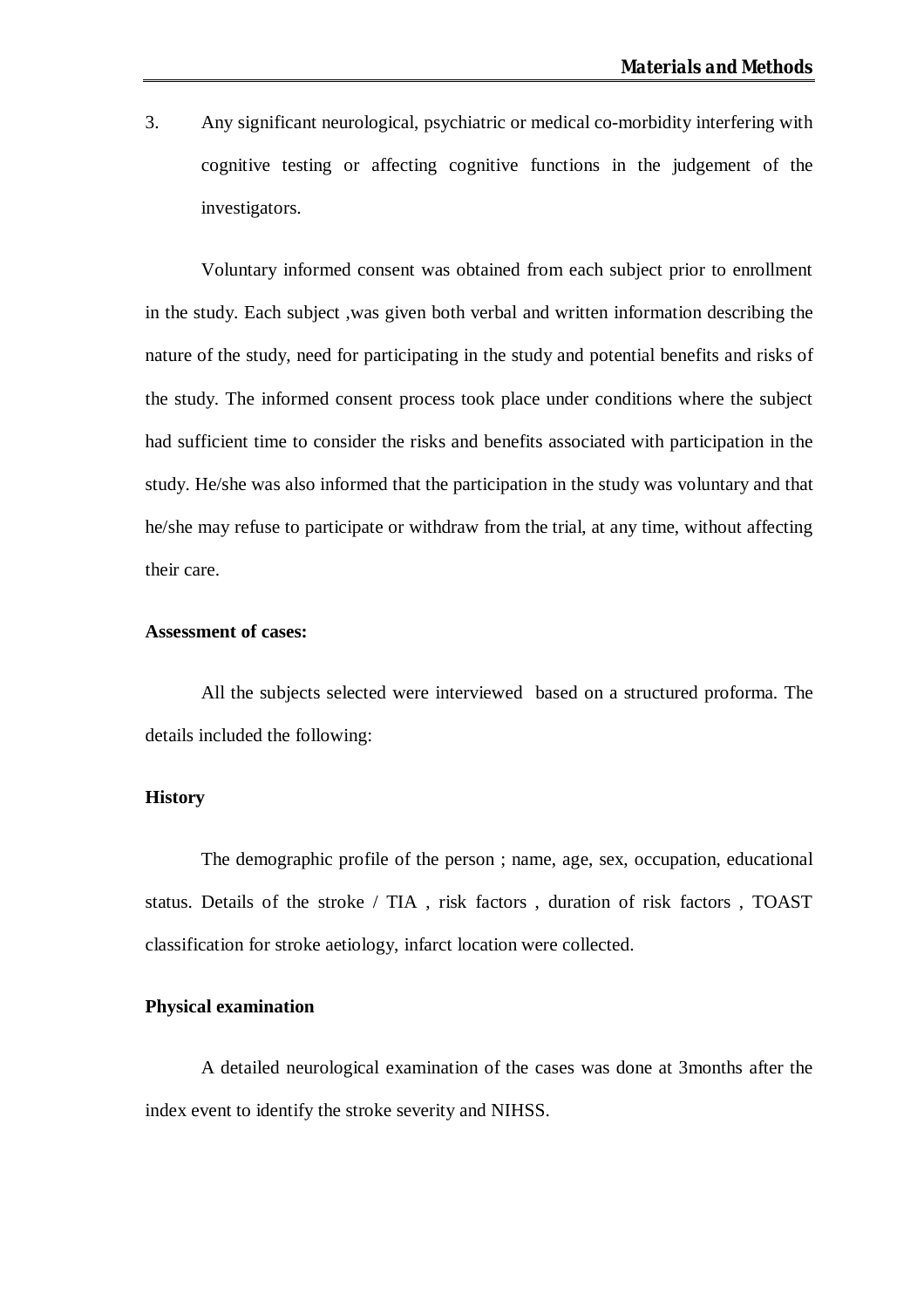#### **Assessment of Controls**

The controls also underwent neurological examination to ensure that they have no neurological disorders.

#### **Investigations**

#### **Neuropsychological assessment**

A detailed neuropsychology evaluation was done in all the patients with subjective cognitive symptoms temporally related to the TIA/minor stroke and those patients diagnosed to have mild cognitive impairment based on the cut-off scores on neuropsychology evaluation as diagnosed by score <1.5 times the standard deviation and healthy controls. The neuropsychologic evaluation was done by the a qualified Neuropsychologist of the Institute.

All the subjects (patients and controls) underwent standard neuropsychological assessment with an MCI battery which includes the following components:

- a) Addenbrooke's Cognitive Examination
- b) Weschler Memory Scale (WMS)- verbal and visual
- c) Rey Auditory Verbal Learning Test (RAVLT)
- d) Attention span (forward and backward digit)
- e) Trail making test A & B
- f) Wisconsin card sorting test (WCST)
- g) Delayed Matching to Sample 48 (DMS48)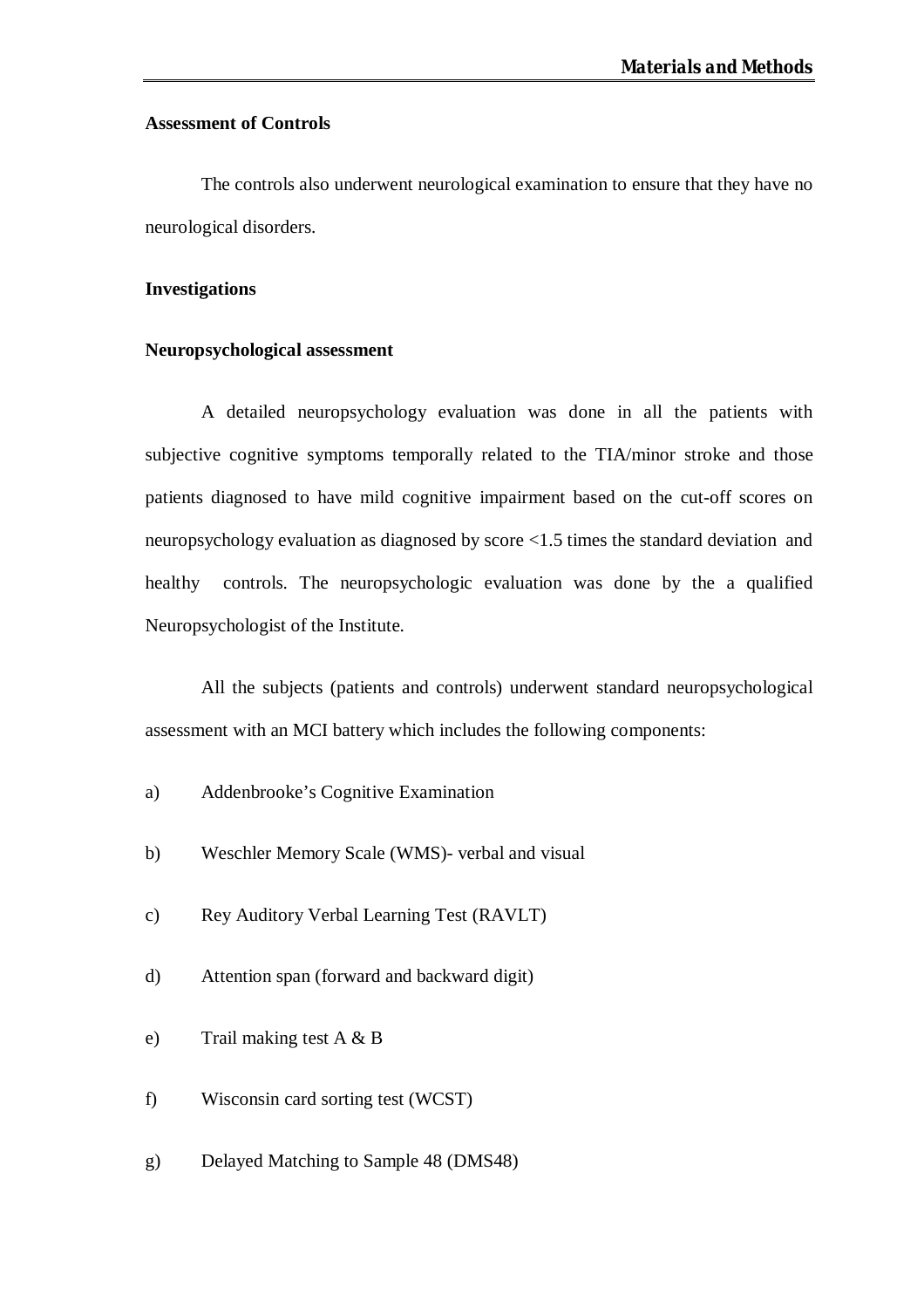- h) Hospital Anxiety and Depression Scale (HADS)
- i) Scale for the Instrumental Activities of Daily Living (IADL)

ACE was used as a general screening tool ,Weschler Memory Scale (WMS) verbal and visual as a tool to assess working and short term memory in the verbal and visual domains, RAVLT for testing new learning and retrieval, Trail making test A for sustained attention , Trail making test B for attention , executive function and set shifting , Wisconsin card sorting test for executive functions and DMS 48 was used for visual recognition memory. Visuo-spatial abilities and perception were studied from the subcomponents of ACE in addition to WMS-visual subsets.

#### **ACE (Addenbrooke's Cognitive Examination)**

ACE is a brief bedside cognitive screening instrument and used as a scrrening tool . It is easy to use and has excellent sensitivity and diagnostic accuracy. ACE encompasses test of attention, orientation, memory, language, visuo-spatial skills and executive function with a total score of 100. The design of the ACE allows sensitivity to the early stages of AD and FTD. The excellent performance of ACE has prompted its translation into a number of languages. These translation has facilitated the examination of ACE performance in a large number of independent patient cohorts. Malayalam versions of ACE has been validated previously for population-based screening for dementia in the community and amnestic MCI along with other neuropsychological tests  $63,64$  This battery has a global cognitive scale (mini - mental state examination, MMSE), and tests for memory (immediate and delayed recall of a seven-item address list), verbal fluency (initial letter P and categories of animals), confrontation naming (ten items), and constructional praxis (copying two line-drawings). It also assesses executive functions and constructional ability (clock-drawing), remote memory, and language.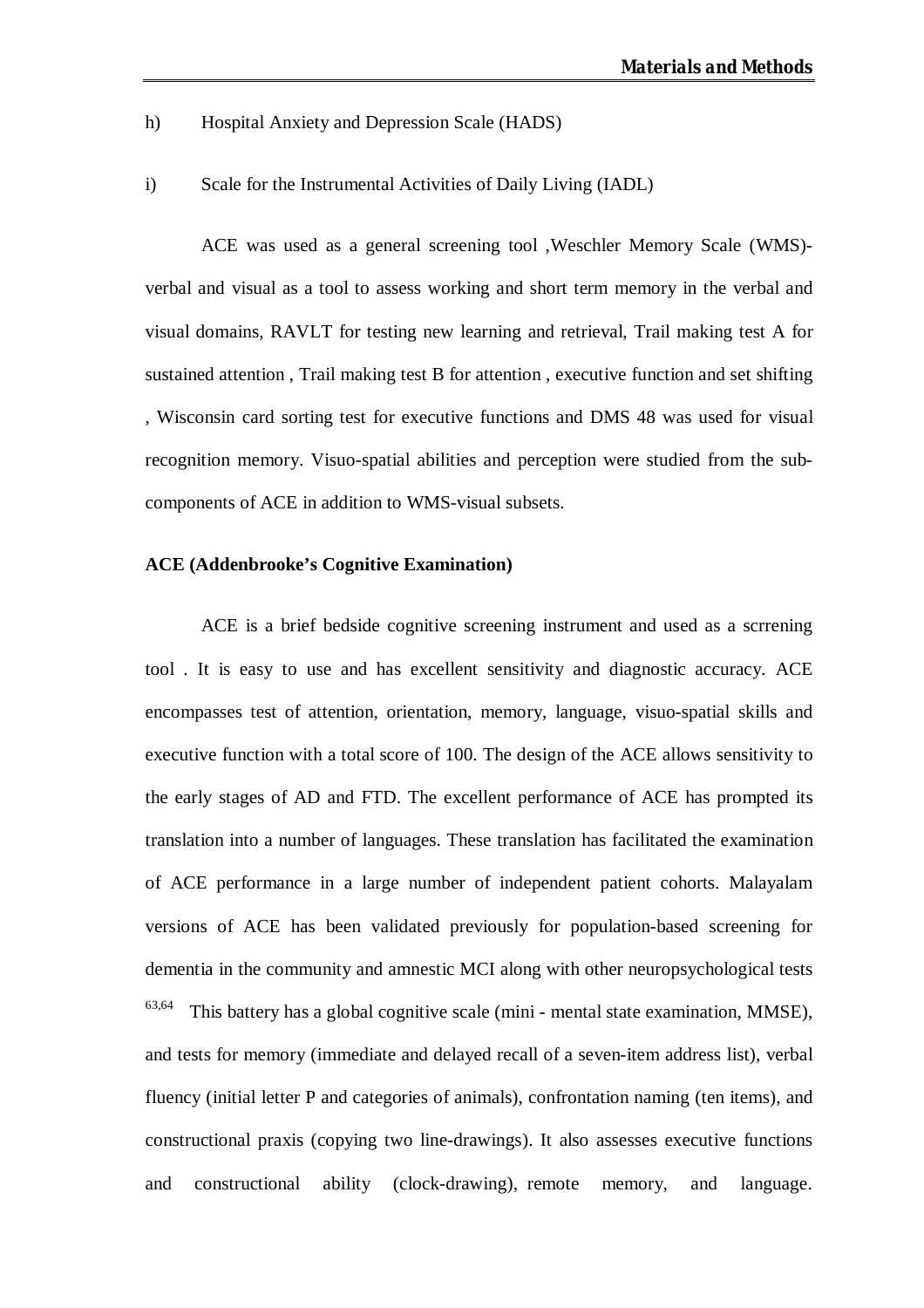Registration/learning is scored on a 24-point scale which has 3 points for registration of 3 words and 21 points for a 3-trial learning of an address. The recall score was drawn from a 10-point scoring which included a 5-min recall of the three items presented previously and 7-point recall of the address

#### **Wechsler Memory Scale (WMS)**

The Wechsler Memory Scale is a neuropsychological test that can be used with people from age 16 to 90. The WMS or WMS-R contains sub-tests like Logical Memory Passage, Visual Reproduction and Paired Associate Learning. Logical Memory Passage is a test of paragraph or prose recall and has an immediate recall and delayed recall. The examiner reads two stories, stops after each reading, and asks for an immediate free recall. After a delay of 30 minutes, delayed recall is taken as an attempted verbatim recitation. Story 1 contains 24 memory units and Story 2, 23 memory units. The total score is the total number of ideas recalled for both stories together.

The WMS-R Visual Reproduction Subsets requires the subject to draw from memory simple geometric figures. Each of the visual reproduction cards is shown for ten seconds. Following each presentation,immediate recall is tested. The subjects then draw from memory what they remember of the design. A delayed recall is taken after 30 minutes.

#### **Rey Auditory Verbal Learning Test (RAVLT)**

The Rey Auditory Verbal Learning Test (RAVLT) is an efficient neuropsychological instrument for evaluating episodic declarative memory. It provides scores for assessing immediate memory, new verbal learning, susceptibility to interference (proactive and retroactive), retention of information after a period of time,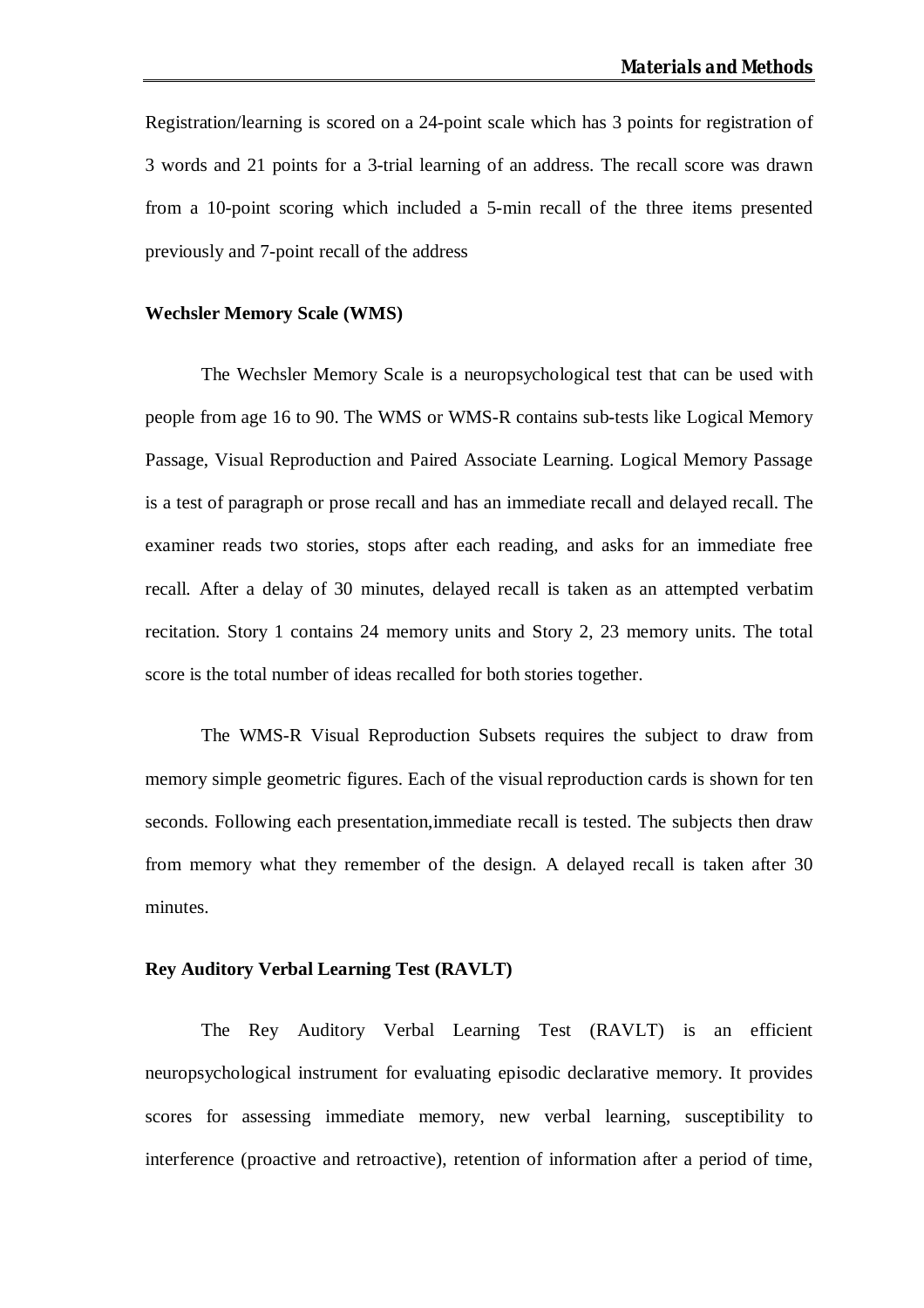and memory recognition. The test is designed as a list-learning paradigm in which the patient hears a list of 15 nouns and is asked to recall as many words from the list as possible. After five repetitions of free-recall, a second "interference" list (List B) is presented in the same manner, and the participant is asked to recall as many words from List B as possible. After the interference trial, the participant is immediately asked to recall the words from List A, which she or he heard five times previously. After a 20 min delay, the participant is asked to again recall the words from List A. After this "delayed recall" task, a list of 50 words is presented containing all of the words.

#### **Digit-span task**

Digit-span task is used to assess both attention and short-term memory (forward digit span) and working memory (backward digit span). Participants are presented with a series of digits (e.g., '8, 2, 4') and must immediately repeat them back. If they do this successfully, they are given a longer list (e.g., '9, 2, 4, 1'). The length of the longest list a person can remember is that person's digit span. While the participant is asked to enter the digits in the given order in the forward digit-span task, in the backward digit-span task the participant needs to reverse the order of the numbers.

#### **Trail Making Test (TMT)**

The Trail Making Test (TMT) is among the most commonly used neuropsychological tests in clinical practice because it is among the instruments most sensitive to brain damage .The test assesses executive functioning, psychomotor speed and visual scanning. The task requires a subject to 'connect-the-dots' of 20 consecutive targets on a sheet of paper There are two parts to the test: A, in which the targets are all numbers (1,2,3, etc.) and the test taker needs to connect them in sequential order, and B, in which the subject alternates between numbers and letters (1, A, 2, B, etc.).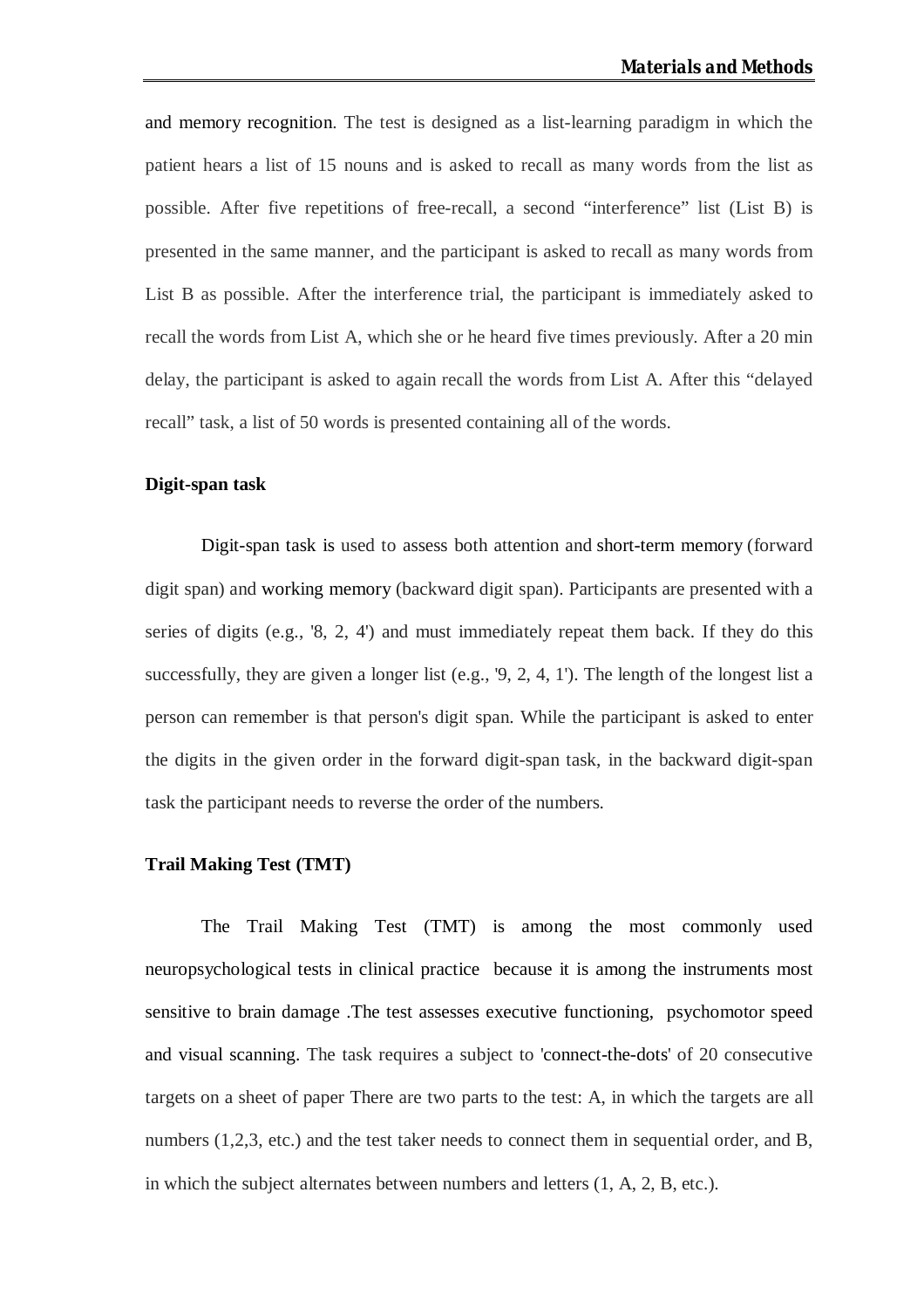#### **Wisconsin card sorting test (WCST )**

WCST is considered a measure of executive function because of its reported sensitivity to frontal lobe dysfunction, Used primarily to assess perseveration and abstract thinking, As such, the WCST allows to assess strategic planning; organized searching; and ability to utilize environmental feedback to shift cognitive sets, direct behavior toward achieving a goal, and modulate impulsive responding . Test structure includes, Four stimulus cards incorporate three stimulus parameters (color, form, and number). Respondents are required to sort numbered response cards according to different principles and to alter their approach during test administration. To complete the task, clients should have normal or corrected vision and hearing sufficient to adequately comprehend the instructions and to visually discriminate the stimulus parameters.

#### **Delayed Matching to Sample 48 (DMS48)**

The DMS48 is a test of visual recognition memory test . DMS assesses forced choice recognition memory for non verbalisable patterns, testing both simultaneous matching and short term visual memory. With Delayed Matching to Sample (DMS), memory and forced decision-making were tested. DMS is reported to be a test for both immediate matching to sample, delayed matching to sample and forced choice recognition memory. This test may be sensitive to damages mainly in the medial temporal lobe with some input from the frontal lobe. Patients were asked to remember 48 non-figurative objects, recall them and distinguish them from other similar patterns after a delay of 0, 4 or 12 seconds. The DMS-48 is believed to be quite specific for testing encoding and retrieval of 48 objects presented to the subject as "unique", "abstract" and "doubles". The items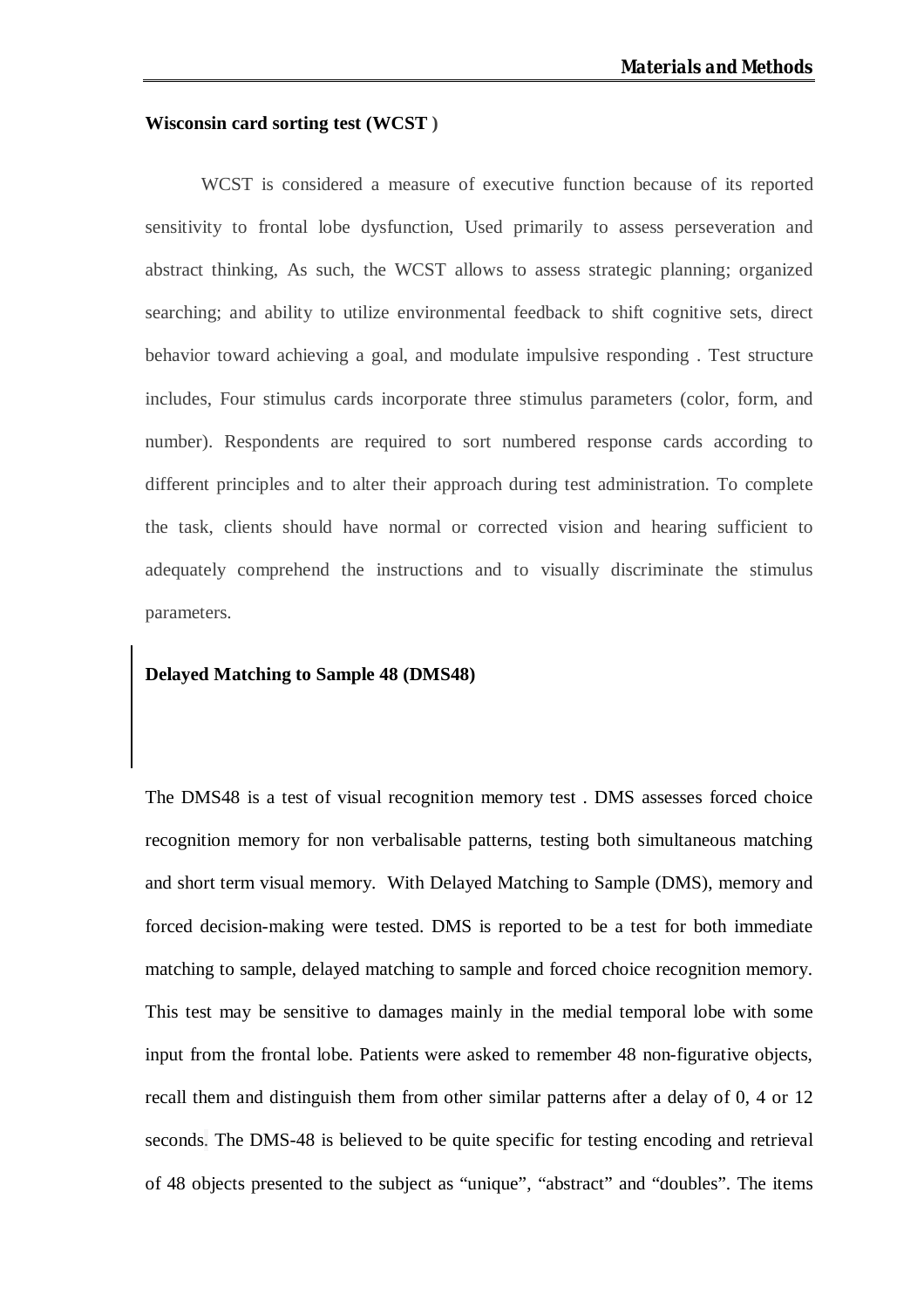are categorized semantically as: 1) abstract items: targets and distracters are abstract patterns that cannot be verbalized; 2) paired items: targets and distracters are concrete objects belonging to the same semantic category and with similar shape, color, and name to prevent the use of verbal strategies; and 3) unique items: targets and distracters are dissimilar concrete objects.

#### **MRI:**

As part of the routine stroke evaluation on admission or first OPD visit, patients of VaMCI underwent CT scan of the brain with CT angiogram followed by limited sequences of magnetic resonance imaging (MRI) of the Brain which includes FLAIR axial, coronal/SWI/Diffusion-ADC Maps as part of the standard evaluation.

Presence of white-matter hyperintensities was graded according to Fazekas grading <sup>61</sup> including the periventricular and deep locations and the presence of global cerebral atrophy was graded as mild , moderate and severe based on qualitative subjective analysis by an experienced Radiologist familiar with the rating scales. The presence of Cerebral Micro bleeds (CMB) was noted and the number and location was noted. These MRI characteristics were correlated with neuropsychology test domains and comparisons was done with identical sequences of patients with MCI due to non vascular etiology.

The periventricular and deep white matter hyperintensities were graded according to the Fazekas grading as given below :

#### Total Score Minimum, 0; Maximum, 6

Periventricular and deep WMCs are rated separately. A total score is obtainable by summing the 2 partial scores.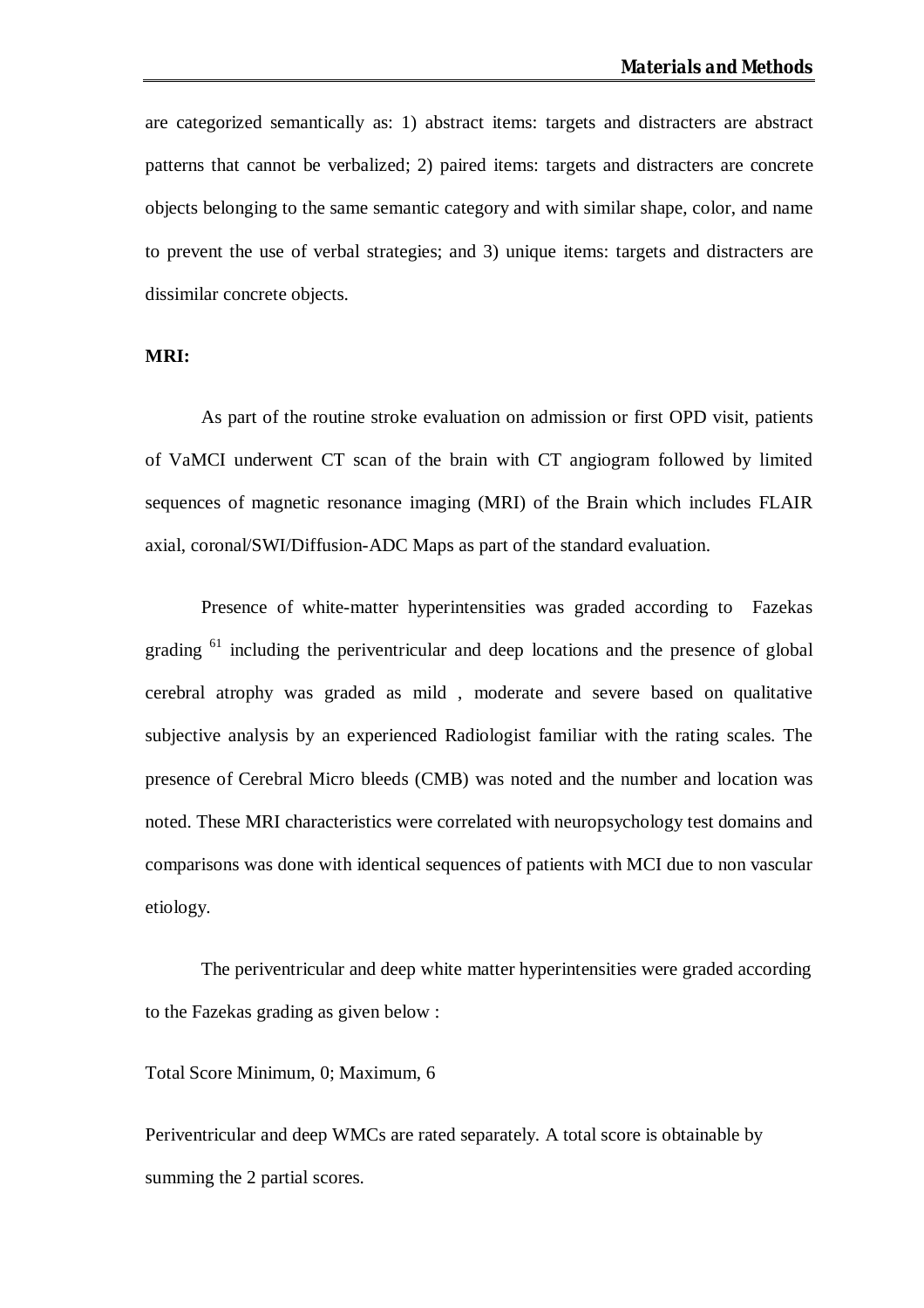#### *Periventricular Hyperintensities*

Scores are as follows: 0-absence, 1-"caps" or pencil-thin lining,2-smooth "halo," and 3 irregular periventricular hyperintensities extending into the deep white matter.

*Deep White Matter Hyperintense Signals*

Scores are as follows: 0-absence, 1-punctuate foci, 2-beginning confluence of foci, and 3-large confluent areas.

Global cerebral atrophy was graded qualitatively as mild, moderate and severe which has been found to have good reliability when used by a single rater. <sup>65</sup>

## *Ethical considerations:*

The study was approved by the Institute Ethical Committee. Written informed consent was obtained from all the subjects participating in the study. The informed consent procedure was done according to the guidelines provided in the Declaration of Helsinki and the ICH E6 Guideline for Good Clinical Practice.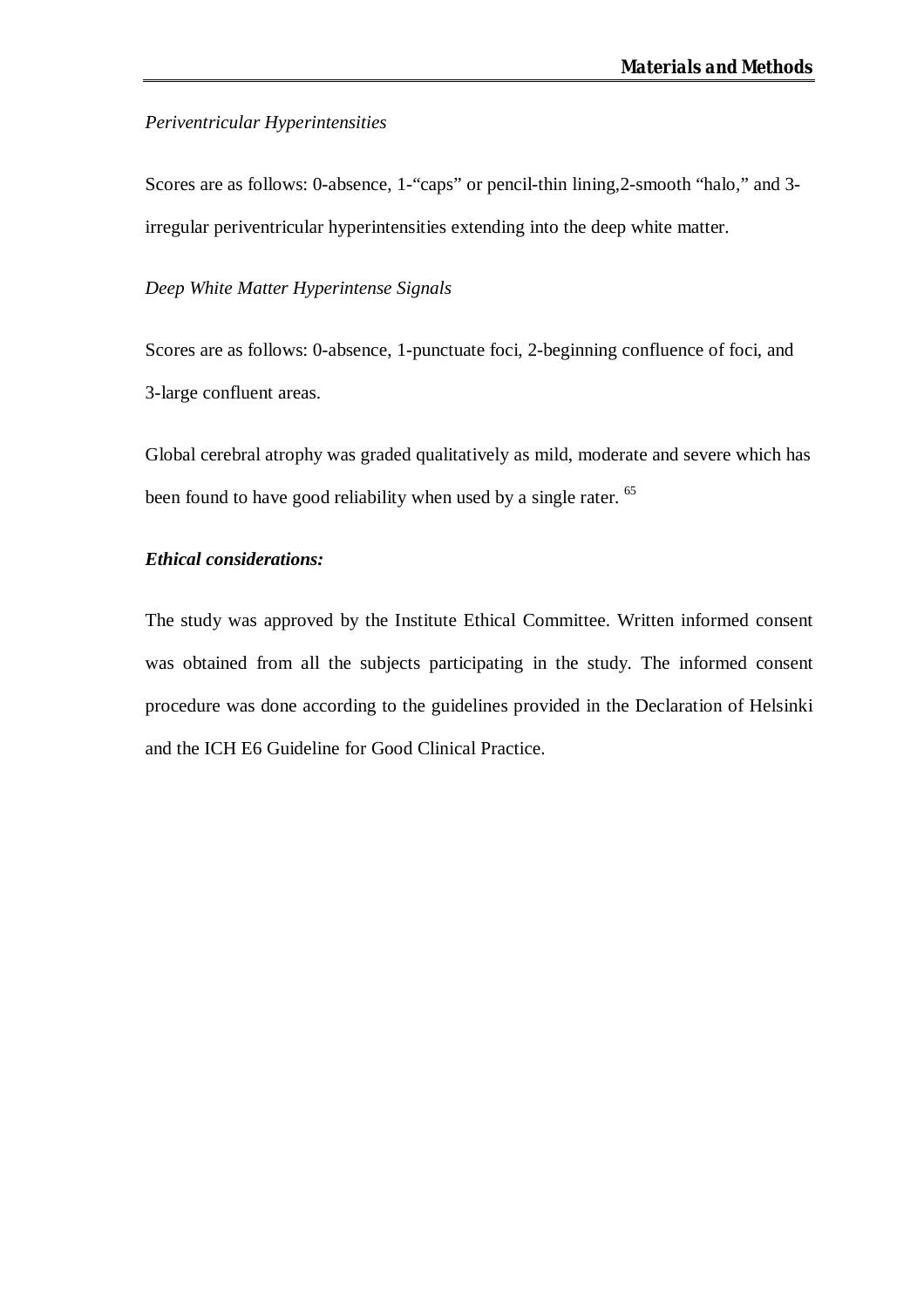## **Statistical analysis**

The baseline variables like age , sex and education of the three groups, namely VaMCI , MCI and controls were compared by ANOVA. The tests of normality were done using the Shapiro – Wilk test to identify normal and non normal distributions. Non parametric tests were used wherever group specific normality tests did not show a normal distribution. The significant difference in means between VaMCI , MCI and controls were calculated by ANOVA for normal distributions and using Kruskall Wallis test and Median tests for the non normal distributions. Linear regression analysis was done after adjusting for age and sex. Those parameters which were found significant on bivariate analysis were further analysed by logistic regression after adjusting for age and sex. Chi square test was used to compare the difference in the cognitive functions between patients with VaMCI and MCI and MCI and controls for categorical variables. Means of numeric variables were compared between groups by Students t-test. Proportions were compared by Chi-square test or Fisher's Exact test.

The cut off for these variables was mean -1.5 SD from the control values. Data analysis was done using the statistical software, SPSS v16 under the guidance of a statistician. p values of  $\leq 0.05$  were taken as statistically significant.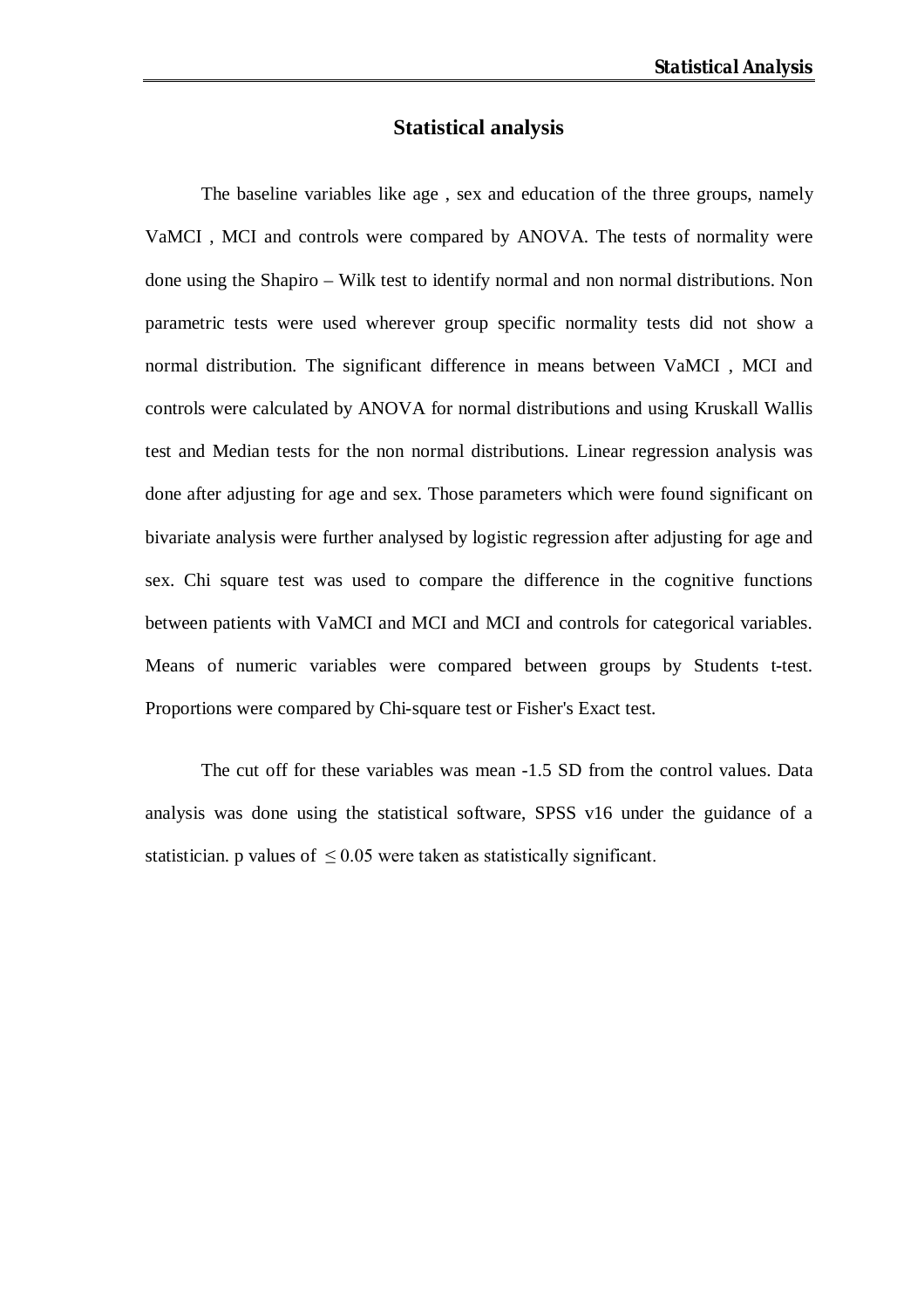## **Results**

256 patients with minor stoke (NIHSS≤5) or TIA were interviewed for subjective cognitive symptoms at three months after index event. Of these sixty five patients (25.3%) had subjective cognitive symptoms following the stroke as per the memory components of IADL scale and underwent neuropsychological evaluation with the standard neuropsychological test battery mentioned above. Of these fifty patients satisfying the inclusion criteria for the study formed the VaMCI study cohort. The clinical and demographic characteristics of the VaMCI cohort has been shown in table 1. Median interval between stroke and neuropsychological testing was twelve weeks.

| <b>Variable</b>                                                                                   | $n=50$                          |
|---------------------------------------------------------------------------------------------------|---------------------------------|
| Age (in years) (SD)                                                                               | 64.98(9.29)                     |
| Male: Female                                                                                      | 4.5:1                           |
| Education                                                                                         | 10.4(3.4)                       |
| <b>Diabetes</b>                                                                                   | 55.6%                           |
| Hypertension                                                                                      | 88.9%                           |
| Dyslipidemia                                                                                      | 48.1%                           |
| Smoking                                                                                           | 36.8%                           |
| <b>TOAST</b> Classification<br>Large vessel atherosclerosis<br>Cardioembolic<br>Lacunar<br>Others | 25.9%<br>7.4%<br>37.2%<br>29.6% |

**Table 1. Clinical and demographic characteristics of the VaMCI cohort**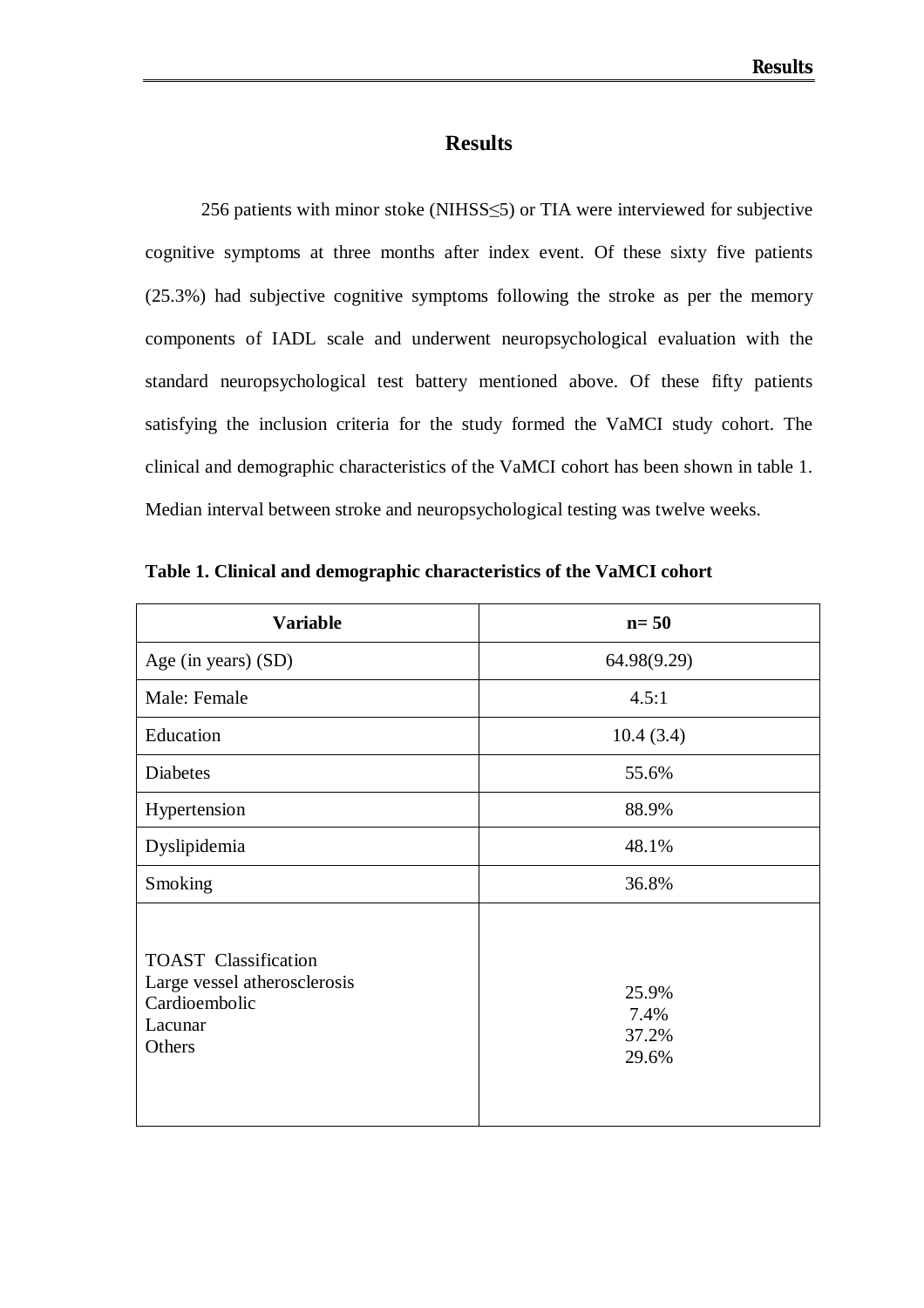#### **Comparison of Baseline characteristics between VaMCI , MCI and controls**

The cognitive profile of in the VaMCI group was compared against that of a group of thirty six patients with mild cognitive impairment of non vascular etiology (MCI). There were twenty seven patients in the control group.

The mean age of the VaMCI cohort was comparable with the controls. However the patients in the VaMCI cohort were younger as compared to those in the MCI cohort though this difference was not significant. The persons in the MCI cohort were significantly older as compared to the controls. (tables 2 ). The same has been depicted in figure 1.

|            | N   | Mean  | <b>Std. Deviation</b> | ANOVA p  |
|------------|-----|-------|-----------------------|----------|
| Control    | 27  | 63.96 | 7.330                 |          |
| <b>MCI</b> | 36  | 69.06 | 5.855                 |          |
| VaMCI      | 50  | 64.98 | 9.290                 | $0.020*$ |
| Total      | 113 | 66.04 | 8.088                 |          |

**Table 2. Comparison of age among the three cognitive groups** 

 $*$  - p value significant at  $< 0.05$ 

Post-hoc - Bonferonni

|            | Control  | <b>MCI</b> | VaMCI |
|------------|----------|------------|-------|
| Control    |          | $0.038*$   |       |
| <b>MCI</b> | $0.038*$ |            | 0.059 |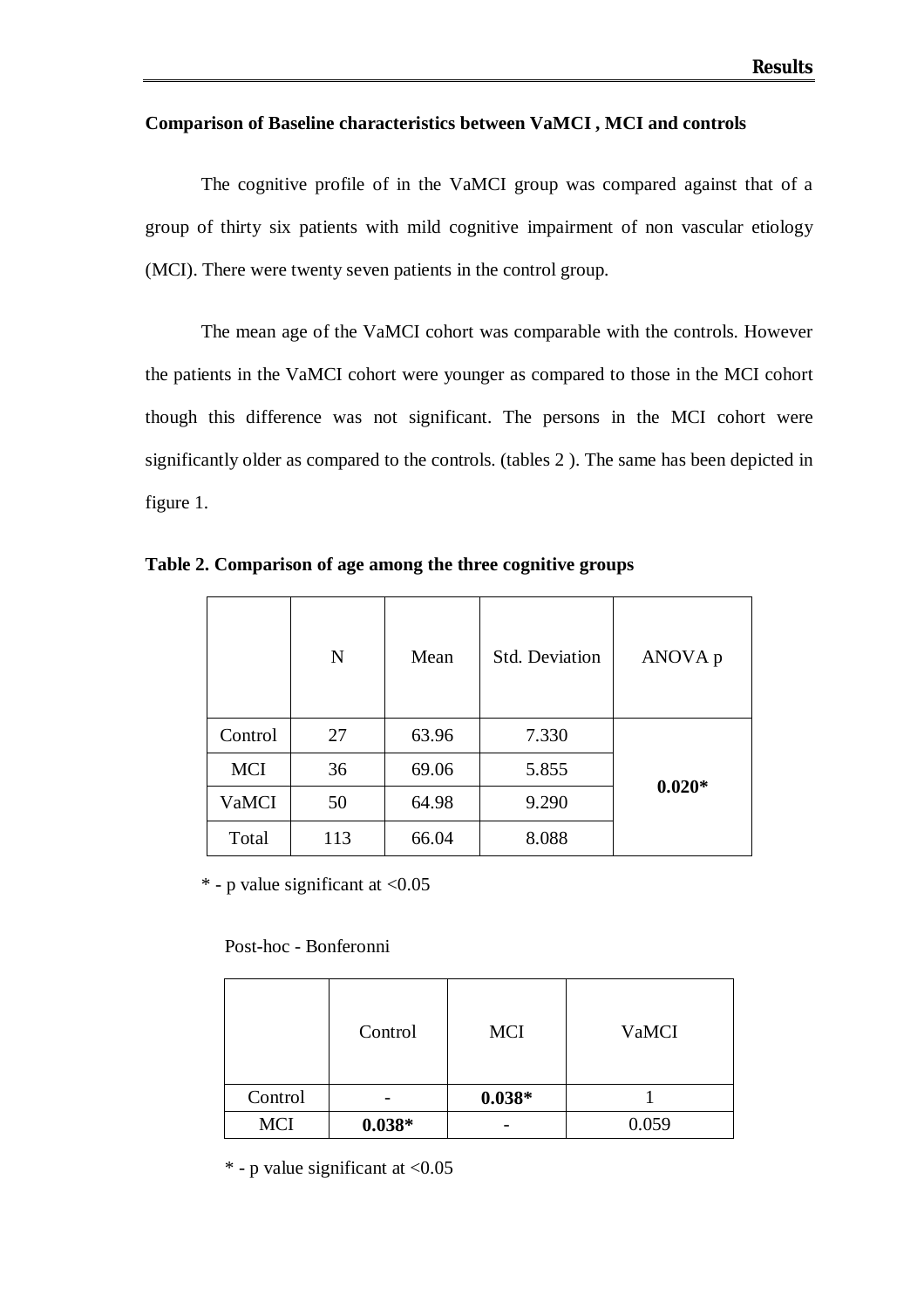

**Figure 1 . Box plot showing the comparison of age among the three cognitive groups**

The males were significantly higher in the VaMCI and MCI cohort as compared to the control group as shown in table 3 and figure 2.

**Table 3. Gender-wise distribution in the three cognitive groups.**

|       |                      | Cognitive groups                      | Total  |        |        |  |
|-------|----------------------|---------------------------------------|--------|--------|--------|--|
|       |                      | <b>MCI</b><br><b>VaMCI</b><br>Control |        |        |        |  |
|       |                      | 22<br>10                              |        | 40     | 72     |  |
|       | Male                 | 37.0%                                 | 61.1%  | 80.0%  | 63.7%  |  |
|       | <b>Sex</b><br>Female | 17                                    | 14     | 10     | 41     |  |
|       |                      | 63.0%                                 | 38.9%  | 20.0%  | 36.3%  |  |
| Total |                      | 27                                    | 36     | 50     | 113    |  |
|       |                      | 100.0%                                | 100.0% | 100.0% | 100.0% |  |

Chi square p value  $= 0.001*$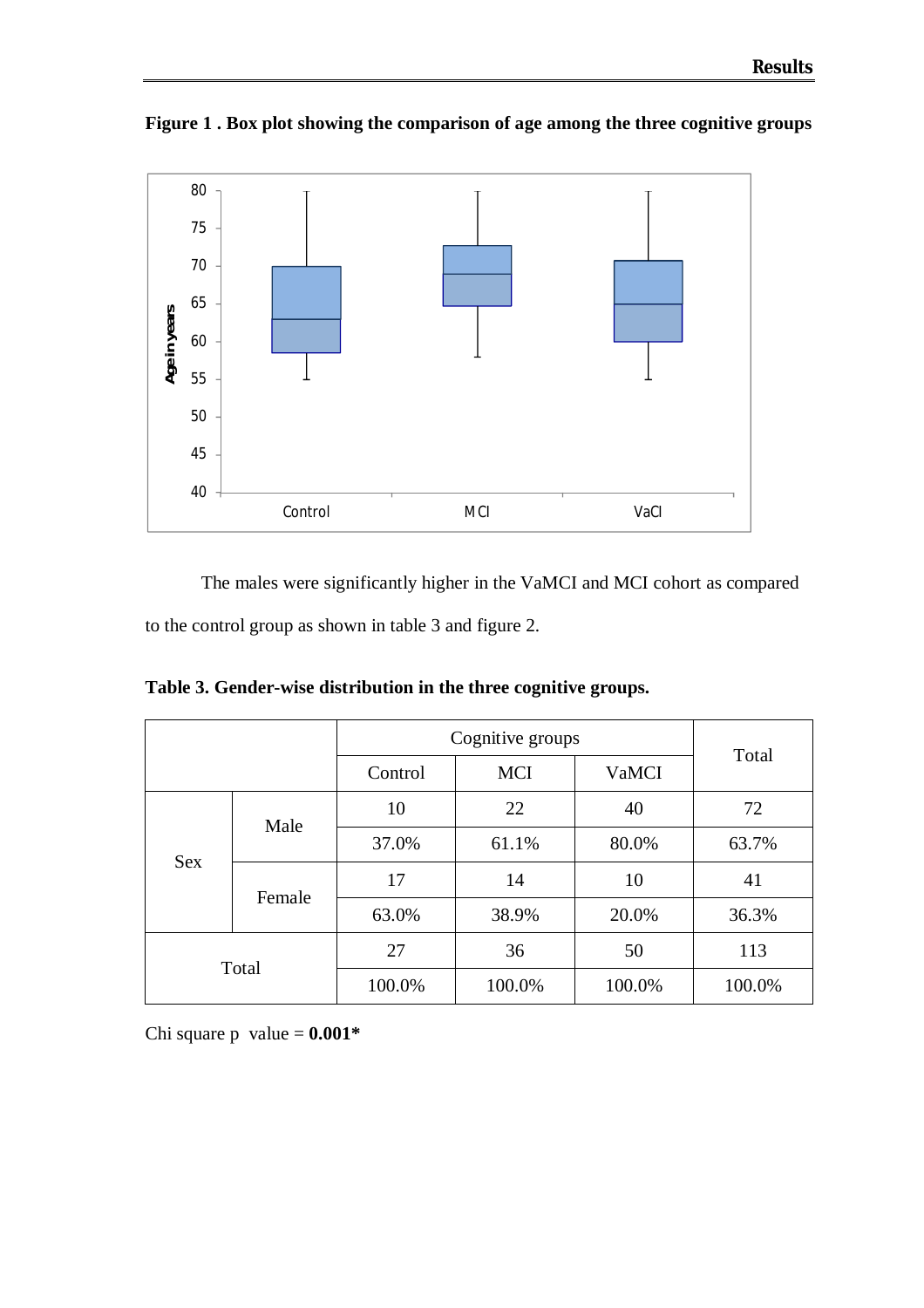



There was no significant difference in the mean educational status of the persons in the three groups (table 4 , fig 3)

**Table 4. Comparison of educational status among the three cognitive groups**

|              | N   | Mean  | <b>Std. Deviation</b> | ANOVA p |  |
|--------------|-----|-------|-----------------------|---------|--|
| Control      | 27  | 10.48 | 3.807                 |         |  |
| <b>MCI</b>   | 36  | 11.33 | 3.521                 |         |  |
| <b>VaMCI</b> | 50  |       | 3.380                 | 0.436   |  |
| Total        | 113 |       | 3.525                 |         |  |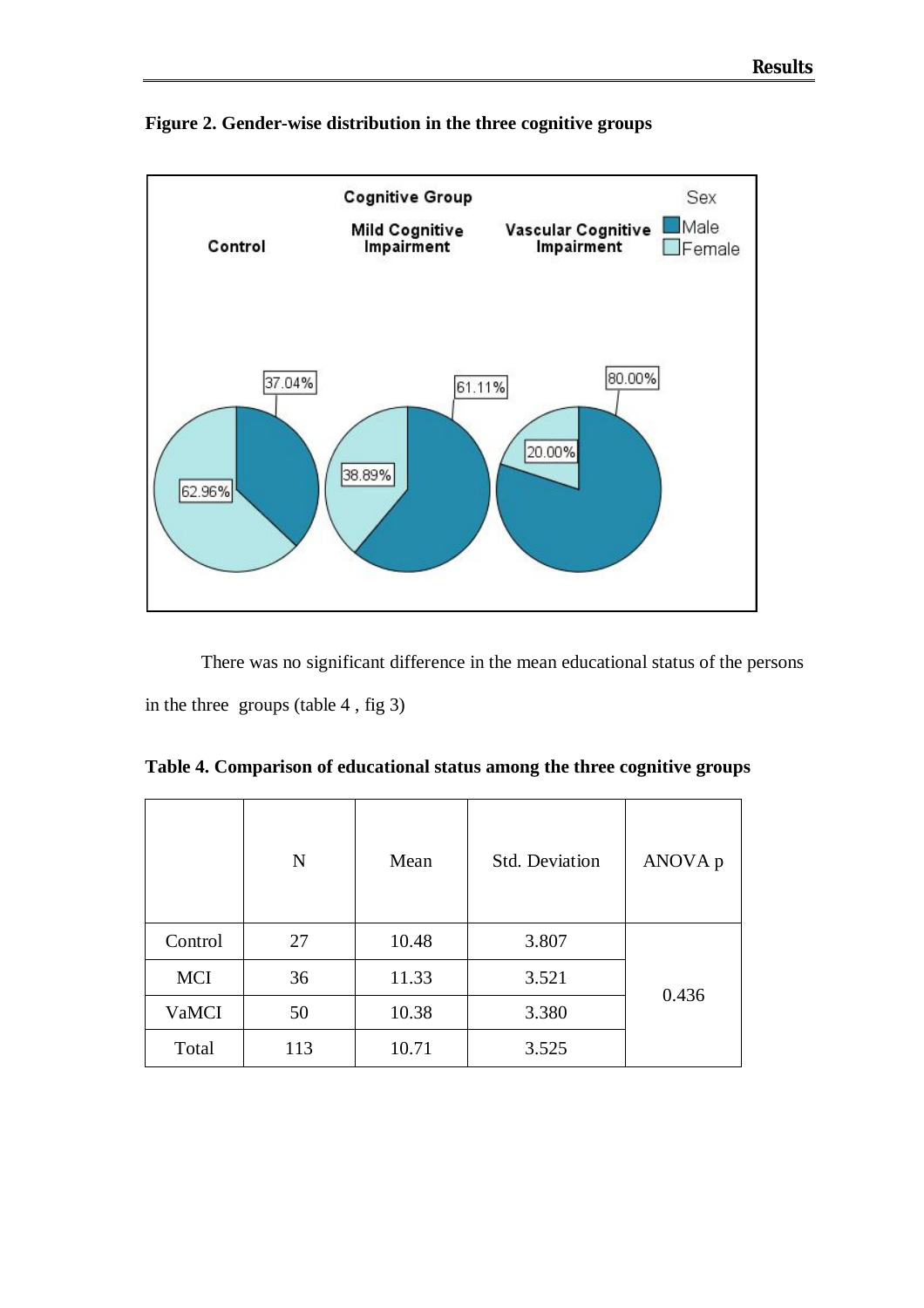**Figure 3. Box Plot depicting the comparison of educational status among the three** 





# **Comparison of Neuropsychological Battery tests components between persons with VaMCI, MCI and controls**

The neuropsychological battery test components were compared between persons in the VaMCI , MCI and control groups. Non parametric tests were used wherever group specific normality tests did not show a normal distribution . The groups were not comparable for age and sex and hence adjustments for the same was done. Multivariate analysis was done when a significant difference in bivariate analysis was found.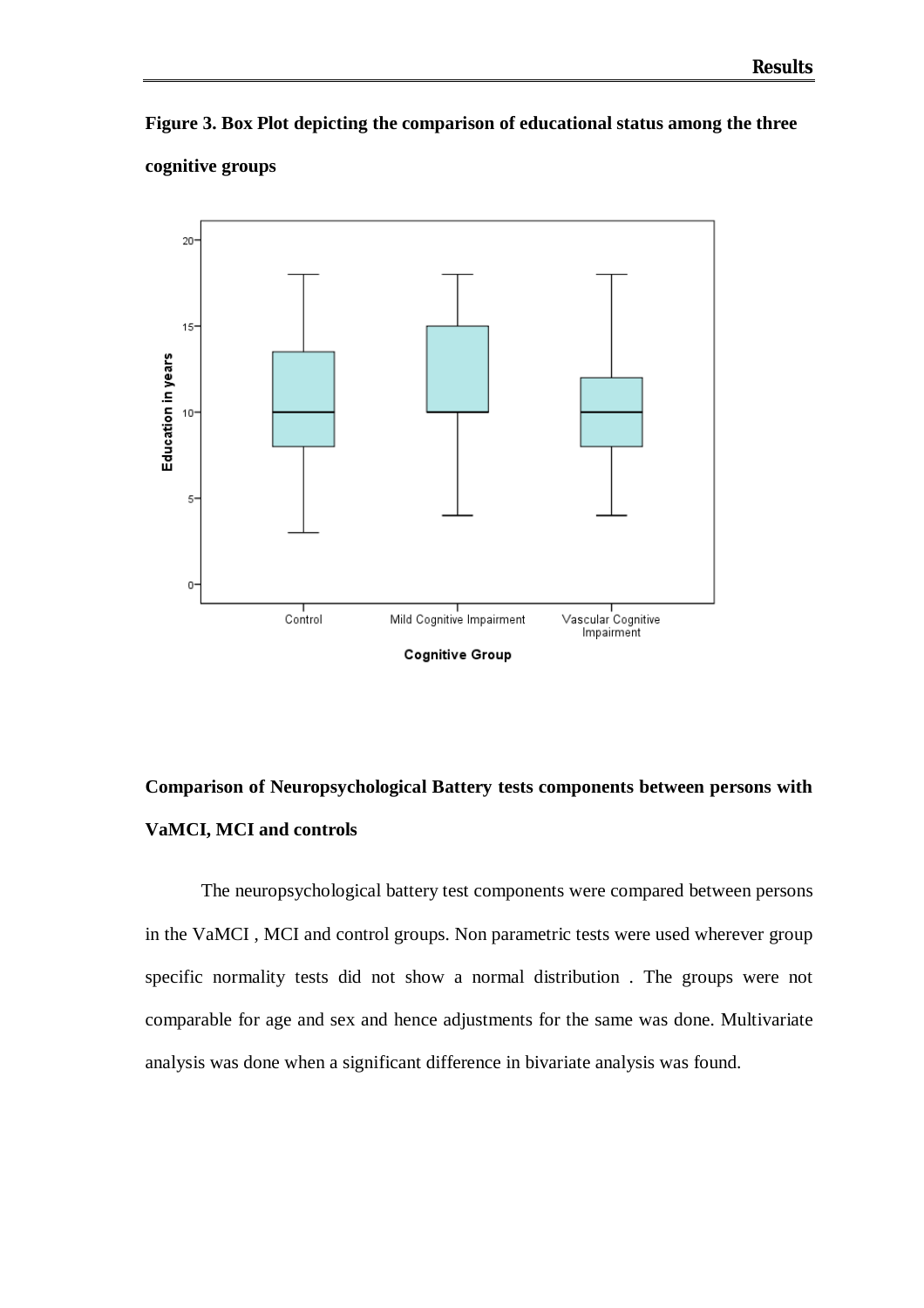## **three groups**

|                               |              | N   | <b>Mean</b> | Std.<br><b>Deviation</b> |                  | Minimum Maximum | p value  | <b>ANOVA</b> <sup>Kruskall</sup><br><b>Wallis</b><br>test p | <b>Median</b><br>test p<br>value | <b>Linear</b><br>regression<br>p value |
|-------------------------------|--------------|-----|-------------|--------------------------|------------------|-----------------|----------|-------------------------------------------------------------|----------------------------------|----------------------------------------|
|                               | Control      | 27  | 28.33       | 1.330                    | 25               | 30              |          |                                                             |                                  |                                        |
| <b>MMSE</b>                   | MCI          | 36  | 27.86       | 1.570                    | 23               | 30              | 0.228    | 0.339                                                       | 0.591                            |                                        |
|                               | VaMCI        | 50  | 27.64       | 1.903                    | 22               | 30              |          |                                                             |                                  |                                        |
|                               | Total        |     | 113 27.88   | 1.686                    | 22               | 30              |          |                                                             |                                  |                                        |
|                               | Control      | 27  | 85.41       | 8.924                    | 70               | 99              |          |                                                             |                                  |                                        |
| <b>ACE</b>                    | <b>MCI</b>   | 36  | 81.64       | 7.208                    | 64               | 96              | $0.048*$ | 0.100                                                       | 0.102                            | $0.004*$                               |
|                               | VaMCI        | 50  | 79.66       | 11.331                   | 49               | 98              |          |                                                             |                                  |                                        |
|                               | Total        |     | 113 81.66   | 9.801                    | 49               | 99              |          |                                                             |                                  |                                        |
|                               | Control      | 27  | 10.26       | 3.230                    | 2                | 18              |          |                                                             |                                  |                                        |
| <b>PHONEMIC</b>               | <b>MCI</b>   | 36  | 7.94        | 3.553                    | 3                | 16              | $0.012*$ | $0.009*$                                                    | $0.006*$                         | 0.070                                  |
| <b>FLUENCY</b>                | VaMCI        | 50  | 8.14        | 3.130                    | $\mathbf{2}$     | 16              |          |                                                             |                                  |                                        |
|                               | Total        | 113 | 8.58        | 3.398                    | $\overline{2}$   | 18              |          |                                                             |                                  |                                        |
|                               | Control      | 27  | 12.30       | 2.216                    | 8                | 17              |          |                                                             |                                  |                                        |
| <b>ANIMAL</b>                 | <b>MCI</b>   | 36  | 9.14        | 3.595                    | $\overline{c}$   | 15              | $0.000*$ | $0.001*$                                                    | $0.007*$                         | $0.027*$                               |
| <b>FLUENCY</b>                | VaMCI        | 50  | 10.92       | 3.016                    | 5                | 17              |          |                                                             |                                  |                                        |
|                               | Total        | 113 | 10.68       | 3.252                    | $\overline{2}$   | 17              |          |                                                             |                                  |                                        |
| <b>WMSLM</b>                  | Control      | 27  | 9.22        | 3.250                    | $\overline{2}$   | 16              |          |                                                             |                                  |                                        |
| (Immediate                    | <b>MCI</b>   | 36  | 7.28        | 5.006                    | $\boldsymbol{0}$ | 17              | 0.150    | 0.198                                                       | 0.841                            |                                        |
| recall story 1)               | VaMCI        | 50  | 9.02        | 4.872                    | $\boldsymbol{0}$ | 19              |          |                                                             |                                  |                                        |
|                               | Total        | 113 | 8.51        | 4.625                    | $\boldsymbol{0}$ | 19              |          |                                                             |                                  |                                        |
| WMSD1                         | Control      | 27  | 5.26        | 3.426                    | $\boldsymbol{0}$ | 12              |          |                                                             |                                  |                                        |
| (Delayed recall               | <b>MCI</b>   | 36  | 3.94        | 3.779                    | $\boldsymbol{0}$ | 14              | 0.095    | 0.118                                                       | $0.032*$                         | 0.165                                  |
| story $1)$                    | <b>VaMCI</b> | 50  | 5.92        | 4.685                    | $\boldsymbol{0}$ | 16              |          |                                                             |                                  |                                        |
|                               | Total        | 113 | 5.13        | 4.187                    | $\boldsymbol{0}$ | 16              |          |                                                             |                                  |                                        |
| <b>WMSLMII</b>                | Control      | 27  | 7.19        | 3.363                    | 1                | 16              |          |                                                             |                                  |                                        |
| (Immediate<br>recall story 2) | MCI          | 36  | 5.78        | 2.850                    | 1                | 12              | 0.243    | 0.270                                                       | 0.273                            |                                        |
|                               | VaMCI 50     |     | 6.66        | 3.723                    | $\boldsymbol{0}$ | 13              |          |                                                             |                                  |                                        |
|                               | Total        | 113 | 6.50        | 3.394                    | $\boldsymbol{0}$ | 16              |          |                                                             |                                  |                                        |
| WMSD2                         | Control      | 27  | 4.48        | 3.251                    | $\boldsymbol{0}$ | 11              |          |                                                             |                                  |                                        |
| (Delayed recall               | MCI          | 36  | 3.14        | 2.486                    | $\boldsymbol{0}$ | 9               | 0.180    | 0.219                                                       | $0.029*$                         | 0.679                                  |
| story 2)                      | VaMCI        | 50  | 4.26        | 3.635                    | $\boldsymbol{0}$ | 11              |          |                                                             |                                  |                                        |
|                               | Total        | 113 | 3.96        | 3.239                    | $\boldsymbol{0}$ | 11              |          |                                                             |                                  |                                        |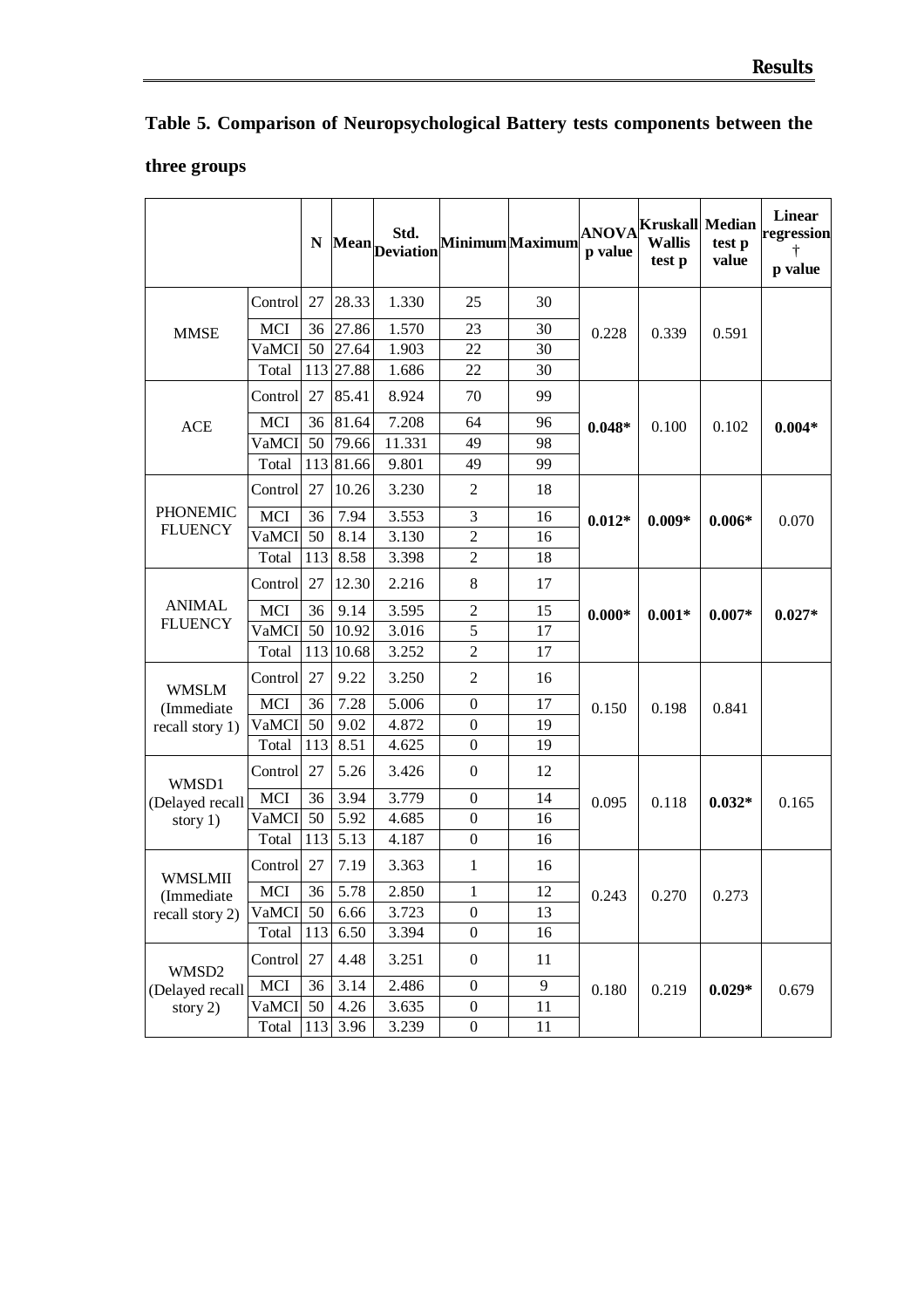# **Table 5. Continued…**

|                    |            | N   |           | Std.<br>Mean Deviation |                  | MinimumMaximum | <b>ANOVA</b><br>p value | Kruskall Median<br><b>Wallis</b><br>test p | test p<br>value | <b>Linear</b><br>regression<br>$\dagger$ p value |
|--------------------|------------|-----|-----------|------------------------|------------------|----------------|-------------------------|--------------------------------------------|-----------------|--------------------------------------------------|
|                    | Control    | 27  | 16.41     | 5.766                  | 6                | 28             |                         |                                            |                 |                                                  |
| WMS total IM       | MCI        | 36  | 13.00     | 7.337                  | 1                | 28             | 0.135                   | 0.151                                      | 0.186           |                                                  |
|                    | VaMCI      | 50  | 15.74     | 8.233                  | $\boldsymbol{0}$ | 32             |                         |                                            |                 |                                                  |
|                    | Total      |     | 113 15.03 | 7.497                  | $\boldsymbol{0}$ | 32             |                         |                                            |                 |                                                  |
|                    | Control    | 27  | 9.74      | 5.894                  | $\Omega$         | 18             |                         |                                            |                 |                                                  |
| <b>WMS</b> total   | <b>MCI</b> | 36  | 7.08      | 5.623                  | $\boldsymbol{0}$ | 20             | 0.122                   | 0.145                                      | $0.019*$        | 0.336                                            |
| Delay              | VaMCI      | 50  | 10.06     | 8.080                  | $\mathbf{0}$     | 26             |                         |                                            |                 |                                                  |
|                    | Total      | 113 | 9.04      | 6.951                  | $\boldsymbol{0}$ | 26             |                         |                                            |                 |                                                  |
| <b>WMS VISUAL</b>  | Controll   | 27  | 22.15     | 6.954                  | 8                | 36             |                         |                                            |                 |                                                  |
| <i>(immediate)</i> | <b>MCI</b> | 36  | 19.78     | 7.914                  | 7                | 34             | $0.020*$                | $0.031*$                                   | $0.044*$        | $0.000*$                                         |
| recall)            | VaMCI      | 49  | 17.14     | 7.430                  | $\overline{4}$   | 31             |                         |                                            |                 |                                                  |
|                    | Total      |     | 112 19.20 | 7.684                  | 4                | 36             |                         |                                            |                 |                                                  |
|                    | Control    | 27  | 5.70      | 1.295                  | 3                | 9              |                         |                                            |                 |                                                  |
| <b>WMS DIGIT</b>   | <b>MCI</b> | 36  | 6.19      | 1.600                  | $\overline{3}$   | 10             | $0.043*$                | 0.082                                      | 0.216           | 0.196                                            |
| <b>FORWARD</b>     | VaMCI      | 50  | 5.34      | 1.611                  | $\overline{2}$   | 10             |                         |                                            |                 |                                                  |
|                    | Total      | 113 | 5.70      | 1.569                  | $\overline{c}$   | 10             |                         |                                            |                 |                                                  |
|                    | Control    | 27  | 4.59      | 1.738                  | 1                | $\overline{7}$ |                         |                                            |                 |                                                  |
| <b>WMS DIGIT</b>   | <b>MCI</b> | 36  | 4.78      | 1.675                  | $\overline{2}$   | 10             | 0.316                   | 0.346                                      | 0.350           |                                                  |
| <b>BACK</b>        | VaMCI      | 50  | 4.24      | 1.598                  | $\boldsymbol{0}$ | 9              |                         |                                            |                 |                                                  |
|                    | Total      | 113 | 4.50      | 1.659                  | $\Omega$         | 10             |                         |                                            |                 |                                                  |
|                    | Control    | 27  | 15.26     | 8.891                  | $\overline{2}$   | 35             |                         |                                            |                 |                                                  |
| <b>WMS VISUAL</b>  | <b>MCI</b> | 36  | 9.81      | 8.369                  | $\boldsymbol{0}$ | 31             | $0.010*$                | $0.012*$                                   | 0.102           | $0.004*$                                         |
| <b>DELAYED</b>     | VaMCI      | 50  | 9.64      | 7.542                  | $\boldsymbol{0}$ | 29             |                         |                                            |                 |                                                  |
|                    | Total      |     | 113 11.04 | 8.413                  | $\mathbf{0}$     | 35             |                         |                                            |                 |                                                  |

† Adjusted for age, sex (dummy variable: male=0, female=1)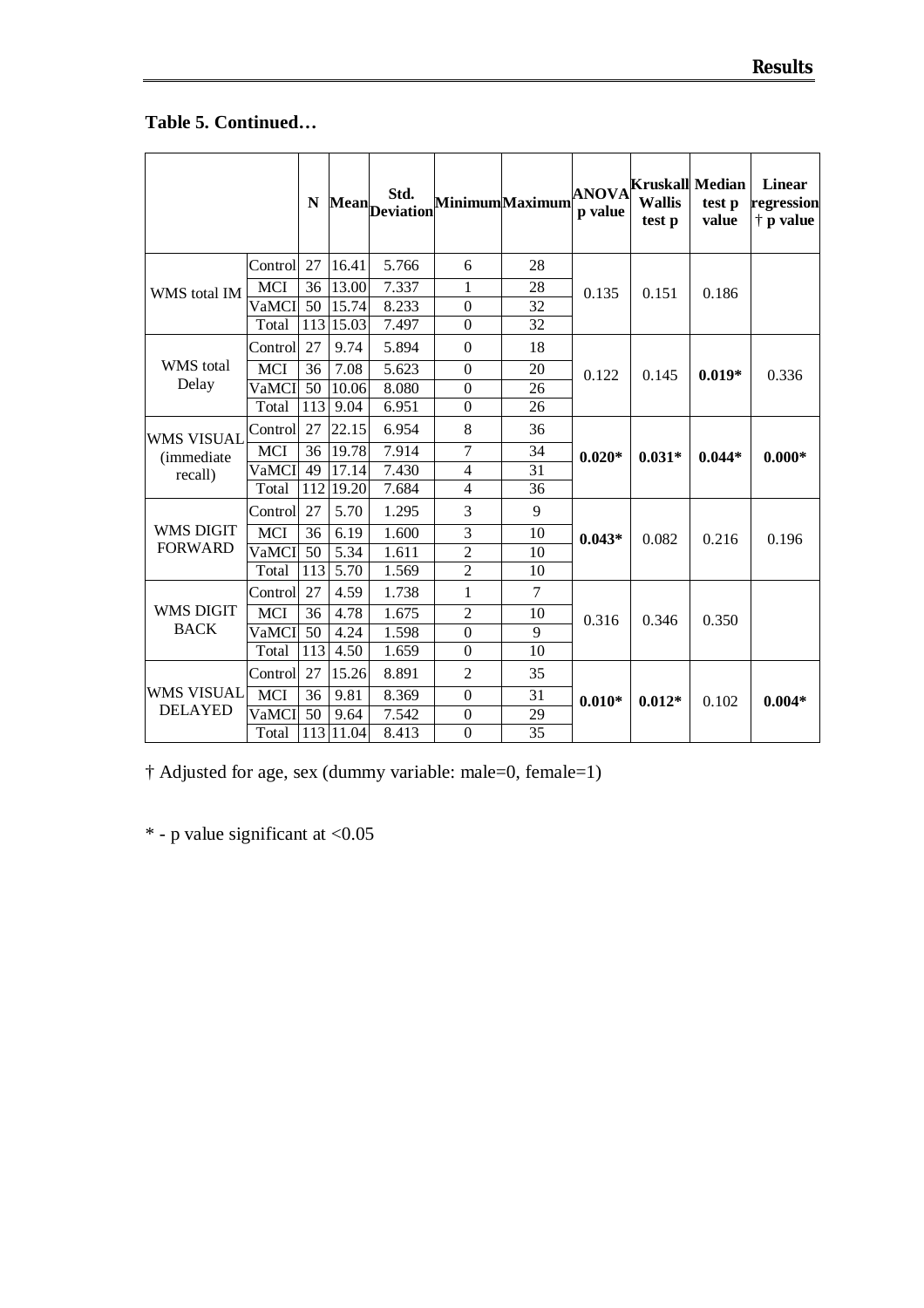## **Table 5. Continued…**

|                        |            | N               | Mean   | Std.<br><b>Deviatio</b><br>$\mathbf n$ | um               | um                      | Minim Maxim ANOVA<br>p value | <b>Kruskall</b><br><b>Wallis</b><br>test p | <b>Median</b><br>test p<br>value | Linear<br>regressio<br>$\mathbf{n}^+ \mathbf{p}$<br>value |
|------------------------|------------|-----------------|--------|----------------------------------------|------------------|-------------------------|------------------------------|--------------------------------------------|----------------------------------|-----------------------------------------------------------|
| <b>RAVLT</b>           | Control    | 27              | 43.22  | 11.298                                 | 20               | 62                      |                              |                                            |                                  |                                                           |
| <b>TOTAL</b>           | <b>MCI</b> | 35              | 37.97  | 10.548                                 | 14               | 56                      | $.000*$                      | $0.000*$                                   | $0.000*$                         | $.000*$                                                   |
| Immediate recall       | VaMCI      | 49              | 31.27  | 8.038                                  | 12               | 53                      |                              |                                            |                                  |                                                           |
| score of 5 trials      | Total      | 111             | 36.29  | 10.803                                 | 12               | 62                      |                              |                                            |                                  |                                                           |
|                        | Control    | 27              | 8.70   | 4.778                                  | $\mathbf{0}$     | 19                      |                              |                                            |                                  |                                                           |
| 20 min recall          | <b>MCI</b> | 35              | 6.49   | 3.633                                  | 0                | 15                      |                              |                                            |                                  | $.000*$                                                   |
| score                  | VaMCI      | $\overline{50}$ | 4.06   | 3.266                                  | $\boldsymbol{0}$ | 11                      | $.000*$                      | $0.000*$                                   | $0.006*$                         |                                                           |
|                        | Total      | 112             | 5.94   | 4.201                                  | $\boldsymbol{0}$ | 19                      |                              |                                            |                                  |                                                           |
| RAVLT                  | Control    | 27              | 13.30  | 1.958                                  | $\,8\,$          | 15                      |                              |                                            |                                  |                                                           |
| <b>RECOGNITION</b>     | MCI        | 35              | 10.14  | 3.889                                  | $\boldsymbol{0}$ | 15                      | $.001*$                      | $0.001*$                                   | $0.003*$                         | .174                                                      |
| score                  | VaMCI      | 50              | 11.30  | 3.228                                  | 1                | 15                      |                              |                                            |                                  |                                                           |
|                        | Total      | 112             | 11.42  | 3.392                                  | $\mathbf{0}$     | 15                      |                              |                                            |                                  |                                                           |
|                        | Control    | 27              | 1.70   | 1.958                                  | $\mathbf{0}$     | 7                       |                              |                                            |                                  |                                                           |
| Omission error         | <b>MCI</b> | $\overline{32}$ | 4.22   | 3.250                                  | $\mathbf{0}$     | 12                      | $.003*$                      | $0.001*$                                   | $0.001*$                         | .087                                                      |
|                        | VaMCI      | 50              | 3.84   | 3.190                                  | $\boldsymbol{0}$ | 14                      |                              |                                            |                                  |                                                           |
|                        | Total      | 109             | 3.42   | 3.095                                  | 0                | 14                      |                              |                                            |                                  |                                                           |
|                        | Control    | 27              | 4.22   | 4.200                                  | 0                | 14                      |                              |                                            |                                  |                                                           |
| Commission error       | MCI        | 32              | 5.91   | 4.546                                  | $\mathbf{0}$     | 17                      | $.000*$                      |                                            |                                  | $.001*$                                                   |
|                        | VaMCI      | 50              | 1.88   | 1.934                                  | $\mathbf{0}$     | 7                       |                              | $0.000*$                                   | $0.000*$                         |                                                           |
|                        | Total      | 109             | 3.64   | 3.862                                  | $\boldsymbol{0}$ | 17                      |                              |                                            |                                  |                                                           |
|                        | Control    | 26              | 2.4654 | 1.82529                                | .10              | 9.70                    |                              |                                            |                                  |                                                           |
| TRAILA time in         | MCI        | 36              | 2.1650 | 1.09926                                | .50              | 5.32                    | .215                         |                                            |                                  |                                                           |
| minutes                | VaMCI      | 48              | 4.4081 | 9.32105                                | 1.00             | 50.00                   |                              | 0.367                                      | 0.678                            |                                                           |
|                        | Total      | 110             | 3.2148 | 6.30397                                | .10              | 50.00                   |                              |                                            |                                  |                                                           |
|                        | Control    | 26              | .92    | 3.969                                  | $\boldsymbol{0}$ | 20                      |                              |                                            |                                  |                                                           |
| No. of ERRORs inl      | MCI        | 36              | .03    | .167                                   | 0                | 1                       | .128                         | .424                                       | .443                             |                                                           |
| Trail                  | VaMCI      | 48              | .04    | .289                                   | $\mathbf{0}$     | $\overline{c}$          |                              |                                            |                                  |                                                           |
|                        | Total      | 110             | .25    | 1.950                                  | $\mathbf{0}$     | 20                      |                              |                                            |                                  |                                                           |
|                        | Control    | 24              | 3.9987 | 2.04720                                | 1.29             | 8.00                    |                              |                                            |                                  |                                                           |
| <b>TRAILB</b>          | MCI        | 36              | 5.4711 | 2.54920                                | 2.17             | 13.36                   | $.009*$                      | $.013*$                                    | .059                             | $.008*$                                                   |
|                        | VaMCI      | 47              | 6.0106 | 2.78876                                | 2.21             | 18.21                   |                              |                                            |                                  |                                                           |
|                        | Total      | 107             | 5.3778 | 2.65353                                | 1.29             | 18.21                   |                              |                                            |                                  |                                                           |
|                        | Control    | 24              | 3.75   | 7.182                                  | $\mathbf{0}$     | 25                      |                              |                                            |                                  |                                                           |
| <b>ERRORB</b>          | MCI        | 36              | 1.86   | 4.752                                  | 0                | 20                      | .073                         | .278                                       | .434                             |                                                           |
|                        | VaMCI      | 47              | 6.28   | 11.278                                 | 0                | 32                      |                              |                                            |                                  |                                                           |
|                        | Total      | 107             | 4.22   | 8.813                                  | $\boldsymbol{0}$ | 32                      |                              |                                            |                                  |                                                           |
|                        | Control    | 25              | 4.84   | 1.908                                  | 1                | 6                       |                              |                                            |                                  |                                                           |
| <b>WCST</b> Categories | MCI        | 34              | 4.24   | 2.016                                  | $\overline{2}$   | 6                       | $.042*$                      | $0.031*$                                   | Not done                         | $.016*$                                                   |
| passed                 | VaMCI      | 50              | 3.58   | 2.167                                  | $\mathbf{0}$     | 6                       |                              |                                            |                                  |                                                           |
|                        | Total      | 109             | 4.07   | 2.107                                  | $\mathbf{0}$     | 6                       |                              |                                            |                                  |                                                           |
|                        | Control    | 25              | 6.44   | 5.665                                  | $\boldsymbol{0}$ | 27                      |                              |                                            |                                  |                                                           |
| <b>WCST ERRORS</b>     | MCI        | 34              | 6.38   | 4.979                                  | 1                | 24                      | .081                         | $0.012*$                                   | 0.072                            | .057                                                      |
|                        | VaMCI      | 50              | 8.62   | 4.814                                  | $\boldsymbol{0}$ | 23                      |                              |                                            |                                  |                                                           |
|                        | Total      | 109             | 7.42   | 5.143                                  | $\boldsymbol{0}$ | 27                      |                              |                                            |                                  |                                                           |
| <b>WCST</b>            | Control    | 25              | .92    | .954                                   | $\boldsymbol{0}$ | 3                       |                              |                                            |                                  |                                                           |
| Perseveration          | MCI        | 33              | 1.36   | 1.084                                  | $\boldsymbol{0}$ | $\overline{\mathbf{4}}$ | $.009*$                      | $.006*$<br>.185                            |                                  | $.033*$                                                   |
|                        | VaMCI      | 50              | .68    | .891                                   | $\boldsymbol{0}$ | $\sqrt{3}$              |                              |                                            |                                  |                                                           |
| score                  | Total      | 108             | .94    | 1.003                                  | $\boldsymbol{0}$ | $\overline{\mathbf{4}}$ |                              |                                            |                                  |                                                           |

† Adjusted for age, sex

 $\mathbf{l}$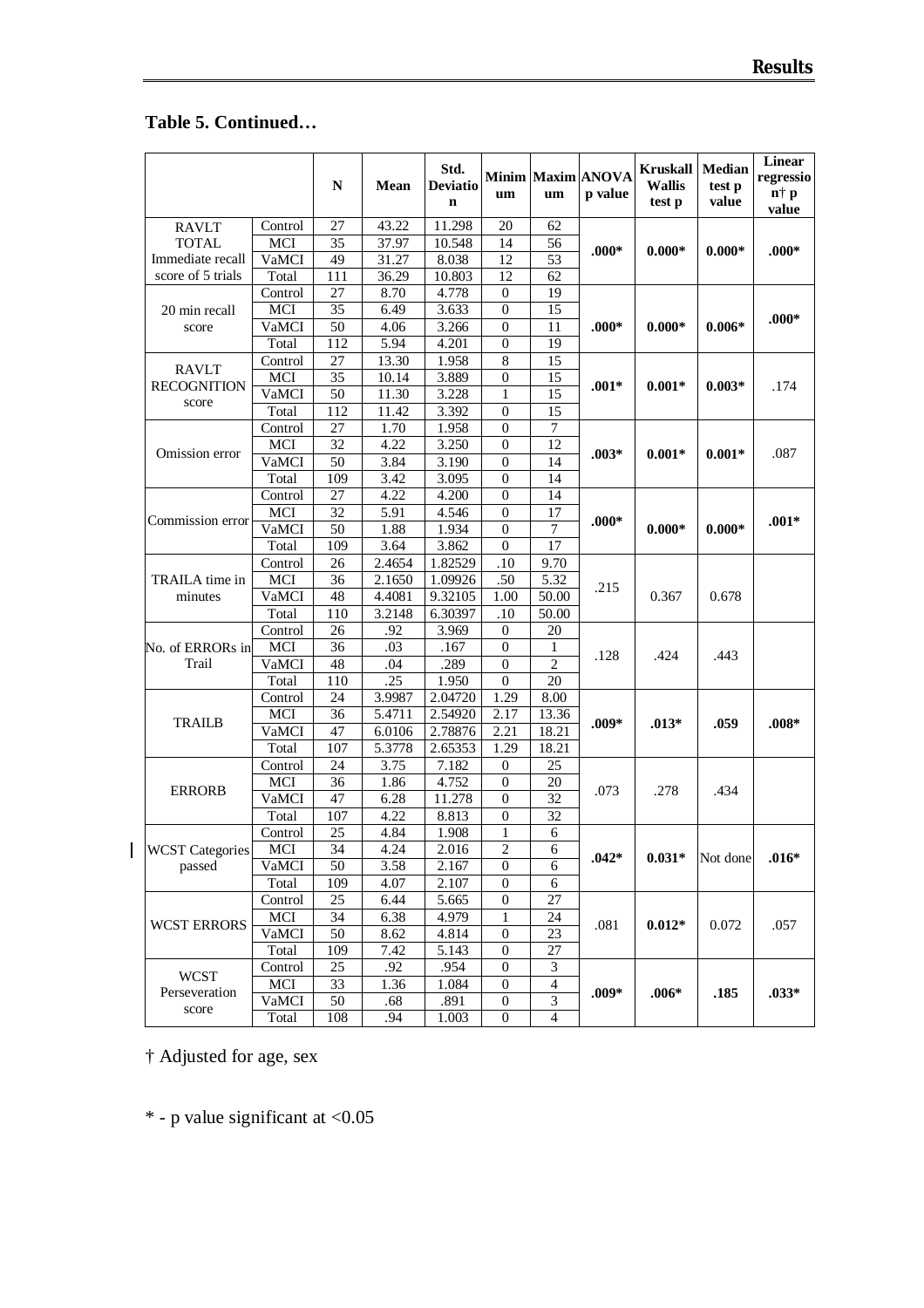# **Table 5. Continued…**

|                                 |            | $\mathbf N$ | Mean  | Std.<br><b>Deviation</b> | um             | um | Minim Maxim ANOVA<br>p value | <b>Kruskall</b><br><b>Wallis</b><br>test p | <b>Median</b><br>test p<br>value | <b>Linear</b><br>regression <sup>+</sup><br>p value |
|---------------------------------|------------|-------------|-------|--------------------------|----------------|----|------------------------------|--------------------------------------------|----------------------------------|-----------------------------------------------------|
|                                 | Control    | 27          | 40.33 | 4.891                    | 22             | 47 | .082                         | .071                                       | .095                             | .150                                                |
| <b>DMS</b>                      | <b>MCI</b> | 36          | 36.44 | 9.849                    | 11             | 48 |                              |                                            |                                  |                                                     |
| Immediate total                 | VaMCI      | 48          | 36.75 | 6.459                    | 22             | 48 |                              |                                            |                                  |                                                     |
|                                 | Total      | 111         | 37.52 | 7.545                    | 11             | 48 |                              |                                            |                                  |                                                     |
|                                 | Control    | 27          | 13.15 | 1.703                    | 9              | 16 | .614                         | .569                                       | .484                             |                                                     |
| <b>DOUBLE</b>                   | MCI        | 36          | 12.61 | 3.210                    | $\overline{4}$ | 16 |                              |                                            |                                  |                                                     |
| Immediate                       | VaMCI      | 48          | 12.60 | 2.181                    | 8              | 16 |                              |                                            |                                  |                                                     |
|                                 | Total      | 111         | 12.74 | 2.460                    | $\overline{4}$ | 16 |                              |                                            |                                  |                                                     |
|                                 | Control    | 27          | 14.26 | 2.177                    | 6              | 16 | .461                         | .059                                       | .092                             | .794                                                |
| <b>UNIQUE</b><br>Immediate      | MCI        | 36          | 13.17 | 6.144                    | $\mathbf{1}$   | 41 |                              |                                            |                                  |                                                     |
|                                 | VaMCI      | 48          | 13.15 | 2.441                    | $\overline{7}$ | 19 |                              |                                            |                                  |                                                     |
|                                 | Total      | 111         | 13.42 | 3.988                    | 1              | 41 |                              |                                            |                                  |                                                     |
|                                 | Control    | 27          | 12.89 | 1.739                    | $\overline{7}$ | 16 | $.024*$                      | $.017*$                                    | $.000*$                          | $.006*$                                             |
| <b>ABSTRACT</b>                 | MCI        | 36          | 11.44 | 3.443                    | 4              | 16 |                              |                                            |                                  |                                                     |
| Immediate                       | VaMCI      | 48          | 11.00 | 2.866                    | $\overline{4}$ | 16 |                              |                                            |                                  |                                                     |
|                                 | Total      | 111         | 11.60 | 2.927                    | $\overline{4}$ | 16 |                              |                                            |                                  |                                                     |
|                                 | Control    | 27          | 41.44 | 3.945                    | 31             | 47 | $.005*$                      | $.001*$                                    | $.040*$                          | $.004*$                                             |
| <b>DMS</b>                      | MCI        | 36          | 37.44 | 9.981                    | 9              | 48 |                              |                                            |                                  |                                                     |
| <b>DELAY TOTAL</b>              | VaMCI      | 48          | 35.35 | 6.930                    | 13             | 48 |                              |                                            |                                  |                                                     |
|                                 | Total      | 111         | 37.51 | 7.857                    | 9              | 48 |                              |                                            |                                  |                                                     |
|                                 | Control    | 27          | 13.19 | 1.882                    | 10             | 16 | .246                         | .267                                       | .266                             |                                                     |
| <b>DOUBLE</b>                   | MCI        | 36          | 12.25 | 3.375                    | 3              | 16 |                              |                                            |                                  |                                                     |
| <b>DELAYED</b>                  | VaMCI      | 48          | 12.10 | 2.660                    | 3              | 16 |                              |                                            |                                  |                                                     |
|                                 | Total      | 111         | 12.41 | 2.772                    | 3              | 16 |                              |                                            |                                  |                                                     |
|                                 | Control    | 27          | 14.74 | 1.403                    | 11             | 16 | $.007*$                      | $.001*$                                    | $.005*$                          | $.004*$                                             |
| <b>UNIQUE</b><br><b>DELAYED</b> | MCI        | 36          | 12.89 | 3.793                    | 3              | 16 |                              |                                            |                                  |                                                     |
|                                 | VaMCI      | 48          | 12.77 | 2.224                    | $\overline{7}$ | 16 |                              |                                            |                                  |                                                     |
|                                 | Total      | 111         | 13.29 | 2.801                    | 3              | 16 |                              |                                            |                                  |                                                     |
|                                 | Control    | 27          | 13.52 | 1.847                    | 9              | 16 | $.000*$                      | $.000*$                                    | $.000*$                          | $.000*$                                             |
| <b>ABSTRACT</b>                 | MCI        | 36          | 12.06 | 3.633                    | $\mathbf{1}$   | 16 |                              |                                            |                                  |                                                     |
| <b>DELAYED</b>                  | VaMCI      | 48          | 10.38 | 3.153                    | $\mathbf{2}$   | 16 |                              |                                            |                                  |                                                     |
|                                 | Total      | 111         | 11.68 | 3.297                    | $\mathbf{1}$   | 16 |                              |                                            |                                  |                                                     |

† Adjusted for age, sex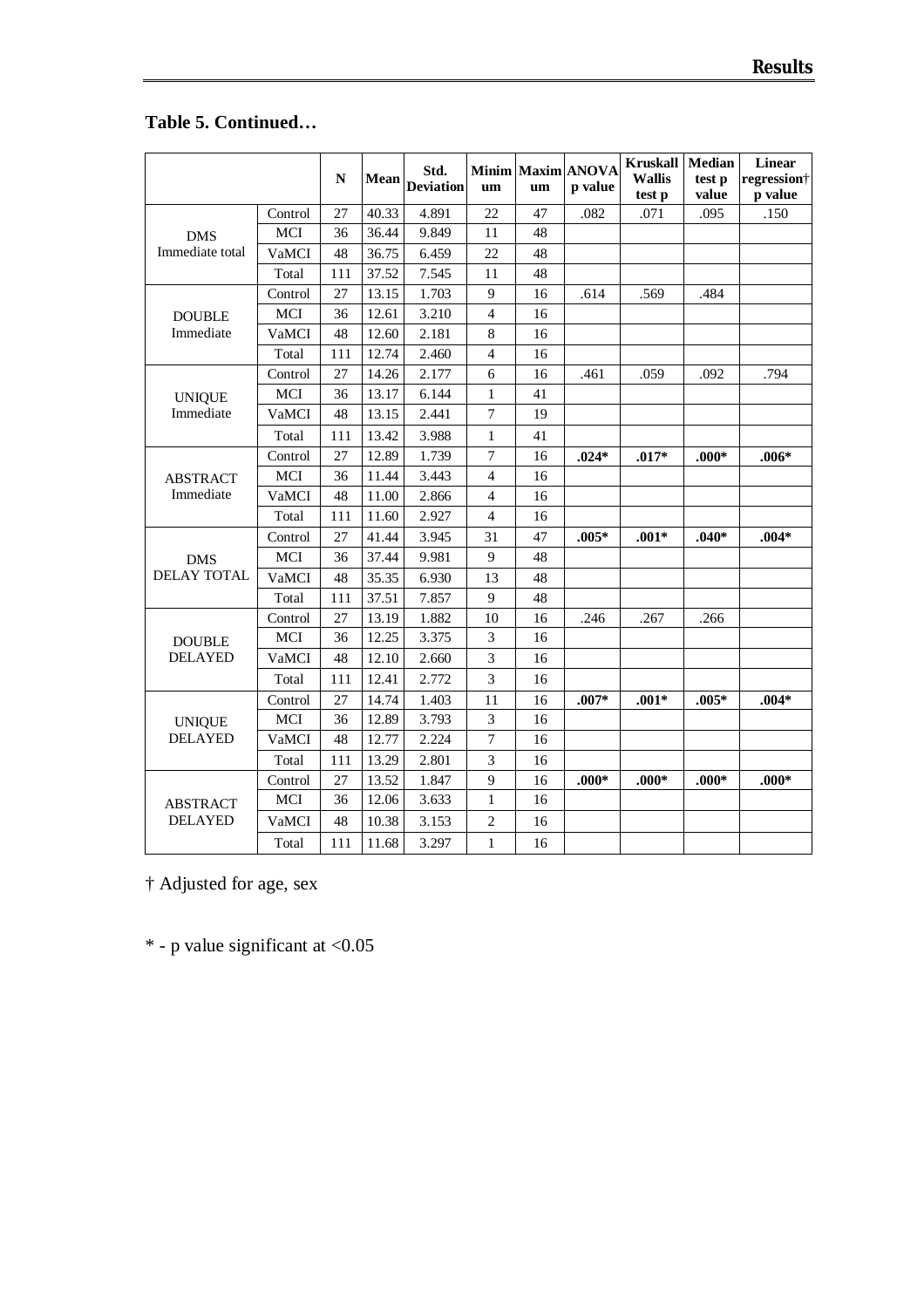## **Table 6. Comparison of Neuropsychological Battery tests components between the three groups by logistic regression**

|                                     | <b>Median</b> of<br>whole |              | N               | $>$ Median  | $\frac{0}{0}$ | Logistic<br>regression <sup>+</sup> | <b>Adjusted Odds</b> |       | 95% CI of Odds Ratio | Logistic<br>regression <sup>†</sup> | <b>Adiusted Odds</b><br>Ratio | 95% CI of Odds Ratio |              |
|-------------------------------------|---------------------------|--------------|-----------------|-------------|---------------|-------------------------------------|----------------------|-------|----------------------|-------------------------------------|-------------------------------|----------------------|--------------|
|                                     | sample                    |              |                 |             |               | p value                             | Ratio                | Lower | <b>Upper</b>         | p value                             |                               | Lower                | <b>Upper</b> |
|                                     |                           | Control      | 27              | 17          | 63            | <b>REFERENCE</b>                    | <b>REFERENCE</b>     |       |                      | .062                                | 2.704                         | .951                 | 7.689        |
| <b>ACE</b>                          |                           | MCI          | 36              | 14          | 38.9          | .105                                | .408                 | .138  | 1.207                | .835                                | 1.103                         | .440                 | 2.760        |
|                                     |                           | VaMCI        | 50              | 20          | 40            | .062                                | .370                 | .130  | 1.052                | <b>REFERENCE</b>                    | <b>REFERENCE</b>              |                      |              |
|                                     |                           | Control      | 27              | 18          | 66.7          | <b>REFERENCE</b>                    | <b>REFERENCE</b>     |       |                      | $.005*$                             | 4.711                         | 1.602                | 13.859       |
| PHONEMIC FLUENCY                    | $\tau$                    | MCI          | 36              | 13          | 36.1          | $.037*$                             | .309                 | .103  | .932                 | .439                                | 1.457                         | .561                 | 3.779        |
|                                     |                           | VaMCI        | 50              | 15          | 30            | $.005*$                             | .212                 | .072  | .624                 | <b>REFERENCE</b>                    | <b>REFERENCE</b>              |                      |              |
| <b>ANIMALS</b>                      |                           | Control      | 27              | 17          | 63            | <b>REFERENCE</b>                    | <b>REFERENCE</b>     |       |                      | .062                                | 2.781                         | .951                 | 8.134        |
| 10<br><b>FLUENCY</b>                |                           | MCI          | 36              | $\mathbf Q$ | 25            | $.030*$                             | .281                 | .090  | .882                 | .635                                | .782                          | .282                 | 2.163        |
|                                     |                           | VaMCI        | 50              | 17          | 34            | .062                                | .360                 | .123  | 1.052                | <b>REFERENCE</b>                    | <b>REFERENCE</b>              |                      |              |
|                                     |                           | Control      | 27              | 11          | 40.7          | <b>REFERENCE</b>                    | <b>REFERENCE</b>     |       |                      | .104                                | .419                          | .147                 | 1.194        |
| WMSD1 (Delayed recall<br>story $1)$ | 5                         | MCI          | 36              | 10          | 27.8          | .498                                | .679                 | .222  | 2.078                | $.011*$                             | .285                          | .108                 | .748         |
|                                     |                           | VaMCI        | 50              | 28          | 56.0          | .104                                | 2.385                | .837  | 6.796                | <b>REFERENCE</b>                    | <b>REFERENCE</b>              |                      |              |
| WMSD2 (Delayed recall               |                           | Control      | 27              | 14          | 51.9          | <b>REFERENCE</b>                    | <b>REFERENCE</b>     |       |                      | .990                                | .993                          | .333                 | 2.965        |
| story $2)$                          | $\overline{4}$            | MCI          | 36              | 8           | 22.2          | .181                                | .444                 | .135  | 1.459                | .122                                | .441                          | .156                 | 1.244        |
|                                     |                           | VaMCI        | 50              | 23          | 46.0          | .990                                | 1.007                | .337  | 3.006                | <b>REFERENCE</b>                    | <b>REFERENCE</b>              |                      |              |
|                                     |                           | Control      | 27              | 17          | 63.0          | <b>REFERENCE</b>                    | <b>REFERENCE</b>     |       |                      | .872                                | 1.090                         | .383                 | 3.107        |
| WMS total Delay                     | 8                         | MCI          | 36              | 11          | 30.6          | .063                                | .349                 | .115  | 1.058                | $.045*$                             | .381                          | .148                 | .978         |
|                                     |                           | VaMCI        | 50              | 28          | 56.0          | .872                                | .917                 | .322  | 2.614                | <b>REFERENCE</b>                    | <b>REFERENCE</b>              |                      |              |
| WMS VISUAL (immediate               |                           | Control      | 27              | 18          | 66.7          | <b>REFERENCE</b>                    | <b>REFERENCE</b>     |       |                      | $.003*$                             | 6.136                         | 1.836                | 20.506       |
| recall)                             | 19                        | MCI          | 36              | 17          | 47.2          | .199                                | .463                 | .143  | 1.498                | $.042*$                             | 2.843                         | 1.037                | 7.798        |
|                                     |                           | <b>VaMCI</b> | 49              | 18          | 36.7          | $.003*$                             | .163                 | .049  | .545                 | <b>REFERENCE</b>                    | <b>REFERENCE</b>              |                      |              |
|                                     |                           | Control      | 27              | 6           | 22.2%         | <b>REFERENCE</b>                    | <b>REFERENCE</b>     |       |                      | .591                                | 2.399                         | .099                 | 58.350       |
| <b>WMSDIGITFORWARD</b>              | 6                         | MCI          | 36              | 13          | 36.1          | .246                                | 4.420                | .358  | 54.532               | .113                                | 10.603                        | .574                 | 196.006      |
|                                     |                           | VaMCI        | $\overline{50}$ | 10          | 20.0          | .591                                | .417                 | .017  | 10.137               | <b>REFERENCE</b>                    | <b>REFERENCE</b>              |                      |              |
|                                     |                           | Control      | 27              | 17          | 63.0          | <b>REFERENCE</b>                    | <b>REFERENCE</b>     |       |                      | .208                                | 2.031                         | .674                 | 6.121        |
| WMSVISUALDELAYED                    | 11                        | MCI          | 36              | 14          | 38.9          | .323                                | .566                 | .183  | 1.752                | .766                                | 1.149                         | .459                 | 2.879        |
|                                     |                           | VaMCI        | 50              | 20          | 40.0          | .208                                | .492                 | .163  | 1.484                | <b>REFERENCE</b>                    | <b>REFERENCE</b>              |                      |              |

† Adjusted for age, sex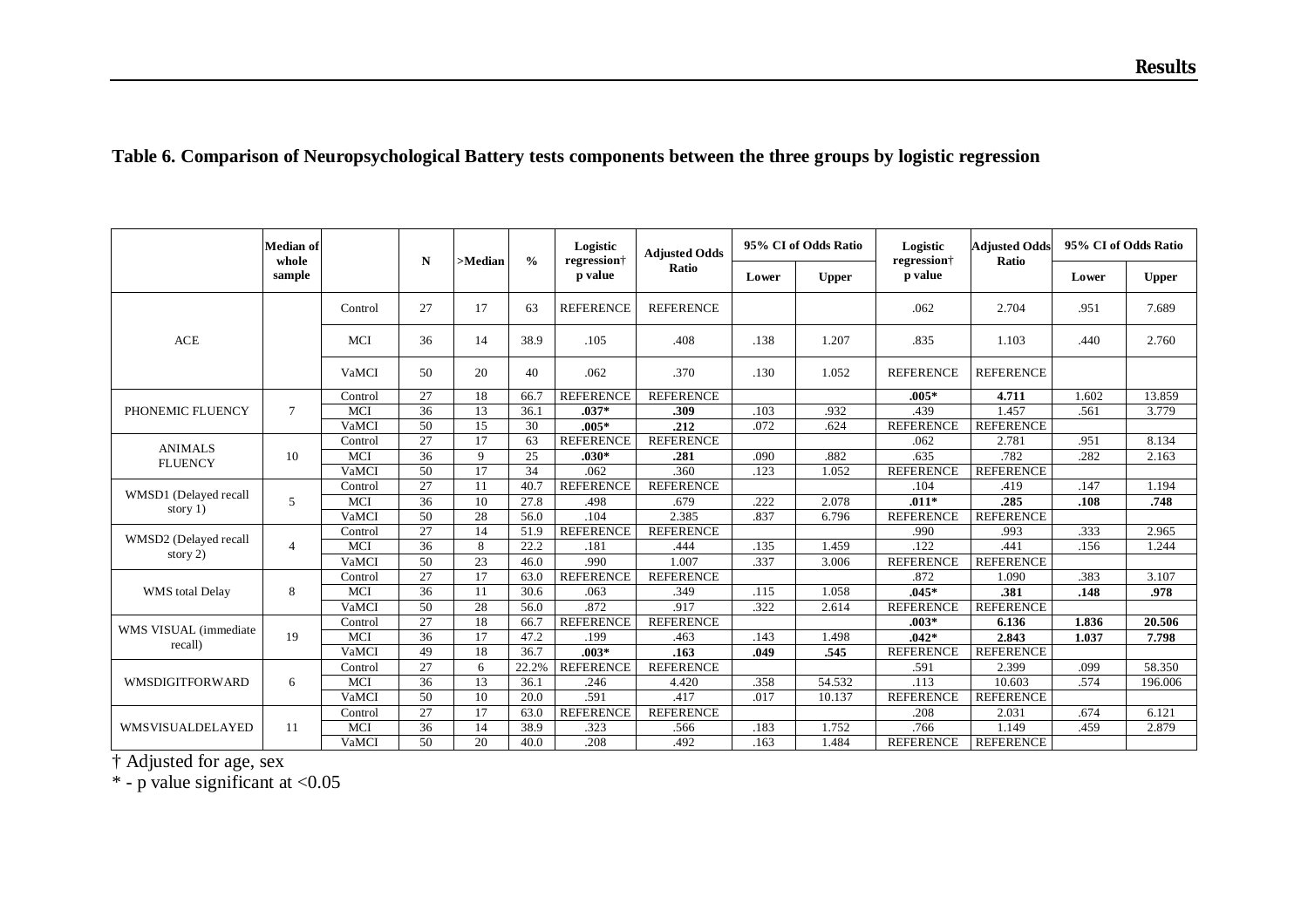|  | <b>Table 6 Continued</b> |
|--|--------------------------|
|--|--------------------------|

|                                  | <b>Median of</b><br>whole sample |            | N               | $>$ Median | $\frac{0}{0}$   | Logistic<br>regression <sup>+</sup><br>p value | <b>Adjusted Odds</b><br>Ratio |       | 95% CI of Odds<br>Ratio | Logistic<br>regression <sup>†</sup><br><b>p</b> value | <b>Adjusted Odds</b><br>Ratio | 95% CI of Odds<br>Ratio |              |
|----------------------------------|----------------------------------|------------|-----------------|------------|-----------------|------------------------------------------------|-------------------------------|-------|-------------------------|-------------------------------------------------------|-------------------------------|-------------------------|--------------|
|                                  |                                  |            |                 |            |                 |                                                |                               | Lower | <b>Upper</b>            |                                                       |                               | Lower                   | <b>Upper</b> |
| <b>RAVLT</b>                     |                                  | Control    | 27              | 18         | 66.7            | <b>REFERENCE</b>                               | <b>REFERENCE</b>              |       |                         | $.023*$                                               | 3.685                         | 1.199                   | 11.320       |
| <b>TOTAL</b><br>Immediate recall | 36.00                            | <b>MCI</b> | 35              | 22         | 62.9            | .443                                           | 1.588                         | .487  | 5.182                   | $.001*$                                               | 5.852                         | 2.067                   | 16.568       |
| score of 5 trials                |                                  | VaMCI      | 50              | 13         | 26.5            | .023                                           | .271                          | .088  | .834                    | <b>REFERENCE</b>                                      | <b>REFERENCE</b>              |                         |              |
|                                  |                                  | Control    | 27              | 19         | 70.4            | <b>REFERENCE</b>                               | <b>REFERENCE</b>              |       |                         | $.041*$                                               | 3.157                         | 1.047                   | 9.519        |
| 20 min recall                    | 5.50                             | <b>MCI</b> | 36              | 20         | 57.1            | .943                                           | .958                          | .300  | 3.064                   | $.026*$                                               | 3.026                         | 1.141                   | 8.026        |
| score                            |                                  | VaMCI      | 50              | 17         | 34.0            | .041                                           | .317                          | .105  | .955                    | <b>REFERENCE</b>                                      | <b>REFERENCE</b>              |                         |              |
|                                  |                                  | Control    | 27              | 19         | 70.4            | <b>REFERENCE</b>                               | <b>REFERENCE</b>              |       |                         | $.022*$                                               | 3.499                         | 1.200                   | 10.205       |
| <b>RAVLT</b>                     | 12.00                            | <b>MCI</b> | 36              | 11         | 31.4            | $.014*$                                        | .242                          | .078  | .754                    | .737                                                  | .846                          | .319                    | 2.246        |
| <b>RECOGNITION</b><br>score      |                                  | VaMCI      | 50              | 17         | 34              | $.022*$                                        | .286                          | .098  | .833                    | <b>REFERENCE</b>                                      | <b>REFERENCE</b>              |                         |              |
|                                  |                                  | Control    | 27              | 3          | 11.1            | <b>REFERENCE</b>                               | <b>REFERENCE</b>              |       |                         | $.006*$                                               | .148                          | .038                    | .580         |
| Omission error                   | 3.00                             | <b>MCI</b> | 36              | 15         | 46.9            | $.022*$                                        | 5.353                         | 1.269 | 22.585                  | .635                                                  | .794                          | .307                    | 2.056        |
|                                  |                                  | VaMCI      | 50              | 27         | 54.0            | $.006*$                                        | 6.741                         | 1.723 | 26.369                  | <b>REFERENCE</b>                                      | <b>REFERENCE</b>              |                         |              |
|                                  |                                  | Control    | $\overline{27}$ | 13         | 48.1            | <b>REFERENCE</b>                               | <b>REFERENCE</b>              |       |                         | $.004*$                                               | 5.641                         | 1.755                   | 18.131       |
| Commission                       | 3.00                             | <b>MCI</b> | 36              | 21         | 65.6            | .618                                           | 1.345                         | .420  | 4.309                   | $.000*$                                               | 7.585                         | 2.598                   | 22.145       |
| error                            |                                  | VaMCI      | 50              | 11         | 22.0            | .004                                           | .177                          | .055  | .570                    | <b>REFERENCE</b>                                      | <b>REFERENCE</b>              |                         |              |
|                                  |                                  | Control    | 27              | 8          | 33.3            | <b>REFERENCE</b>                               | <b>REFERENCE</b>              |       |                         | .056                                                  | .337                          | .110                    | 1.028        |
| <b>TRAILB</b>                    | 5.059                            | <b>MCI</b> | 36              | 16         | 44.4            | .785                                           | 1.171                         | .377  | 3.640                   | .057                                                  | .395                          | .151                    | 1.029        |
|                                  |                                  | VaMCI      | 50              | 29         | 61.7            | .056                                           | 2.967                         | .973  | 9.050                   | <b>REFERENCE</b>                                      | <b>REFERENCE</b>              |                         |              |
| <b>WCST ERROR</b>                |                                  | Control    | 27              | 8          | $\overline{32}$ | <b>REFERENCE</b>                               | <b>REFERENCE</b>              |       |                         | .171                                                  | .468                          | .158                    | 1.387        |
|                                  | $\overline{7}$                   | <b>MCI</b> | 36              | 11         | 32.4            | .682                                           | .783                          | .243  | 2.527                   | $.040*$                                               | .366                          | .141                    | .954         |
|                                  |                                  | VaMCI      | 50              | 27         | 54              | .171                                           | 2.136                         | .721  | 6.328                   | <b>REFERENCE</b>                                      | <b>REFERENCE</b>              |                         |              |
| <b>WCST</b>                      |                                  | Control    | 27              | 6          | 24.0            | <b>REFERENCE</b>                               | <b>REFERENCE</b>              |       |                         | .217                                                  | 2.253                         | .621                    | 8.180        |
| Perseveration                    |                                  | <b>MCI</b> | 36              | 11         | 33.3            | .546                                           | 1.476                         | .416  | 5.235                   | $.036*$                                               | 3.326                         | 1.078                   | 10.259       |
| score                            |                                  | VaMCI      | 50              | 8          | 16.0            | .217                                           | .444                          | .122  | 1.611                   | <b>REFERENCE</b>                                      | <b>REFERENCE</b>              |                         |              |

† Adjusted for age, sex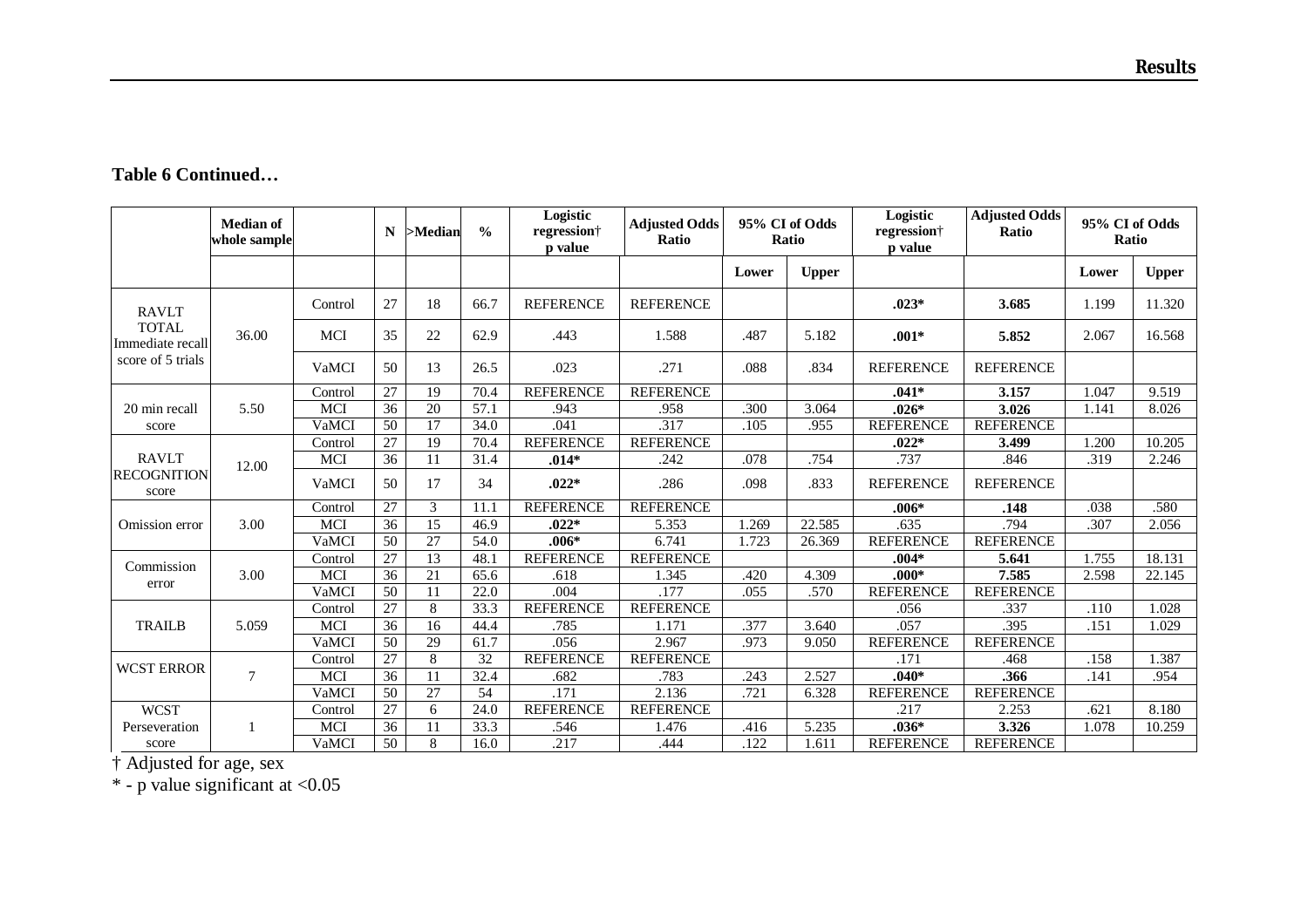|                              | <b>Median of</b><br>whole |            | N  | >Median | $\frac{0}{0}$ | Logistic<br>regression <sup>+</sup> | <b>Adjusted Odds</b> |       | 95% CI of Odds<br>Ratio | Logistic         | <b>Adjusted Odds</b><br>regression <sup>†</sup><br>Ratio |       | 95% CI of Odds<br>Ratio |
|------------------------------|---------------------------|------------|----|---------|---------------|-------------------------------------|----------------------|-------|-------------------------|------------------|----------------------------------------------------------|-------|-------------------------|
|                              | sample                    |            |    |         |               | p value                             | Ratio                | Lower | <b>Upper</b>            | p value          |                                                          | Lower | <b>Upper</b>            |
|                              |                           | Control    | 27 | 19      | 70.3          | <b>REFERENCE</b>                    | <b>REFERENCE</b>     |       |                         | $.000*$          | 10.822                                                   | 3.204 | 36.555                  |
| <b>ABSTRACT</b><br>Immediate | 12                        | <b>MCI</b> | 36 | 19      | 52.8          | .189                                | .464                 | .148  | 1.460                   | $.002*$          | 5.023                                                    | 1.785 | 14.136                  |
|                              |                           | VaMCI      | 48 | 12      | 25            | .000                                | .092                 | .027  | .312                    | <b>REFERENCE</b> | <b>REFERENCE</b>                                         |       |                         |
|                              | 39                        | Control    | 27 | 17      | 62.9          | <b>REFERENCE</b>                    | <b>REFERENCE</b>     |       |                         | .076             | 2.586                                                    | .904  | 7.399                   |
| <b>DMS DELAY TOTAL</b>       |                           | MCI        | 36 | 18      | 50            | .614                                | .757                 | .257  | 2.230                   | .161             | 1.958                                                    | .766  | 5.007                   |
|                              |                           | VaMCI      | 48 | 16      | 33.3          | .076                                | .387                 | .135  | 1.106                   | <b>REFERENCE</b> | <b>REFERENCE</b>                                         |       |                         |
|                              |                           | Control    | 27 | 17      | 62.9          | <b>REFERENCE</b>                    | <b>REFERENCE</b>     |       |                         | $.003*$          | 5.439                                                    | 1.807 | 16.367                  |
| <b>UNIQUE DELAY</b>          | 14                        | MCI        | 36 | 15      | 41.7          | .126                                | .429                 | .145  | 1.269                   | .091             | 2.334                                                    | .875  | 6.227                   |
|                              |                           | VaMCI      | 48 | 12      | 25            | $.003*$                             | .184                 | .061  | .553                    | <b>REFERENCE</b> | <b>REFERENCE</b>                                         |       |                         |
| <b>ABSTRACT DELAY</b>        |                           | Control    | 27 | 20      | 74            | <b>REFERENCE</b>                    | <b>REFERENCE</b>     |       |                         | $.001*$          | 6.800                                                    | 2.142 | 21.589                  |
|                              | 12                        | MCI        | 36 | 18      | 50            | .264                                | .520                 | .165  | 1.636                   | $.014*$          | 3.537                                                    | 1.287 | 9.725                   |
|                              |                           | VaMCI      | 48 | 12      | 25            | $.001*$                             | .147                 | .046  | .467                    | <b>REFERENCE</b> | <b>REFERENCE</b>                                         |       |                         |

† Adjusted for age, sex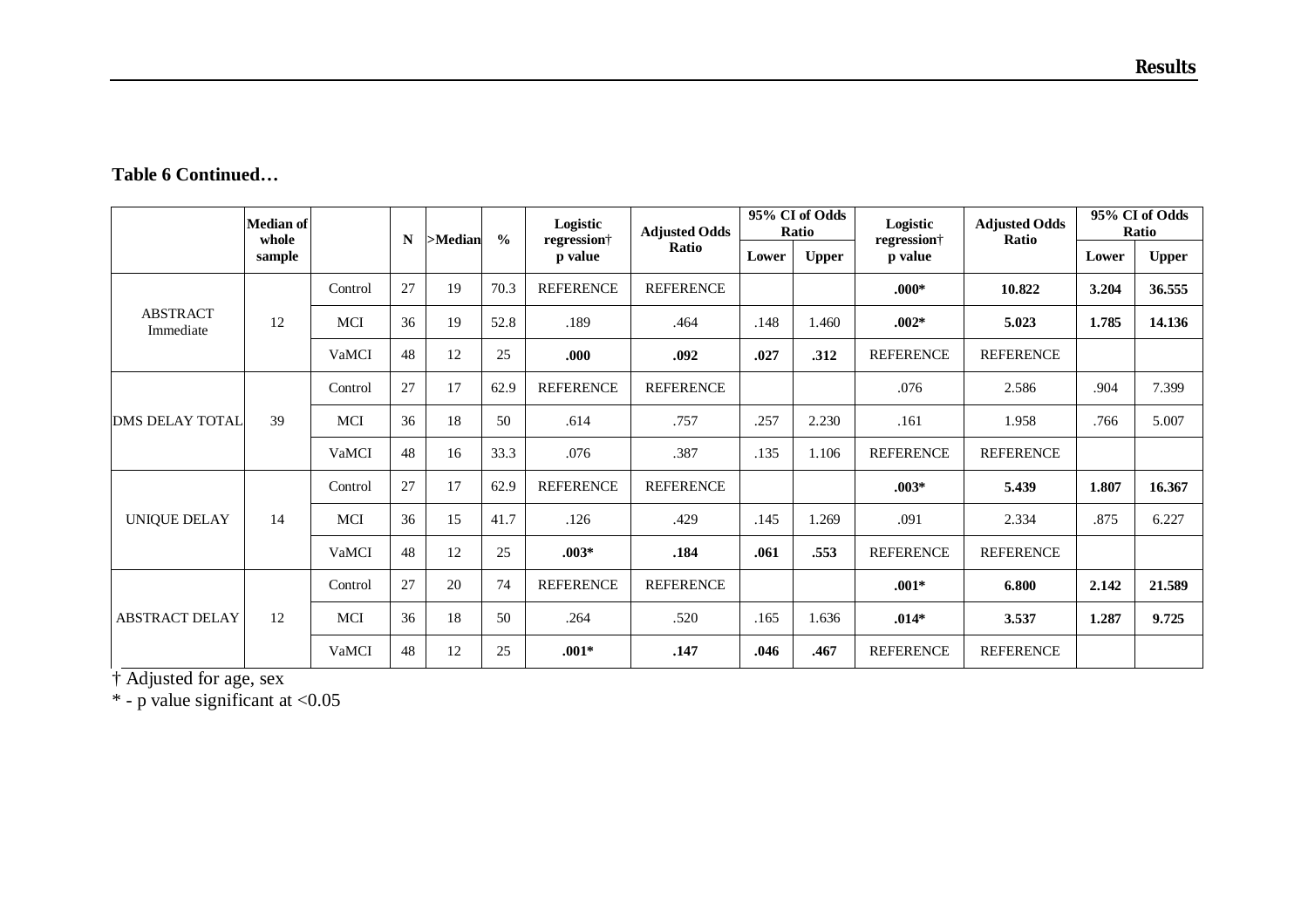The various neuropsychological test components were compared between the three groups using non parametric tests as well as linear regression analysis. The variables which were found to be significantly different were further analyzed by logistic regression after adjusting for age and sex.

As compared to the control group, on bivariate analysis, the persons in VaMCI group had significantly lower scores on ACE, phonemic fluency, animal fluency, WMS visual memory immediate and delayed , RAVLT total list learning, 20 minute recall, recognition scores, , Trail B test, WCST categories passed, DMS 48 abstract delay (immediate and delayed), DMS 48 total delay and unique delay. The VaMCI group had higher omission errors on RAVLT and WCST errors. These were further tested by logistic regression analysis adjusting for age and sex and it was found that the persons in VaMCI group had significantly lower scores on Phonemic fluency  $(p=0.005, OR=0.212, CI=0.072-0.624)$  WMS- visual category immediate  $(p=0.003$ ,OR=0.163, CI=0.049-0.545 ), RAVLT total (p=0.023 ,OR=0.271 , CI=0.088-0.834 ) as well as 20 minute recall (p=0.041,OR=0.32,CI=0.105-0.955), DMS-48 abstract immediate (p=0.000,OR=0.092,CI=0.27-0.312), unique (p=0.003,OR=0.184,CI=0.061- 0.553) and abstract delay ( $p=0.001$ , OR=0.147,CI=0.046-0.467) and had higher number of omission (p=0.006 ,OR=6.74 , CI=1.72-26.34) on RAVLT.

As compared to the MCI group, the VaMCI cohort had significantly higher scores on Welscher's logical memory scale (verbal) total delay (p=0.045,OR=0.381, CI=0.148-0.978) which persisted after adjusting for age and sex. However, the VaMCI group had significantly lower scores on WMS- visual immediate recall (p=0.042,OR=2.843, CI=1.037-7.798) , RAVLT total (p= 0.001,OR=5.85, CI=2.067- 16.56) and 20 minute recall (p=0.026 ,OR=3.026, CI=1.14-8.03) , DMS-48 abstract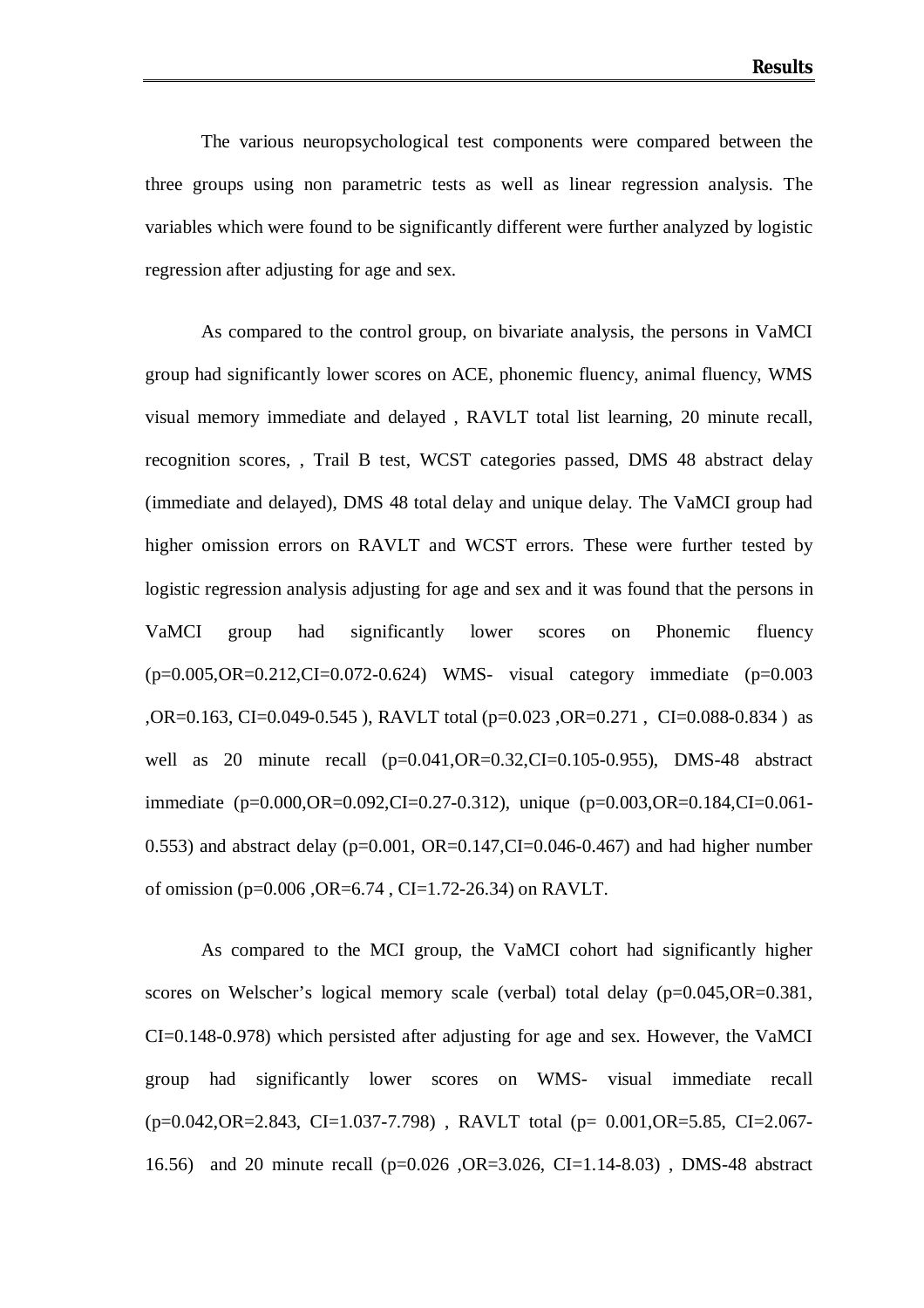immediate (p=0.002,OR=5.023,CI=1.785-14.136) and abstract delay  $(p=0.014, OR=3.537, CI=1.287-9.725)$ . The persons in VaMCI cohort made significantly more errors on WCST ( $p=0.040$ , $OR=0.366$ , CI $=0.141$ - $0.954$ ) while the MCI group made significantly more commission errors  $(p=.000, OR=7.59, CL=2.6-22.14)$  and WCST– Perseverative errors (p=0.036, OR=3.326, CI=1.09-10.26). These significant differences persisted on multivariate analysis after adjusting for age and sex. The VaMCI had impaired Trail B tests and DMS 48 total delay which was significant on bivariate analysis, however they did not attain absolute significance on multivariate analysis , though the p value was tending to be significant  $(p=0.056)$ . On bivariate analysis, the WCST categories passed was significantly lower for patients in the VaMCI group as compared to the MCI group.

The distribution of the various neuropsychological test variables in the the three cognitive groups have been shown in figure 4.

There was no significant difference in the HADS score for depression or anxiety among the groups.

#### **MRI characteristics**

MRI features including cerebral atrophy , periventricular and deep white matter hyperintensities and the presence and number of microbleeds were assessed and compared between the persons in the VaMCI and MCI group. Table 7 shows the distribution of cerebral atrophy and its grading in the VaMCI and MCI cohort. There was significantly more persons with moderate and severe cerebral atrophy in the MCI cohort as compared to the VaMCI cohort (Fisher exact test,  $p = 0.003$ )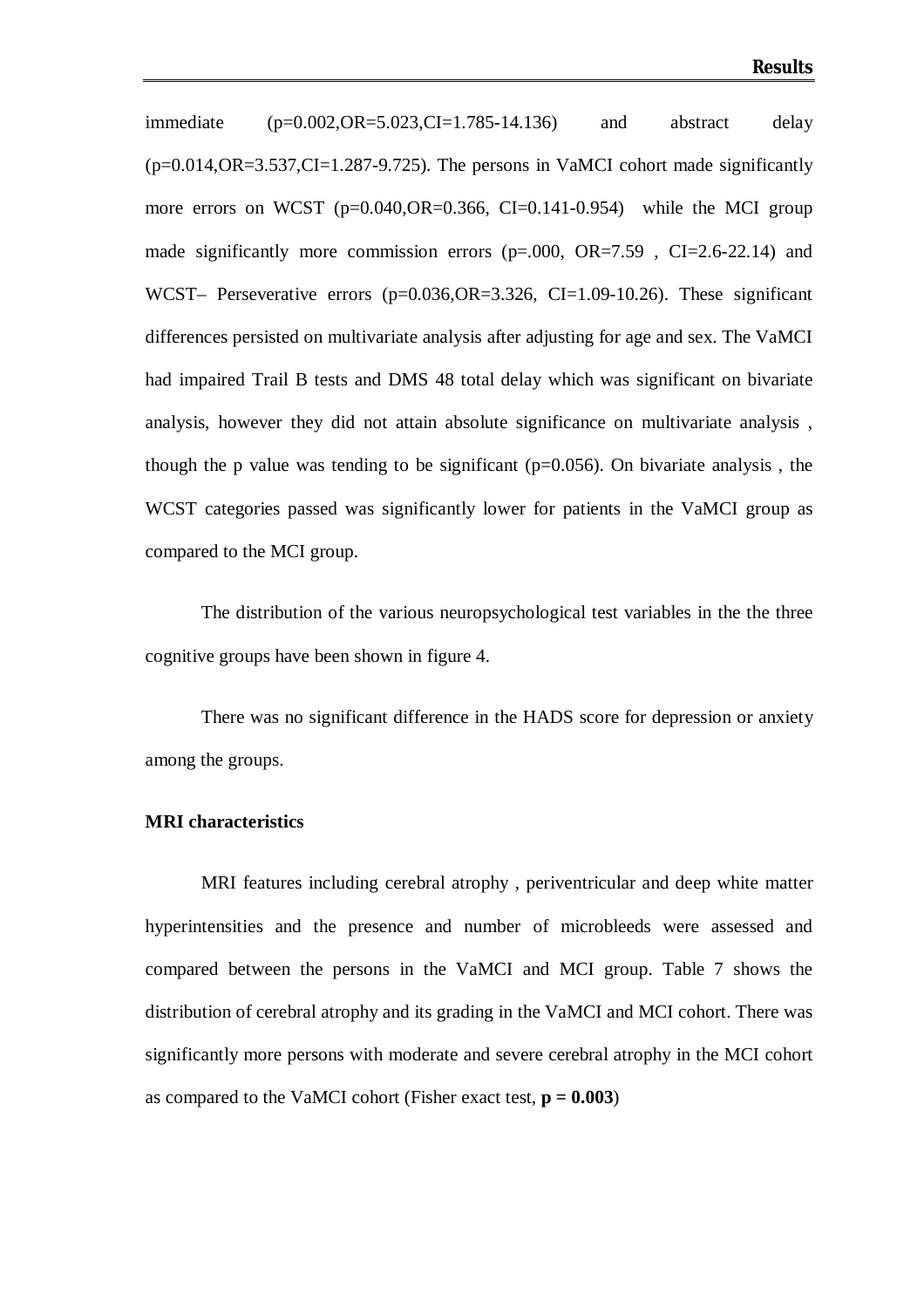|           |                                  |                       |                           |       | Atrophy                |                |        |
|-----------|----------------------------------|-----------------------|---------------------------|-------|------------------------|----------------|--------|
|           |                                  |                       | N <sub>o</sub><br>atrophy | Mild  | <b>Moderate Severe</b> |                | Total  |
|           |                                  | Count                 | 3                         | 14    | 14                     | 5              | 36     |
| Cognitive | Mild Cognitive<br>Impairment     | % within<br>$Cog_G$   | 8.3%                      | 38.9% | 38.9%                  | 13.9%          | 100.0% |
| Group     |                                  | Count                 | 5                         | 35    | 10                     | $\overline{0}$ | 50     |
|           | Vascular Cognitive<br>Impairment | % within<br>$Cog_G$   | 10.0%                     | 70.0% | 20.0%                  | 0.0%           | 100.0% |
|           |                                  | Count                 | 8                         | 49    | 24                     | 5              | 86     |
|           | Total                            | % within<br>$Cog_Grp$ | 9.3%                      | 57.0% | 27.9%                  | 5.8%           | 100.0% |

**Table 7. Comparison of the distribution of cerebral atrophy in the VaMCI and MCI cohort**

Table 8 and 9 shows the distribution of periventricular and deep white matter hyperintensities respectively in the VaMCI and MCI cohort. There were significantly more periventricular ( $p=0.0007$ ) and deep white matter hyperintensities ( $p=0.003$ ) in the VaMCI cohort as compared to the MCI cohort.

## **Table 8. Distribution of periventricular white matter hyperintensities in the**

## **VaMCI and MCI cohort**

|           |                                  |                       | Periventricular           |                         |       |                |        |
|-----------|----------------------------------|-----------------------|---------------------------|-------------------------|-------|----------------|--------|
|           |                                  |                       | N <sub>o</sub><br>changes | Grade 1 Grade 2 Grade 3 |       |                | Total  |
|           |                                  | Count                 | 21                        | 8                       | 7     | $\overline{0}$ | 36     |
| Cognitive | Mild Cognitive<br>Impairment     | % within<br>$Cog_G$   | 58.3%                     | 22.2%                   | 19.4% | 0.0%           | 100.0% |
| Group     |                                  | Count                 | 9                         | 24                      | 14    | 3              | 50     |
|           | Vascular Cognitive<br>Impairment | % within<br>$Cog_Grp$ | 18.0%                     | 48.0%                   | 28.0% | 6.0%           | 100.0% |
|           |                                  | Count                 | 30                        | 32                      | 21    | 3              | 86     |
|           | Total                            | % within<br>$Cog_G$   | 34.9%                     | 37.2%                   | 24.4% | 3.5%           | 100.0% |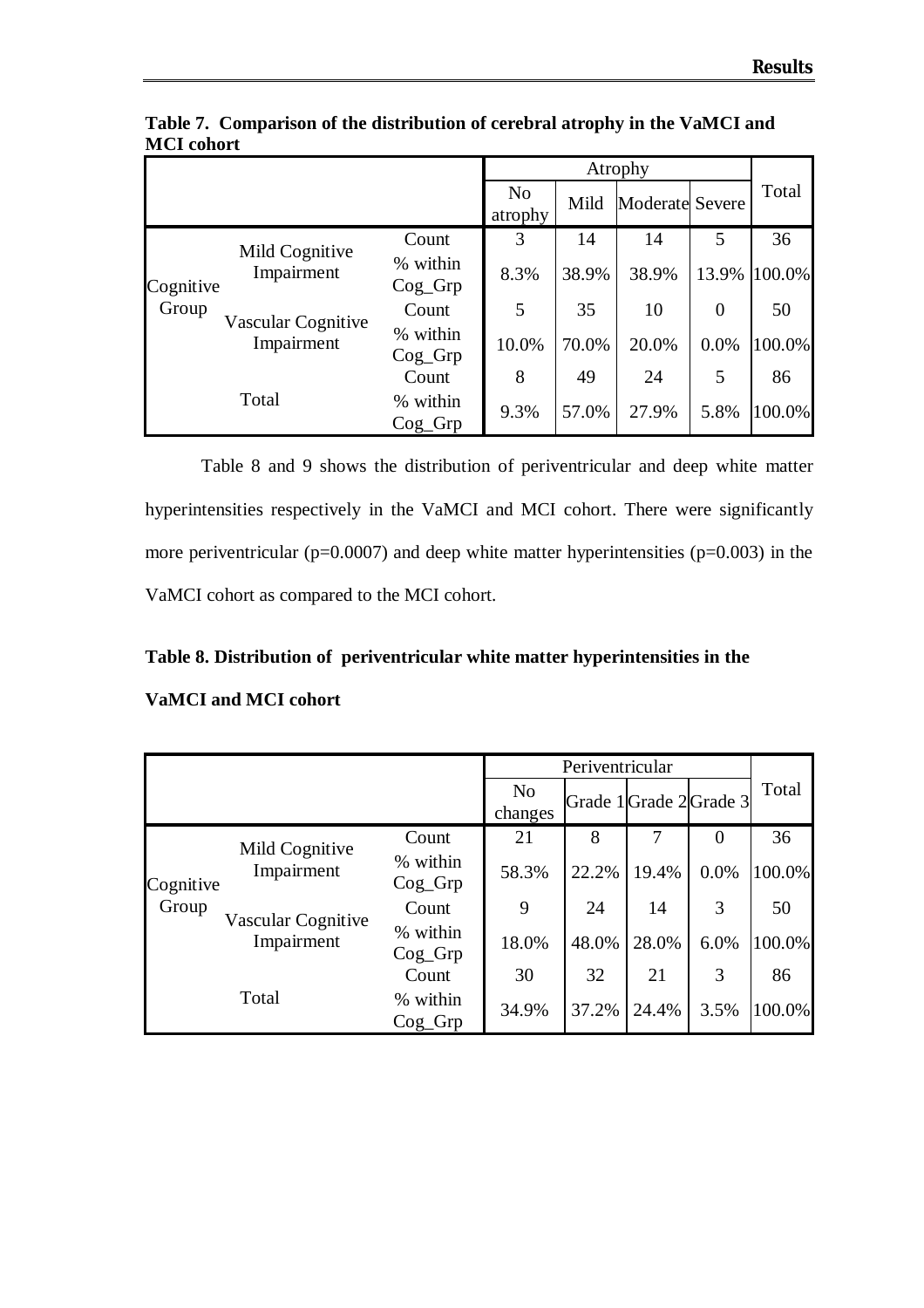|        | Table 9. Distribution of deep white matter hyperintensities in the VaMCI and MCI |
|--------|----------------------------------------------------------------------------------|
| cohort |                                                                                  |

|            |                                  |                       |                           | Deep  |       |                         |        |
|------------|----------------------------------|-----------------------|---------------------------|-------|-------|-------------------------|--------|
|            |                                  |                       | N <sub>o</sub><br>changes |       |       | Grade 1 Grade 2 Grade 3 | Total  |
|            |                                  | Count                 | 24                        | 8     | 4     | $\theta$                | 36     |
|            | Mild Cognitive<br>Impairment     | % within<br>$Cog_Grp$ | 66.7%                     | 22.2% | 11.1% | 0.0%                    | 100.0% |
| $Cog_G$ rp |                                  | Count                 | 15                        | 27    | 6     | $\overline{2}$          | 50     |
|            | Vascular Cognitive<br>Impairment | % within<br>$Cog_G$   | 30.0%                     | 54.0% | 12.0% | 4.0%                    | 100.0% |
|            |                                  | Count                 | 39                        | 35    | 10    | 2                       | 86     |
|            | Total                            | % within<br>$Cog_G$   | 45.3%                     | 40.7% | 11.6% | 2.3%                    | 100.0% |

Table 10 shows the presence of cerebral microbleeds in the MRI of persons in the VaMCI and the MCI groups. The presence of cerebral microbleeds was significantly more in the VaMCI group as compared to the MCI group (p=0.004). The representative images of periventricular hyperintensities and cerebral microbleeds has been shown in figure 5.

|           |                    |                       |                   | <b>MICROBLEEDS</b> |        |
|-----------|--------------------|-----------------------|-------------------|--------------------|--------|
|           |                    |                       | Absent<br>Present |                    | Total  |
|           | Mild Cognitive     | Count                 | 11                | 25                 | 36     |
| Cognitive | Impairment         | % within<br>$Cog_Grp$ | 30.6%             | 69.4%              | 100.0% |
| Group     | Vascular Cognitive | Count                 | 31                | 19                 | 50     |
|           | Impairment         | % within<br>$Cog_Grp$ | 62.0%             | 38.0%              | 100.0% |
|           |                    | Count                 | 42                | 44                 | 86     |
|           | Total              | % within<br>$Cog_Grp$ | 48.8%             | 51.2%              | 100.0% |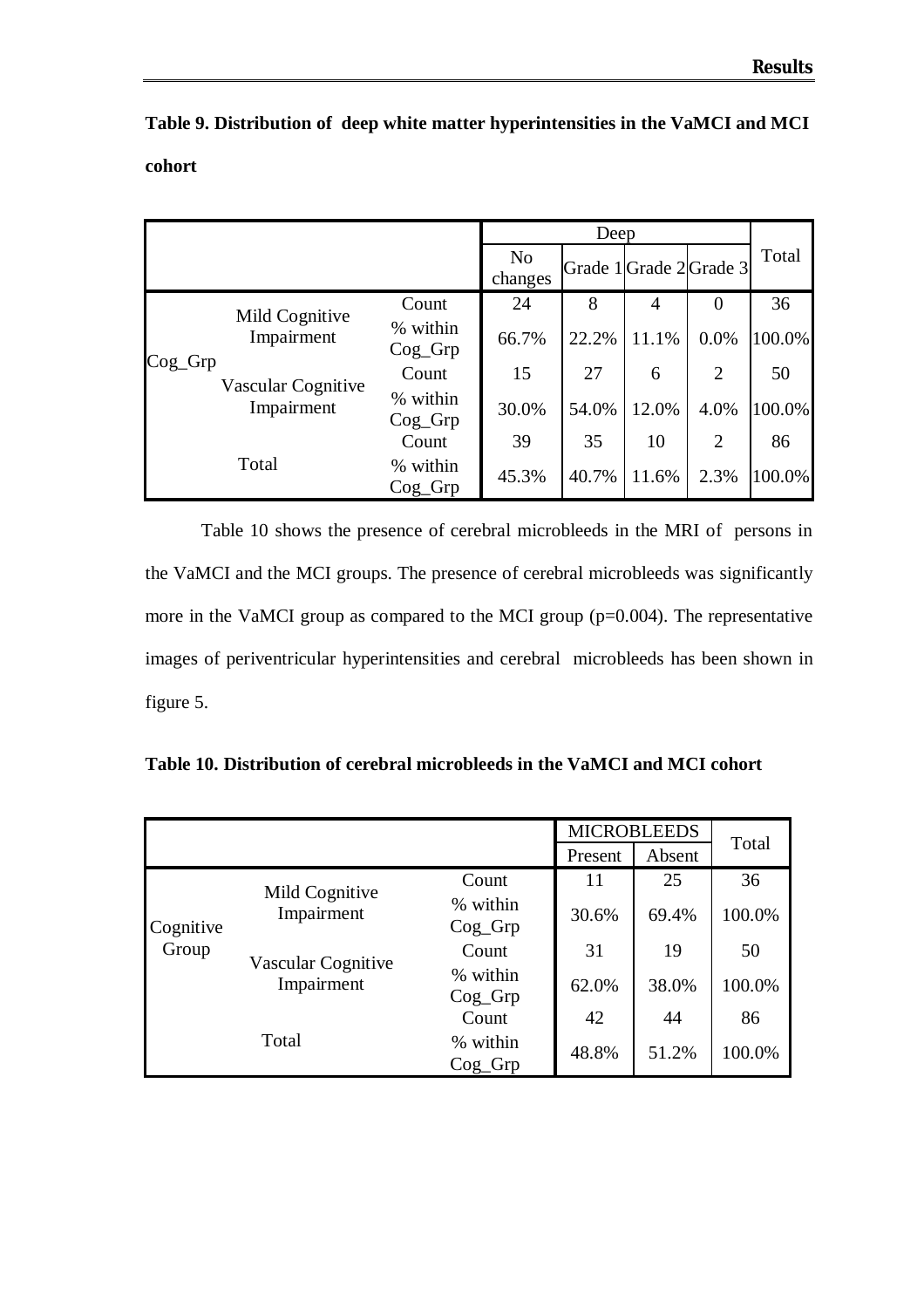**Figure 5. Representative MRI images** (a) FLAIR images showing periventricular hyperintensities {Fazeka grade 2}(yellow arrows) and (b) SWI images showing cerebral microbleeds (red arrows)



#### **Correlation of neuropsychological test results with MRI changes**

Neuropsychological tests which had significant differences between the VaMCI and MCI groups were tested further for significant association with the grade of white matter hyperintensities and cerebral microbleeds in the VaMCI cohort. As there was smaller number of patients in the grades 2 and 3 white matter hyperintensities group, they were grouped together for analysis. It was found that there were significant differences in the RAVLT learning  $(p=0.012)$  and WMS delayed recall  $(p=0.014)$ between grade 1 (mild) and grade 2 and 3 (moderate to severe) deep white matter hyperintensities in patients in the VaMCI group. The patients with moderate to severe degree of deep white matter hyperintensities had lower scores on RAVLT list learning and delayed recall. There was no significant difference noted for the WMS visual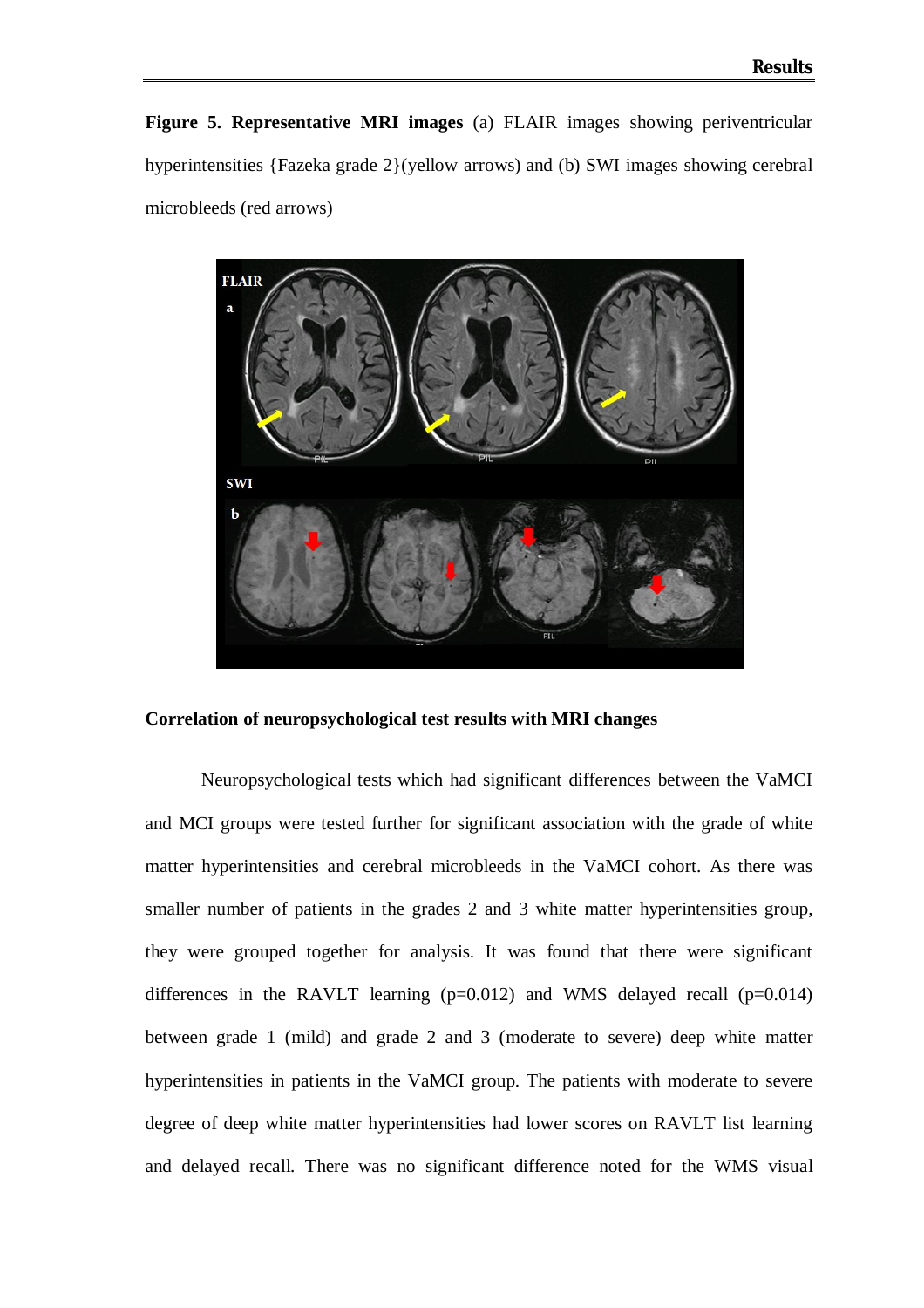memory (immediate) component. The RAVLT list learning and WMS visual memory (immediate) showed significantly lower scores in the VaMCI cohort with moderate to severe grades of periventricular white matter hyperintensities on ANOVA however these were not reproducible on the Kruskall Wallis test. However no significant correlation was found between the neuropsychological tests with the presence of cerebral microbleeds within the VaMCI cohort. Correlation of the neuropsychological test results with the number of microbleeds was tested (table 14) , however no significant correlation was noted.

**Table 11. Comparison of neuropsychological test results with severity of** 

| Neuropsychol<br>ogy<br>test     | Periventricular<br><b>WMH</b> | $\mathbf N$ | <b>Mean</b> | Std.<br><b>Deviation</b> |                | Minimum   Maximum | <b>ANOVA</b><br>p value | <b>Kruskall</b><br><b>Wallis</b><br>test |
|---------------------------------|-------------------------------|-------------|-------------|--------------------------|----------------|-------------------|-------------------------|------------------------------------------|
|                                 | No changes                    | 9           | 34.00       | 7.053                    | 26             | 46                |                         |                                          |
| RAVLT TOT                       | Grade 1                       | 23          | 33.26       | 7.990                    | 21             | 53                | $.027*$                 | .079                                     |
| AL                              | Grade 2 and 3                 | 17          | 27.12       | 7.279                    | 12             | 37                |                         |                                          |
|                                 | Total                         | 49          | 31.27       | 8.038                    | 12             | 53                |                         |                                          |
|                                 | No changes                    | 9           | 8.56        | 7.038                    | $\Omega$       | 19                |                         |                                          |
| WMS total                       | Grade 1                       | 24          | 11.71       | 7.981                    | $\theta$       | 26                | .959                    | .395                                     |
| Delay                           | Grade 2 and 3                 | 17          | 8.53        | 8.704                    | $\theta$       | 23                |                         |                                          |
|                                 | Total                         | 50          | 10.06       | 8.080                    | $\Omega$       | 26                |                         |                                          |
| <b>WMSVISUAL</b><br>(immediate) | No changes                    | 8           | 17.75       | 7.479                    | 8              | 26                |                         |                                          |
|                                 | Grade 1                       | 24          | 17.13       | 7.514                    | $\overline{4}$ | 30                | $.036*$                 | .992                                     |
|                                 | Grade 2 and 3                 | 17          | 16.88       | 7.729                    | $\overline{4}$ | 31                |                         |                                          |
|                                 | Total                         | 49          | 17.14       | 7.430                    | $\overline{4}$ | 31                |                         |                                          |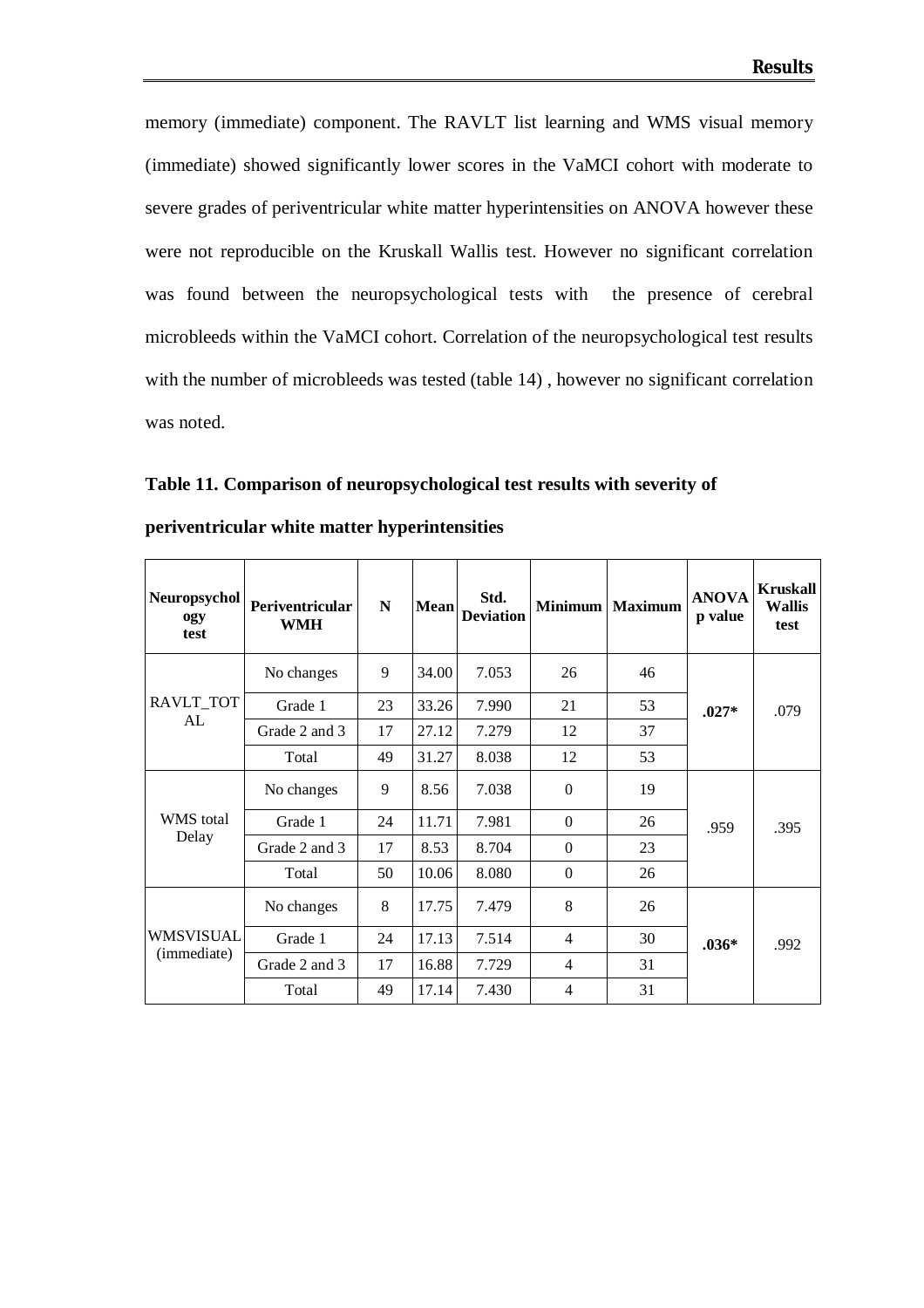## **Table 12. Comparison of neuropsychological test results with severity of deep white**

| <b>Neurops</b><br>ychology<br>test    | Deep<br><b>WMH</b> | ${\bf N}$ | <b>Mean</b> | Std.<br><b>Deviation</b> | <b>Minimum</b> | <b>Maximum</b> | <b>ANOVA</b><br>p value | <b>Kruskall</b><br><b>Wallis test</b> |
|---------------------------------------|--------------------|-----------|-------------|--------------------------|----------------|----------------|-------------------------|---------------------------------------|
|                                       | No changes         | 15        | 36.53       | 7.809                    | 26             | 53             |                         | $0.012*$                              |
| RAVLT                                 | Grade 1            | 26        | 29.96       | 6.767                    | 17             | 42             | $0.002*$                |                                       |
| <b>TOTAL</b>                          | Grade 2 and 3      | 8         | 25.63       | 7.444                    | 12             | 35             |                         |                                       |
|                                       | Total              | 49        | 31.27       | 8.038                    | 12             | 53             |                         |                                       |
|                                       | No changes         | 15        | 11.53       | 7.615                    | $\Omega$       | 26             |                         |                                       |
| WMStotal                              | Grade 1            | 27        | 11.52       | 8.126                    | $\Omega$       | 23             | $0.011*$                | .014*                                 |
| <b>IDelay</b>                         | Grade 2 and 3      | 8         | 2.38        | 3.926                    | $\theta$       | 11             |                         |                                       |
|                                       | Total              | 50        | 10.06       | 8.080                    | $\Omega$       | 26             |                         |                                       |
| <b>WMSVIS</b>                         | No changes         | 14        | 17.50       | 7.633                    | 8              | 30             |                         |                                       |
| <b>UAL</b><br><i>(immedia)</i><br>te) | Grade 1            | 27        | 17.33       | 7.932                    | 4              | 31             |                         |                                       |
|                                       | Grade 2 and 3      | 8         | 15.88       | 5.866                    | 8              | 23             | .873                    | .905                                  |
|                                       | Total              | 49        | 17.14       | 7.430                    | 4              | 31             |                         |                                       |

## **matter hyperintensities**

 $*$  - p value significant at  $< 0.05$ 

## **Table 13. Comparison of neuropsychological test results with presence of cerebral**

#### **microbleeds**

| Neuropsychology Micro<br>test | <b>bleeds</b> | N  |       | Std.<br>$ \text{Mean} $ Deviation |                | <b>MinimumMaximum</b> | t test<br>p<br>value | <b>Kruskall</b><br><b>Wallis test</b> |
|-------------------------------|---------------|----|-------|-----------------------------------|----------------|-----------------------|----------------------|---------------------------------------|
| <b>RAVLT TOTAL</b> Absent     | Present       | 30 | 30.43 | 7.104                             | 12             | 44                    | .368                 | .465                                  |
|                               |               | 19 | 32.58 | 9.383                             | 17             | 53                    |                      |                                       |
|                               | Total         | 49 | 31.27 | 8.038                             | 12             | 53                    |                      |                                       |
| WMStotalDelay                 | Present       | 31 | 10.00 | 8.120                             | $\Omega$       | 23                    |                      |                                       |
|                               | Absent        | 19 | 10.16 | 8.235                             | $\Omega$       | 26                    | .947                 | .968                                  |
|                               | Total         | 50 | 10.06 | 8.080                             | $\Omega$       | 26                    |                      |                                       |
| <b>WMSVISUAL</b>              | Present       | 31 | 17.16 | 7.067                             | $\overline{4}$ | 30                    |                      |                                       |
|                               | Absent        | 18 | 17.11 | 8.231                             | 5              | 31                    | .982                 | .893                                  |
|                               | Total         | 49 | 17.14 | 7.430                             | $\overline{4}$ | 31                    |                      |                                       |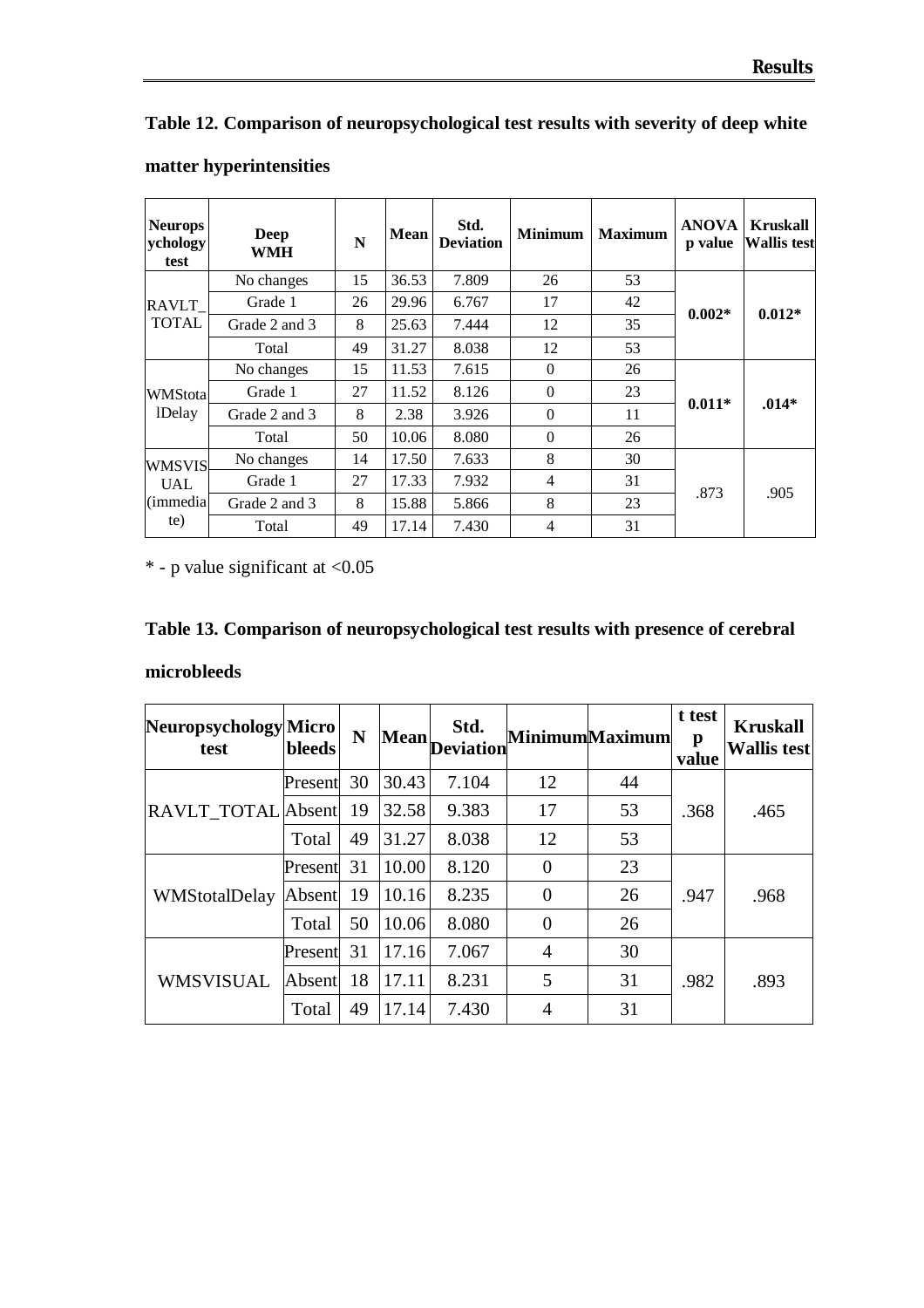|  |  |  | Table 14. Correlation between number of microbleeds and the neuropsychological |
|--|--|--|--------------------------------------------------------------------------------|
|--|--|--|--------------------------------------------------------------------------------|

**tests**

|                                                                  |               |                                | NO OF<br><b>MICROBLEEDS</b> |
|------------------------------------------------------------------|---------------|--------------------------------|-----------------------------|
| Spearman's rho<br>(non-parametric<br>correlation<br>coefficient) |               | <b>Correlation Coefficient</b> | $-.153$                     |
|                                                                  | RAVLT_TOTAL   | Sig. (2-tailed)                | .295                        |
|                                                                  |               | N                              | 49                          |
|                                                                  |               | <b>Correlation Coefficient</b> | .025                        |
|                                                                  | WMStotalDelay | Sig. (2-tailed)                | .864                        |
|                                                                  |               | N                              | 50                          |
|                                                                  |               | <b>Correlation Coefficient</b> | $-.142$                     |
|                                                                  | WMSVISUAL     | Sig. (2-tailed)                | .332                        |
|                                                                  |               |                                | 49                          |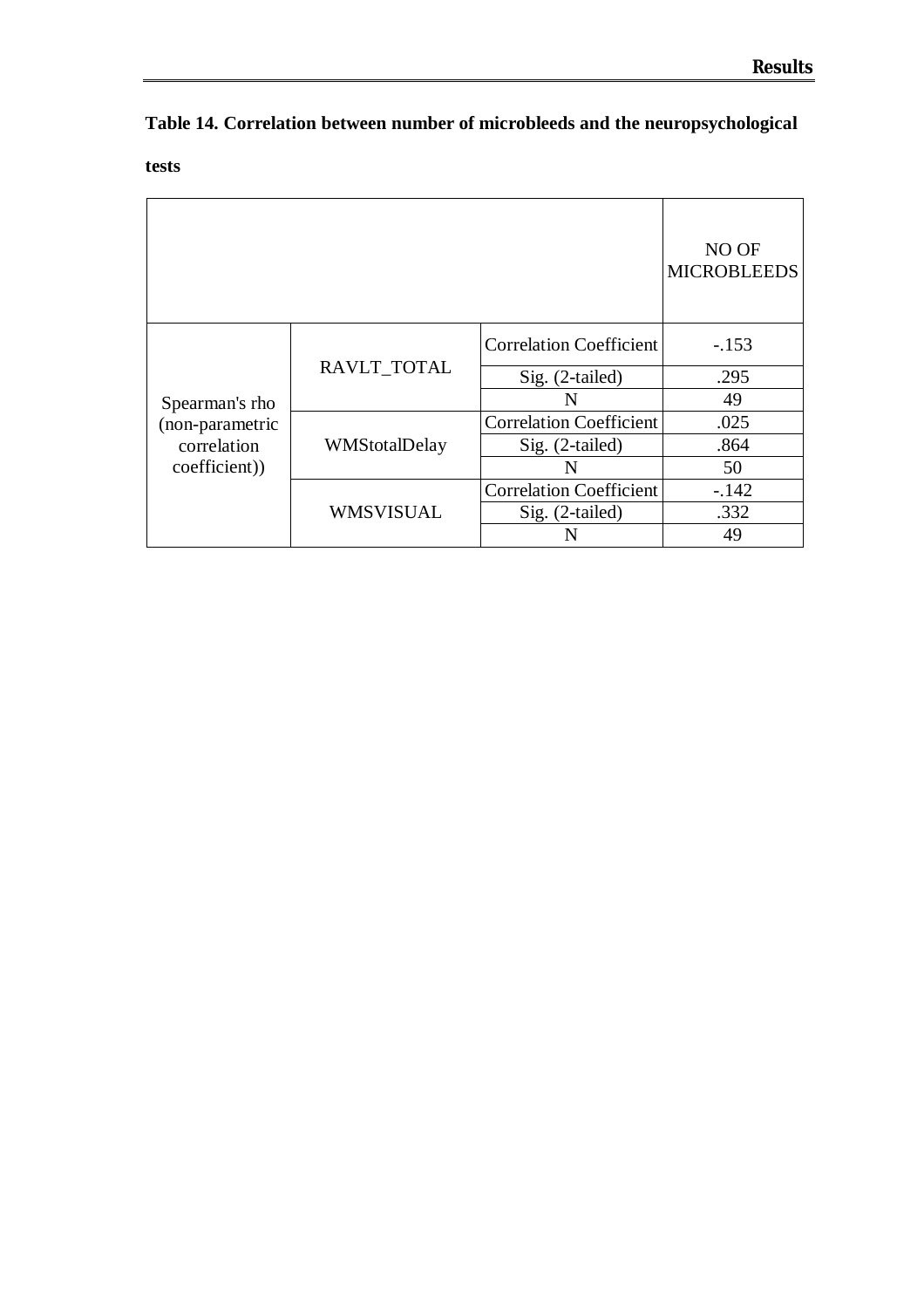## **Discussion**

Though the entity of Vascular mild cognitive impairment has been well recognized in the recent years , there have been considerably fewer studies on the pattern of cognitive impairment in VaMCI. Few studies have compared the cognitive profiles in various types of mild cognitive impairment mainly into amnestic and non-amnestic domains. Most of these studies have been from the Western world and there is dearth of such studies from the Indian subcontinent especially in the light of the varied pattern of vascular risk factor profile in this area. Hence the current study was steered upon identifying the pattern of cognitive impairment in mild cognitive impairment due to vascular etiology as compared with that due to non vascular etiology and the impact of radiological findings on test performance.

#### **Demographic characteristics**

The patients in the VaMCI group were patients with subjective cognitive symptoms who were tested with the neuropsychological test battery at a median of 3 months after stroke. The mean age of this cohort was 64.9 years with a male preponderance. The mean age was comparable to that of the VaMCI studies by Nordlund et al.<sup>66</sup> The most common etiology of stroke in the VaMCI cohort was lacunar (37.2%) followed by large vessel atherosclerosis (25.9%). This is consistent with the observation that vascular mild cognitive impairment have been observed following silent brain infarcts and incident lacunes on MRI. In a study on post stroke cognitive impairment in the London stroke registry  $67$  a progressive trend of cognitive impairment was observed among patients with small vessel occlusion and lacunar infarction, as was seen in our study. In a study on the cognitive impairment after first ever ischemic stroke it was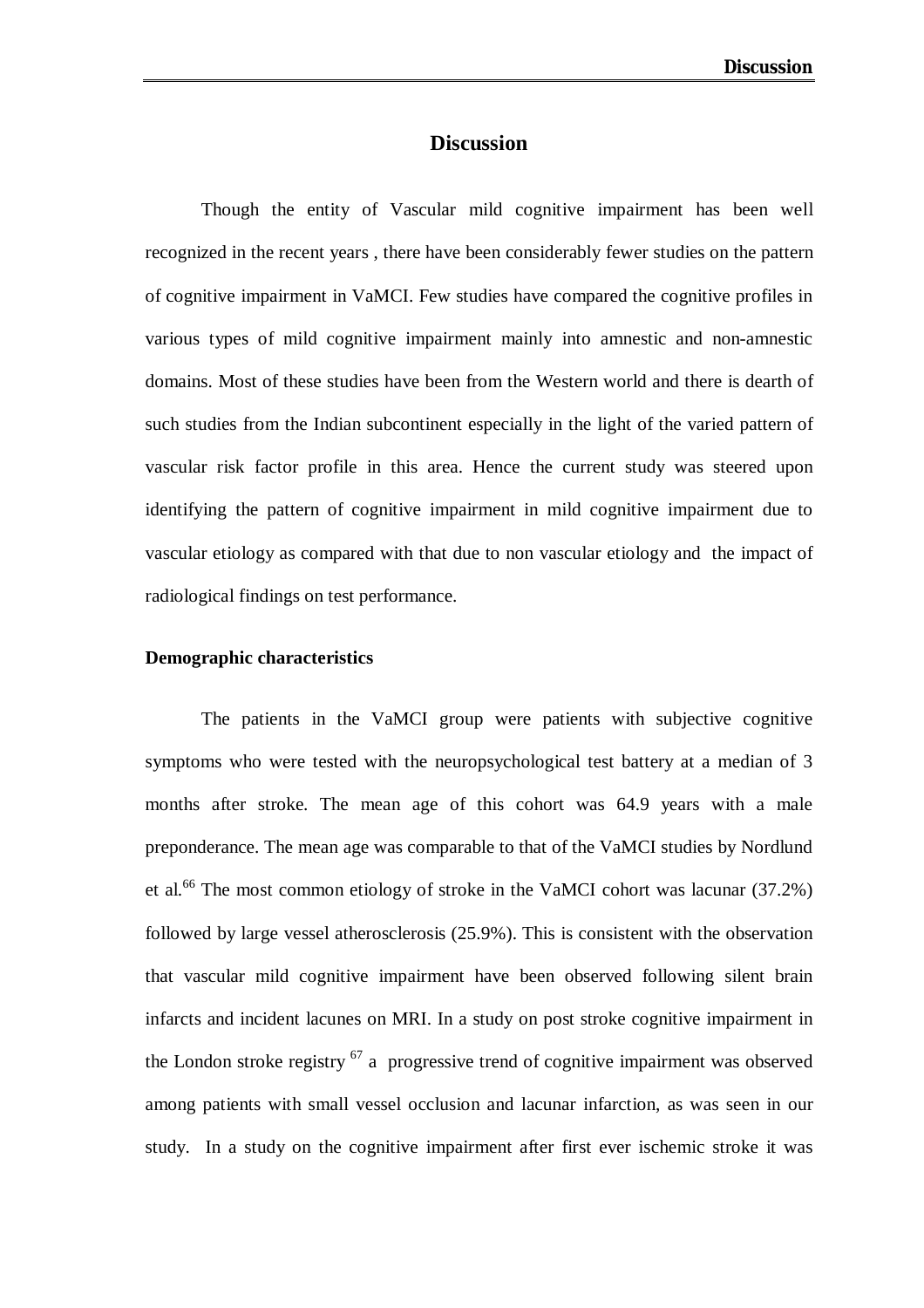found that in most patients with cognitive impairment was due to large artery atherosclerosis  $(23.8\%)$  with only 13.7% of the strokes being due to lacunar infarcts.<sup>68</sup> This difference could be because we had excluded patients with strategic infarcts, major strokes as well as patients with cognitive impairment amounting more than just mild cognitive impairment. A study by Alladi S et al  $^{74}$  from Hyderabad, India showed similar distribution of stroke etiology as in our study ,with small artery disease (42.9%) being the most commonest followed by large artery atherosclerosis (16.7%).

#### **Comparison of cognitive profile of VaMCI vs cognitively normal healthy controls**

Fifty patients who satisfied the criteria for VaMCI underwent detailed neuropsychological evaluation with a standard neuropsychological test battery. These results were compared against twenty seven cognitively normal healthy controls and thirty six patients with mild cognitive impairment due to non vascular etiology. As compared to the control group, on bivariate analysis, the persons in VaMCI group had significantly lower scores on ACE, phonemic fluency, animal fluency, WMS visual memory immediate and delayed , RAVLT total list learning, 20 minute recall, recognition scores, time to complete Trail B test, WCST categories passed, DMS 48 abstract delay (immediate and delayed), DMS 48 total delay and unique delay. The VaMCI group had higher omission errors on RAVLT and WCST errors. These were further tested by logistic regression analysis adjusting for age and sex and it was found that the persons in VaMCI group had significantly lower scores on phonemic fluency  $(p=0.005)$  WMS- visual category immediate  $(p=0.003)$ , RAVLT total learning score from 5 trials  $(p=0.023)$  as well as 20 minute recall  $(p=0.041)$ , DMS-48 abstract immediate ( $\leq p=0.001$ ), unique ( $p=0.003$ ) and abstract delay ( $p=0.001$ ) and had higher number of omission (p=0.006) on RAVLT. This was suggestive of impairment on scales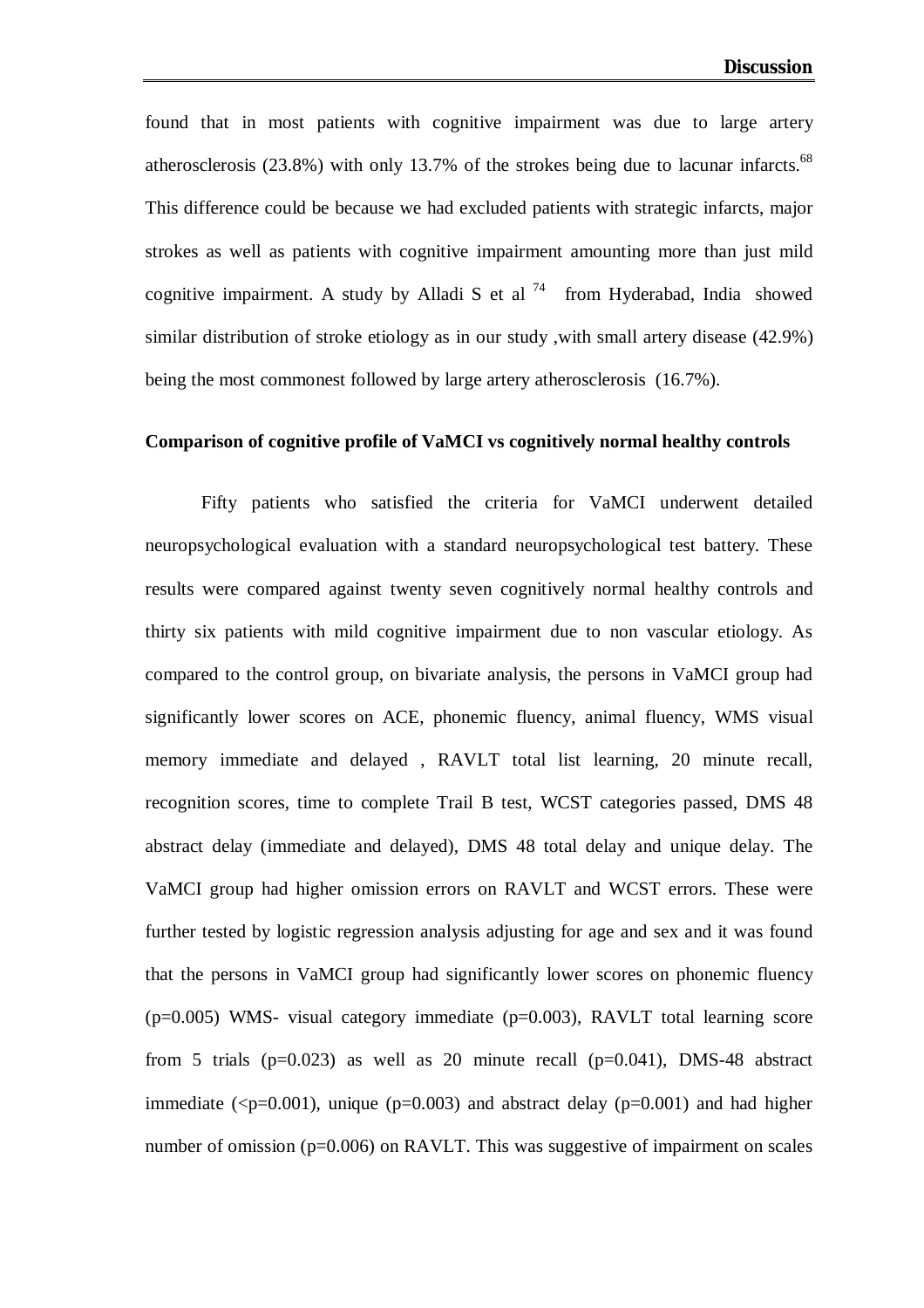of executive function, primarily working memory and acquisition/learning. Similar findings was noted in a quantitative review by Dixon et al  $^{69}$  with executive functions maximally impaired in the group with vascular mild cognitive impairment. A recently published meta-analysis by Vasquez et  $al^{70}$  compared the VaMCI against controls and MCI and found that in comparison to controls the patients with VaMCI showed impaired scores in most of the cognitive domains maximally affecting the processing speed followed by executive functions. They postulated that this was due to degradation of white matter tracks. Domains with the smallest difference between groups were visuospatial construction and working memory which could suggest that these domains rely less on white matter connections than other cognitive operations evaluated. Our study also showed similar impairment in executive functions , processing speed and learning. The study by Alladi S et  $al^{74}$  which is the largest study from India currently showed that patients with cognitive impairment due to small vessel disease had low scores predominantly on tests of working memory and executive functions. However, this study had patients with vascular dementia and not those with mild cognitive impairment due to vascular etiology.

#### **Comparison of cognitive profile of VaMCI vs MCI**

List learning and recall as well as visual learning deficits were more prominent in VaMCI as compared to MCI. In comparison to the MCI group, the VaMCI cohort had significantly higher scores on delayed recall on Welscher's logical memory scale (verbal) ( $p=0.045$ ) which persisted after adjusting for age and sex. However, the VaMCI group had significantly lower scores on WMS- visual immediate recall  $(p=0.042)$ , RAVLT total ( $p= 0.001$ ) learning trial score and 20 minute recall ( $p=0.026$ ), visual memory subsets of DMS-48, viz. abstract immediate (p=0.002) and abstract delay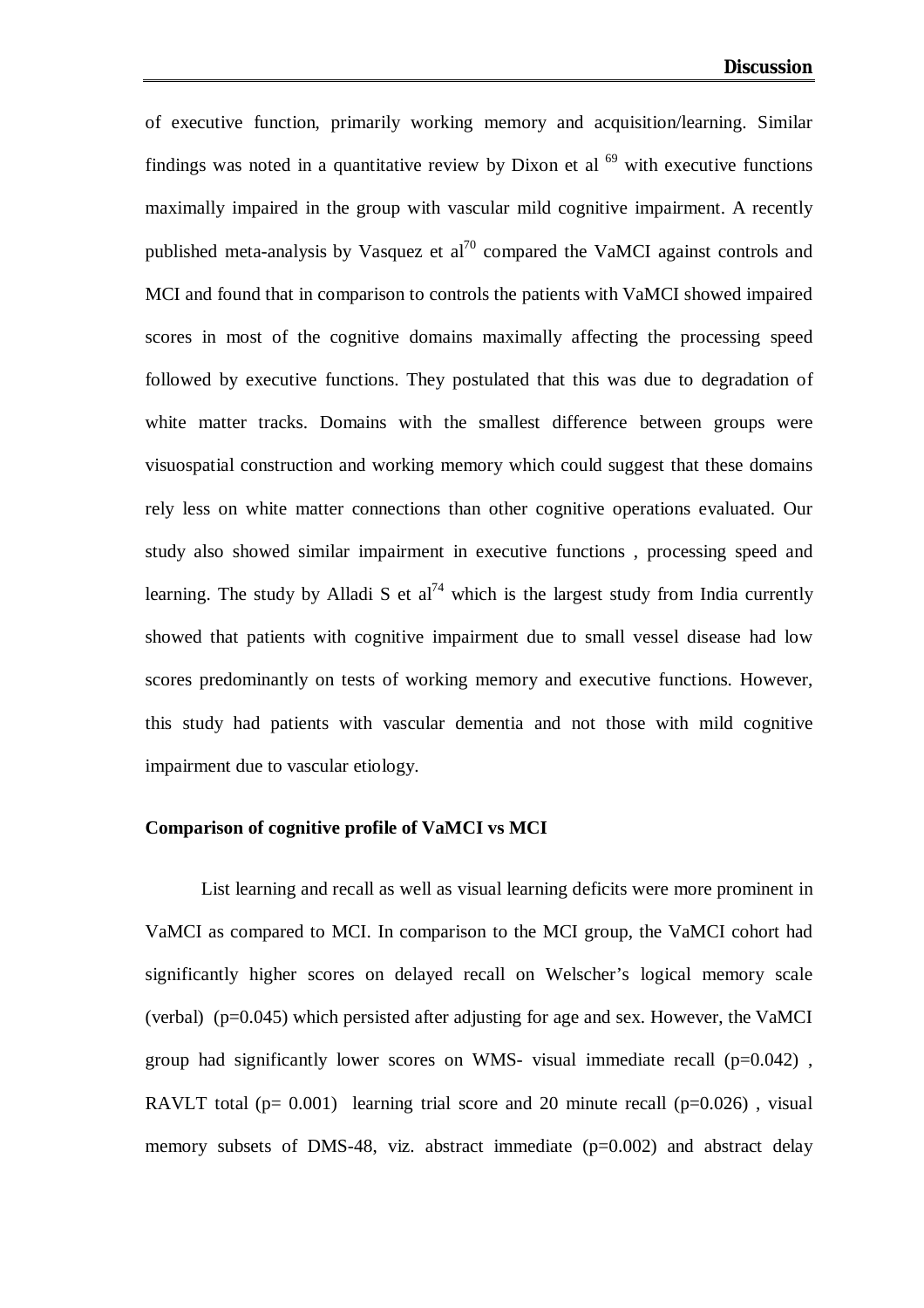(p=0.014). The persons in VaMCI cohort made significantly more errors on WCST  $(p=0.040)$  while the MCI group made significantly more commission errors  $(p<0.0001)$ and WCST– Perseverative errors  $(p=0.036)$ . These significant differences persisted on multivariate analysis after adjusting for age and sex. The VaMCI had impaired Trail B tests and DMS 48 total delay which was significant on bivariate analysis, however they did not achieve significance on multivariate analysis ( $p=0.056$ ). On bivariate analysis, the WCST categories passed was also significantly lower for patients in the VaMCI group as compared to the MCI group.

These findings suggest that VaMCI patients had signficiant acquisition and recall deficits for word lists and figures with relatively preserved recognition on cueing thereby favouring retrieval deficits along with impairment in tests of processing speed and executive functions. Similar results were reported by the meta analysis by Vasquez et  $al^{70}$  wherein they had compared the neuropsychological test profile of patients with MCI due to vascular and non vascular etiologies and found individuals with VaMCI had significantly greater deficits in processing speed and executive functioning at moderate magnitudes of effect size compared to those with MCI. In contrast, patients with MCI were shown to have a more substantial deficit in delayed memory compared to those with VaMCI. There also appeared to be significant group differences in mean effect sizes for the domains of language, working memory, immediate memory, and visuospatial construction. All of these effect sizes, with the exception of immediate memory, displayed poorer performance for VaMCI, in reference to the MCI group. The setback in the meta analysis was that many of the included studies used different criteria for inclusion of patients with VaMCI.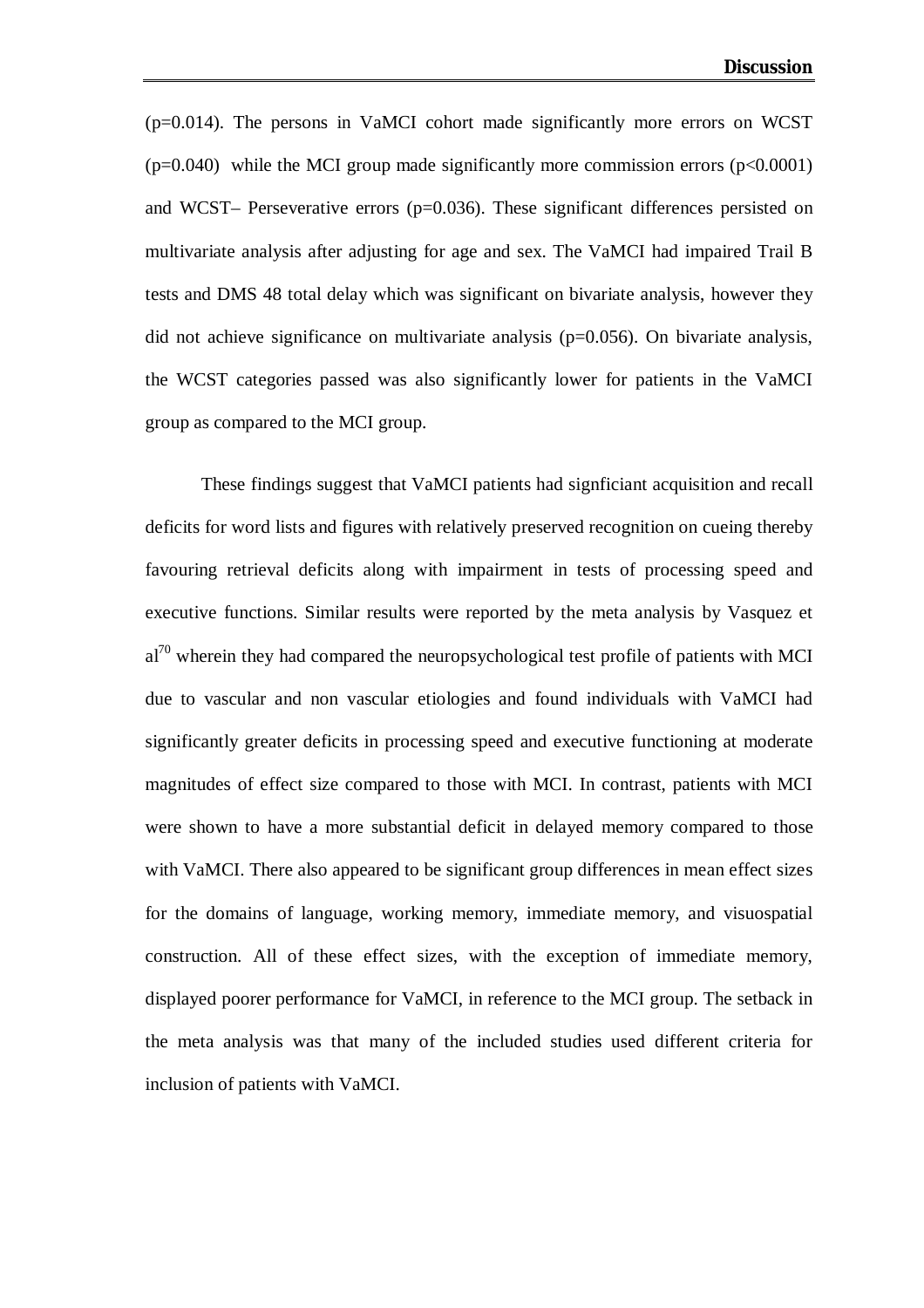#### **MRI Characteristics of patients with VaMCI as compared to MCI**

The MRI characteristics of cerebral atrophy, periventricular and deep white matter hyperintensities and cerebral microbleeds were compared between patients in the VaMCI and MCI groups. The MCI had significantly more of cerebral atrophy as compared to VaMCI (p=0.003). Also the VaMCI cohort had significantly higher periventricular ( $p \le 0.001$ ) and deep ( $p = 0.003$ ) white matter hyperintensities. These findings were in line with previous MRI studies in mild cognitive impairment by Meyer et al <sup>69</sup> which found that VaMCI subjects showed more lacunar infarctions of white matter and more leukoaraiosis than in patients with MCI due to non vascular etiology.

In our study, the presence of cerebral microbleeds were significantly higher in the VaMCI as compared to the MCI group  $(p=0.004)$ . Though there have been no studies directly comparing the presence of microbleeds in patients with VaMCI and MCI, previous studies have implicated a role for microbleeds in cognitive dysfunction especially frontal lobe functions. $62,72$ 

#### **Correlation of neuropsychological test results with MRI changes**

Neuropsychological tests which had significant differences between the VaMCI and MCI groups were tested further for significant association with the grade of white matter hyperintensities and presence of cerebral microbleeds within the VaMCI cohort. It was found that there were significant differences in the RAVLT learning  $(p=0.012)$  and WMS delayed recall (p=0.014) between grade 1 (mild) compared to grade 2 and 3 (moderate to severe) deep white matter hyperintensities. However no significant differences were found in our study with the grade of periventricular white matter hyperintensities or cerebral microbleeds and the selected neuropsychological test variables. However, a study by Sachdev et  $al^{73}$  found that there were significant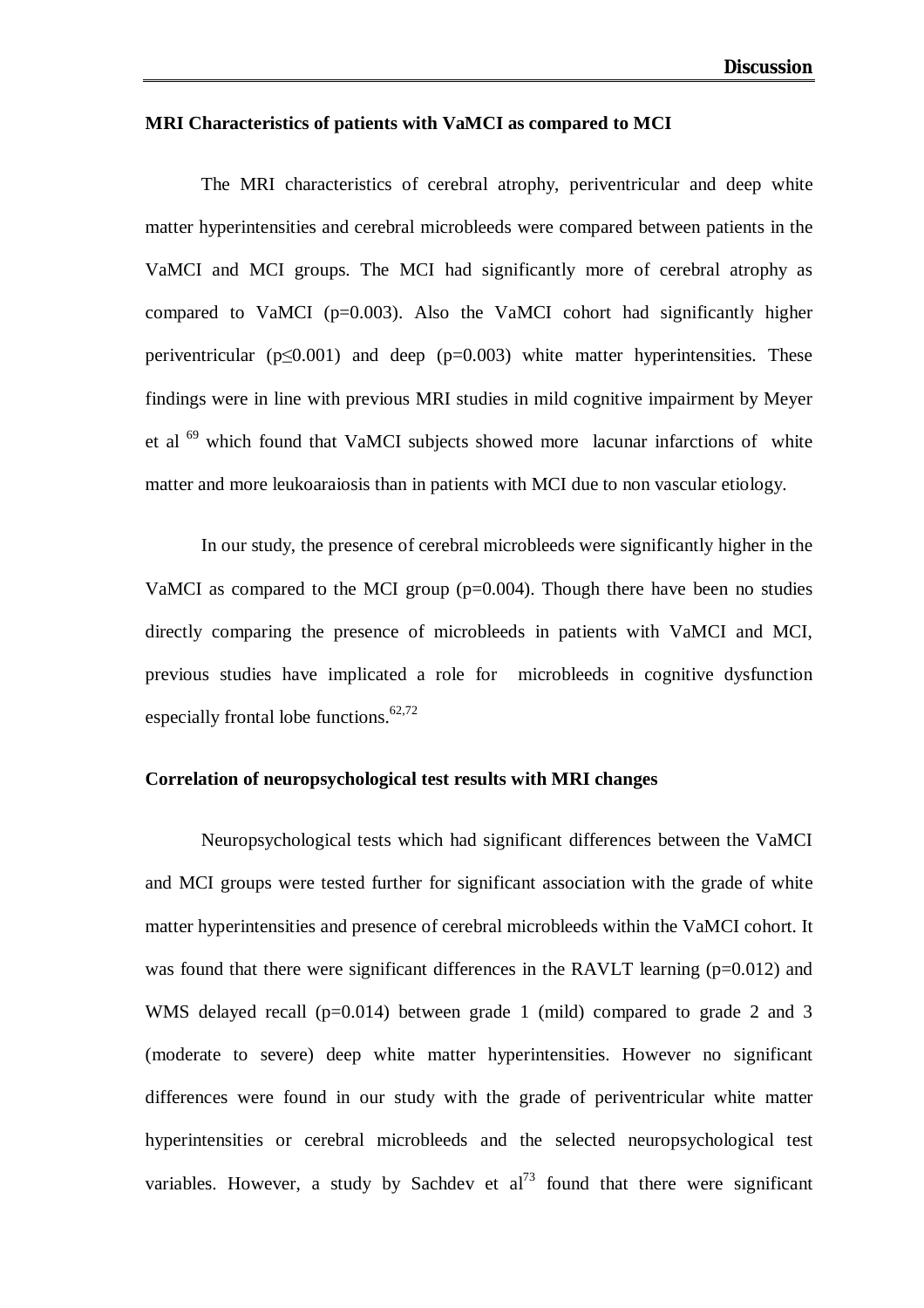correlation between a composite score of neuropsychological tests (including Trails A and B , Symbol digit modalities test and visual reproduction tests I and II) after correction for age, with total brain hyperintensity scores, DWMH scores, subcortical gray matter hyperintensity scores and cortical atrophy. These results were not replicated in our study probably because we had used separate neuropsychological test variables for the correlation. Also, the AGES-Reykjavik Study<sup>72</sup> had found that people with multiple (≥2) cerebral microbleeds had markedly slower processing speed, poorer executive function and an increased odds ratio of vascular dementia. The results were strongest for having multiple CMBs located in the deep hemispheric or infratentorial areas. However in our study though we found significant number of patients had microbleeds compared to MCI, we could not find a correlation with neuropsychological tests within the VaMCI cohort. This could have been due to small sample size.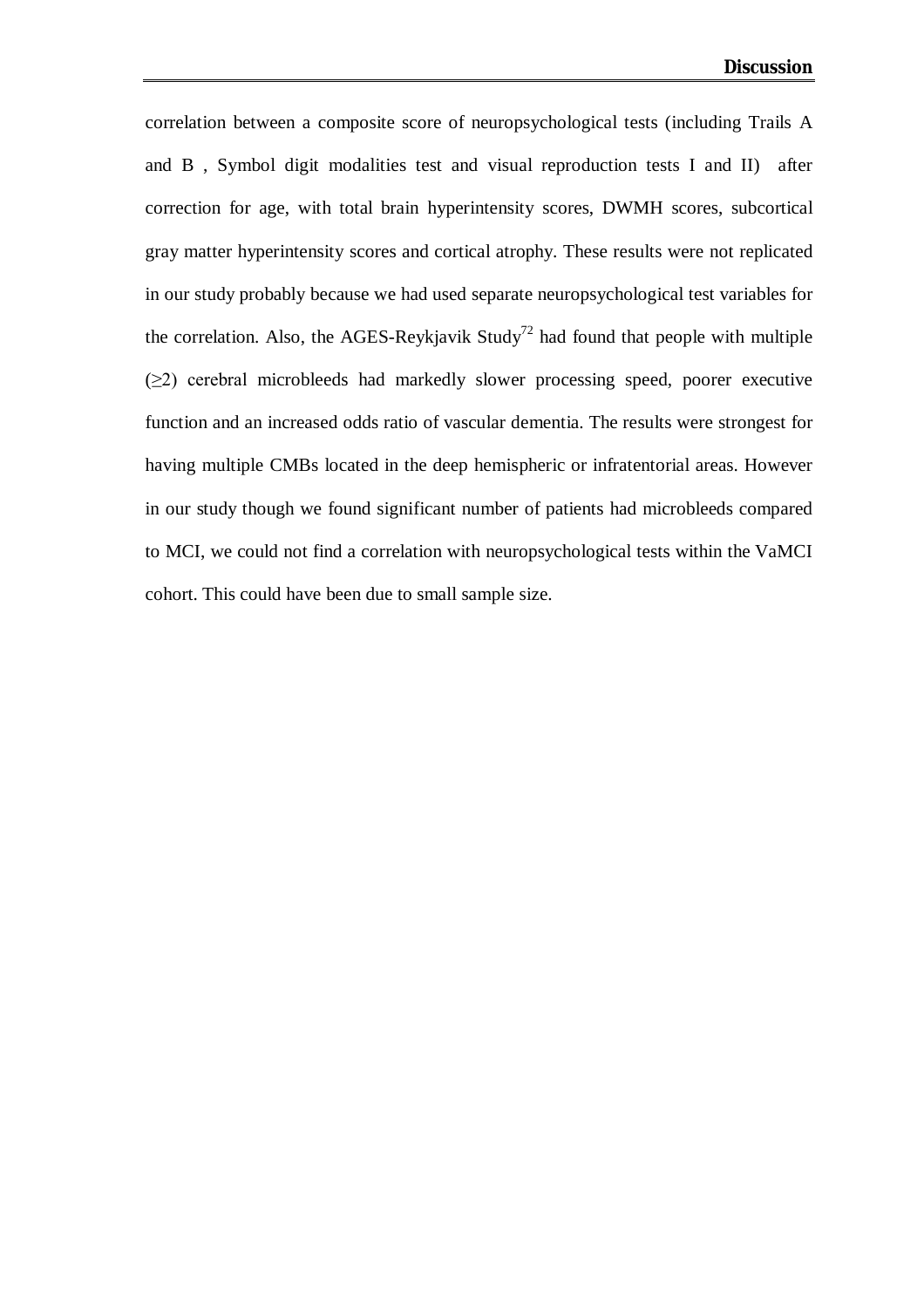## **Limitations of the study**

- Limited cohort study. We did not include all patients with stroke who did not have subjective memory complaints as we wanted to have a homogenous group that resembled MCI due to non vascular etiology and who experienced their subjective decline after stroke.
- This was an observational study without repeat neuropsychological testing in VCI
- The patients in the VaMCI cohort require serial or follow up neuropsychological evaluation to look for any progression or improvement of symptoms as the currents tests were done at a median of three months after a minor stroke.
- Biomarkers for neurodegenerative dementias were not done in patients in the VaMCI group and hence an overlap or mixed etiology for the cognitive impairment cannot be completely ruled out.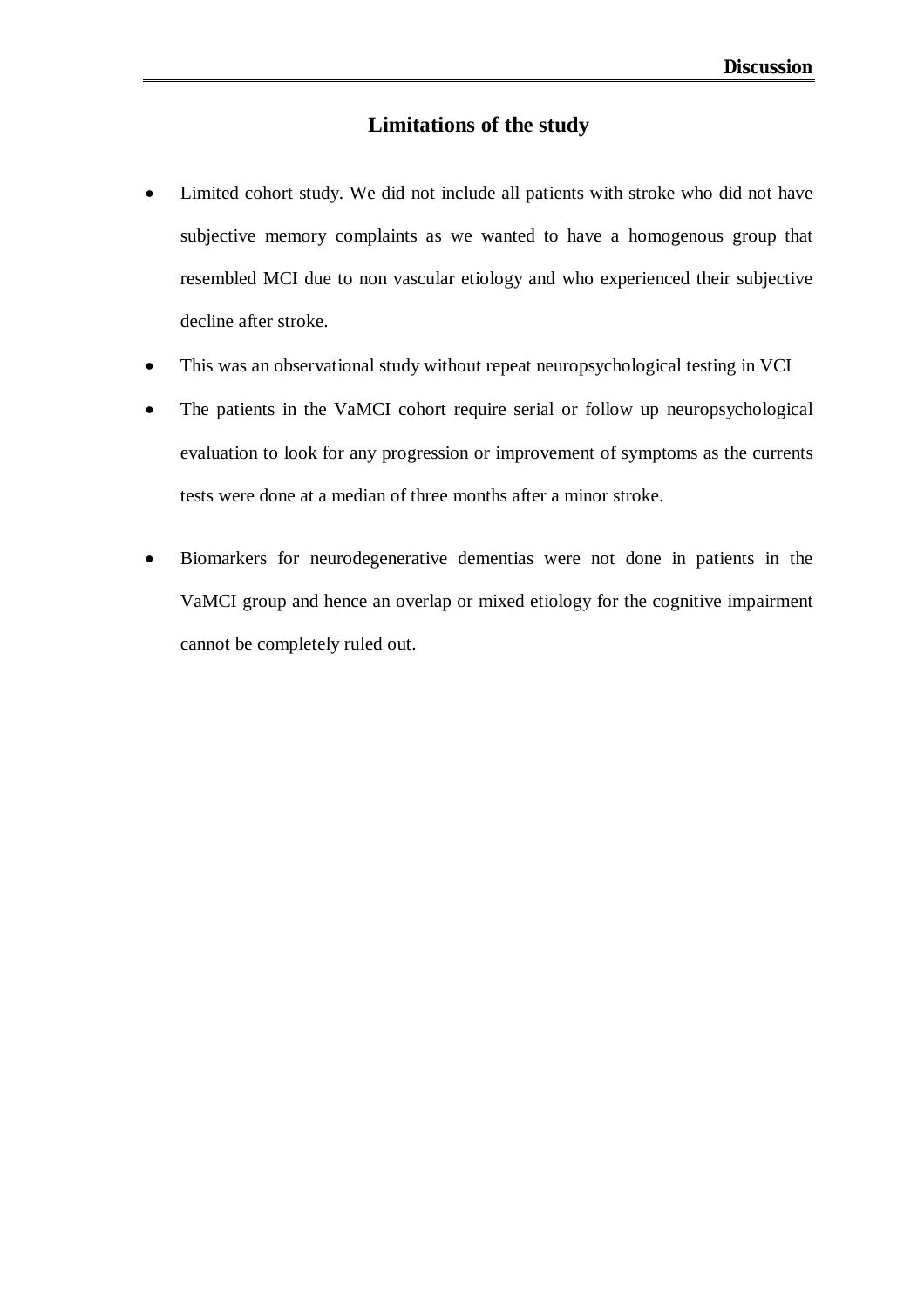## **Conclusions**

Vascular mild cognitive impairment is a genuine entity following minor stroke which portends significant dysfunction mainly in the executive functions, delayed recall and learning in comparison to cognitively normal healthy controls.

In comparison to mild cognitive impairment due to non vascular etiology, there were deficits of working memory, verbal list acquisition, delayed list recall in addition to visual memory with relatively minor impairment on tests for processing speed and executive functioning after adjusting for age and sex, while memory functions were more affected in the latter group.

Comparison of MRI characteristics between the vascular mild cognitive impairment showed significantly higher periventricular and deep white matter hyperintensities in persons with VaMCI. Also, the presence of cerebral microbleeds was significantly higher in the VaMCI group.Correlation of neuropsychological test results with MRI changes showed significant differences in the RAVLT learning and WMS delayed recall between mild and moderate to severe deep white matter hyperintensities. However no significant differences were found in our study with the grade of periventricular white matter hyperintensities or cerebral microbleeds and the selected neuropsychological test variables

These findings require further confirmation in a large prospective cohorts. All patients with minor stroke should undergo comprehensive screening for cognitive impairment to identify those at risk of further deterioration and to optimize prevention strategies and intensive risk-factor modification.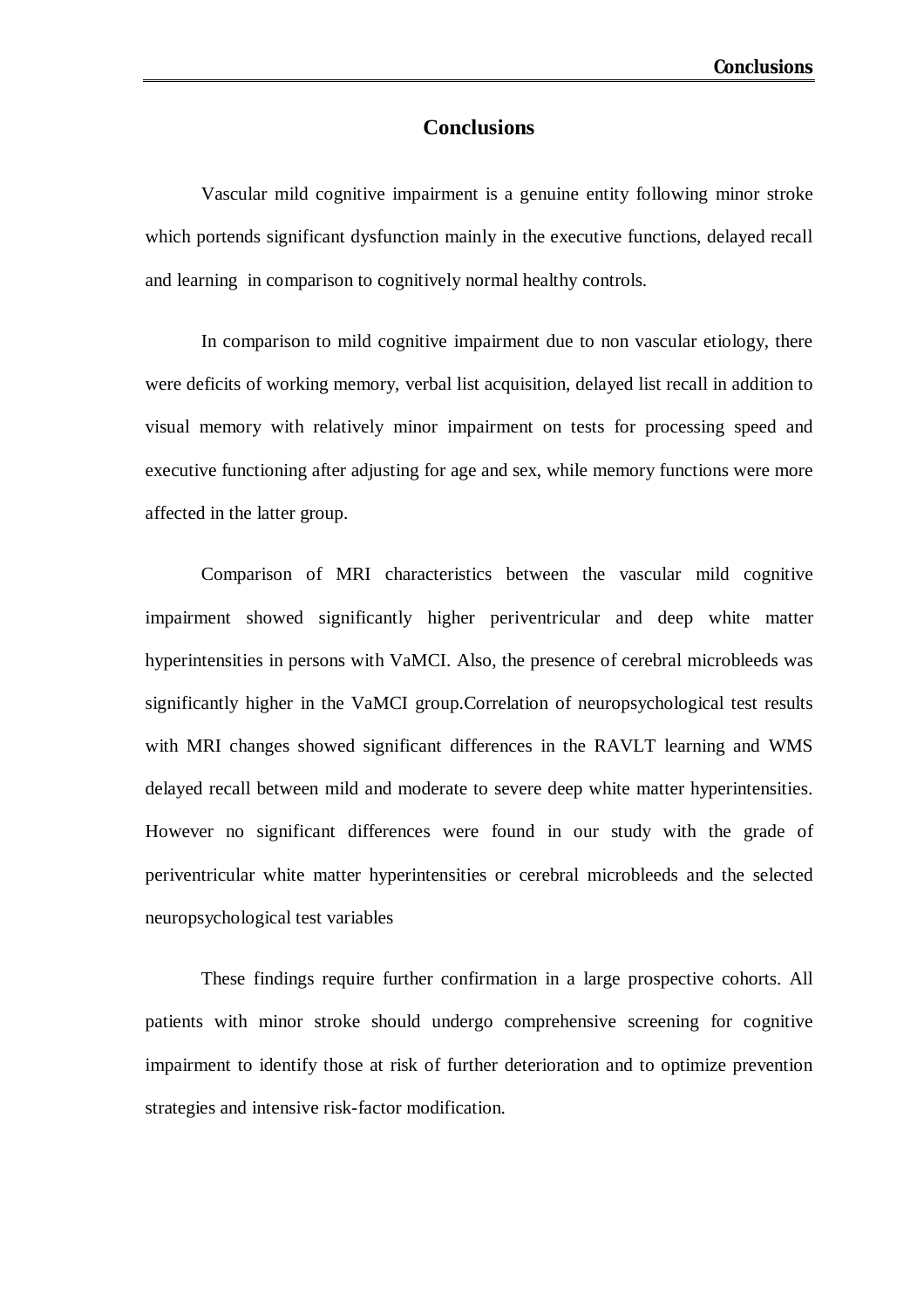## **References**

- 1. Petersen RC, Smith GE, Waring SC, Ivnik RJ, Tangalos EG, Kokmen E. Mild cognitive impairment: clinical characterization and outcome. Arch Neurol 1999;56:303-8
- 2. Petersen RC, Roberts RO, Knopman D, et al. Mild cognitive impairment: ten years later. Arch Neurol 2009;66:1447-55.
- 3. Petersen RC. Mild cognitive impairment as a diagnostic entity. J Intern Med 2004;256:183-94.
- 4. Mild Cognitive Impairment Ronald C. Petersen, M.D., Ph.D. N Engl J Med 2011; 364:2227-34.
- 5. Petersen, R. C. (2004). Mild cognitive impairment as a diagnostic entity. *J Intern Med, 256*(3), 183-194.
- 6. Moorhouse, P., & Rockwood, K. (2008). Vascular cognitive impairment: current concepts and clinical developments. *Lancet Neurol, 7*(3), 246-255.
- 7. Di Carlo A, Lamassa M, Baldereschi M, et al. CIND and MCI in the Italian elderly: frequency, vascular risk factors, progression to dementia. Neurology 2007;68:1909-16.
- 8. Plassman BL, Langa KM, Fisher GG,et al. Prevalence of cognitive impairment without dementia in the United States. Ann Intern Med 2008;148:427-34.
- 9. Manly JJ, Tang MX, Schupf N, Stern Y,Vonsattel JP, Mayeux R. Frequency and course of mild cognitive impairment in a multiethnic community. Ann Neurol 2008; 63:494-506.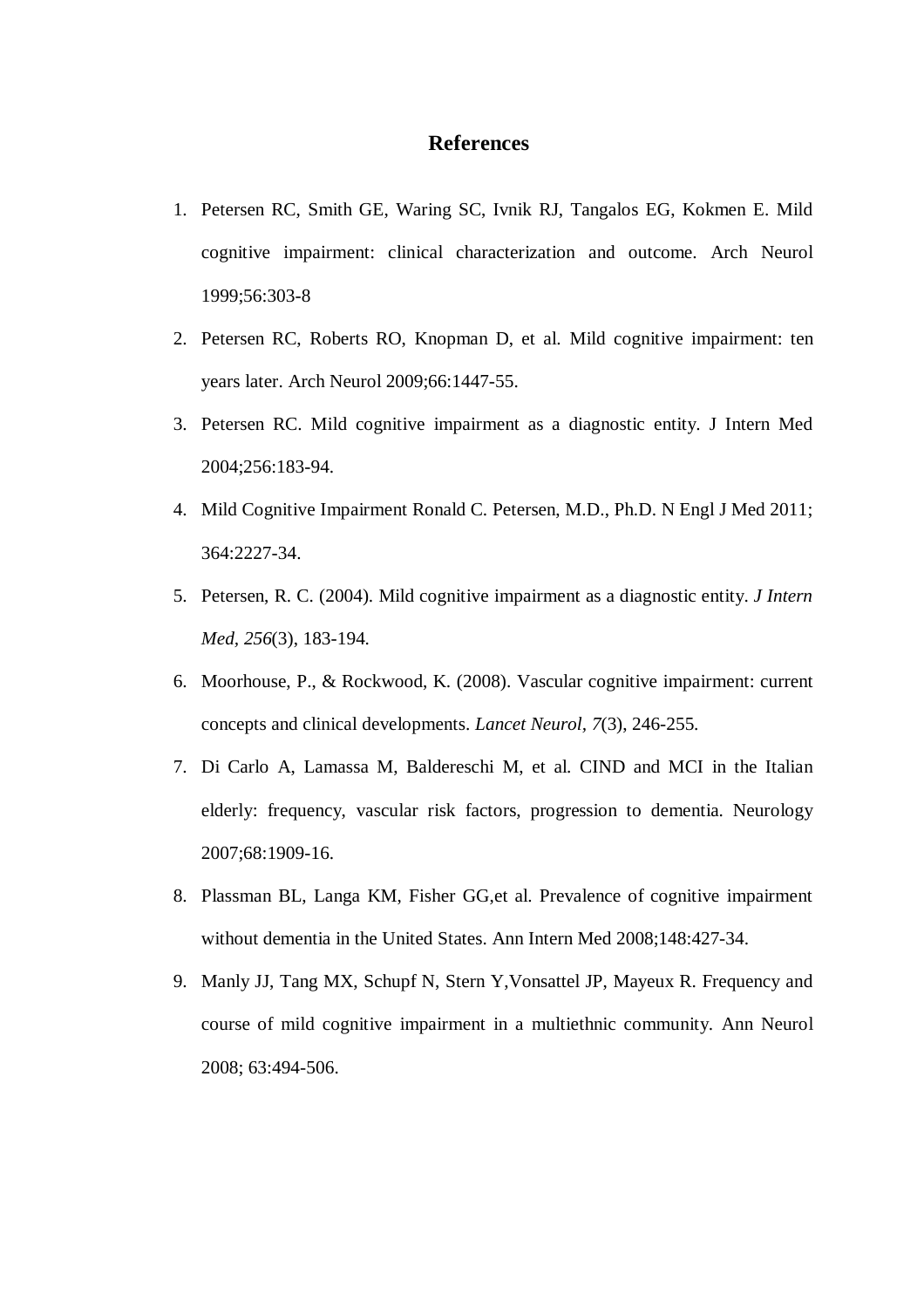- 10. Lopez OL, Jagust WJ, DeKosky ST, et al. Prevalence and classification of mild cognitive impairment in the Cardiovascular Health Study Cognition Study: part 1. Arch Neurol 2003;60:1385-9.
- 11. Winblad, B., Palmer, K., Kivipelto, M., Jelic, V., Fratiglioni, L., Wahlund, L. O., et al. (2004). Mild cognitive impairment--beyond controversies, towards a consensus: report of the International Working Group on Mild Cognitive Impairment. *J Intern Med, 256*(3), 240-246.
- 12. Petersen, R. C., Doody, R., Kurz, A., Mohs, R. C., Morris, J. C., Rabins, P. V., et al. (2001). Current concepts in mild cognitive impairment. *Arch Neurol, 58*(12),1985-1992.
- 13. Hachinski VC, Bowler JV. Vascular dementia: Diagnostic criteria for research studies. Neurology. 1993;43:2159–60.
- 14. Ingles JL, Wentzel C, Fisk JD, Rockwood K. Neuropsychological predictors of incident dementia in patients with vascular cognitive impairment, without dementia. Stroke. 2002;33:1999–2002.
- 15. Roman GC. Vascular dementia may be the most common form of dementia in the elderly. J Neurol Sic. 2002;203-4:7–10.
- 16. Erkinjuntti T, Roman G, Gauthier S, Feldman H, Rockwood K. Emerging therapies for vascular dementia and vascular cognitive impairment. Stroke.2004;35:1010–7.
- 17. Jorm AF, Korten AE, Henderson AS. The prevalence of dementia: A quantitative integration of the literature. Acta Psychiatr Scand. 1987;76:465–79
- 18. Knopman DS, Parisi JE, Boeve BF, Cha RH, Apaydin H, Salviati A, et al. Vascular dementia in a population-based autopsy study. Arch Neural.2003;60:569–75.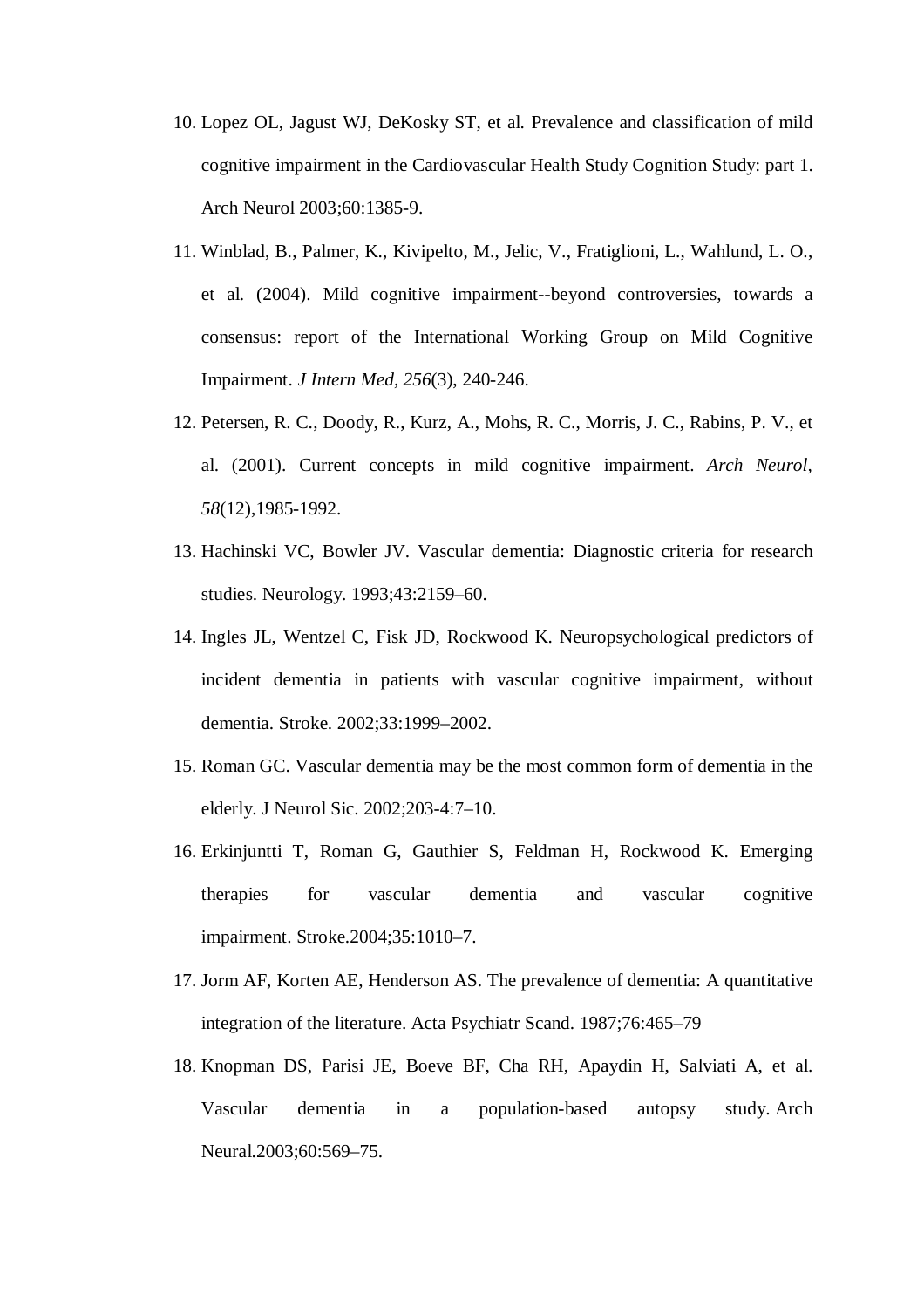- 19. Ikeda M, Hokoishi K, Maki N, Nebu A, Tachibana N, Komori K, et al. Increased prevalence of vascular dementia in Japan: A community-based epidemiological study. Neurology. 2001;57:839–44.
- 20. Chui H. Dementia due to subcortical ischemic vascular disease. Clin Cornerstone. 2001;3:40–51.
- 21. Looi JC, Sachdev PS. Differentiation of vascular dementia from AD on neuropsychological tests. Neurology. 1999;53:670–8.
- 22. Graham NL, Emery T, Hodges JR. Distinctive cognitive profiles in Alzheimer's disease and subcortical vascular dementia. J Neurol Neurosurg Psychiatry. 2004;75:61–71.
- 23. Erkinjuntti T, Inzitari D, Pantoni L, Wallin A, Scheltens P, Rockwood K, et al. Research criteria for subcortical vascular dementia in clinical trials. J Neural Transm Suppl. 2000;59:23–30.
- 24. Meyer JS, Xu G, Thornby J, Chowdhury MH, Quach M. Is mild cognitive impairment prodromal for vascular dementia like Alzheimer's disease? Stroke.2002;33:1981–5.
- 25. Ravaglia G, Forti P, Maioli F, Martelli M, Servadei L, Brunetti N, et al. Conversion of mild cognitive impairment to dementia: Predictive role of mild cognitive impairment subtypes and vascular risk factors. Dement Geriatr Cogn Disord. 2006;21:51–8.
- 26. Zanetti M, Ballabio C, Abbate C, Cutaia C, Vergani C, Bergamaschini L. Mild cognitive impairment subtypes and vascular dementia in community-dwelling elderly people: A 3-year follow-up study. J Am Geriatr Soc.2006;54:580–6.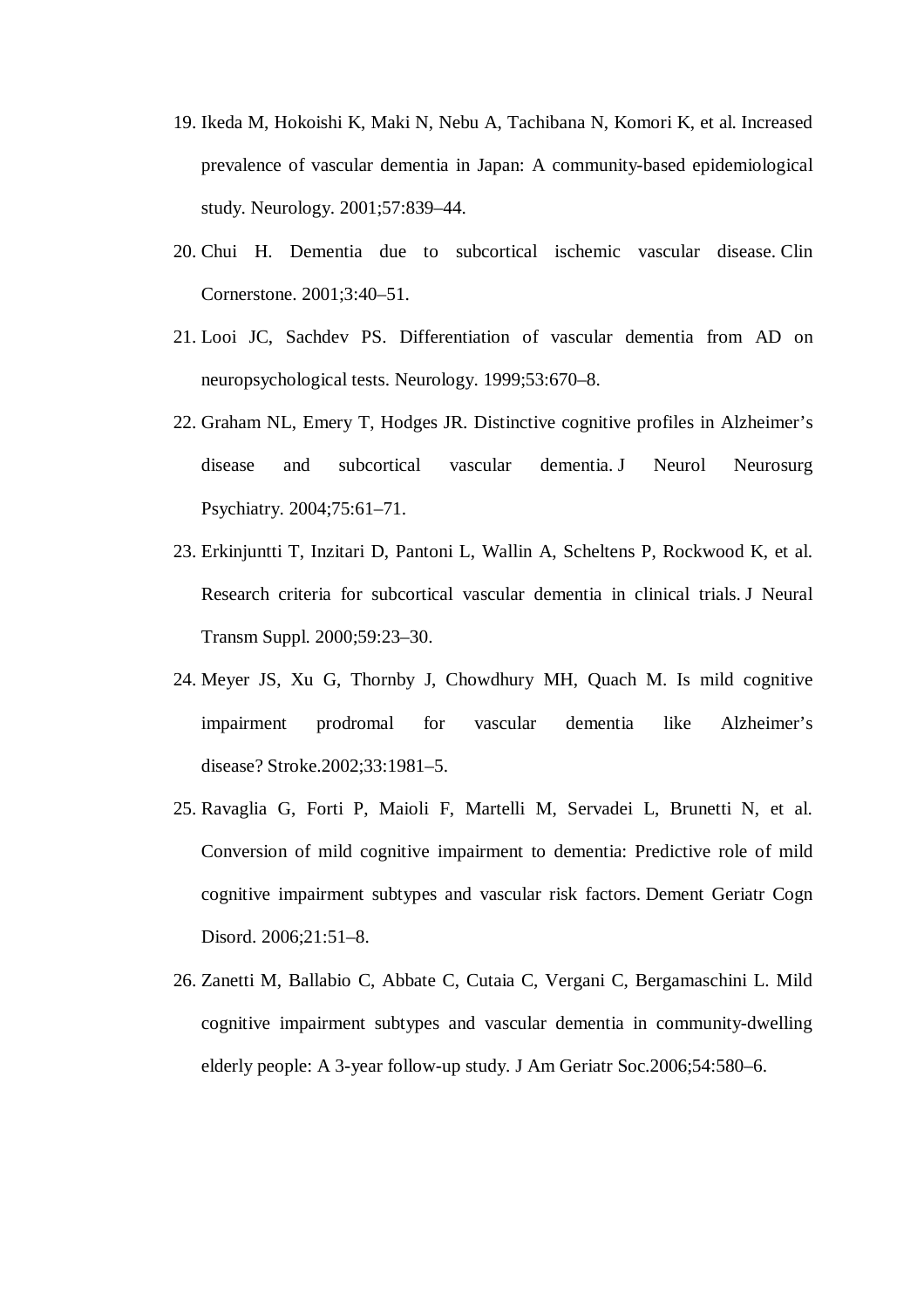- 27. Rockwood K, Wentzel C, Hachinski V, Hogan DB, MacKnight C, McDowell I. Prevalence and outcomes of vascular cognitive impairment.Neurology. 2000;54:447–54.
- 28. Tham W, Auchus AP, Thong M, Goh ML, Chang HM, Wong MC, et al. Progression of cognitive impairment after stroke: One year results from a longitudinal study of Singaporean stroke patients. J Neurol Sci. 2002;203-4:49– 52.
- 29. Mok VC, Wong A, Lam WW, Fan YH, Tang WK, Kwok T, et al. Cognitive impairment and functional outcome after stroke associated with small vessel disease. J Neurol Neurosurg Psychiatry. 2004;75:560–6.
- 30. Rockwood K, Stadnyk K. The prevalence of dementia in the elderly: A review. Can J Psychiatry. 1994;39:253–7.
- 31. Yokota O, Sasaki K, Fujisawa Y, Takahashi J, Terada S, Ishihara T, et al. Frequency of early and late-onset dementias in a Japanese memory disorders clinic. Eur J Neurol. 2005;12:782–90.
- 32. White L. Brain lesions at autopsy in older Japanese-American men as related to cognitive impairment and dementia in the final years of life: A summary report from the Honolulu-Asia aging study. J Alzheimers Dis. 2009;18:713–25.
- 33. Bennett DA, De Jager PL, Leurgans SE, Schneider JA. Neuropathologic intermediate phenotypes enhance association to Alzheimer susceptibility alleles.Neurology. 2009;72:1495–503.
- 34. Regan C, Katona C, Walker Z, Hooper J, Donovan J, Livingston G. Relationship of vascular risk to the progression of Alzheimer disease.Neurology. 2006;67:1357–62.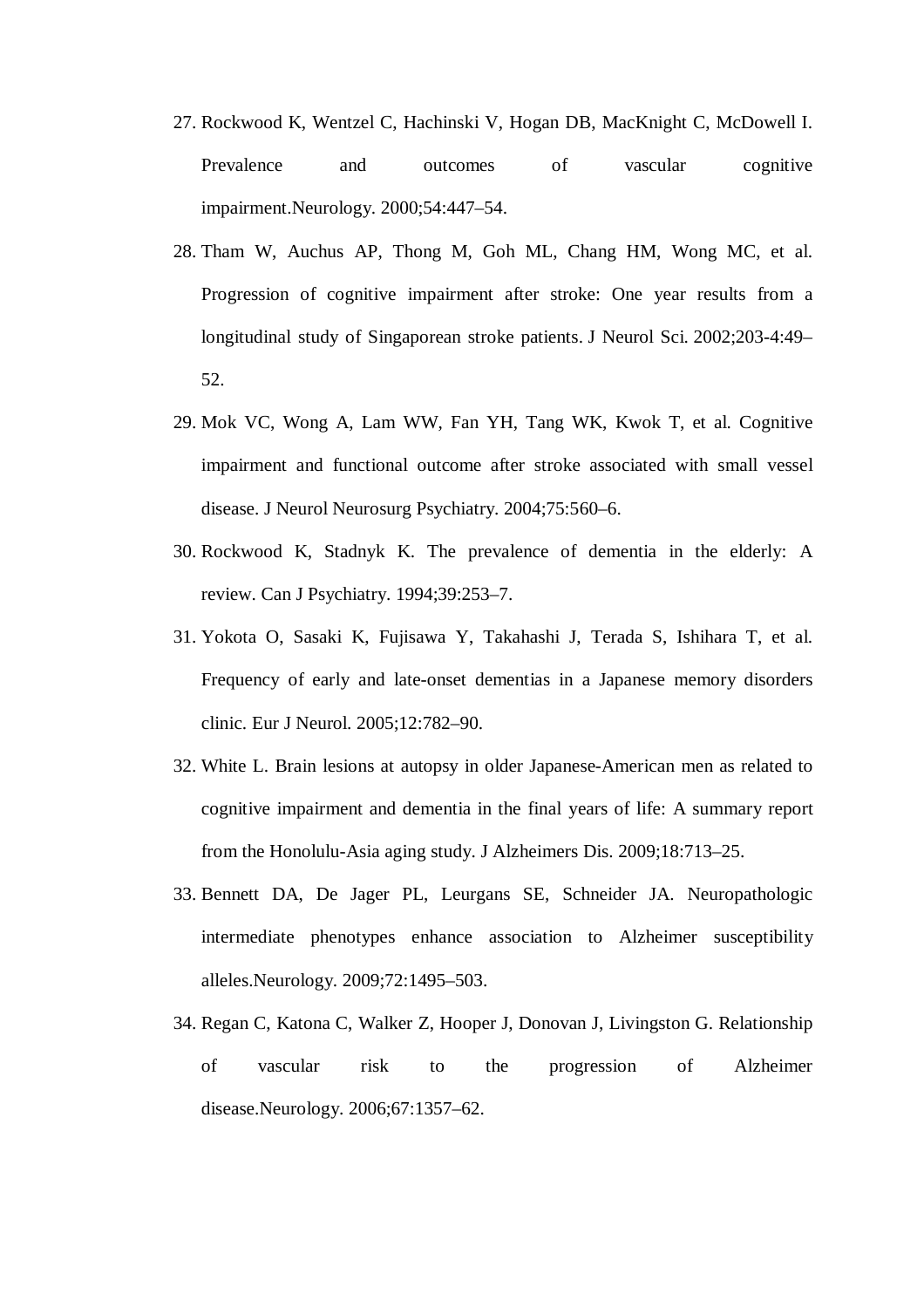- 35. Das SK, Bose P, Biswas A, Dutt A, Banerjee TK, Hazra AM, et al. An epidemiologic study of mild cognitive impairment in Kolkata, India. Neurology.2007;68:2019–26.
- 36. Barnes DE, Covinsky KE, Whitmer RA, Kuller LH, Lopez OL, Yaffe K. Predicting risk of dementia in older adults: The late-life dementia risk index.Neurology. 2009;73:173–9.
- 37. Ikram MA, Vrooman HA, Vernooij MW, van der Lijn F, Hofman A, van der Lugt A, et al. Brain tissue volumes in the general elderly population. The Rotterdam Scan Study. Neurobiol Aging. 2008;29:882–90.
- 38. Leary MC, Saver JL. Annual incidence of first silent stroke in the United States: A preliminary estimate. Cerebrovasc Dis. 2003;16:280–5.
- 39. Vermeer SE, Longstreth WT, Jr, Koudstaal PJ. Silent brain infarcts: A systematic review. Lancet Neurol. 2007;6:611–9.
- 40. Vermeer SE, Prins ND, den Heijer T, Hofman A, Koudstaal PJ, Breteler MM. Silent brain infarcts and the risk of dementia and cognitive decline. N Engl J Med. 2003;348:1215–22.
- 41. Shaji S, Bose S, Verghese A. Prevalence of dementia in an urban population in Kerala, India. Br J Psychiatry. 2005;186:136–40
- 42. Kalaria RN, Maestre GE, Arizaga R, Friedland RP, Galasko D, Hall K, et al. World Federation of Neurology Dementia Research Group. Alzheimer's disease and vascular dementia in developing countries: Prevalence, management, and risk factors. Lancet Neurol. 2008;7:812–26.
- 43. Yusuf S, Reddy S, Ounpuu S, Anand S. Global burden of cardiovascular diseases: Part I: General considerations, the epidemiologic transition, risk factors, and impact of urbanization. Circulation. 2001;104:2746–53.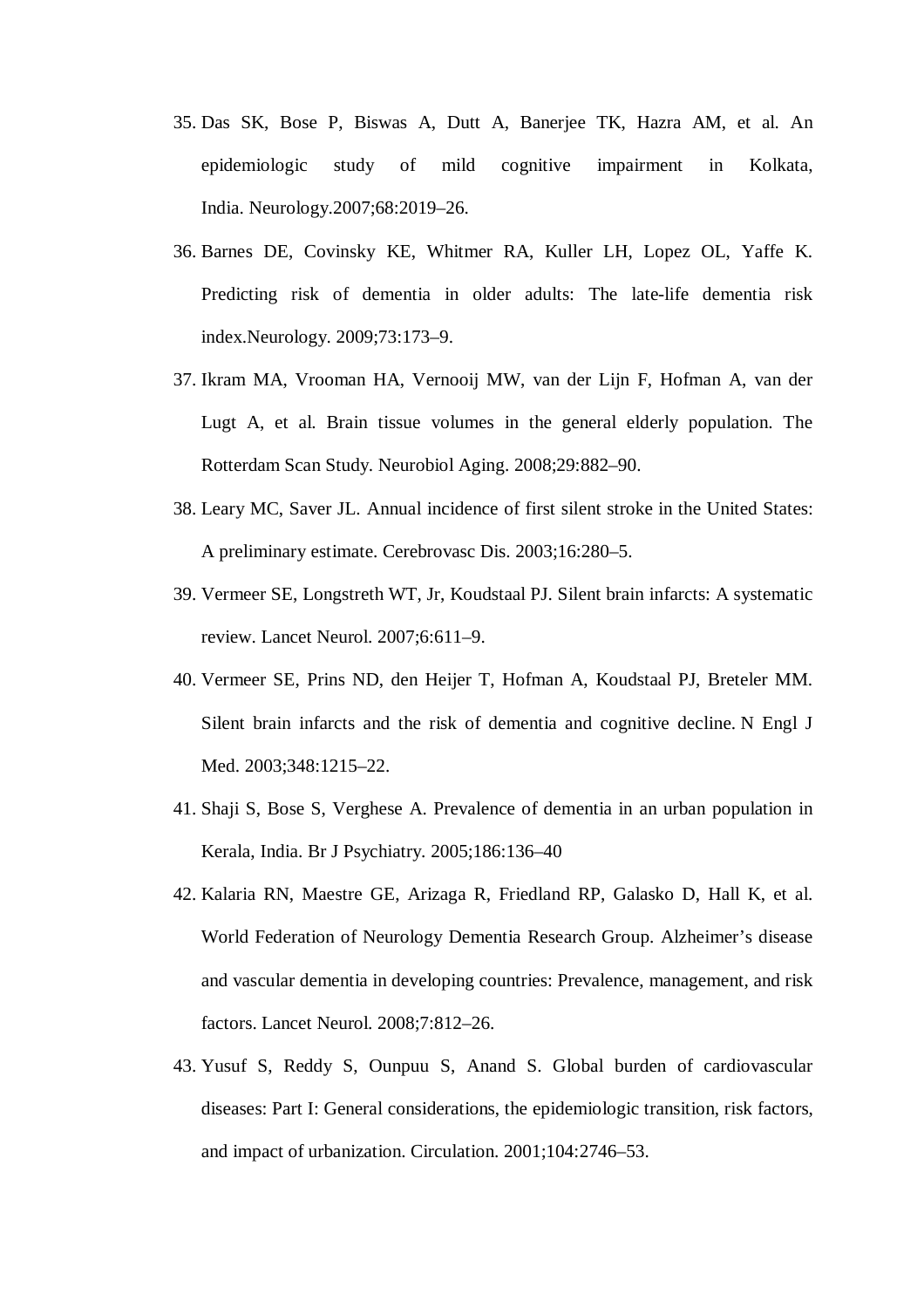- 44. Pohjasvaara T, Erkinjuntti T, Vataja R, Kaste M. Dementia three months after stroke: Baseline frequency and effect of different definitions of dementia in the Helsinki Stroke Aging Memory Study (SAM) cohort. Stroke. 1997;28:785–92
- 45. Tatemichi TK, Desmond DW, Stern Y, Sano M, Mayeux R, Andrews H. Prevalence of dementia after stroke depends on diagnostic criteria. Neurology.1992;42:413.
- 46. Chaya S, Alladi S, Santhoshi CH, Shailaja M, Kaul S. Progression of cognitive impairment aftert stroke: A hospital based longitudinal study from a Memory clinic and Stroke registry. 4th Annual conference of Indian Stroke Association, Hyderabad. 2009
- 47. Ivan, C. S., Seshadri, S., Beiser, A., Au, R., Kase, C. S., Kelly-Hayes, M., &Wolf, P. A. (2004). Dementia after stroke: the Framingham Study. Stroke; a Journal of Cerebral Circulation, 35(6), 1264– 1268
- 48. Esiri, M. M., Wilcock, G. K., & Morris, J. H. (1997). Neuropathological assessment of the lesions of significance in vascular dementia. Journal of Neurology, Neurosurgery, and Psychiatry, 63(6), 749–753
- 49. Pantoni, L. (2010). Cerebral small vessel disease: from pathogenesis and clinical characteristics to therapeutic challenges. Lancet Neurology, 9(7), 689–701
- 50. Greenberg, S. M. (2006). Small vessels, big problems. New England Journal of Medicine, 354 (14), 1451–1453
- 51. Cummings, J. L. (1998). Frontal-subcortical circuits and human behavior. Journal of Psychosomatic Research, 44(6), 627–628.
- 52. Erkinjuntti, T., Inzitari, D., Pantoni, L., Wallin, A.et al (2000). Research criteria for subcortical vascular dementia in clinical trials. Journal of Neural Transmission. Supplementum, 59, 23–30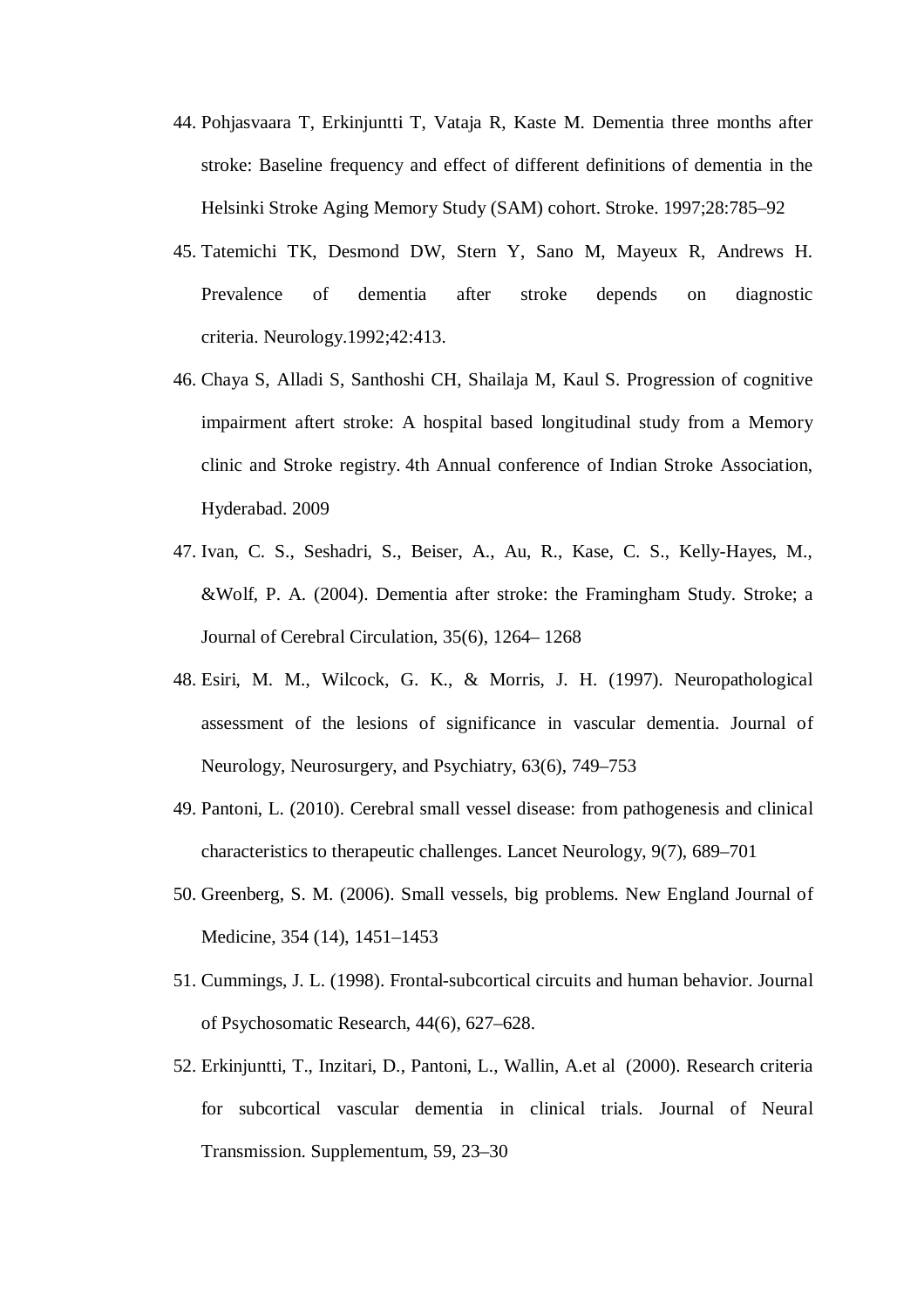- 53. Hachinski V, Iadecola C, Petersen RC, Breteler MM, Nyenhuis DL, Black SE, et al. National institute of neurological disorders and stroke–Canadian stroke network vascular cognitive impairment harmonization standards. Stroke.2006;37:2220–41.
- 54. Vascular Contributions to Cognitive Impairment and Dementia A Statement for Healthcare Professionals From the American Heart Association/American Stroke Association Gorelick et al *Stroke* September 2011
- 55. Barr A, Brandt J. Word-list generation deficits in dementia. *J Clin Exp Neuropsychol*. 1996;18:810–822.
- 56. Isaacs B, Kennie AT. The set test as an aid to the detection of dementia in old people. *Br J Psychiatry*. 1973;123:467– 470.
- 57. Rosen W. Verbal fluency in aging and dementia. *J Clin Neuropsychol*. 1980;2:135–146.
- 58. Kaplan E, Fein D, Morris R, Delis D. *The WAIS-Rr as a Neuropsychological Instrument.* San Antonio: Psychological Corporation; 1991
- 59. Stern R, Singer E, Duke K, Singer N, Morey C, Daughtrey E. The Boston qualitative scoring system for the Rey-Osterreith complex figure: Description and inter-rater reliability. *Clin Neuropsychol*. 1994;8:309 –322.
- 60. Radloff L, Teri L. Use of the center for epidemiological studies depression scale with older adults. *Clinical Gerontologist*. 1986;5:119.
- 61. A New Rating Scale for Age-Related White Matter Changes Applicable to MRI and CT Wahlund L O, Barkhof, Fazekas, et al, Stroke. 2001;32:1318-1322
- 62. Anouk G.W. van Norden et al , Frontal and Temporal Microbleeds Are Related to Cognitive Function, (RUN DMC) Study, *Stroke*. 2011;42:3382-3386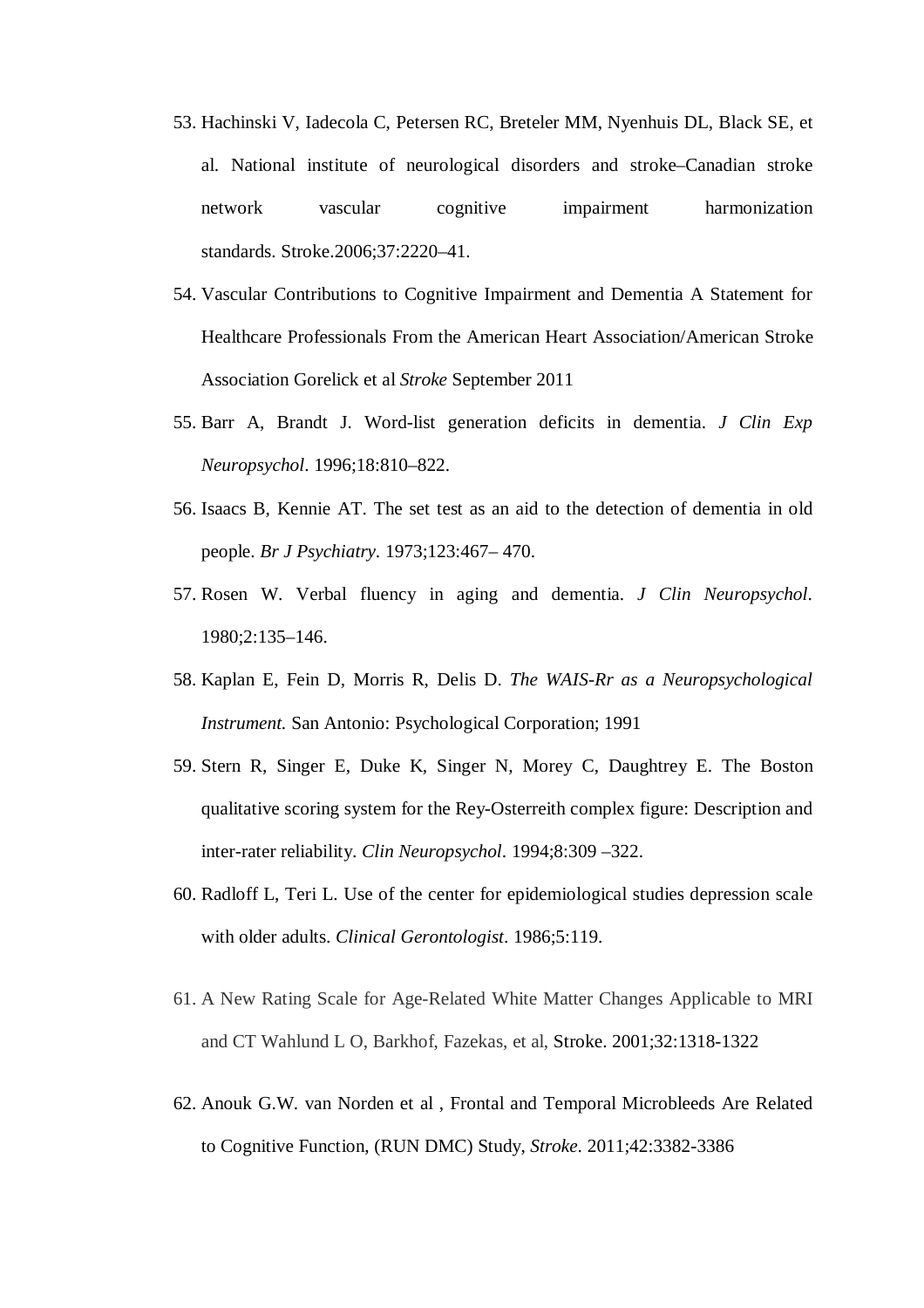- 63. Mathuranath et al,MMSE and Addenbrooke's cognitive examination,Neurology India 2007*,* April –June 2007,Volume 55, Issue 2
- 64. Menon R, Lekha V, Justus S, Sarma PS, Mathuranath P, A pilot study on utility of Malayalam version of Addenbrooke's Cognitive Examination in detection of amnestic mild cognitive impairment: A critical insight into utility of learning and recall measures. Ann Indian Acad Neurol. 2014 Oct;17(4):420-5
- 65. Scheltens P, Pasquier F, Weerts JG,Qualitative assessment of cerebral atrophy on MRI: inter- and intra-observer reproducibility in dementia and normal aging. Eur Neurol. 1997;37(2):95-9
- 66. Nordlund A, Rolstad S, Klang O, Lind K, Hansen S, Wallin A, Cognitive profiles of mild cognitive impairment with and without vascular disease, Neuropsychology. 2007 Nov;21(6):706-12
- 67. Douiri A, Rudd A G, Wolfe C D A, Prevalence of Poststroke Cognitive Impairment South London Stroke Register 1995–2010, *Stroke*. 2013;44:138-145
- 68. Schaapsmeerders P, Noortje A.M. Maaijwee,et al , Long-Term Cognitive Impairment After First-Ever Ischemic Stroke in Young Adults, Stroke. 2013;44:1621-1628.
- 69. Gunning-Dixon, F. M., Raz, N. (2000). The cognitive correlates of white matter abnormalities in normal aging: a quantitative review. Neuropsychology, 14(2), 224–232.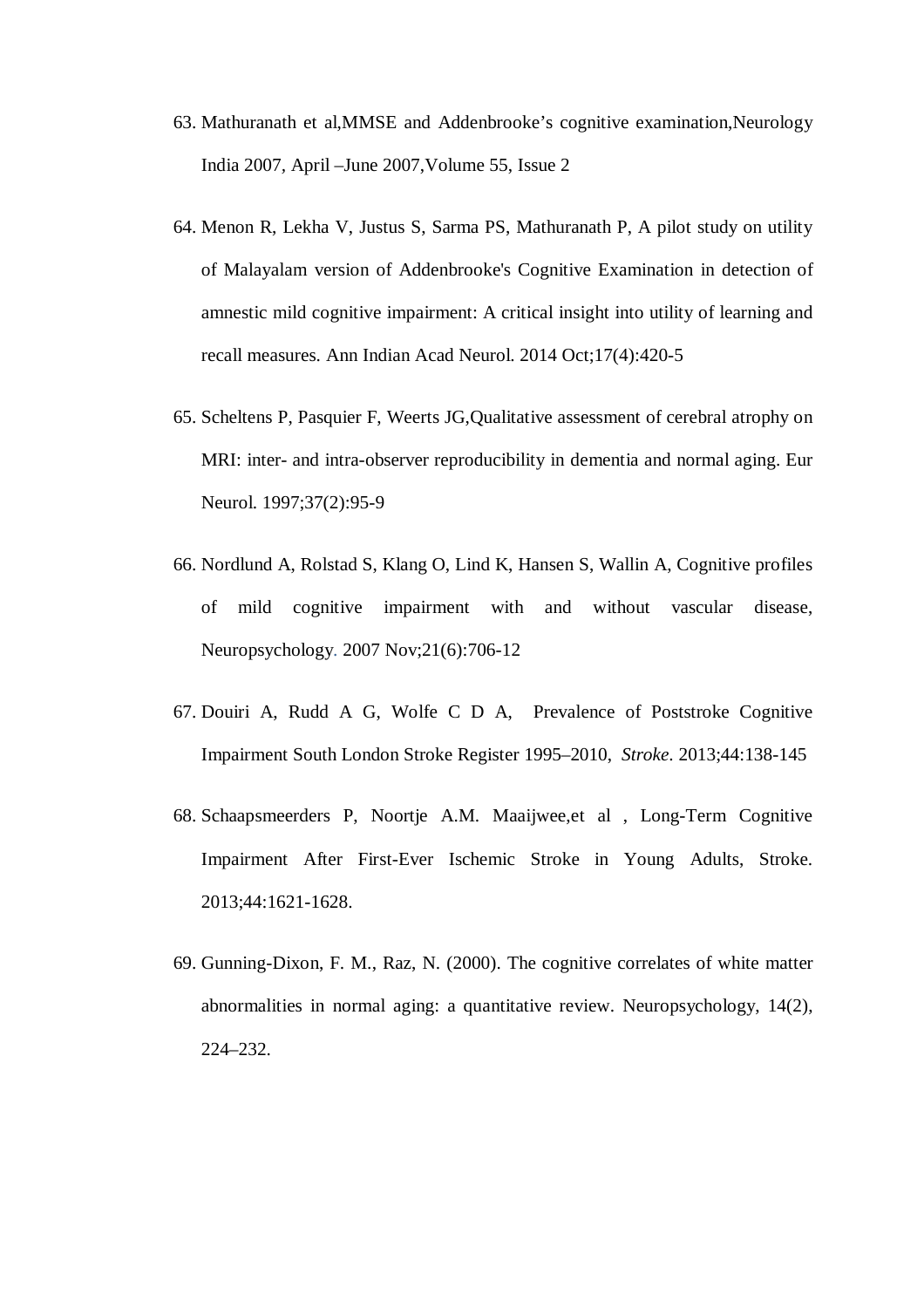- 70. Brandon P.Vasquez, Konstantine K. Zakzanis, The neuropsychological profile of vascular cognitive impairment not demented: A meta-analysis, Journal of Neuropsychology (2015), 9, 109–136
- 71. John S. Meyer,Minh Quacha,John Thornby, MRI identifies MCI subtypes: vascular versus neurodegenerative, Journal of the Neurological Sciences 229 – 230 (2005) 121 – 129
- 72. Qiu C, Cotch M F, Sigurdsson S Cerebral microbleeds,retinopathy,and dementia,The AGES-Reykjavik Study , Neurology, 2010;75:2221–2228
- 73. Sachdev P S, Brodaty H, Valenzuela M J, The neuropsychological profile of vascular cognitive impairment in stroke and TIA patients, Neurology 2004;62:912–919
- 74. Alladi S, Kaul S, Meena A K, Pattern of Vascular Dementia in India: Study of Clinical Features, Imaging, and Vascular Mechanisms From a Hospital Dementia Registry, Journal of Stroke and Cerebrovascular Diseases, Vol. 15,2006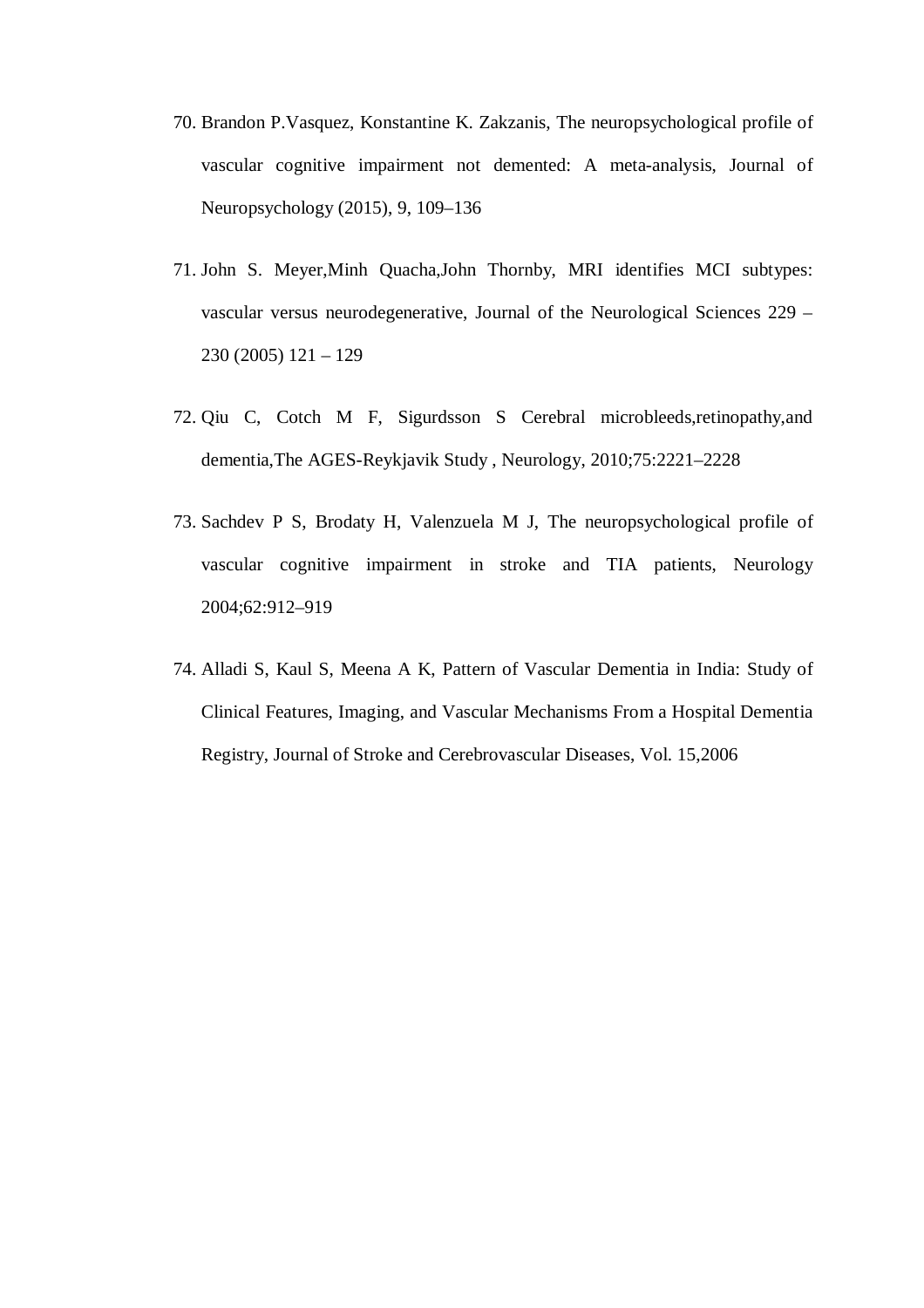

Figure 4a :Box plot showing the distribution of neuropsychological test variables in the three cognitive groups namely cognitively normal healthy controls, mild cognitive impairment due to non vascular etiology and vascula mild cognitive impairment. MMSE -Mini mental status examination,ACE- Addenbrooke's Cognitive Examination,P fluency-Phonemic fluency,WMS total IMM-WMS logical memory(immediate),WMS total delay-WMS logical memory delayed

Sex

 $\Box$  Female

Male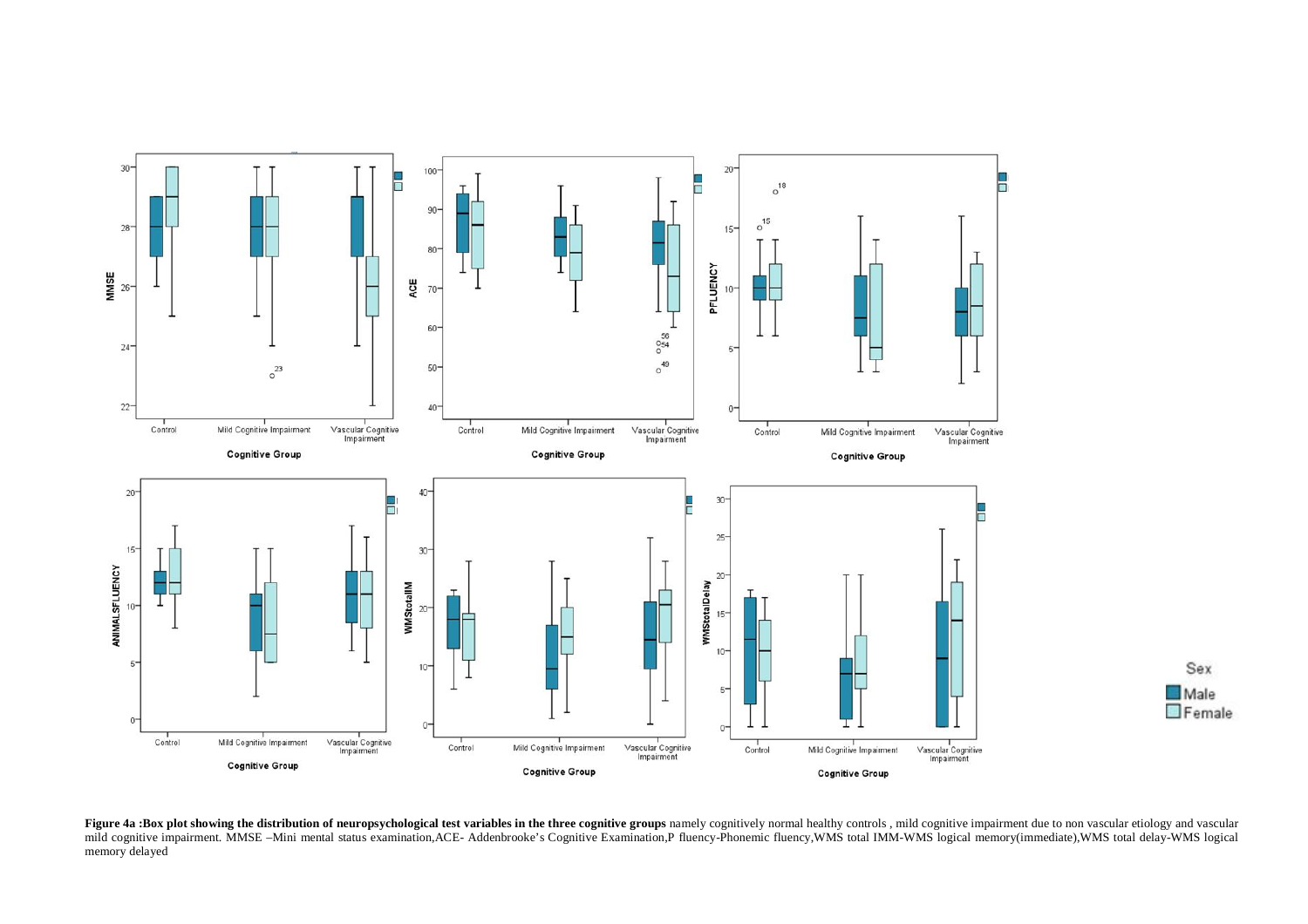



Figure 4b :Box plot showing the distribution of neuropsychological test variables in the three cognitive groups namely cognitively normal healthy controls, mild cognitive impairment due to non vascular etiology and vascular mild cognitive impairment. WMS visual-WMS visual memory immediate recall,WMS digit forward-Forward digit span,WMS digit back-Backward digit span,WMS visual delayed-WMS visual delayed memory,RAVLT total- RAVLT Immediate recall score of 5 trials,@20rec-RAVLT recall at 20minutes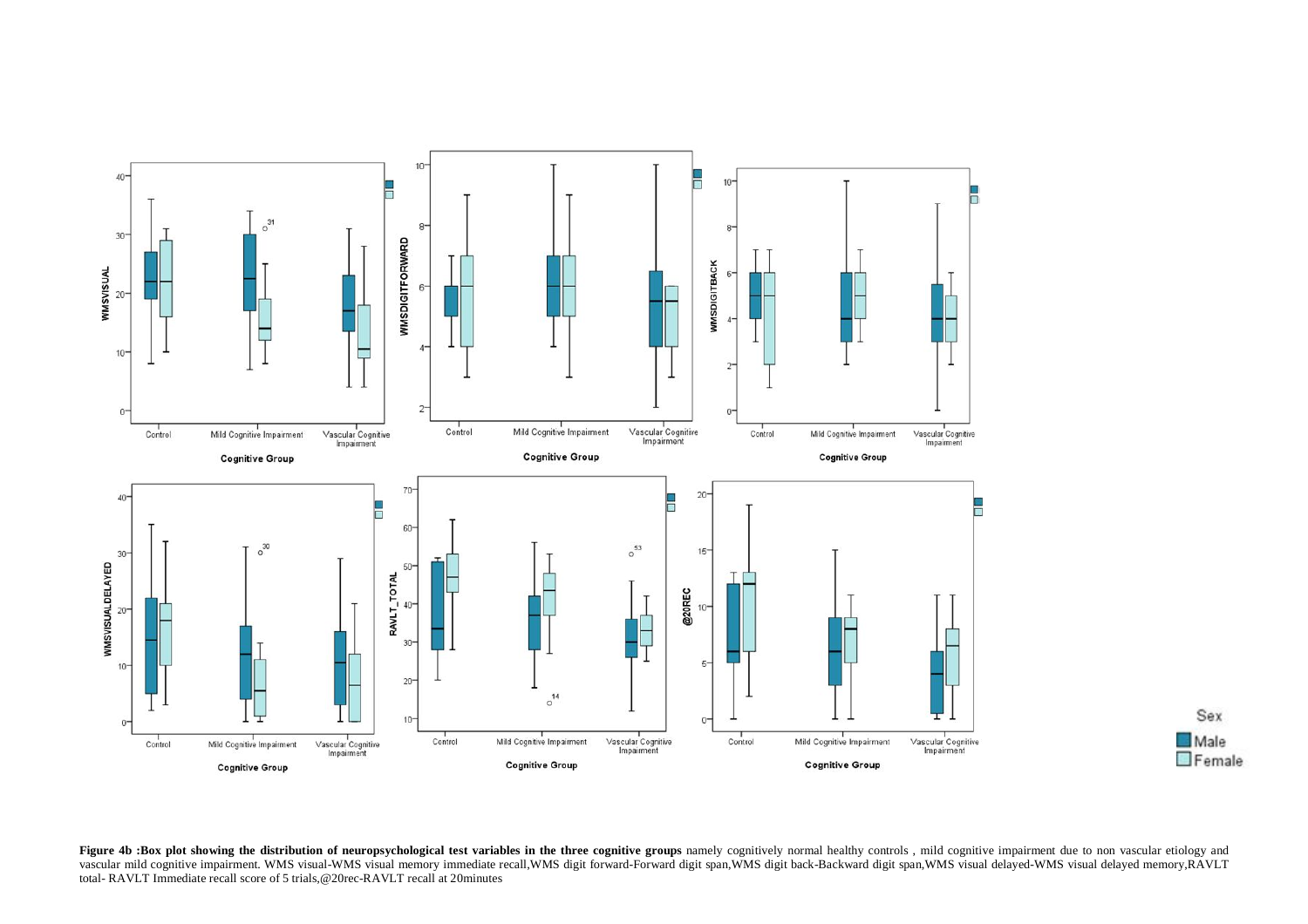



Figure 4c :Box plot showing the distribution of neuropsychological test variables in the three cognitive groups namely cognitively normal healthy controls, mild cognitive impairment due to non vascular etiology and vascular mild cognitive impairment. OE-Omission errors on RAVLT recognition, CE-Comission errors on RAVLT recognition,Trail A and Trail B-Time taken in minutes for trails A and B respectively,WCST CATS-Categories passed on Wisconsin card sorting test,WCST error-Errors made on WCST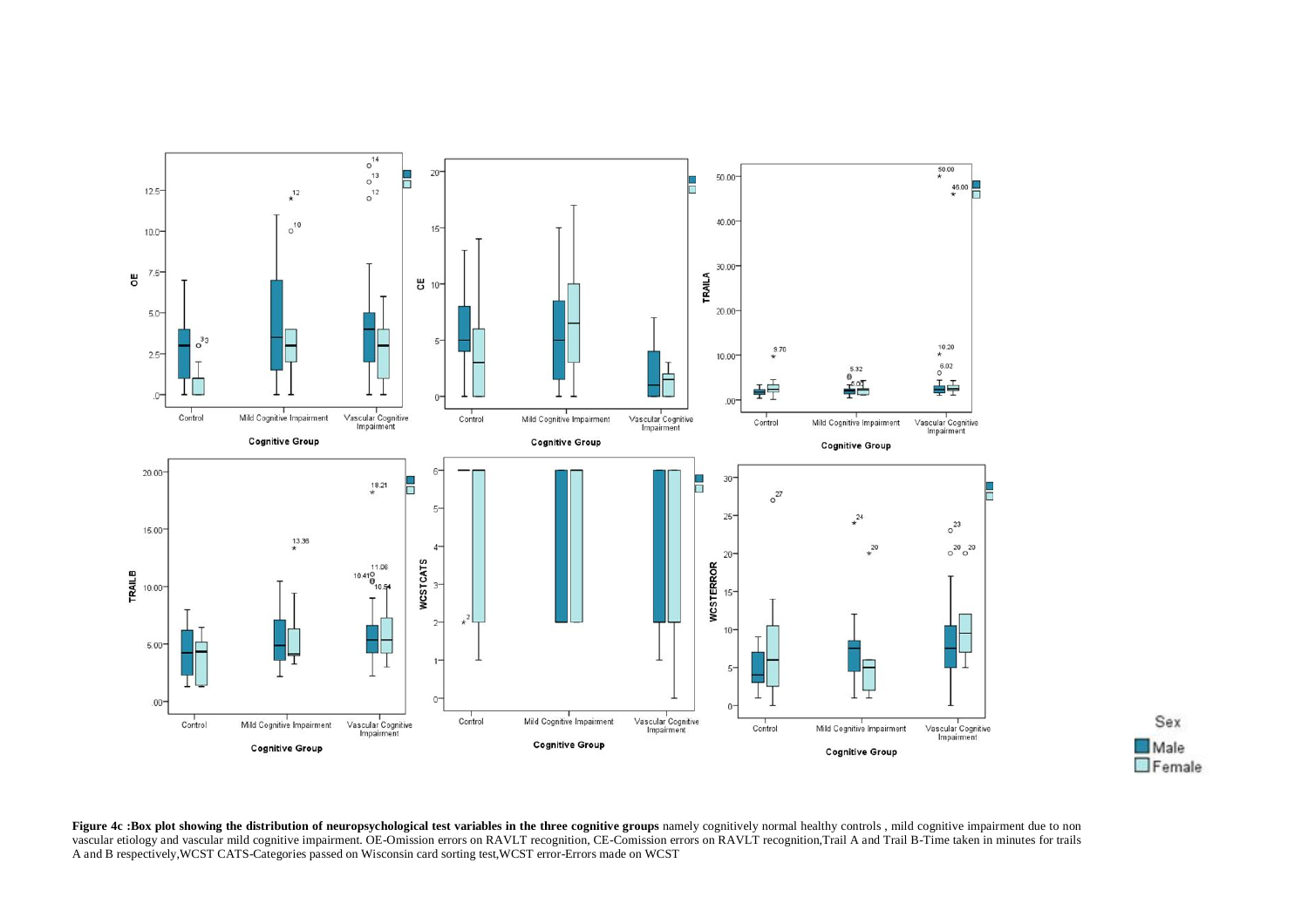

Figure 4d :Box plot showing the distribution of neuropsychological test variables in the three cognitive groups namely cognitively normal healthy controls, mild cognitive impairment due to non vascular etiology and vascular mild cognitive impairment. WCST-P-Perseverative errors on Wisconsin card sorting test, DMS imm total-Immediate recall on DMS-48,Abstract imm-Abstract recognition immediate on DMS-48,DMS delay total-Total delayed score on DMS 48,Double Delay-delayed recognition of paired items on DMS48,Unique delay-Delayed recall of unique items on DMS48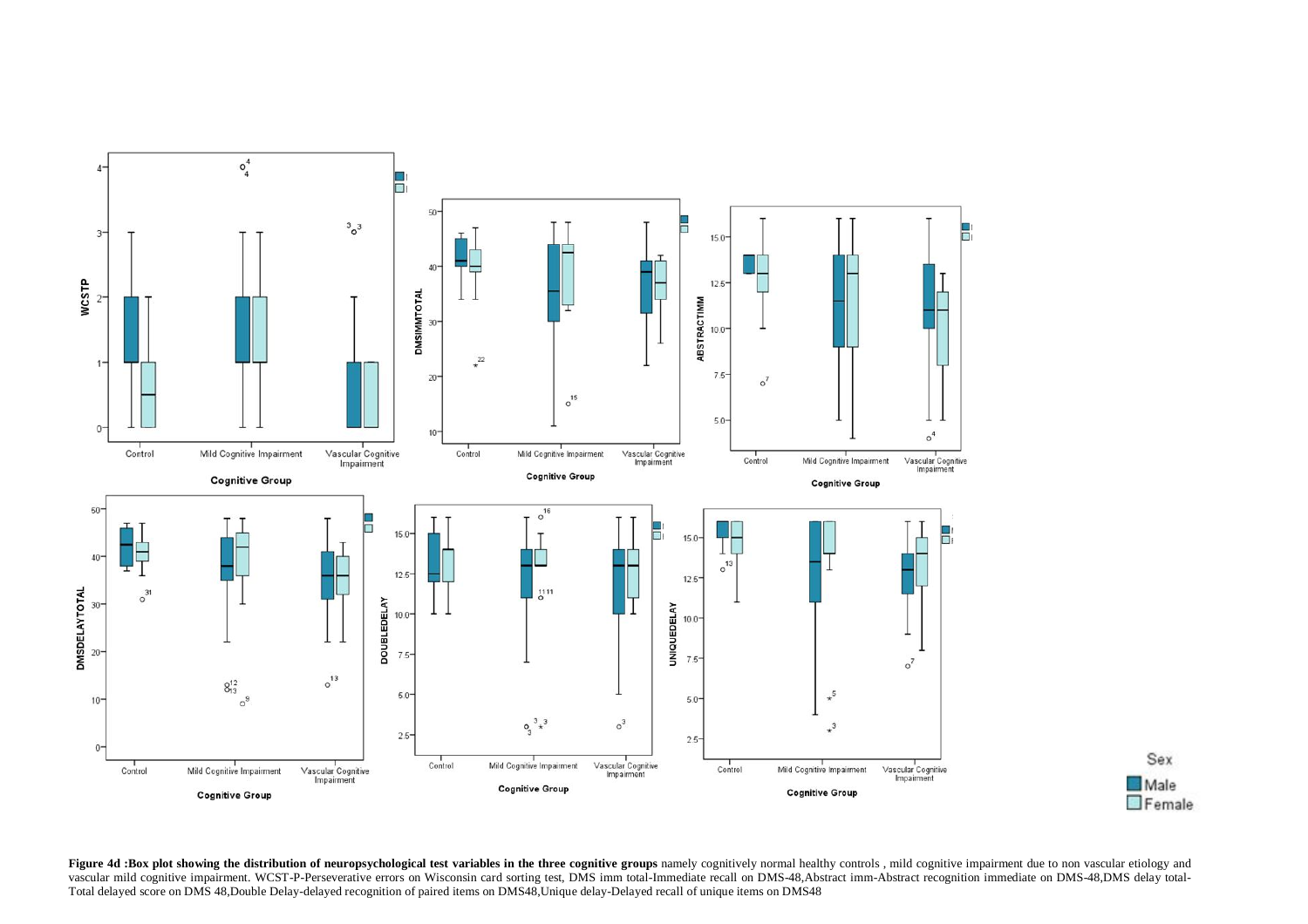# **Appendix I**

## **PROFORMA- FOR VaMCI PATIENTS**

# **A Comparison Of Cognitive Profiles And Structural Correlates In Vascular And**

**Non Vascular Mild Cognitive Impairment** 

**Date of Evaluation:** 

|  | Patient's details and history: |
|--|--------------------------------|

| Name: |  |
|-------|--|
|       |  |

Name: \_\_\_\_\_\_\_\_\_\_\_\_\_ Hospital no: \_\_\_\_\_\_\_\_\_\_\_\_\_

Age: Gender:

1.Male 2.Female

Address : \_\_\_\_\_\_\_\_\_\_\_\_\_

Level of Education: Total number of years of formal education: \_\_\_\_\_\_\_\_\_\_

1. 0 2.1-4 yrs 3. 5-8yrs 4. 9-12 yrs 5. >12 years

1.8 Marital status: \_\_\_\_\_\_\_\_\_ 1.Married 2.Single

**2. Risk factors (1=yes, 2=No)**

Hypertension------------ Duration in years -------------

Diabetes milletus--------------- Duration in years ------------

Current smoking---------------- pack years --------------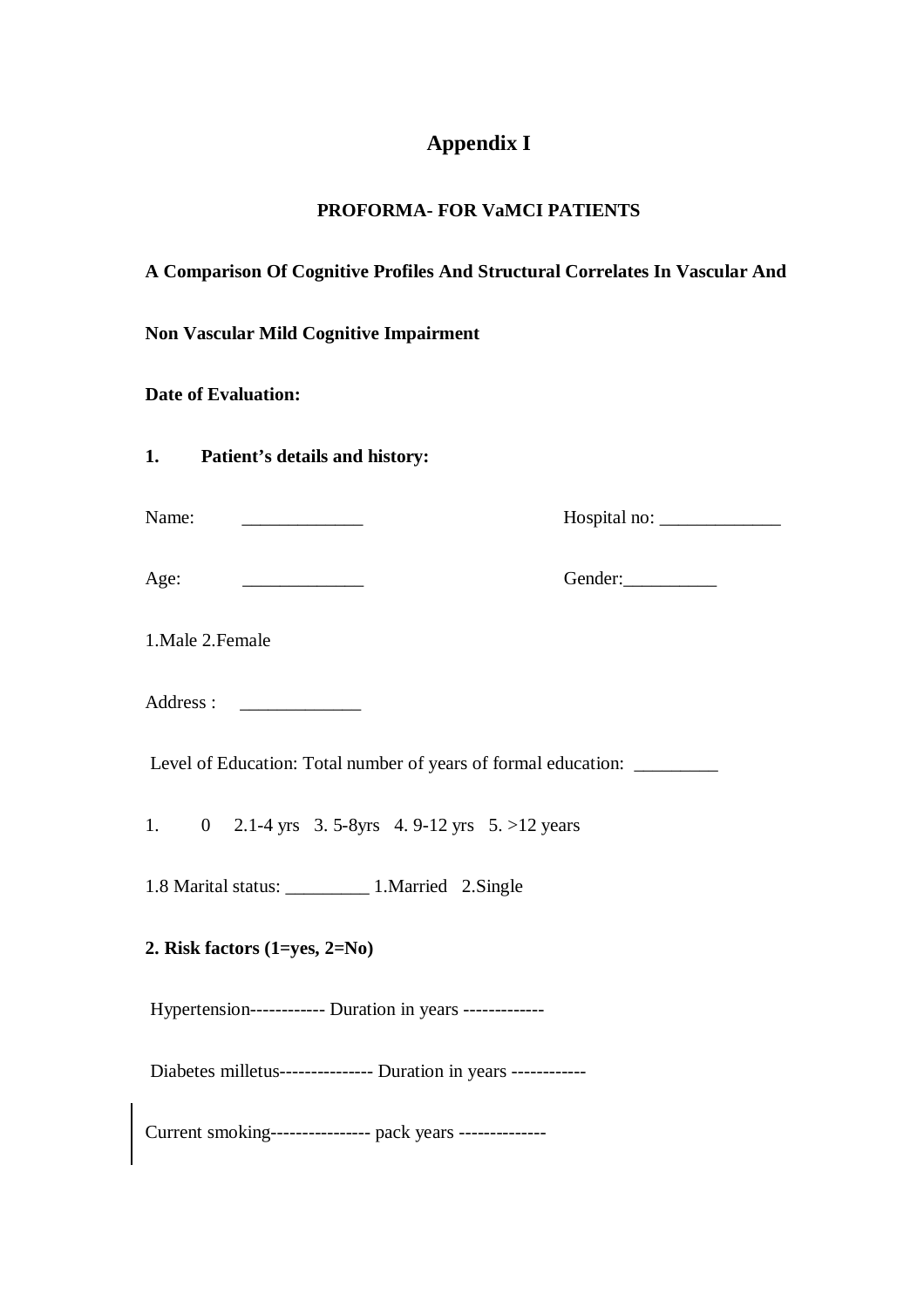| Ex smokerStopped --------------years back                            |                                    |
|----------------------------------------------------------------------|------------------------------------|
| Drug addiction ------------------                                    |                                    |
| Alcoholism----------------------                                     |                                    |
| Coronary artery disease-------- Duration in years ------------       |                                    |
| Hyperlipidaemia---------------- Duration in years------------------  |                                    |
| Atrial fibrillation--------------- Duration in years---------------- |                                    |
| History of prior stroke -----------                                  |                                    |
| NIHSS at discharge                                                   |                                    |
| mRS at discharge __________                                          |                                    |
| 3. Cognitive Symptoms:                                               |                                    |
| Duration of symptoms:                                                | Age at onset:                      |
| 4. Family History of Dementia:                                       | 4.1 No of family members affected: |
| 5. Clinical Examination:                                             |                                    |
| 6.1 NIHSS                                                            |                                    |
| 6.2 mRS                                                              |                                    |
| 7. Neuropsychological evaluation:                                    |                                    |
| Domain<br>7.1                                                        |                                    |
| 7.2<br><b>MMSE</b>                                                   |                                    |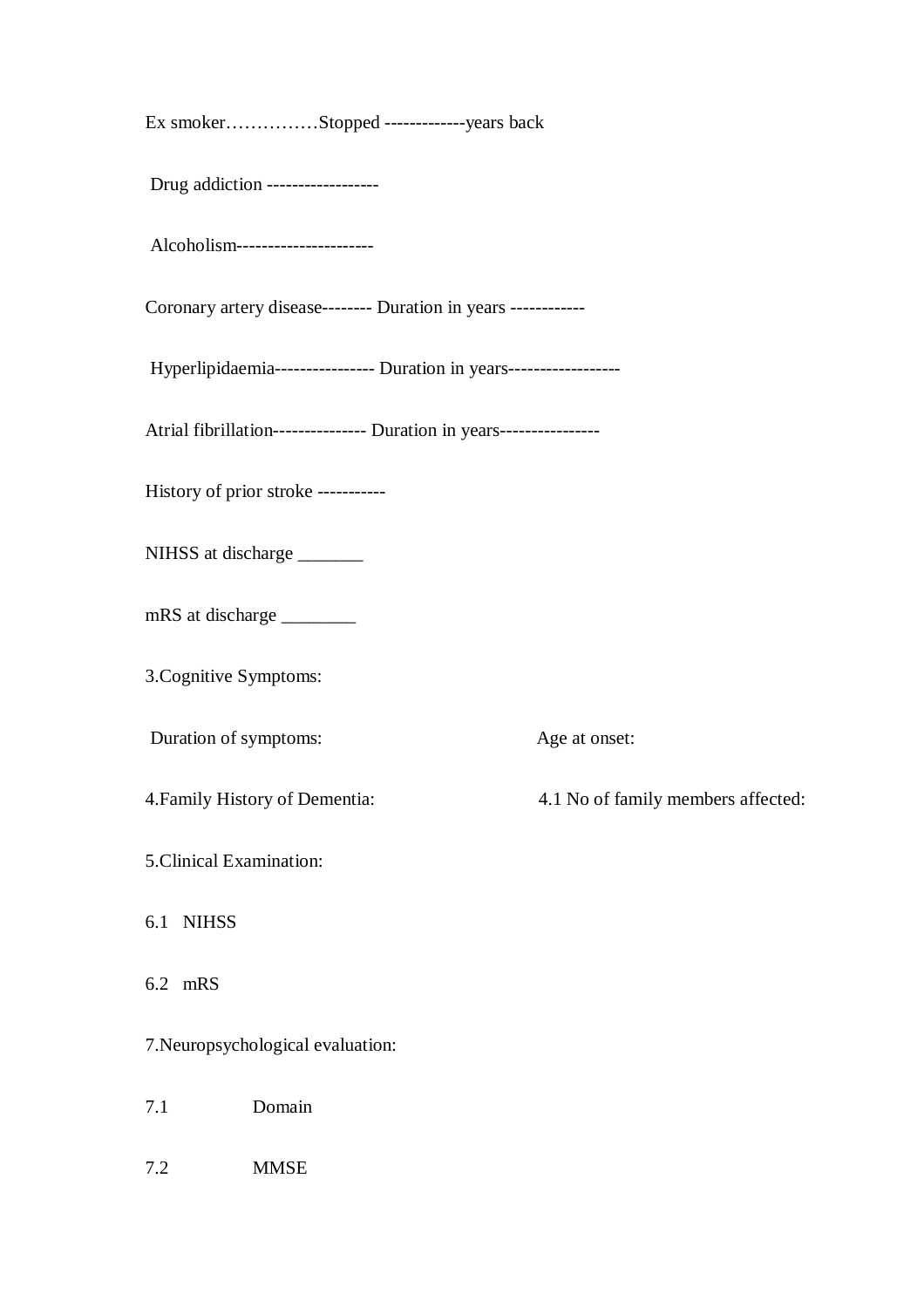## 7.3 ACE

- 7.4 P-FLUENCY
- 7.5 ANIMALS FLUENCY
- 7.6 WMS-LM I
- 7.7 WMS-D1
- 7.8 WMS-LM II
- 7.9 WMS-D2
- 7.10 WMS-VISUAL
- 7.11 WMS-DIGIT FORWARD
- 7.12 WMS-DIGIT BACK
- 7.13 WMS-VISUAL DELAYED
- 7.14 RAVLT Total
- 7.15 20'REC
- 7.16 RECOG
- 7.17 OE
- 7.18 CE
- 7.19 TRAIL A
- 7.20 ERROR A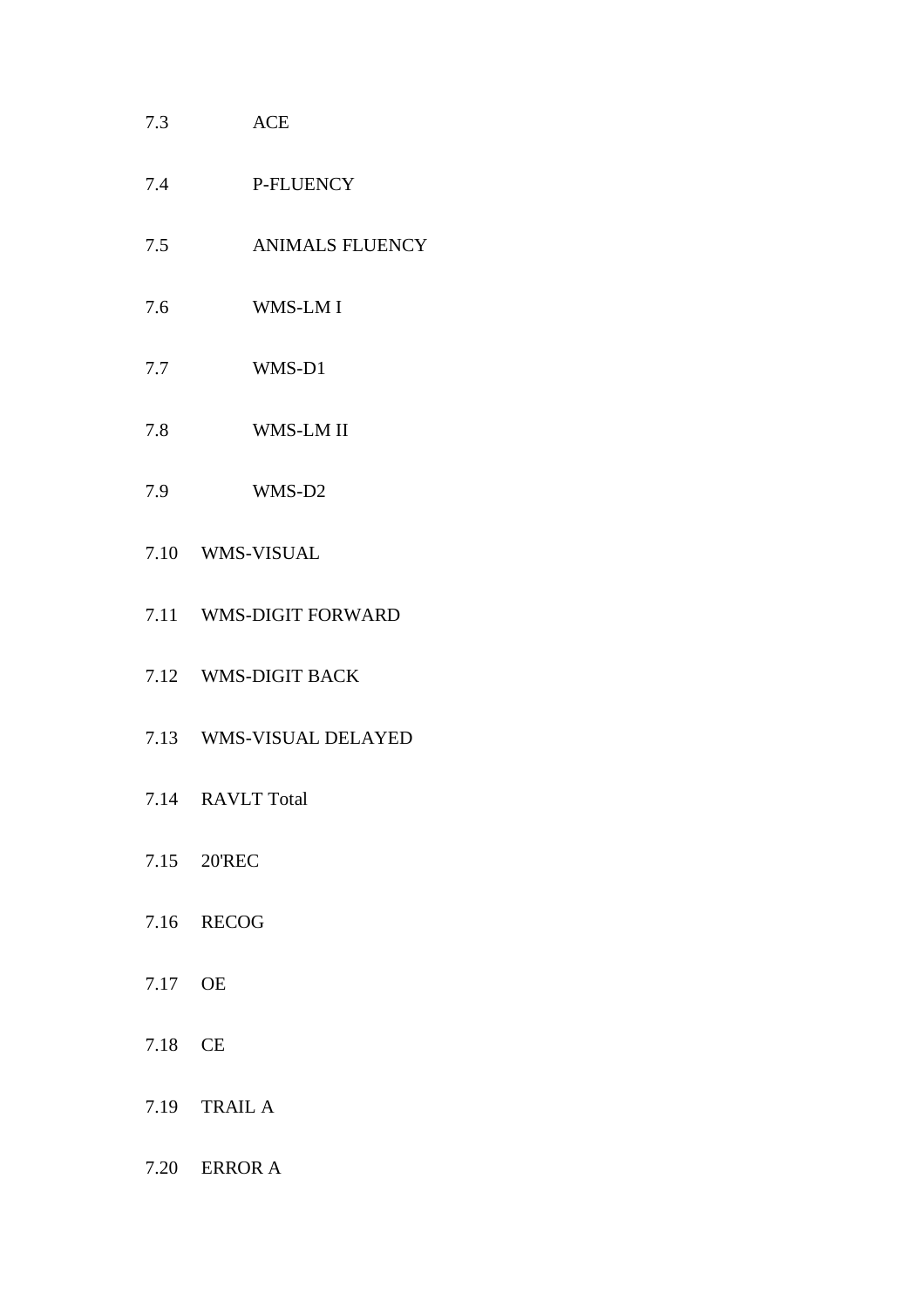- 7.21 TRAIL B
- 7.22 ERROR B
- 7.23 WCST CATS
- 7.24 WCST ERROR
- 7.25 WCST P
- 7.26 HADS-A
- 7.27 HADS-D

#### **9.Imaging**

CT scan -------------------- 1.Normal.2. New infarct 3. Old infarct 4.Small vessel

Ischaemic changes 5.Not done

MRI scan --------------------- 1. DWI negative 2.DWI positive single lesion3.DWI –

Multiple lesions 4.Not done

Describe the MRI findings (acute and old lesions) ----------------------------------

Stroke subtype---------------1.large artery atherosclerosis 2.Cardioembolic.3Other

Specific causes.4.Undetermined 5.lacunar

White matter hyperintensities *Fazekas et al (Total Score Minimum, 0; Maximum, 6)*

*Periventricular Hyperintensities \_\_\_\_\_\_\_\_\_\_*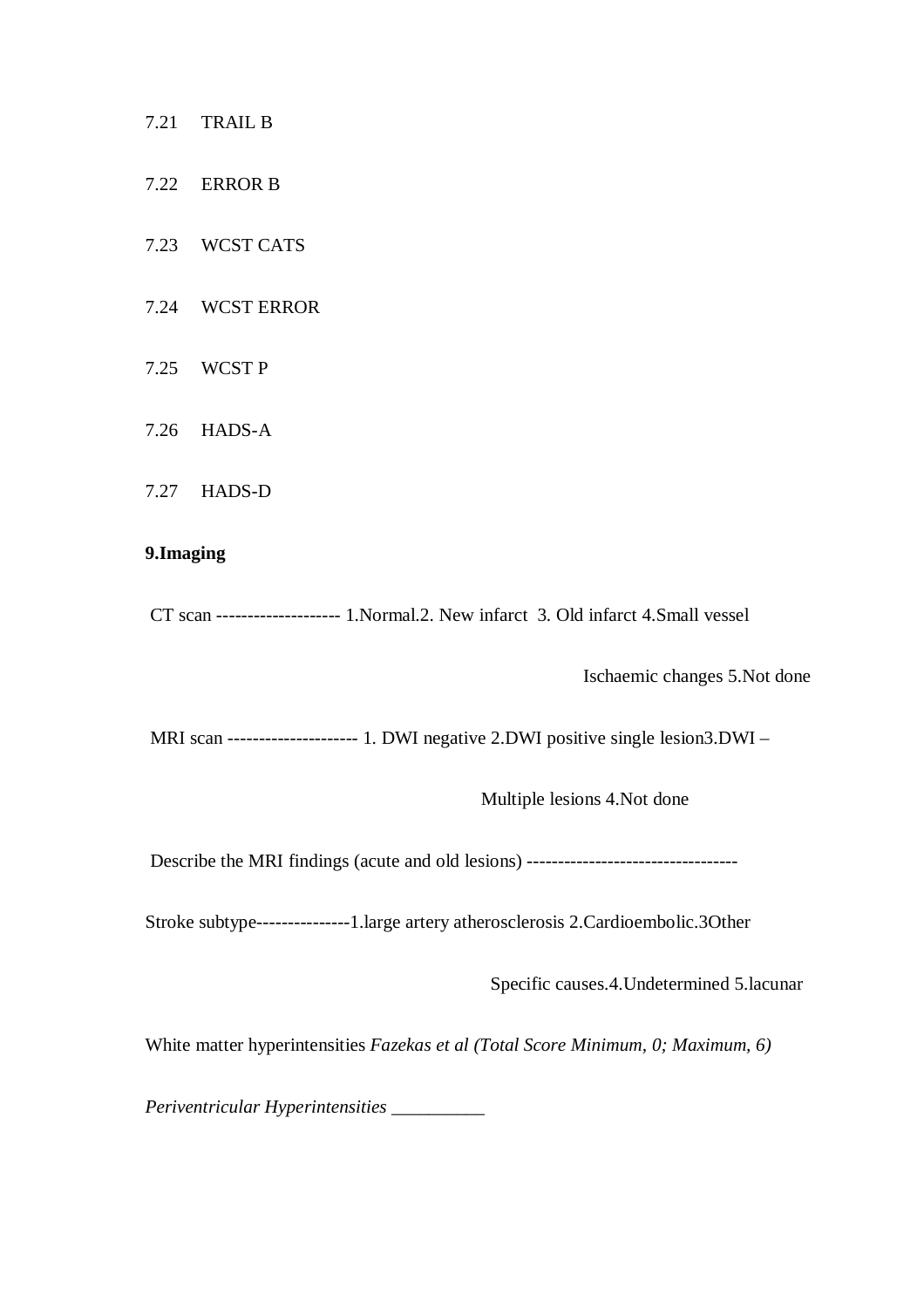Scores : 0.absence, 1."caps" or pencil-thin lining,2.smooth "halo," 3. irregular periventricular hyperintensities extending into the deep white matter.

*Deep White Matter Hyperintense Signals \_\_\_\_\_\_\_\_\_*

Scores : 0.absence, 1.punctuate foci, 2.beginning confluence of foci, 3.large confluent areas.

SWI microbleeds – Present /Absent

- Number of microbleeds , if present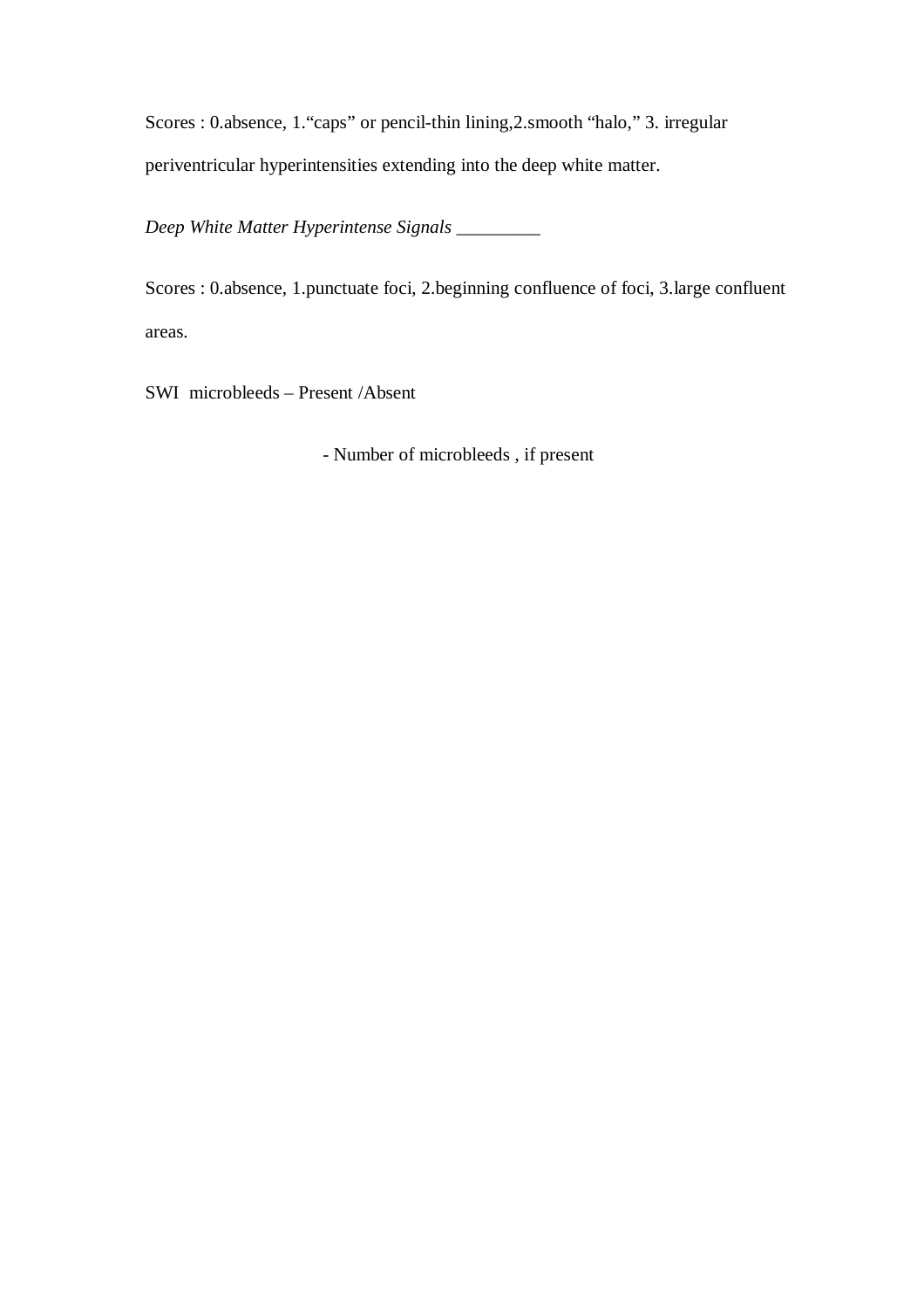#### **PROFORMA- FOR NORMAL CONTROLS**

## **A Comparison Of Cognitive Profiles And Structural Correlates In Vascular**

#### **And Non Vascular Mild Cognitive Impairment**

#### **Date of Evaluation:**

# **Subject details and history:**

Name: Age:

Gender:

Level of Education: Total number of years of formal education:

Marital status:

Address:

Details of any medical illnesses:

# **2.Details of any Medications which the subject is taking**

### *Present Medications*

**3.Clinical Examination:**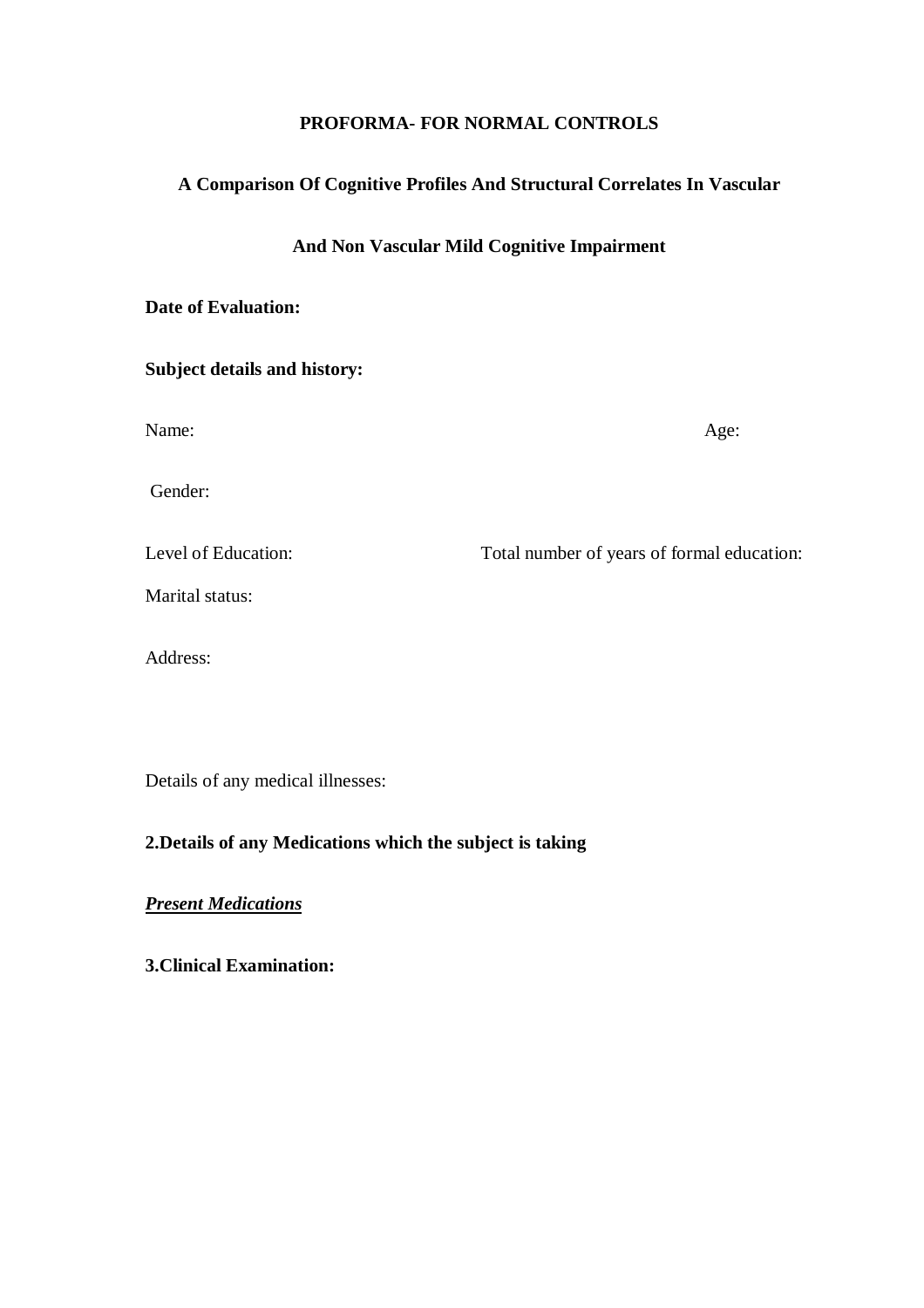## **4.Neuropsychological evaluation:**

- 1. Domain
- 2. MMSE
- 3. ACE
- 4. P-FLUENCY
- 5. ANIMALS FLUENCY
- 6. WMS-LM I
- 7. WMS-D1
- 8. WMS-LM II
- 9. WMS-D2
- 10. WMS-VISUAL
- 11. WMS-DIGIT FORWARD
- 12. WMS-DIGIT BACK
- 13. WMS-VISUAL DELAYED
- 14. RAVLT total
- 15. 20'REC
- 16. RECOG
- 17. OE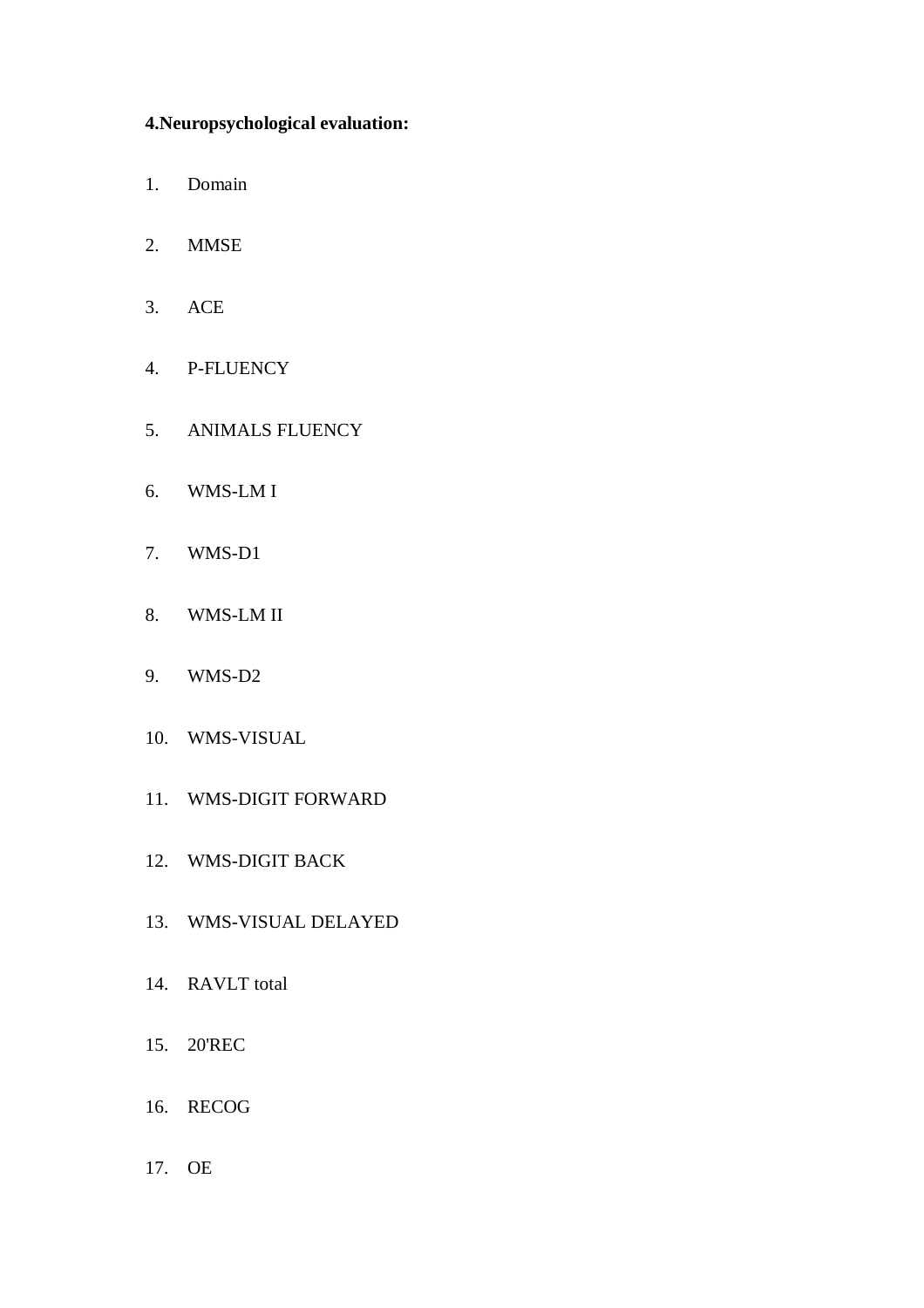- 18. CE
- 19. TRAIL A
- 20. ERROR A
- 21. TRAIL B
- 22. ERROR B
- 23. WCST CATS
- 24. WCST ERROR
- 25. WCST P
- 26. DMS 48
- 27. HADS-A
- 28. HADS-D

MRI Brain- white matter hyperintensities\_\_\_\_\_\_\_\_\_ 1.Yes 2.No; If yes ,Grade\_\_\_\_\_

Microbleeds -\_\_\_\_\_\_\_\_\_\_\_\_\_1.Yes 2.No ; If yes , location \_\_\_\_\_